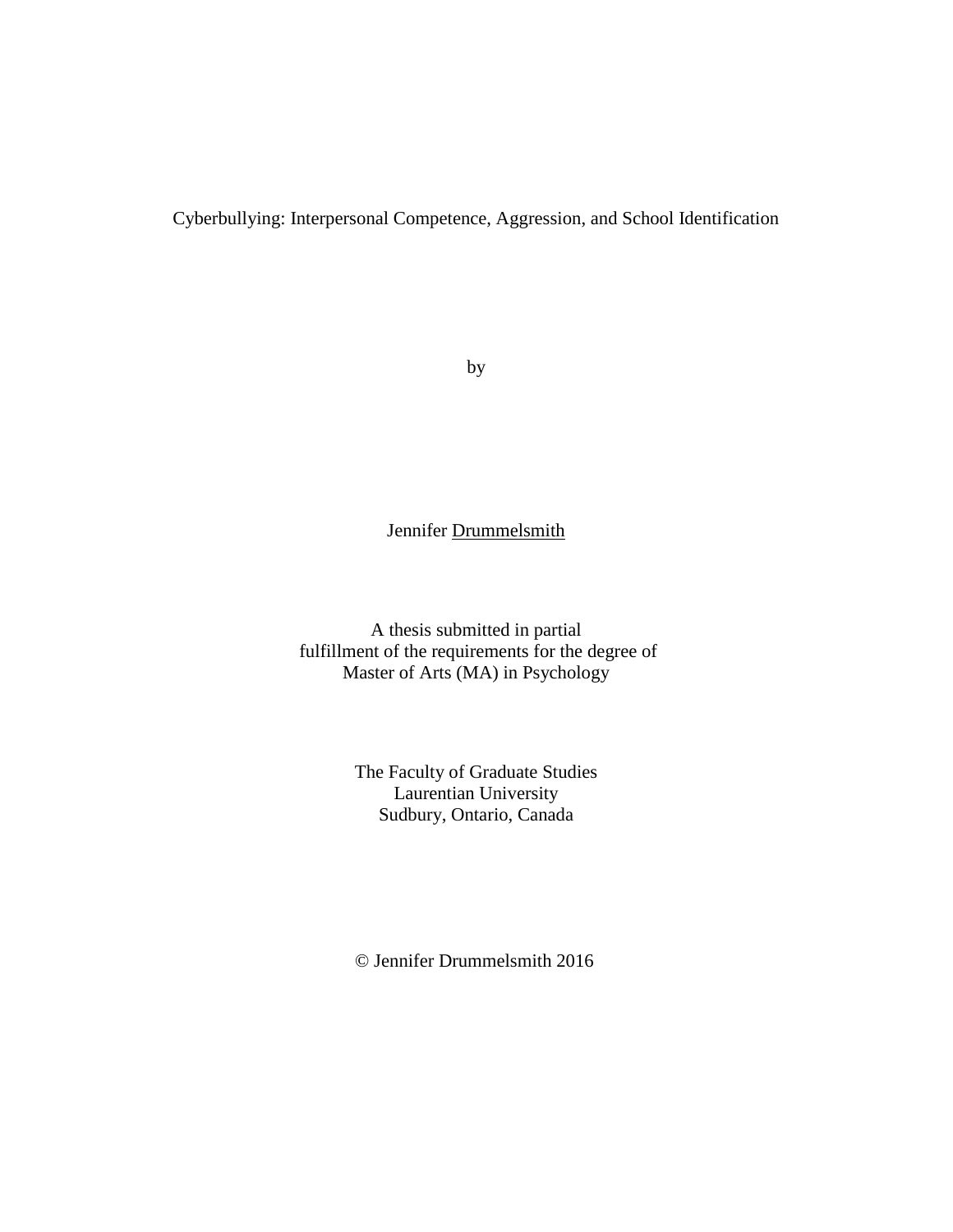# **THESIS DEFENCE COMMITTEE/COMITÉ DE SOUTENANCE DE THÈSE Laurentian Université/Université Laurentienne**

Faculty of Graduate Studies/Faculté des études supérieures

Title of Thesis

Titre de la thèse Cyberbullying: Interpersonal Competence, Aggression, and School Identification

Name of Candidate

Nom du candidat Drummelsmith, Jennifer

Degree

Diplôme Master of Arts

Department/Program Date of Defence

Département/Programme Psychology (Applied) Date de la soutenance April 25, 2016

#### **APPROVED/APPROUVÉ**

Thesis Examiners/Examinateurs de thèse:

Dr. Elizabeth Levin (Supervisor/Directeur(trice) de thèse)

Dr. Ginette Roberge (Committee member/Membre du comité)

Dr. Cynthia Whissell (Committee member/Membre du comité)

Dr. Tracy Vaillancourt Dean, Faculty of Graduate Studies (External Examiner/Examinateur externe) Doyen, Faculté des études supérieures

Approved for the Faculty of Graduate Studies Approuvé pour la Faculté des études supérieures Dr. David Lesbarrères Monsieur David Lesbarrères

#### **ACCESSIBILITY CLAUSE AND PERMISSION TO USE**

I, **Jennifer Drummelsmith**, hereby grant to Laurentian University and/or its agents the non-exclusive license to archive and make accessible my thesis, dissertation, or project report in whole or in part in all forms of media, now or for the duration of my copyright ownership. I retain all other ownership rights to the copyright of the thesis, dissertation or project report. I also reserve the right to use in future works (such as articles or books) all or part of this thesis, dissertation, or project report. I further agree that permission for copying of this thesis in any manner, in whole or in part, for scholarly purposes may be granted by the professor or professors who supervised my thesis work or, in their absence, by the Head of the Department in which my thesis work was done. It is understood that any copying or publication or use of this thesis or parts thereof for financial gain shall not be allowed without my written permission. It is also understood that this copy is being made available in this form by the authority of the copyright owner solely for the purpose of private study and research and may not be copied or reproduced except as permitted by the copyright laws without written authority from the copyright owner.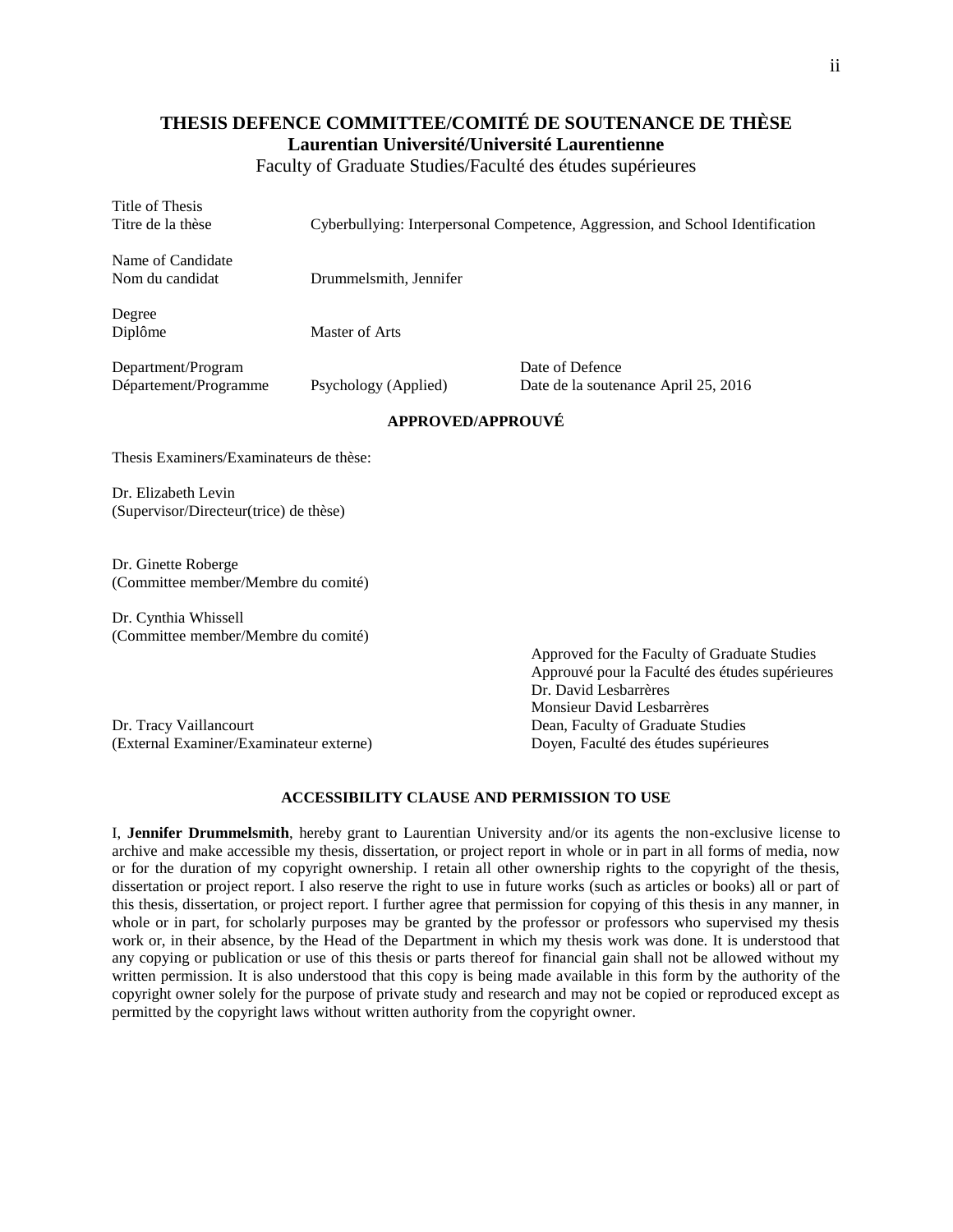#### **Abstract**

With the development of and increased access to information and communication technologies a new form of peer to peer aggression, cyberbullying, is on the rise. Research has only started to skim the surface of this new form of bullying but, research has shown that there are numerous negative outcomes associated with cyberbullying involvement whether it is as a cyberbully, a cybervictim, both, or a witness. The current study investigated differences in aggression style, interpersonal competence and school identification based on cyberbullying involvement as a cyberbully, cybervictim, both or witness. As well the current study looked at how gender, age, and grade related to cyberbullying involvement, and the impact of computer time, supervision, and access to technology and location of home computers. One hundred twenty four students in grades six through ten completed questionnaire packages, and there were significant differences found in aggression style; cyberbully-victims had higher reactive aggression than cybervictims, and interpersonal competence, specifically on asserting and conflict resolution subscales with cyberbully-victims having lower competence scores than cybervictims. Significant results were also found for access to technology. A correlational analysis was conducted to examine the relationships between interpersonal competence, aggression, and school identification; numerous significant results were found. As well an exploratory discriminant analysis was conducted to determine if cyberbullying involvement could be predicted based on interpersonal competence, aggression style, and school identification. Implications as they apply to research and prevention are discussed.

## Keywords

Cyberbullying, Aggression, Interpersonal Skills, School Identification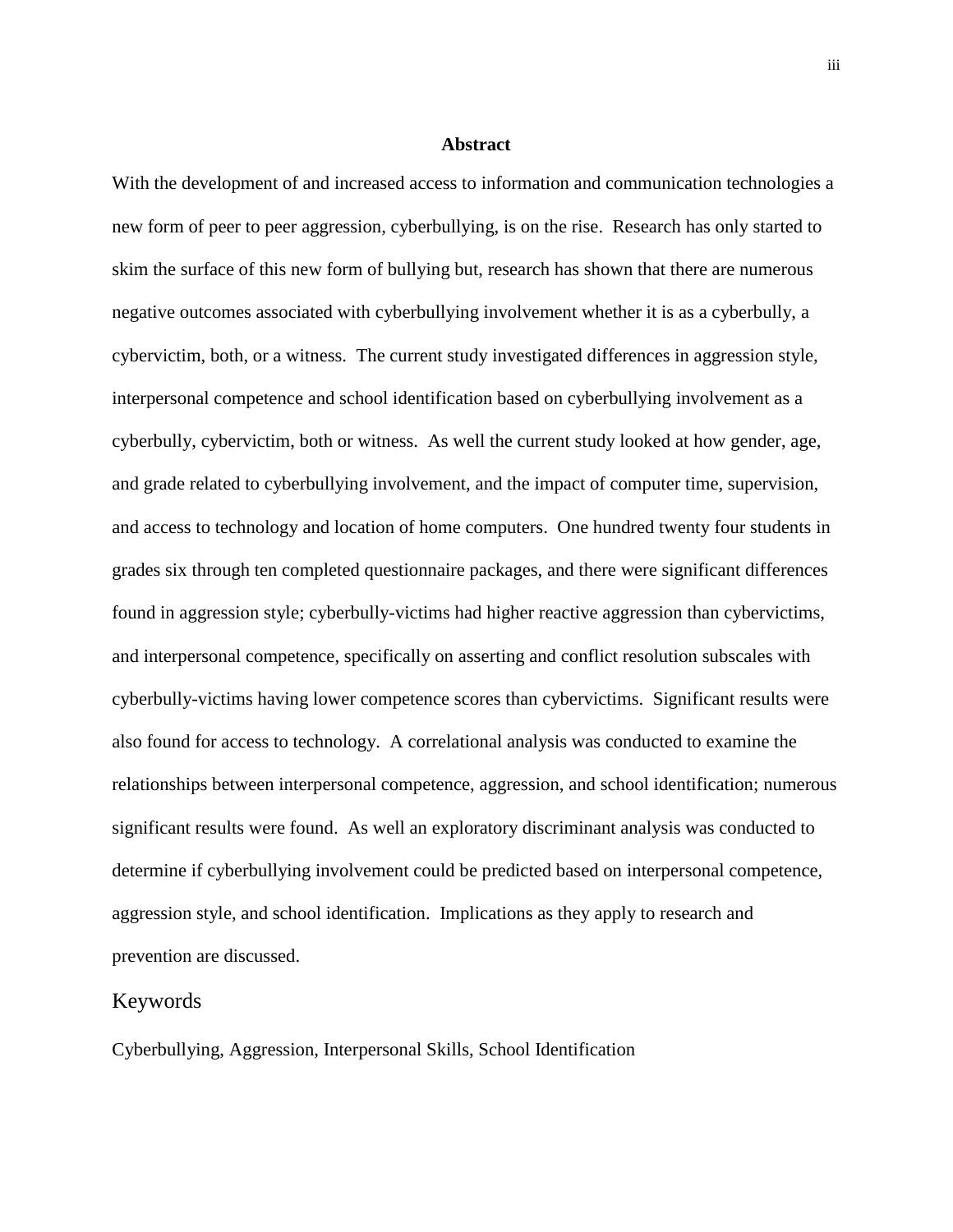## **Acknowledgments**

I would like to take this opportunity to thank numerous people who supported me throughout this process. I would first like to extend my thanks to my supervisor Dr. Elizabeth Levin for her time, aid, and support throughout the entire process. I would also like to thank my committee members Dr. Cynthia Whissell, and Dr. Ginettet Roberge, for their guidance and suggestions which shaped this thesis.

I would also like to thank my friends and family for their continued support and encouragement throughout the entire M.A. degree.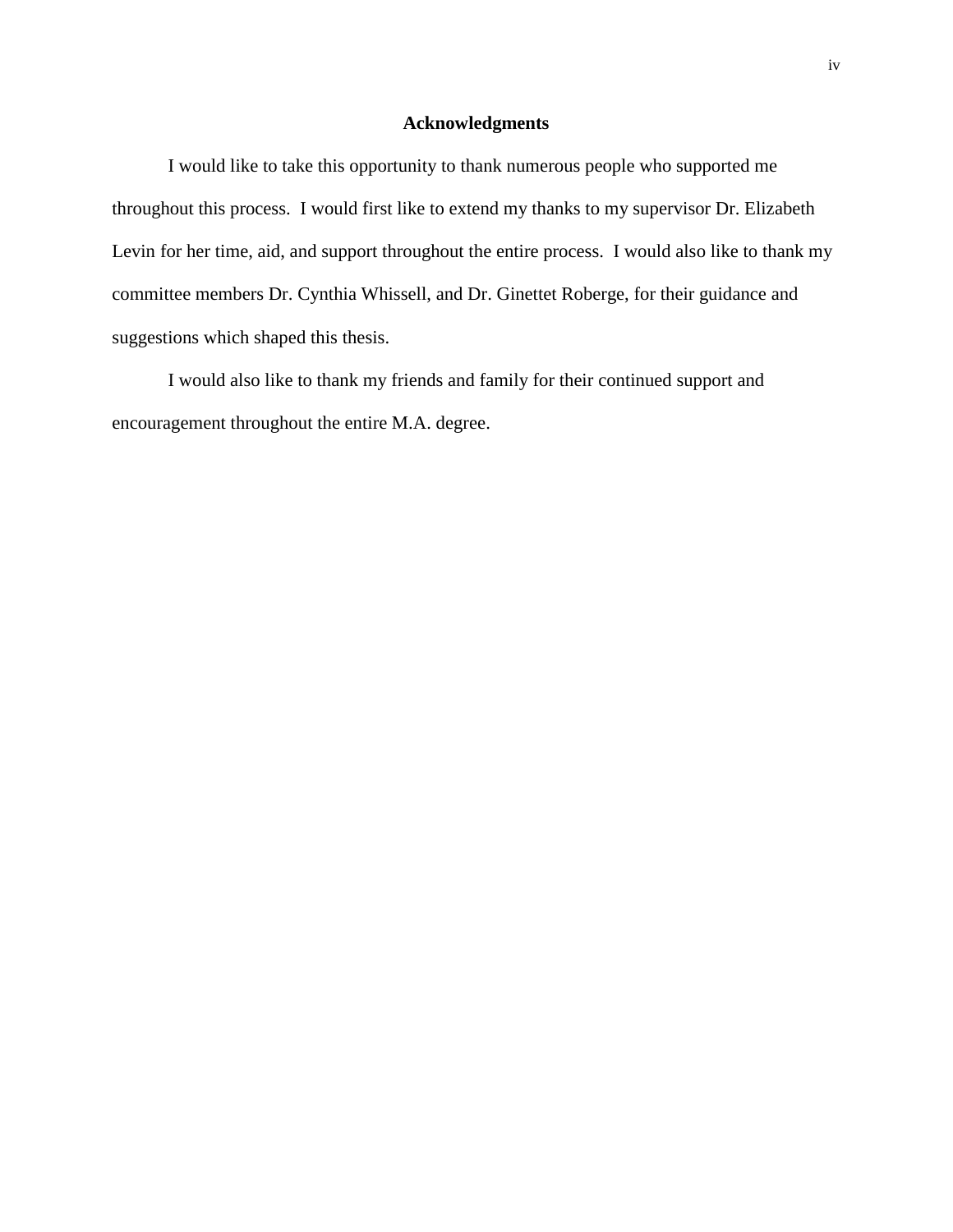# **Table of Contents**

| <b>Thesis Defense Committee</b>                                                | $\overline{\mathbf{ii}}$ |
|--------------------------------------------------------------------------------|--------------------------|
| Abstract                                                                       | iii                      |
| Acknowledgments                                                                | iv                       |
| Table of Contents                                                              | $\mathbf{V}$             |
| List of Tables                                                                 | vii                      |
| Cyberbullying: Interpersonal Competence, Aggression, and School Identification | $\mathbf{1}$             |
| <b>Bullying</b>                                                                | $\sqrt{2}$               |
| Defining Cyberbullying                                                         | $\overline{4}$           |
| Repetition                                                                     | 6                        |
| Power                                                                          | 6                        |
| Cyberbullying Involvement                                                      | 8                        |
| Negative effects of cyberbullying involvement                                  | 9                        |
| Link between Traditional and Cyber bullying                                    | 11                       |
| School Identification                                                          | 13                       |
| <b>Interpersonal Competence</b>                                                | 18                       |
| Aggression                                                                     | 20                       |
| Aggression and Gender                                                          | 26                       |
| Gender and Age                                                                 | 27                       |
| Rationale for the present study and Hypotheses                                 | 31                       |
| Method                                                                         | 35                       |
| Participants                                                                   | 35                       |
| Measures                                                                       | 35                       |
| Demographics                                                                   | 35                       |
| <b>Identification</b> with School                                              | 35                       |
| Proactive/Reactive Aggression                                                  | 36                       |
| <b>Interpersonal Competence</b>                                                | 36                       |
| Cyberbully and Victimization                                                   | 37                       |
| Procedure                                                                      | 37                       |
| Results                                                                        | 39                       |
| <b>Characteristics of Sample</b>                                               | 39                       |
| Cyberbullying involvement and demographic information                          | 41                       |
| Gender                                                                         | 41                       |
| Grade                                                                          | 41                       |
| Age                                                                            | 41                       |
| Access                                                                         | 41                       |
| Location                                                                       | 42                       |
| Supervision                                                                    | 42                       |
| Time                                                                           | 42                       |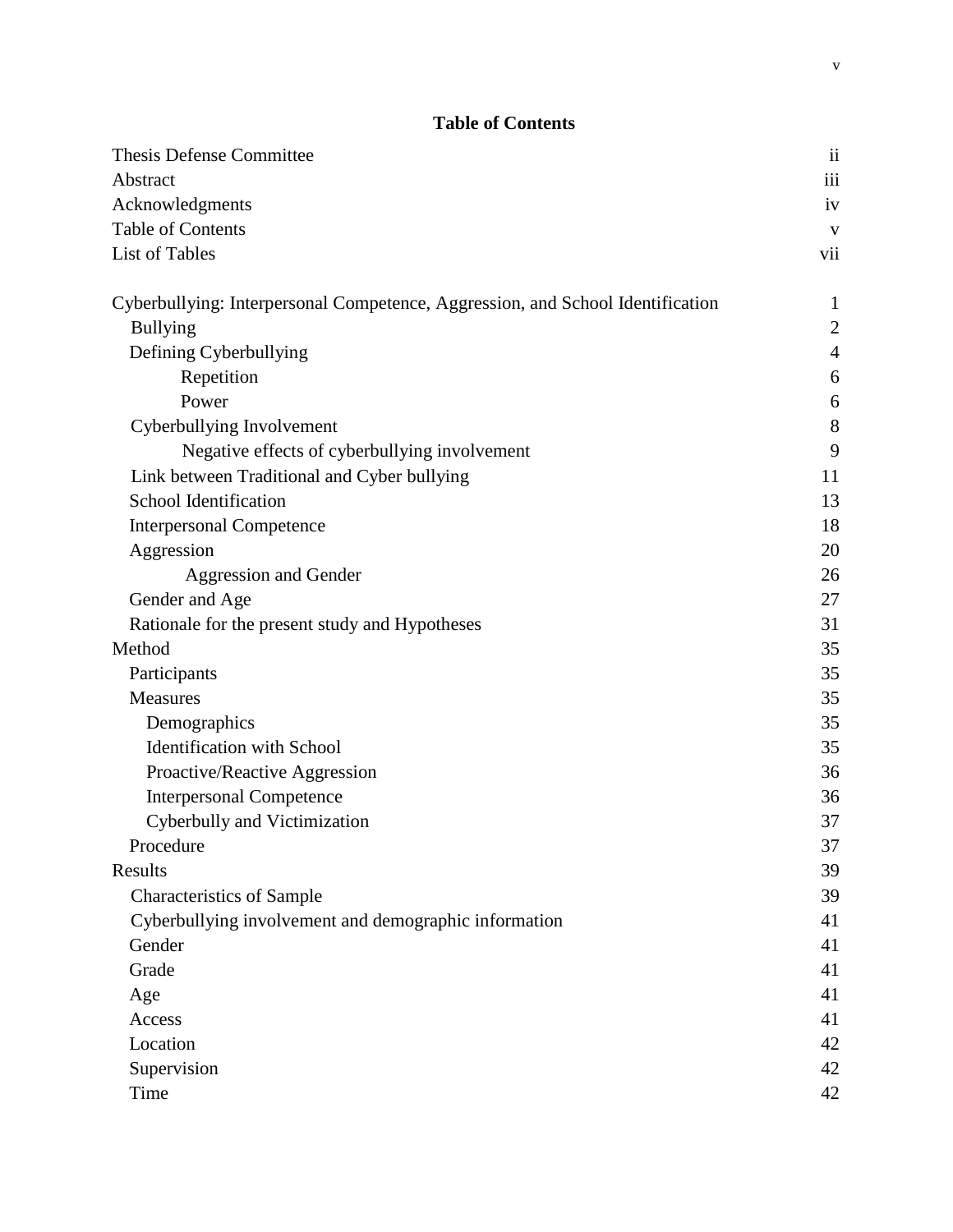| Cyberbullying and Interpersonal Competence                                            | 42 |
|---------------------------------------------------------------------------------------|----|
| Cyberbullying and School Identification                                               | 44 |
| Cyberbullying and Aggression                                                          | 44 |
| Predicting cyberbullying involvement                                                  | 48 |
| Relationships between school identification, aggression, and interpersonal competence | 48 |
| Discussion                                                                            | 51 |
| <b>Prevalence Rates</b>                                                               | 51 |
| Gender                                                                                | 54 |
| Grade                                                                                 | 56 |
| Age                                                                                   | 56 |
| Grade and Age Summary                                                                 | 56 |
| Time spent on a computer and access to technology                                     | 57 |
| Supervision                                                                           | 58 |
| <b>Interpersonal Competence</b>                                                       | 59 |
| School Identification                                                                 | 60 |
| Aggression                                                                            | 61 |
| Relationship among variables                                                          | 62 |
| Predicting cyberbullying involvement                                                  | 64 |
| <b>Limitations and Future Directions</b>                                              | 64 |
| Conclusions                                                                           | 67 |
| References                                                                            | 70 |
| Appendices                                                                            |    |
| Appendix A                                                                            | 82 |
| Appendix B                                                                            | 83 |
| Appendix C                                                                            | 84 |
| Appendix D                                                                            | 85 |
| Appendix E                                                                            | 87 |
| Appendix F                                                                            | 89 |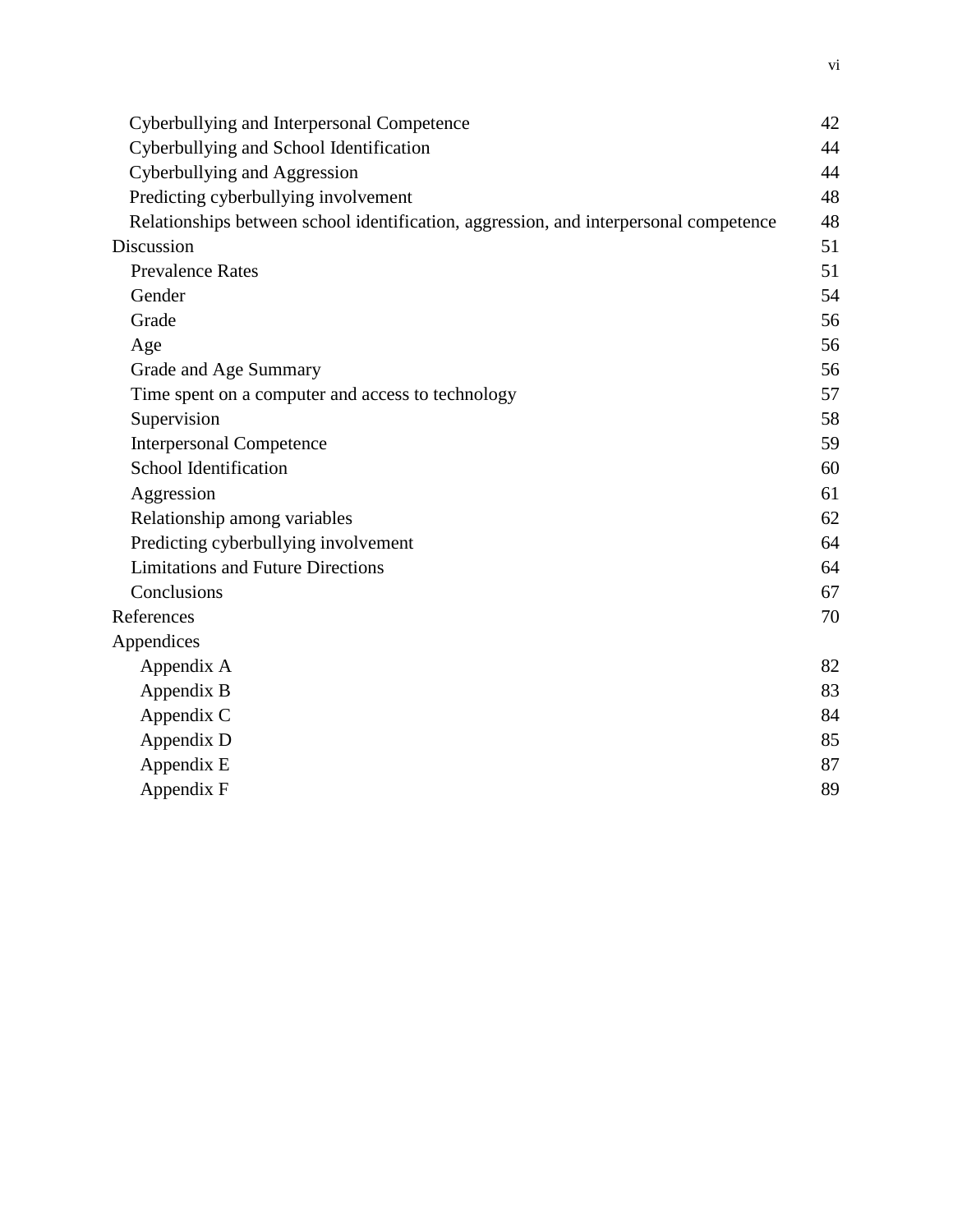# **List of Tables**

| Table 3: Cyberbullying involvement and Interpersonal competence mean differences  46   |  |
|----------------------------------------------------------------------------------------|--|
|                                                                                        |  |
| Table 5: Correlation relationships of school adjustment, aggression, and interpersonal |  |
|                                                                                        |  |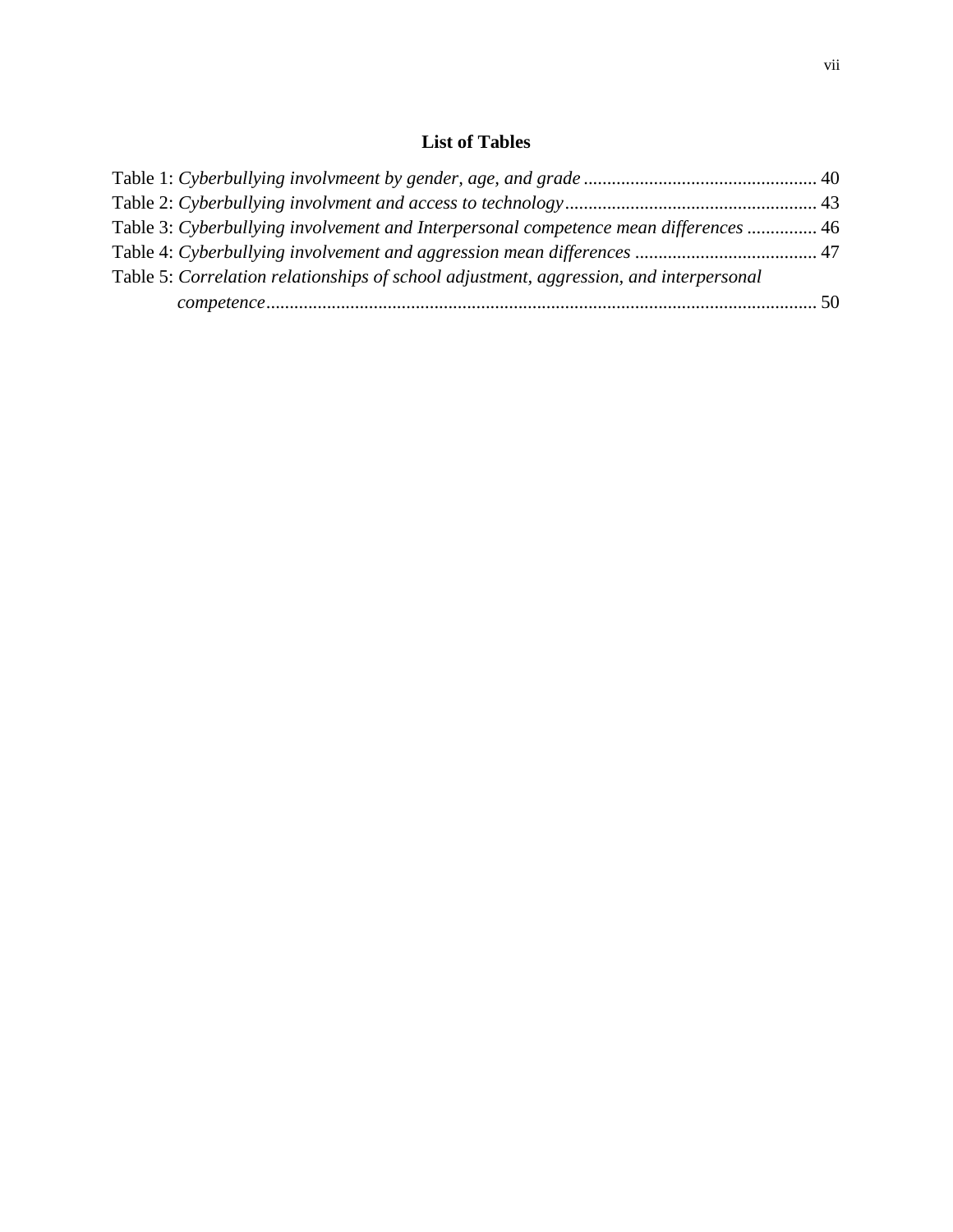#### **Cyberbullying: Interpersonal Competence, Aggression, and School Identification**

Bullying involves the intentional, repetitive, targeting of a peer by an individual who holds a higher power status (Olweus, 2013). Bullying is a major concern in today's school environments and beyond as bullying moves off school grounds in the form of cyberbullying. What makes bullying a concern are the numerous negative effects that are associated with being involved in bullying. Some of the many negative effects associated with being involved in bullying are poor long-term mental health and school problems; these negative impacts can last into adulthood (Jose, Kljakovic, Scheib, & Notter, 2011; Kokkinos & Kipritsi, 2012; Ybarra & Mitchell, 2004; Wolke, Copleand, Angold, & Costello, 2013). A significant amount of research has examined traditional bullying (e.g. Olweus, 2013; Wolke et al. 2013), but with the advances in information and communication technologies bullying has been pushed into a new format, cyberbullying, which to date requires more examination. Cyberbullying like traditional bullying has been linked to numerous negative impacts for example poor school performance, and increased depression (Beran & Li, 2005; Leung, & McBride-Change, 2013; Schneider, O'Donnell, Stueve, & Coulter, 2012), but whether there are individual differences depending on how an individual is involved has not been examined in depth. The current study focused on whether there are differences in aggression style, interpersonal competence, and school identification (attitudes and beliefs relating to school and the school environment) related to the way in which elementary and high school students are involved in cyberbullying, as each of these have been shown to be related to traditional bullying involvement.

This paper first discusses how cyberbullying is situated with regards to traditional or school based bullying. The definition of cyberbullying and challenges faced by researchers when defining cyberbullying is then examined. The next section focuses on cyberbullying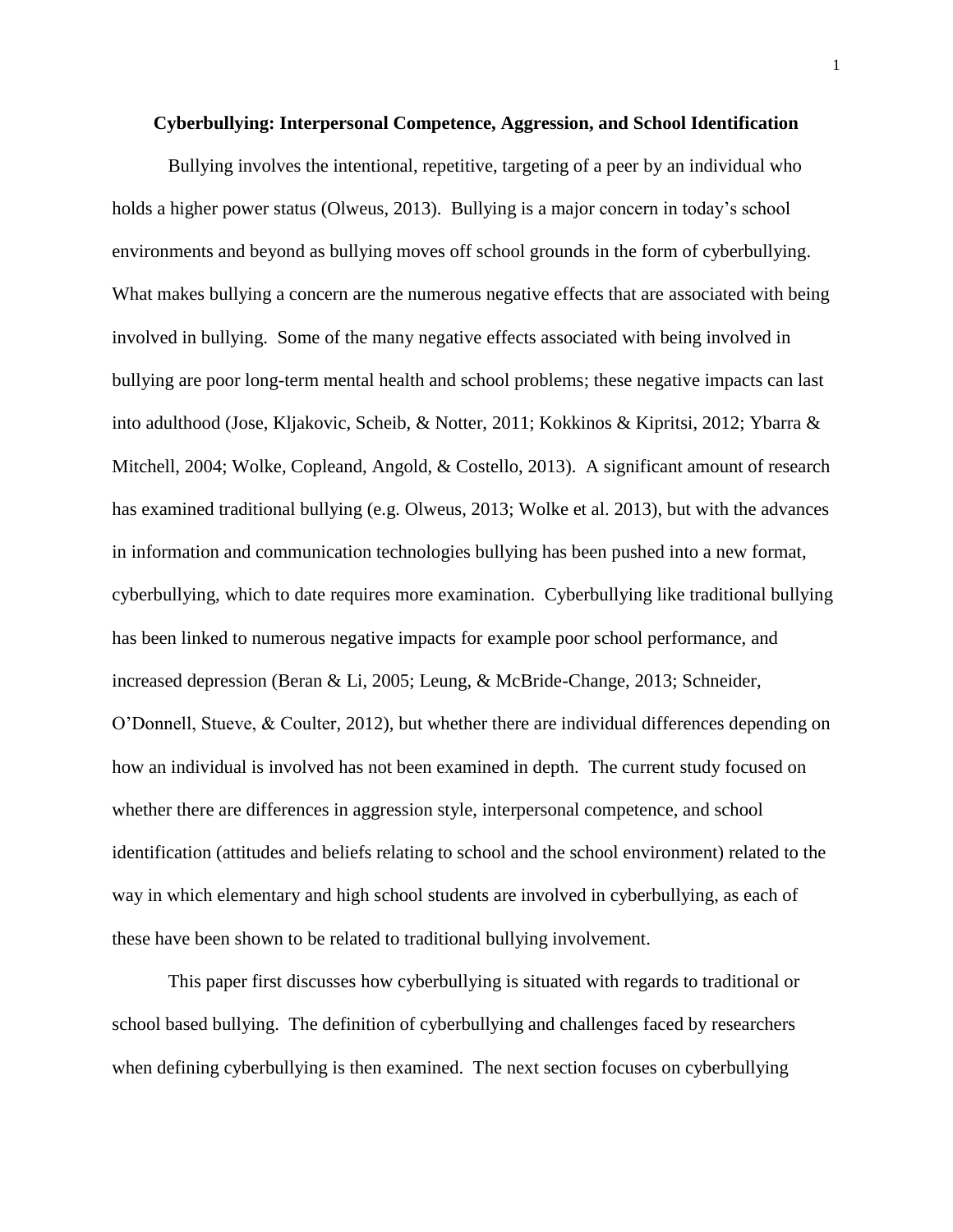prevalence rates. This is followed by a discussion of the negative effects of cyberbullying involvement, and a discussion of the links between school or traditional bullying and cyberbullying. The next section focuses on school identification, interpersonal competence, and aggression. Aggression and gender are then discussed, followed by a section discussing gender and age as they relate to cyberbullying involvement. Hypotheses finish the introduction section, which is then followed by an outline of the method used in this research study. Results are then presented and discussed.

## **Bullying**

Bullying has been the focus of extensive research (e.g. Olweus, 2013; Wolke et al.,

2013). While a lot is known about school based bullying there are still questions to be answered. Traditional bullying has evolved to include cyberbullying. Before getting into cyberbullying, a short review of traditional bullying will be covered. Bullying has been defined as any behaviour that is intentionally done to cause harm against an individual or group; it is repetitive, and there is an imbalance of power between the victim and the bully (Jose et al., 2011; Kokkinos  $\&$ Kipritsi, 2012; Schoffstall & Cohen, 2011). In addition, this definition of bullying, for the purposes of this research, was expanded to include an aspect of the definition of bullying from the Ontario Ministry of Education. The addition states that the perpetrator should know their behaviour would most likely cause harm (Ontario Ministry of Education, 2012). This addition is aimed at the intentional part of the definition of bullying, so that even if a perpetrator denied the intent to cause harm, they would have been aware that their behaviour would most likely cause harm thus the behaviour is viewed as intentional.

Research has shown that bullying involvement has been linked to numerous negative outcomes. Bullies have increased odds of becoming involved in the justice system (Olweus,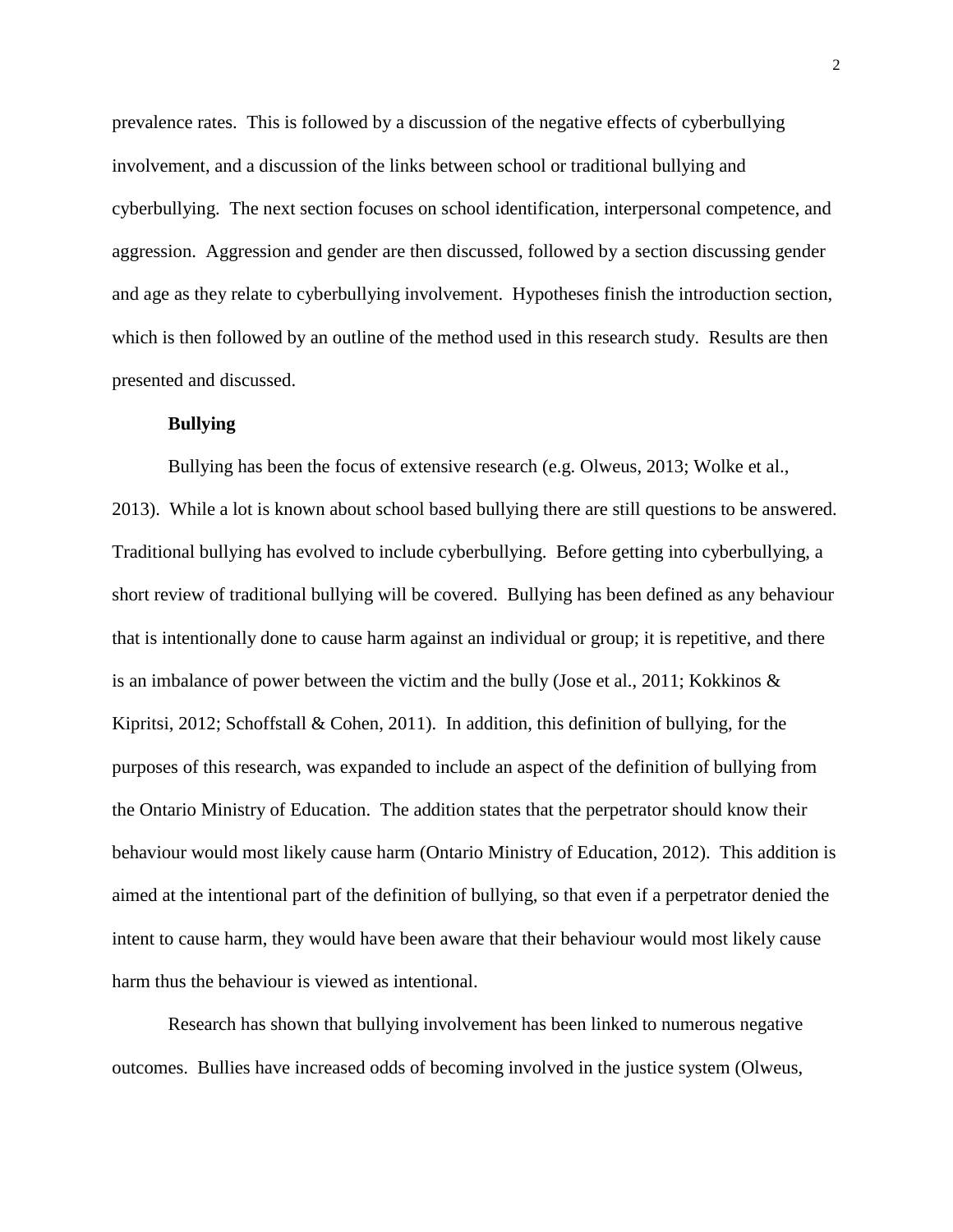2013), as well as having difficulties with school, lacking problem solving skills, and increased substance use (Smokowski & Kopasz, 2005). Victims of bullying have been found to have increased depression, suicide ideation, and poor social and emotional adjustment (Smokowski  $\&$ Kopasz, 2005). Bully-victims have been found to have a negative self-image, increased depression, anxiety, and substance use (Smokowski & Kopasz, 2005). The short and long term negative effects of bullying involvement overall have been repeatedly shown through research. For example, perpetrators of bullying tend to be more aggressive and have more externalizing behaviour problems which may make school difficult (Haynie et al., 2001). Longitudinal research shows that adults who were perpetrators as children have increased rates of psychiatric problems (Wolke et al., 2013). Victims of bullying tend to be more withdrawn and report increased loneliness (Haynie et al., 2001). Long term research has shown that victims of bullying have social relationship disruptions as adults compared to non-involved individuals, though these are not dissimilar to those of perpetrators of bullying and those individuals who were both perpetrator and victim of bullying (Wolke et al., 2013). Bully-victims, those individuals who have both perpetrated and been victimized by bullying have lower social acceptance which may result in decreased peer interactions as well (Haynie et al., 2001). Adults who were bully-victims as children or adolescents show elevated negative health outcome, elevated psychiatric illness, and disrupted social relationships (Wolke et al., 2013). With the development of information and communication technologies a new form of aggression has emerged: cyber aggression. Bullying is a unique form of aggression which involves intent, power, and repetition (Schoffstall & Cohen, 2011).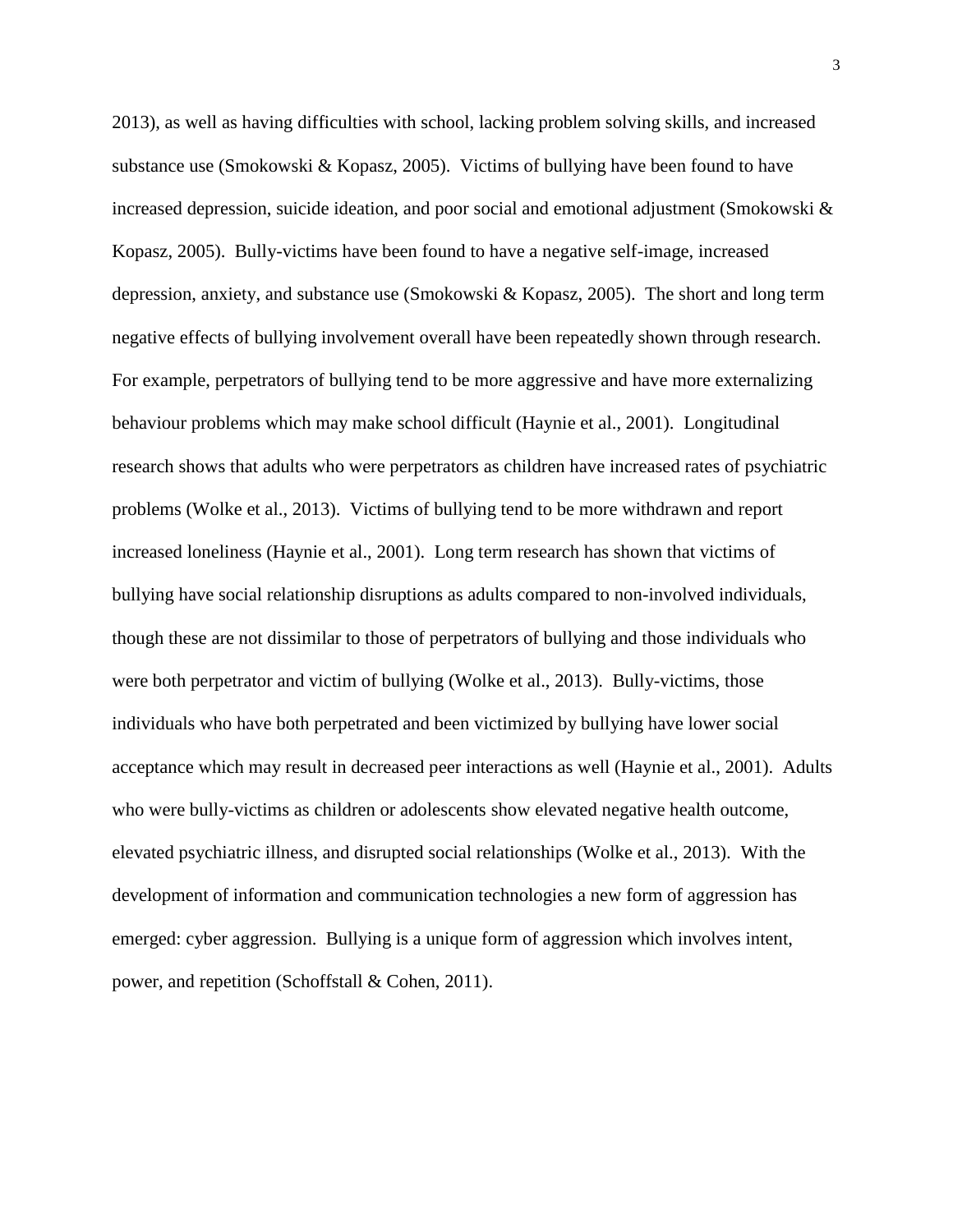## **Defining Cyberbullying**

Cyberbullying is on the rise with the continuing development of information and communication technologies (Aricak, et al. 2008; Li, 2006; Li, 2007; Mishna, Khoury-Kassabri, Gadalla, & Daciuk, 2012). There is no agreed upon definition of cyberbullying and this has contributed to difficulties in research. Juvonen and Gross (2008) defined cyberbullying as: "the use of the internet or other digital communication devices to insult or threaten someone" (p. 497). Patchin and Hinduja (2006) have defined cyberbullying in a few ways. Early on they defined it as "willful and repeated harm inflicted through the medium of electronic text" (p. 152), but in more recent research they defined cyberbullying as "the intentional and repeated harm of others through the use of computers, cell phones, and other electronic devices (Hinduja  $\&$ Patchin, 2009, p. 1). Even more recently they defined cyberbullying as "repeatedly makes fun of another person online or repeatedly picks on another person through email or text message, or when someone posts something online about another person that they do not like" (Hinduja & Patchin, 2012, p. 540). Looking at the various definitions used by Patchin and Hinduja it can be seen that the definition has become more expansive as what cyberbullying is becomes clearer. Cyberbullying has also been defined as "bullying through email, instant message, in a chat room, on a website, or through a text message sent to a cell phone" (Kowalski & Limber, 2007, p. S24). To add more confusion at times cyberbullying and cyber harassment are used interchangeably. Cyber harassment has been defined as an "overt, intentional act of aggression towards another person" (Ybarra & Mitchell, 2004a, p. 1308). Lenhart (2007) defined cyberbullying as:

Someone taking a private email, instant message, or text message you sent to them and forwarding it to someone else or posting it where others can see it; someone spreading a rumor about you online; someone sending you a threatening or aggressive email, instant message, or text message; someone posting an embarrassing picture of you, one without your permission (p. 1)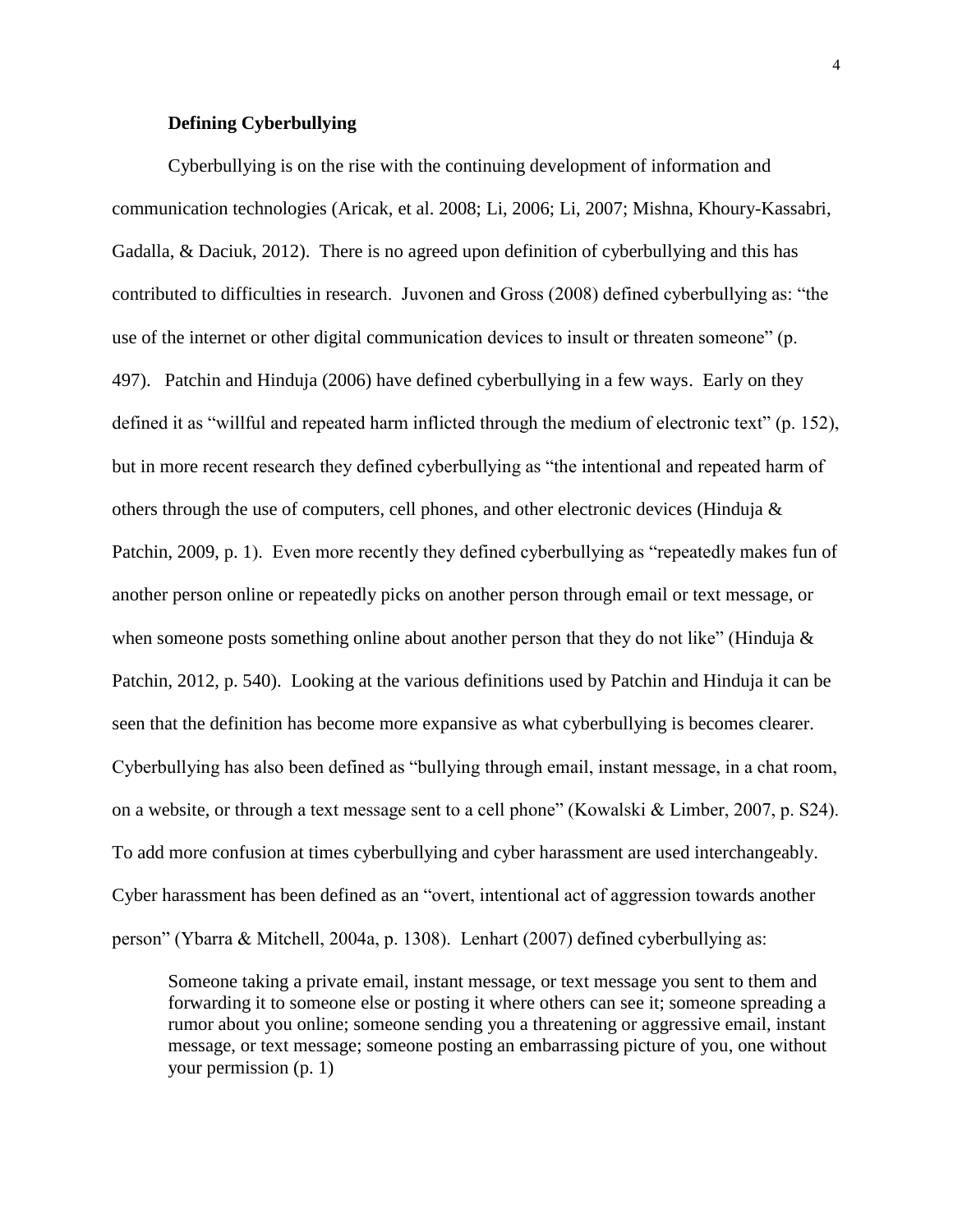There are quite a few similarities in the medium of communication, repetition, and harm in the various definitions of cyberbullying, for example Hinduja and Patchin (2005) refer to the mediums of communication as well as repetition and harm. Yet at the same time, some definitions identify specific information and communication devices and others do not, for example Kowalski and Limber (2007) refer to cell phones. All of these definitions share similarities, and the differences appear insignificant, but without a consistent definition variations in findings cannot be solidly attributed to specific studied factors. As research progresses there do seem to be more similarities in definitions. For example, definitions have moved away from specific communication modes to the more general statement of information and communication technologies. Altogether cyberbullying can be defined as the use of information and communication technology to intentionally harm another person or group (Beran & Li, 2005; Juvonen & Gross, 2008; Mason, 2008; Schoffstall & Cohen, 2011). For this study cyberbullying was defined as: the use of information and communication technologies (such as cell phones, computers, and tablets) to intentionally, or the individual should know that their actions will most likely, harm or embarrass another person or group of people. There are three key elements of bullying, intentional harm, repetition and an imbalance of power between the perpetrator and victim (Olweus, 1999). Knowing that bullying includes these three key elements it has been suggested that cyberbullying does not fit within the traditional definition of bullying behaviour (Jose et al., 2011; Kokkinos & Kipritsi, 2012; Schoffstall & Cohen, 2011; Slonje, Smith, & Frisén, 2013). With regards to these three elements, in the context of cyberbullying, intent seems to be a clear component, power and repetition though have been questioned (Slonje et al., 2013).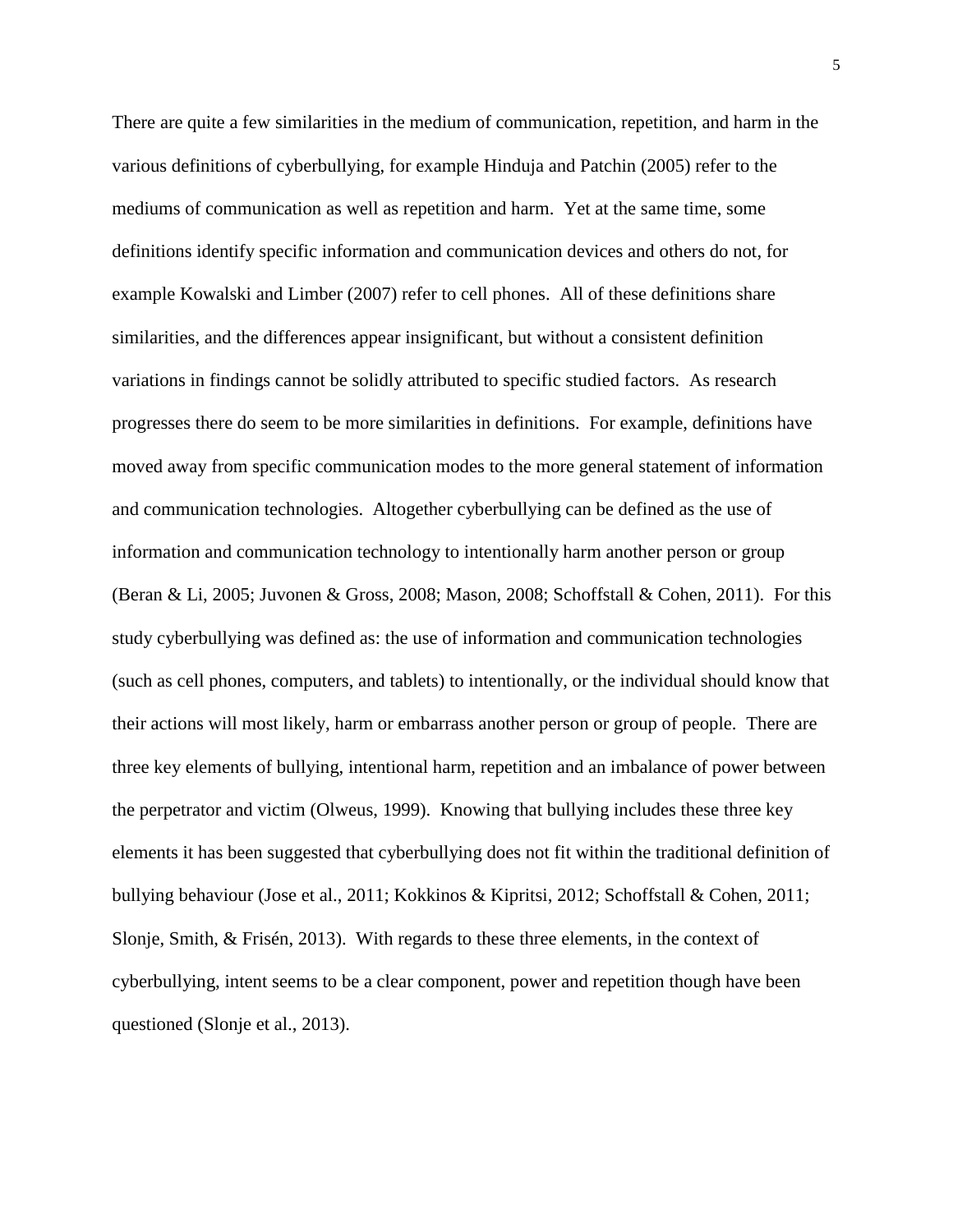## **Repetition**

When someone sends multiple text messages, e-mails or other forms of messages, there is clear repetition, but when one single act of aggression occurs, such as creating a derogatory website or posting a single mean message on a website the repetition is less clear (Dooley, Pyzalski, & Cross, 2009). However, one single act of aggression can create ongoing embarrassment and hurt. For example a single posting of a video can repeatedly embarrass an individual when they see the view count increasing (Dooley, et al. 2009). With anything posted or sent online especially in public-or semi-public domains, there is inherent repetition in that anyone can see the information, a video posted on a website can be viewed by anyone or distributed by anyone who can gain access; there is the potential for a large audience (Campbell, 2005; Mishna et al., 2012; Slonje & Smith, 2008).

## **Power**

Whether there is an imbalance of power involved in cyberbullying is less clear. One way in which a power differential might exist is related to the fact that information online can be very difficult if not impossible for victims to remove. This allows for the possibility that the information will remain online forever. Cybervictims, have reported that not being able to remove this unwanted information has led to them feeling powerless (Runions, Shapka, Dooley, & Modecki, 2013; Slonje et al., 2013; Voelkl, 1997). Cybervictims like victims of traditional bullying feel hopeless and powerless (Dooley et al., 2009; Law, Shapka, Domene, & Gagné, 2012; Snider & Borel, 2004).

In traditional bullying power is usually a physical size difference, or a difference in status, in the cyber world it is harder to determine what might be contributing to a difference in power. Two possibilities are that the ability to use technology creates a power imbalance as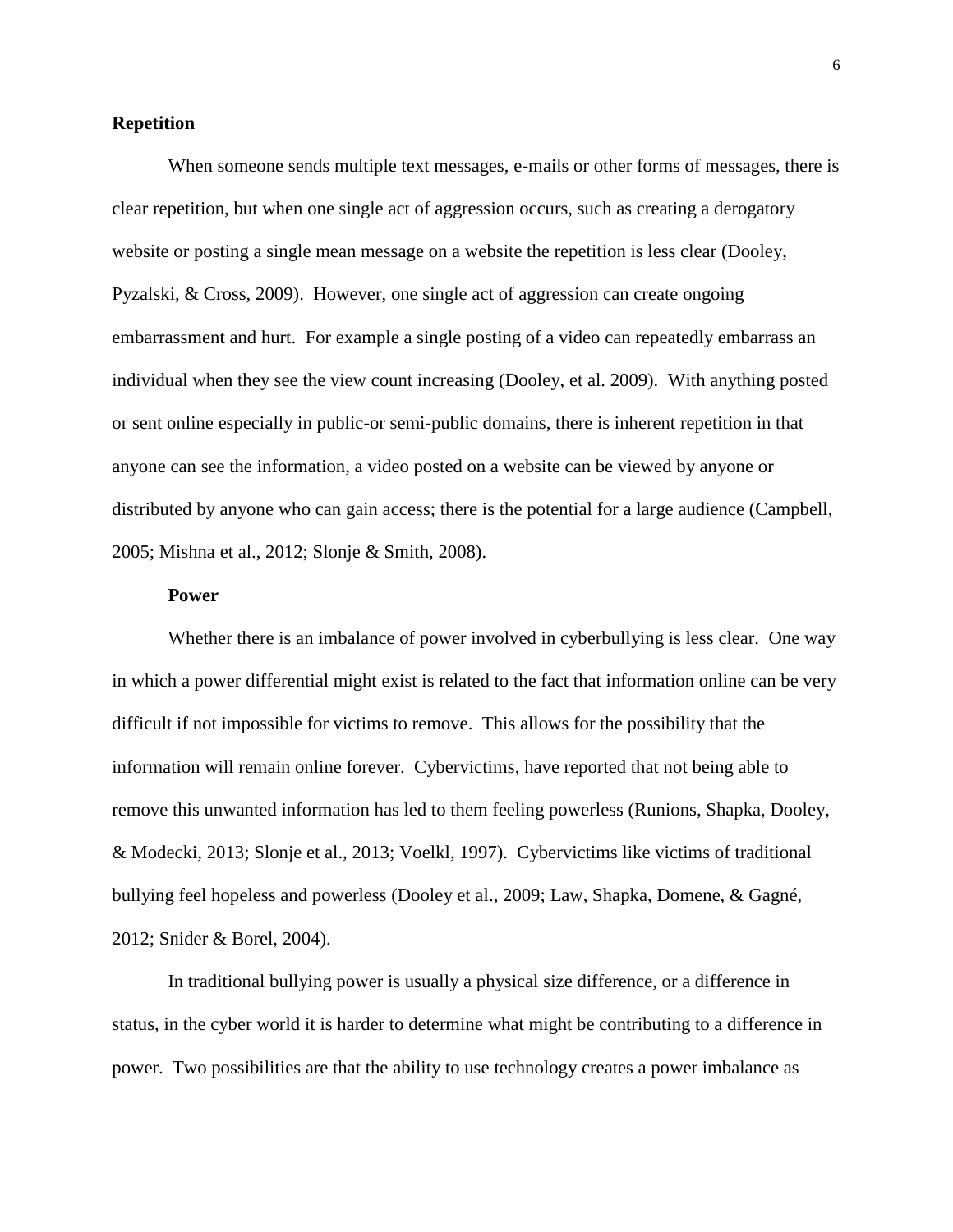well, the anonymity of the cyber world may create a power differential (Slonje et al., 2013). There is significant debate as to whether technological ability really creates or contributes to a power differential. It is easy to take, send, receive and forward text messages, videos, pictures and e-mails. In all of these cases the medium can be used in such a way as to cyberbully someone and it is fairly easy (Dooley et al., 2009; Slonje et al., 2013; Vandebosch & Van Cleemput, 2008). Other forms of cyber communications such as a 'hate' website development do take more technological ability and this might reflect an ability that results in a power differential (Dooley et al., 2009; Slonje et al., 2013; Vandebosch & Van Cleemput, 2008). The second main argument for whether there is a power imbalance involved in cyberbullying is related to the relative anonymity associated with the cyber community. Victims of cyberbullying have reported that not knowing who has seen or sent an unwanted, for examples; image, message or video, can be very stressful (Runions et al., 2013; Slonje & Smith, 2008). As well cybervictims have reported not knowing how to react to instances of cyberbullying because they do not know who is sending the offensive material; this has reportedly contributed to feelings of powerlessness (Dooley et al., 2009; Slonje et al., 2013; Vandebosch & Van Cleemput, 2008). Anonymity therefore does seem to contribute toward a power imbalance between a cyberbully and a cybervictim. It bears keeping in mind though that not all cyberbullies attempt to be anonymous and in some cases cybervictims are able to identify who is cyberbullying them (Juvonen & Gross, 2008; Kowlaski & Limber, 2007). While it may not seem to be directly comparable to traditional bullying, cyberbullying does appear to meet the traditional requirements (repetition, power difference, and intentional harm) of bullying behaviour.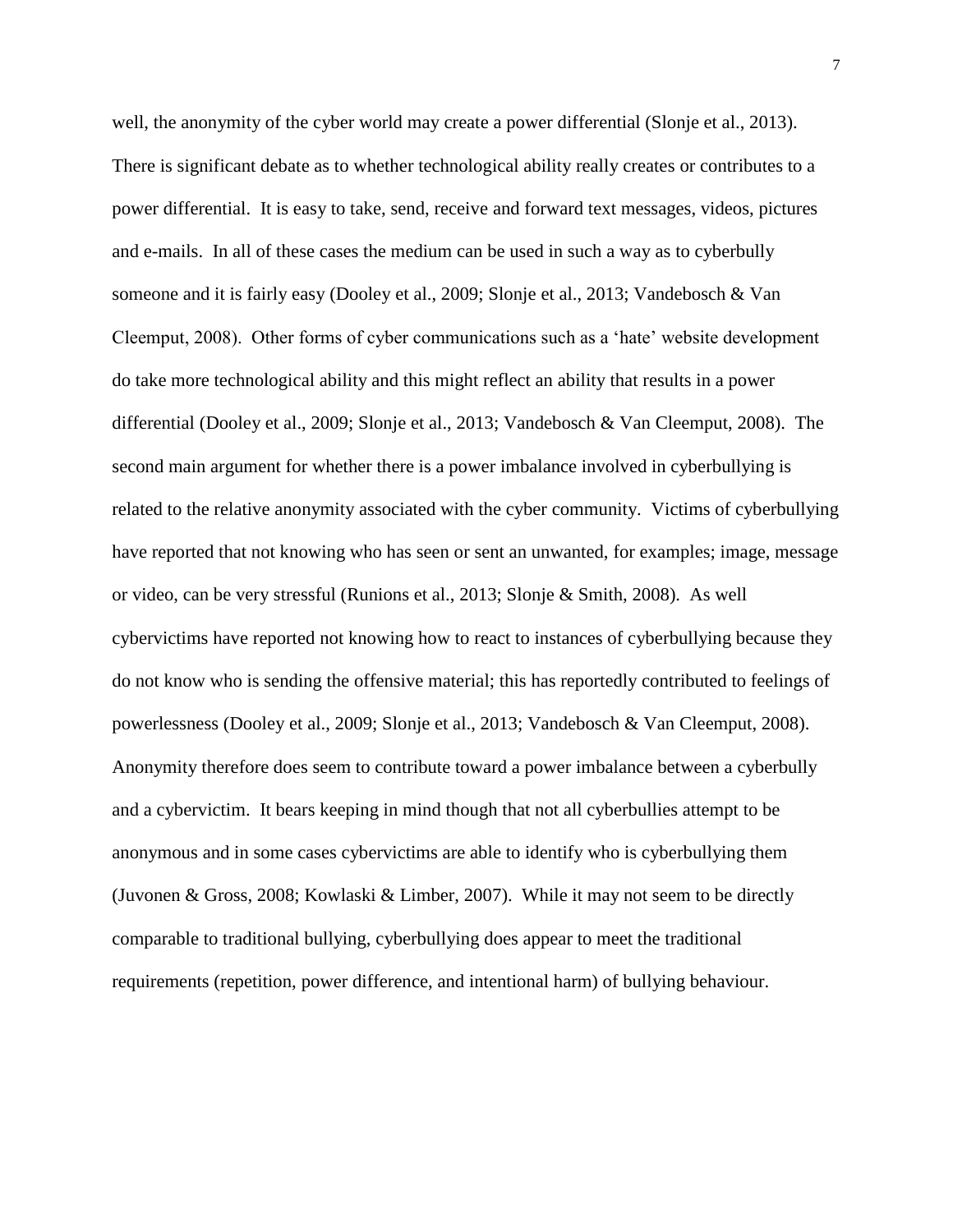## **Cyberbullying Involvement**

Within bullying and cyberbullying there are four different ways individuals can be involved. There are bullies, victims, bully-victims, and those who are witnesses (Olweus, 2012). A bully can be defined as someone who deliberately harms another individual, a victim is someone who is targeted by another individual, and a bully-victim both deliberately harms another individual and is harmed (Farmer et al. 2012). A witness/non-involved individual is someone who may have knowledge of the behaviour but is not directly involved.

The prevalence rate of cyberbullying varies depending on the research study examined. The rate of reported cyberbullying involvement as a cyberbully, cybervictim, or a cyberbullyvictim ranges between 9-35% (Beran & Li, 2005; Dehue, Bolman, & Völlink, 2008; Hinduja & Patchin, 2012; Kowalski & Limber, 2007; Mishna et al. 2012; Williams & Guerra, 2007; Wolak, Mitchell, & Finkelhor, 2007; Ybarra, Diener-West, & Leaf, 2007). Rates of cybervictimization range between 9-35% (Beran & Li, 2005; Dehue et al., 2008; Hinduja & Patchin, 2012; Kowalski & Limber, 2007; Mishna et al., 2012; Wolak et al., 2007; Ybarra et al., 2007), however in other studies prevalence of cyberbully-victims ranges between 7-25.7% (Hinduja & Patchin, 2012; Kowalski & Limber, 2007; Mishna et al., 2012), and cyberbullying rates range from 4 to 22% (Beran & Li, 2005; Dehue et al., 2008; Hinduja & Patchin, 2012; Kowalski & Limber, 2007; Mishna et al., 2012). The ranges of cyberbullying and cybervictimization vary significantly depending on the study examined and it is unclear what causes these variations but differences in definition may account for at least part of this. These rates may not seem high, especially when examined at the low end of the range.

The Young Canadians in a Wired World (Spears, Seydegart, & Zulinov, 2005) is ongoing research which looks at Canada's youth and technology. In the early 2000s this research showed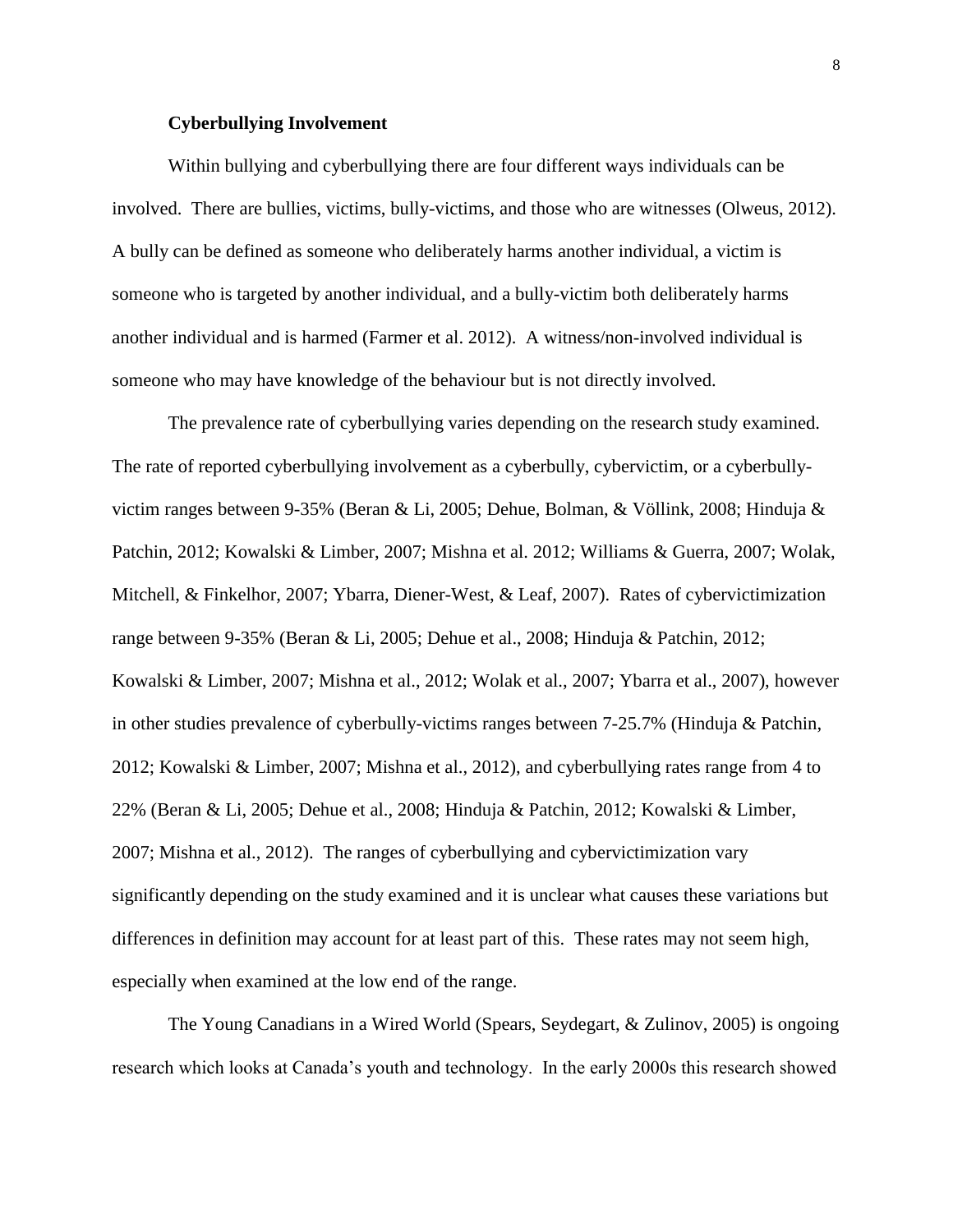that Canadian youth accounted for 12% of the total population in Canada (Spears et al., 2005). And of those youth this research suggests that 79% have access to the internet at home, and 71% have a personal e-mail account (Spear et al., 2005). As well, 99% of youth surveyed have internet access outside of school (Steeves, 2014). Taking into account that this research is influenced by some sample bias it appears that youth do have a significant access to information and communication technologies. Given that a large number of youth have access to information and communication technology devices, and that access increases the risk of being involved in cyberbullying, even if only 9% of youth who have access to information and communication devices are involved that means there are approximately 200,000 youth are at increased risk of becoming involved in cyberbullying in some capacity. It is known that just as with traditional school based bullying, cyberbullying involvement has been associated with significant negative impacts (Campbell, 2005; Mason, 2008).

#### **Negative effects of cyberbullying involvement**

Individuals who have reported being the victims of cyberbullying have reported feeling sad, anxious and depressed, as well as having school difficulties, social difficulties, increased social anxiety and suicide ideation (Beran & Li, 2005; Campbell, Spears, Slee, Butler, & Kift, 2012; Farmer et al. 2012; Juvonen & Gross, 2008; Leung & McBride-Chang, 2013; Mishna et al. 2012; Schneider et al., 2012; Ybarra, 2004). Beran and Li (2005) administered questionnaires to 432 students in grades 7 to 9 to examine adolescents' reactions to cyberbullying. They found that of the students who participated 23% reported being cybervictims a few times, 35% had experienced it once or twice, and 42% had never experienced cybervictimization. They also found that 22% reported being perpetrators at least once or twice, 4% reported several instances or more for perpetration, and 74% reported never perpetrating. Overall Beran and Li (2005)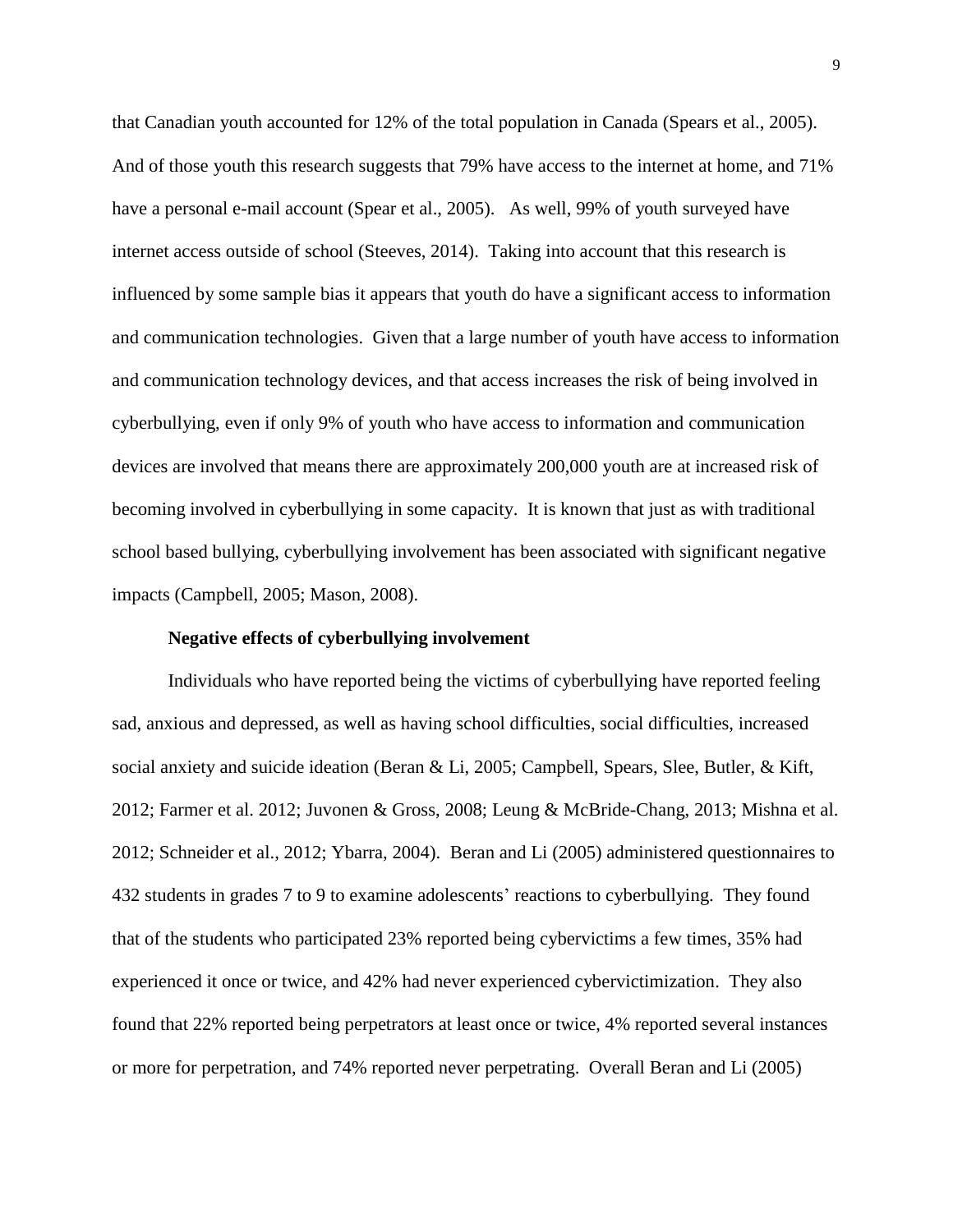found that students who are involved as cybervictims, reported feeling sad, angry, and anxious about the experiences. As well they found that those involved had increased rates of selfreported poor concentration, decreased school achievement and increased absenteeism from school.

Ybarra and Mitchell (2004a) as part of a youth internet safety survey had 1501 youth complete a telephone interview. This interview included measures of online aggression, recent (within last month) psychosocial challenges, caregiver-child relationship, internet use, internet controls, and demographic information. They found that perpetrators of cyberbullying reported increased substance use, delinquency and depressive symptoms when compared to non-involved and cybervictims. Schoffstall and Cohen (2011) completed a study on 191 students in grades 3 to 6. They found that cyber aggression was associated with increased loneliness, and increased social difficulties including decreased popularity and decreased social acceptance.

Patchin and Hinduja (2010) administered questionnaires to 1963 youth and found that 30% of participants had experienced cybervictimization and 22% reported cyberbullying another individual. They also found that those who were involved in cyberbullying had lower selfesteem than non-involved individuals, with cybervictims reporting lower self-esteem than cyberbullies.

One of the most concerning subtypes of bullying and cyberbullying is the bully-victim subtype. These individuals are both bully and victim. As such they are at risk for problems associated with bullying and problems associated with being a victim. Ybarra and Mitchell (2004a) as part of the youth internet safety survey, found that participants who were both aggressor and victim had increased problem behaviours, substance use, decreased school commitment, and they also reported increased depressive symptoms, compared to non-involved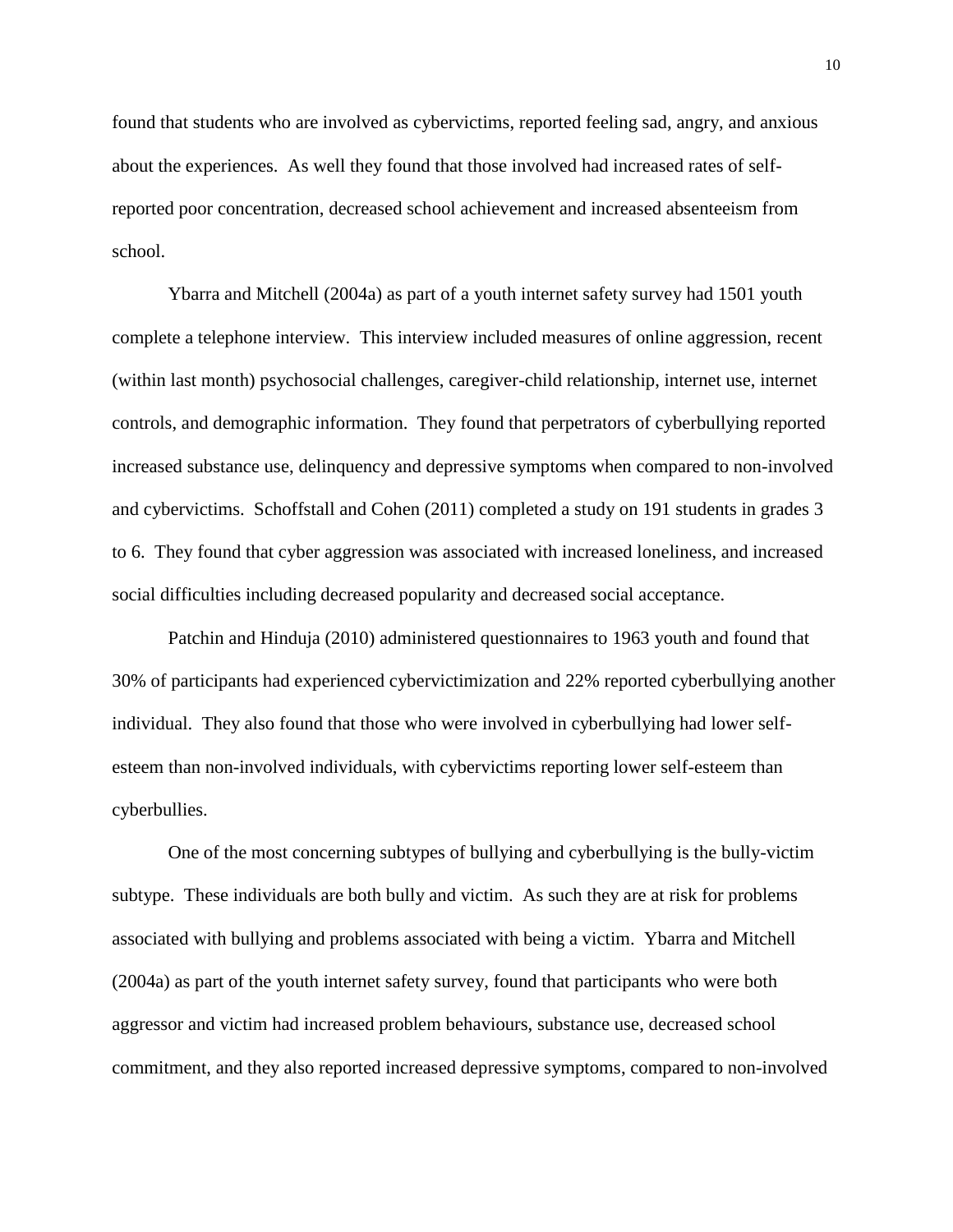participants. Campbell et al., (2012) conducted a study in which 3112 students in grades six to twelve participated. They found that those students who were classified as a cyberbully-victim reported feeling increased anger, compared to non-involved participants.

Many individuals fail to report cyberbullying to parents or other individuals because they are afraid that their access to these information and communication technologies will be removed or limited (Juvonen & Gross, 2008). This means that cyberbullying can go undetected for long periods of time or indefinitely, increasing the negative impacts of cyberbullying, because it goes on longer without help or intervention (Juvonen & Gross, 2008).

In summary, cyberbullying is bringing bullying into all areas of an individual's life not just school life. Having no escape or no time away can increase the negative effects of cyberbullying (Campbell, 2005; Cassidy, Jackson, & Brown, 2009; Juvonen & Gross, 2000; Mason, 2008; Mishna, Saini, & Solomon, 2009; Schoffstall & Cohen, 2011; Slonje & Smith, 2008; Snider & Borel, 2004; Tokunaga, 2010). Overall there are numerous negative effects associated with involvement in cyberbullying whether it is as a cyberbully, a cybervictim, or a cyberbully-victim. Some of these negative effects include; increased anxiety, increased symptoms of depression, school difficulties, increased substance use and decreased self-esteem.

#### **Link between traditional and cyberbullying**

Given this association between school bullying and cyberbullying the question arises as to whether school bullying and cyberbullying are in fact different and whether the negative impacts, such as increased depressive symptomology, are just due to the involvement in school bullying. There is significant research to show that there is a relationship between traditional bullying and cyberbullying, but research has also shown that cyberbullying involvement in some cases is independent of school bullying. Slonje and Smith (2008) surveyed 360 adolescents (12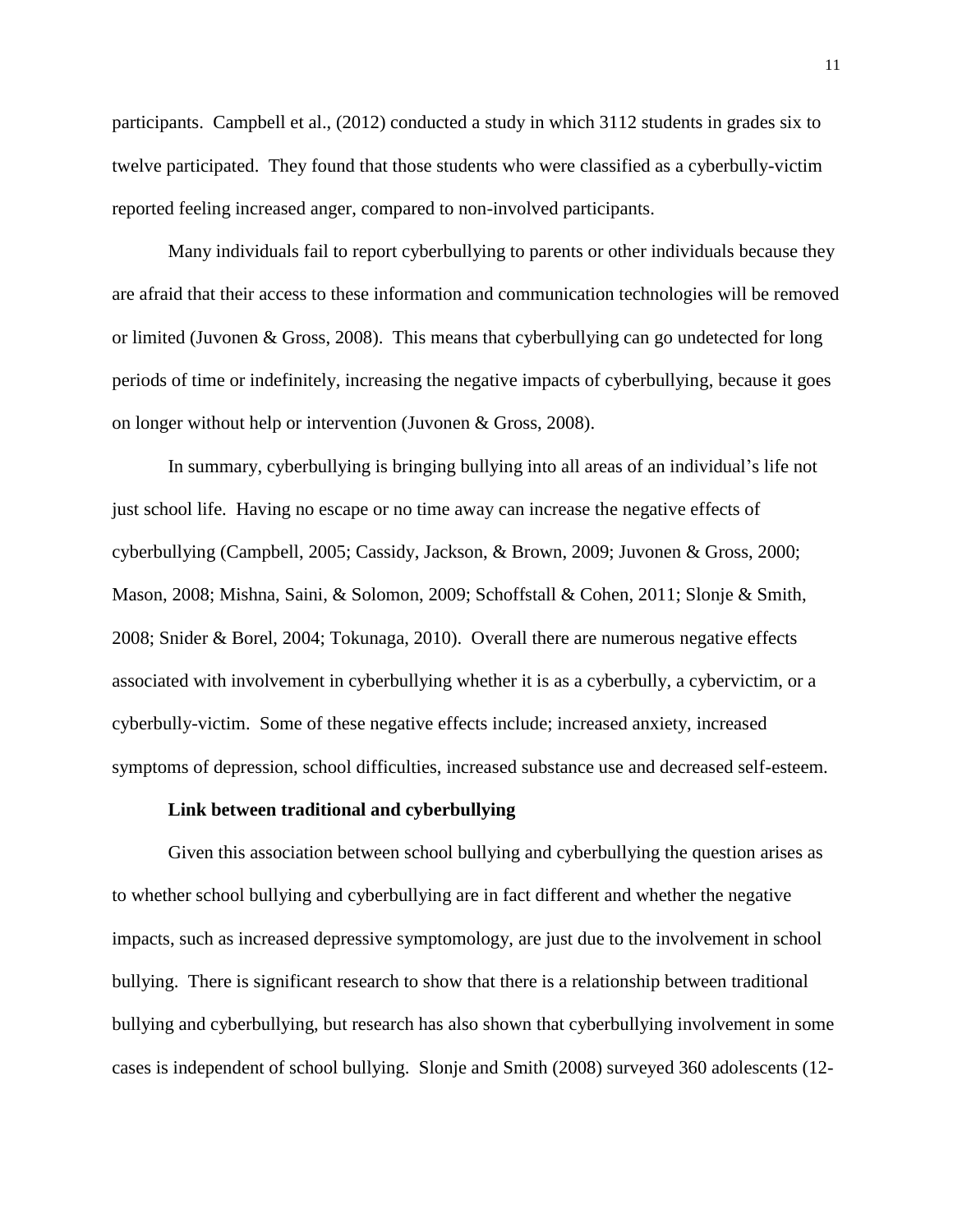20 years) to look at cyberbullying in Swedish schools. Of those surveyed 17.6% reported being a victim of cyberbullying and 11.9% reported being a cyberbully. They also found that 10% of all students reported victimization in some way, and 9% of those were also traditional victims. Slonje and Smith (2008) determined that one percent of these students had cyberbullied others.

Research has also shown that when the effects of school bullying victimization are accounted for there is still evidence of negative outcomes of cybervictimization (Fredstrom, Adams, & Gilman, 2011). Bonanno and Hymel (2013) conducted hierarchical multiple regressions to evaluate the contribution of cybervictimization and traditional victimization to depression and suicidality. They found that being a cybervictim accounted for an additional 1% of the explained variance in depressive symptomology and 5.8% of the explained variance in suicidality. Similar analyses were run to determine the contribution of cyberbullying and traditional bullying to depression and suicidality. Bonanno and Hymel (2013) also found being a cyberbully accounted for an additional 4% of the explained variance in suicide ideation, and 2% of the explained variance in depressive symptomology. They noted that these are small increases in the explained variance but state they are worth following up on. There appears to be a fair amount of overlap between cyberbullying and traditional bullying. While there are some individuals who only engage in cyberbullying, cyberbullying like any form of bullying, for example physical or verbal, appears to be a variation of the larger concept of bullying.

There also seems to be a link between cyberbullying and school when it comes to reactions or confrontations about the cyberbullying, as these reactions or confrontations tend to occur at school (Beckerman & Nocero, 2003). Smith et al. (2008) found that 57% of cyberbullying victims knew the perpetrators and 49% of those were in the same class or grade. This finding highlights how what is sent and received outside of school can be followed up at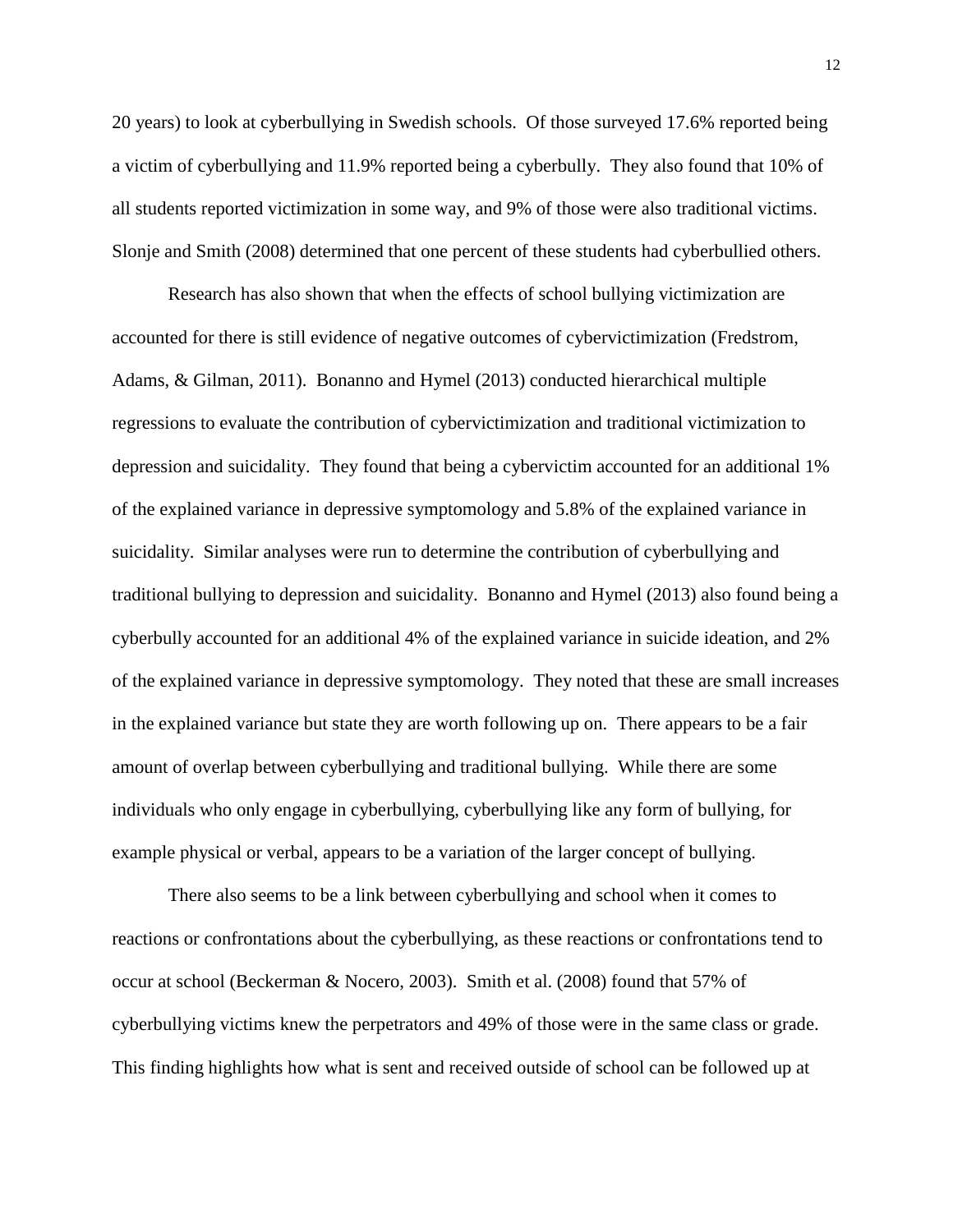school. This is important because it can affect the school climate, and can impact how those individuals who are involved in cyberbullying feel about school.

## **School Identification**

School is a significant part of most adolescents' lives. Given this significance, it is possible that school may become linked to an individual's self-view (Finn, 1989; Voelkl, 1997). From a developmental point of view an individual's school adjustment develops over time as the result of numerous school experiences (Voelkl, 1997). If these experiences are repeatedly negative then students will develop negative feelings toward the school environment. Research has shown that individuals' attitudes towards school can indicate their personal adjustment, so those individuals who do not identify with school seem to be at risk for negative school behaviours (Voelkl, 1997). This identification can been seen in the adjustment of the individual to school, in their attitudes towards school such as their motivation to do well, in their personal comfort at school, and in their level of prosocial or acceptable behaviours at school (Voelkl, 1997). School attachment is thought to have two parts: first is whether an individual feels that he or she belongs in the school, the second is how he or she values school (Voelkl, 1997). When an individual who does not feel as if they belong, at or in the school, school problems become more likely (Finn, 1989; Voelkl, 1997).

In fact, research has shown that school bonding is a major part of the developmental experience of children (Catalano, Haggerty, Oesterle, Fleming, & Hawkins, 2004). School bonding is part of attachment theory, control theory, and social developmental theory (Catalano et al., 2004). School bonding within attachment theory suggests that secure attachment allows for identity development and trust which in turn encourages a child to develop the ability to respond appropriately to the environment. So a strong school bond allows the children to feel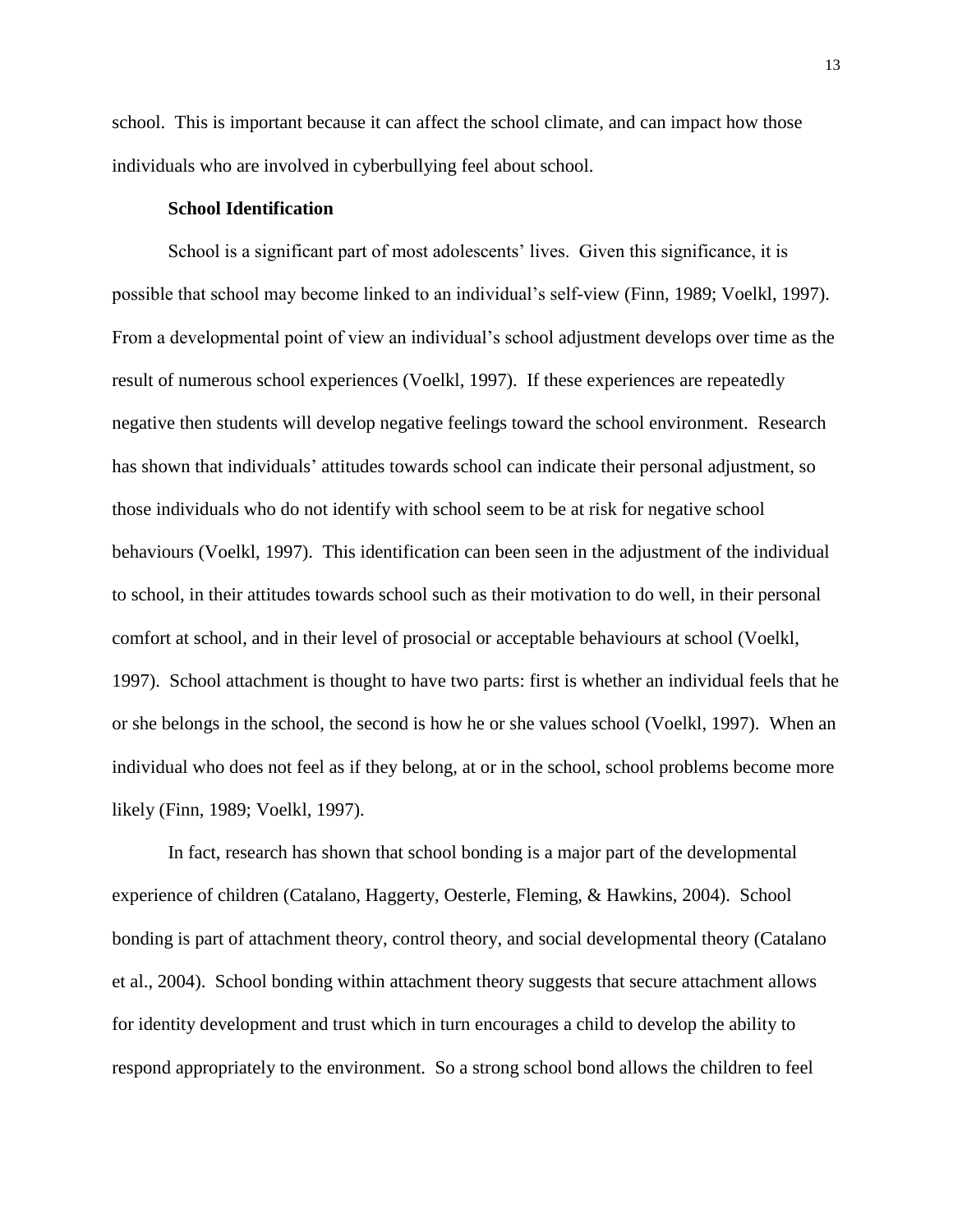comfortable and thus they can proceed with good development (Catalano et al., 2004). Within control theory, school bonding appears to create a sense of control which results in a decrease in problem behaviours (Catalano et al., 2004). Lastly within social development theory, school bonding is fostered by the socialization process that occurs at school as well the bond tends to inhibit behaviours that go against the norm (Catalano et al., 2004). All together this has shown that school bonding is an important aspect of children's development.

Some recent research has shown that individuals who are involved in traditional bullying have lower school valuing and bonding when compared with individuals who are not involved in traditional bullying. Farmer et al., (2012) surveyed 1389 grade 5 students to look at interpersonal competence, school valuing, and school bonding. They found that for boys, bullies, bully-victims, and victims all had lower school belonging and school valuing scores than non-involved individuals. For girls they found that bully-victims and victims had lower school bonding scores than non-involved girls and bully-victims had lower school valuing scores than non-involved girls. There were no significant differences found regarding girls who were identified as bullies.

Haynie et al., (2001) conducted a study to examine what differences if any exist between bullies, victims, and bully-victims. They had 4263 middle school students (grades 6, 7, and 8) complete survey packages which included questions about bullying, victimization, problem behaviours, behaviour misconduct, self-control, deviant peer influences, deviance acceptance, social competence, school adjustment, school bonding, depressive symptoms, parental involvement, and parental support. They found among other results that there were differences in school bonding related to students' involvement in bullying. Specifically Haynie et al., (2001)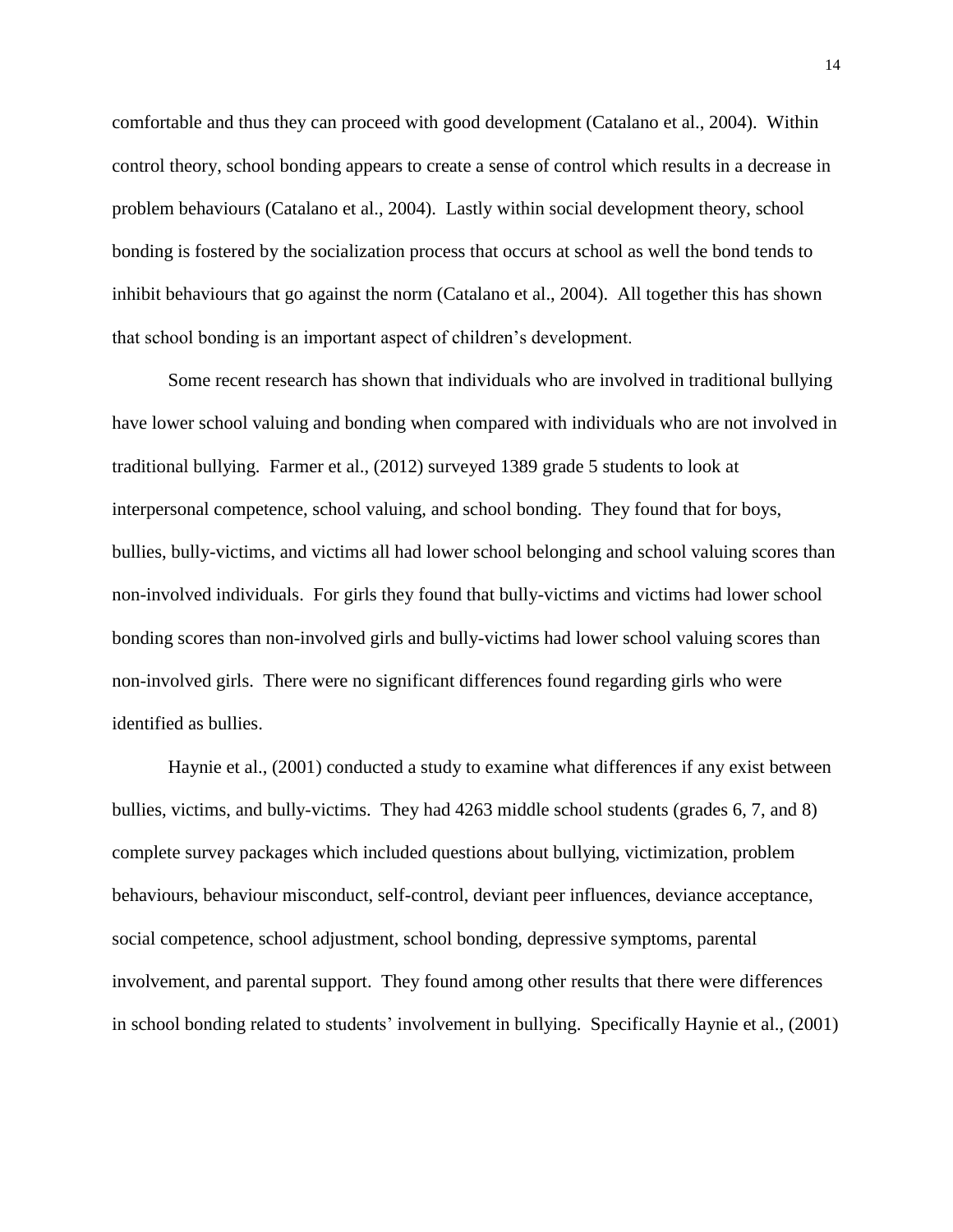found that non-involved or comparison students had the highest school bonding scores, followed by victims, bullies, and bully-victims who had the lowest scores.

Turner, Reynolds, Bromhead, Lee, and Subasic (2014) examined bullying perpetration and peer victimization in relation to school climate and school identification. There were 492 students in grades 7 to 10 involved in their study. This was a three part longitudinal study which looked at depression, anxiety, school climate, and school identification as it related to involvement in physical and verbal bullying perpetration and peer victimization. The survey was administered annually for three years to students. Turner et al., (2014) found that a positive change in school climate resulted in a decrease in the rates of bullying. Turner et al., (2014) also found that an increase in school identification was linked to a decrease in both bullying perpetration and peer victimization.

School climate refers to a school's social environment, this climate shapes the norms, values, rules, and structure of the school (Gage, Larson, & Prykanowski, 2014). Since bullying is a social construct, it is shaped by the social environment such as school climate (Gage et al., 2014). The more positive a school climate the less likely for bullying involvement to occur.

Cunningham (2007) examined school bonding and the perception of the school environment of bullies, bully-victims, and victims. There were 51 students in grades, 6, 7, and 8 involved in this study. Cunningham (2007) found that students who reported low bullying involvement were most strongly bonded to school. For school commitment, Cunningham (2007), found that bully-victims had the lowest scores, with bullies having higher scores, and victims and comparison students having the highest scores. For school attachment Cunningham (2007) found that again bully-victims had the lowest scores, with victims having the next highest scores, and bullies and comparison students having the highest scores, higher scores reflected a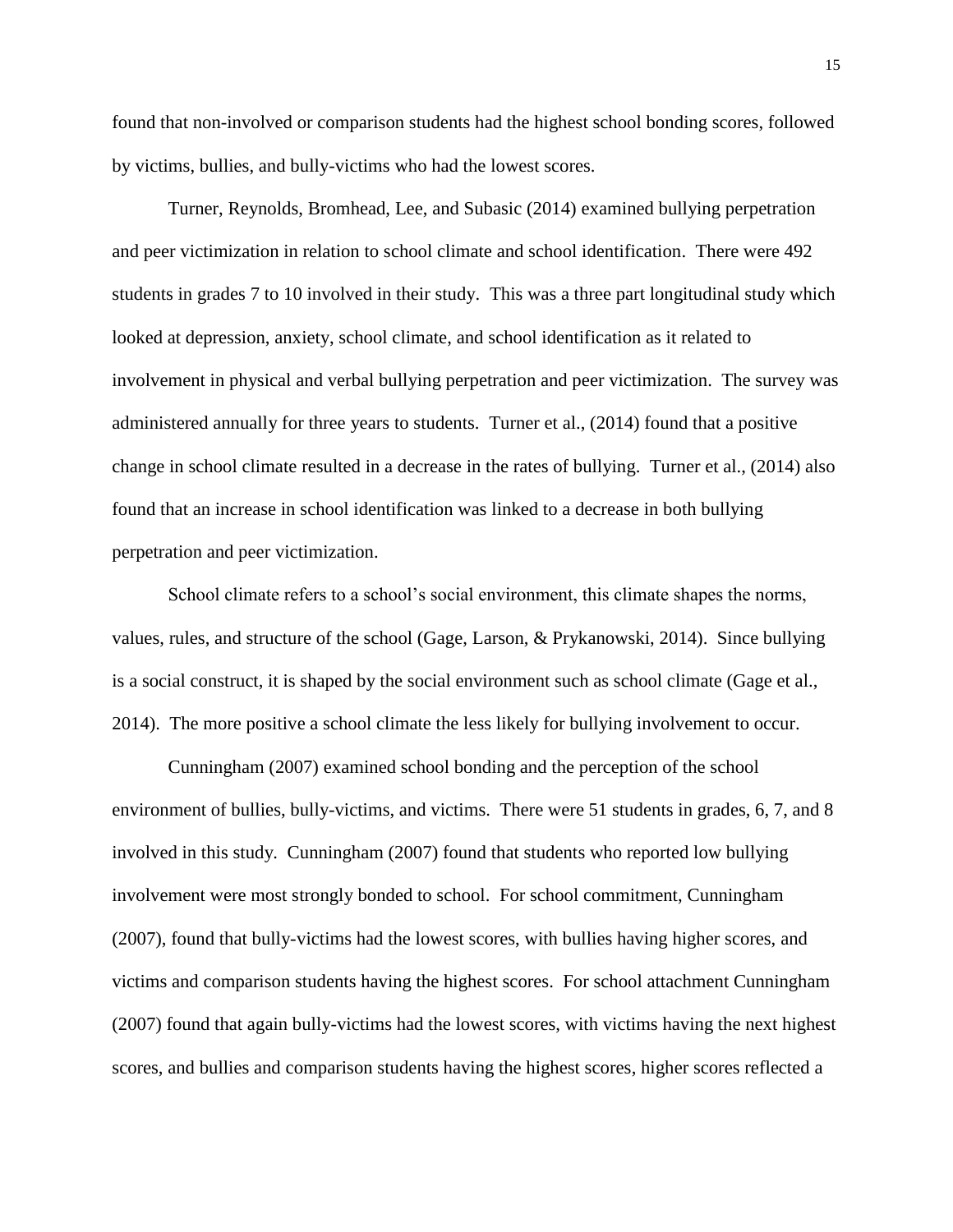better or stronger school attachment. Hong and Espelago (2012) determined that both those who bullied others and those who were victims had low school connectedness.

School adjustment has been linked to bullying but it is unclear as to whether cyberbullies, cybervictims, cyberbully-victims and those individuals not involved have different school adjustment. Beran and Li (2007) were interested in the school functioning of students involved in both traditional bullying and cyberbullying. They had 432 students in grades seven, eight and nine complete questionnaires about bullying involvement and school. They found 58% of students had experienced cyberbullying, 26% reported cyberbullying others, and 37% reported both being victimized at school and online. As well they found that cybervictims were more likely to miss school ( $r = 0.17$ ), obtain low grades ( $r = 0.22$ ,  $p < 0.001$ ), and have difficulty concentrating  $(r = 0.43)$ . Those who bullied others were also likely to have poor concentration  $(r = 0.43)$  $= 0.18$ ). The overall rate of involvement in cyberbullying was higher than what is typically observed in research. This may reflect a definitional difference or may be a reflection of inclusion criteria of involvement: once or twice or more often. Given this, interpretations should be made with caution.

Ybarra et al., (2007) looked at the relationship between school bullying and cyberbullying as well as the relationship between cyberbullying and school difficulties. As part of the Growing up with Media Survey, youth between the ages of 10 to 15 years completed this study. The Growing up with Media Survey was a cross-sectional national online survey. They found that with reported psychological difficulties there were significantly elevated odds of cybervictimization. They also found that cybervictimization was significantly related to increased odds of detention, increased absenteeism, and increased occurrences of carrying a weapon to school. Cybervictimization was also related to increased alcohol and substance use.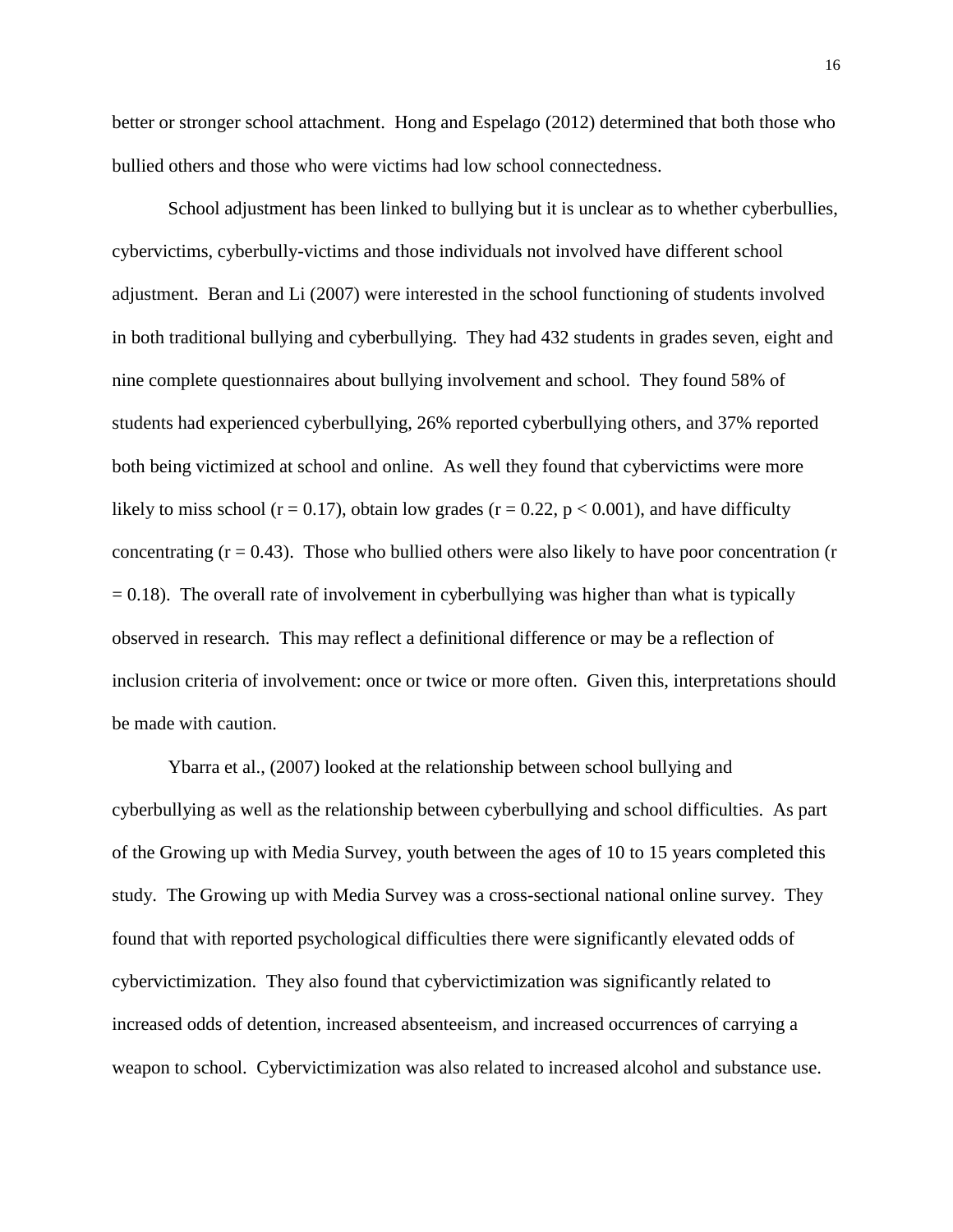Schneider et al., (2012) found that more girls than boys were victims of cyberbullying. They also found that cyberbullying involvement decreased slightly from grades nine to twelve, and that youth who reported lower school performance and attachment were more likely to be cybervictims.

Williams and Guerra (2007) looked at the prevalence of cyberbullying in contrast to physical and verbal bullying, as well as shared predictors. There were 3339 youth involved in this study in grades five, eight, and eleven. Students completed questionnaires of bullying perpetration and victimization, beliefs about bullying, perceptions of peer social support and perceptions of school climate. They found that the more a student identified themselves as connected to their school, the lower their self-reported involvement in bullying perpetration, including cyberbullying perpetration. Figuring out the school adjustment problems of cyberbullies, cybervictims, and cyberbully-victims might help researchers to figure out what puts an individual at risk for cyberbullying involvement and school problems allowing for more targeted and effective interventions and prevention. Better understanding factors that may put an individual at risk for involvement could help in identifying specific intervention targets. For example if school identification is related to involvement in cyberbullying then targeting interventions towards improving school climate and addressing factors which negatively impact how an individual relates to school may result in decreased risk. Another example is if aggression style is related to cyberbullying involvement then teaching effective coping or proactive solutions to interpersonal problems may also decrease the risk of cyberbullying involvement.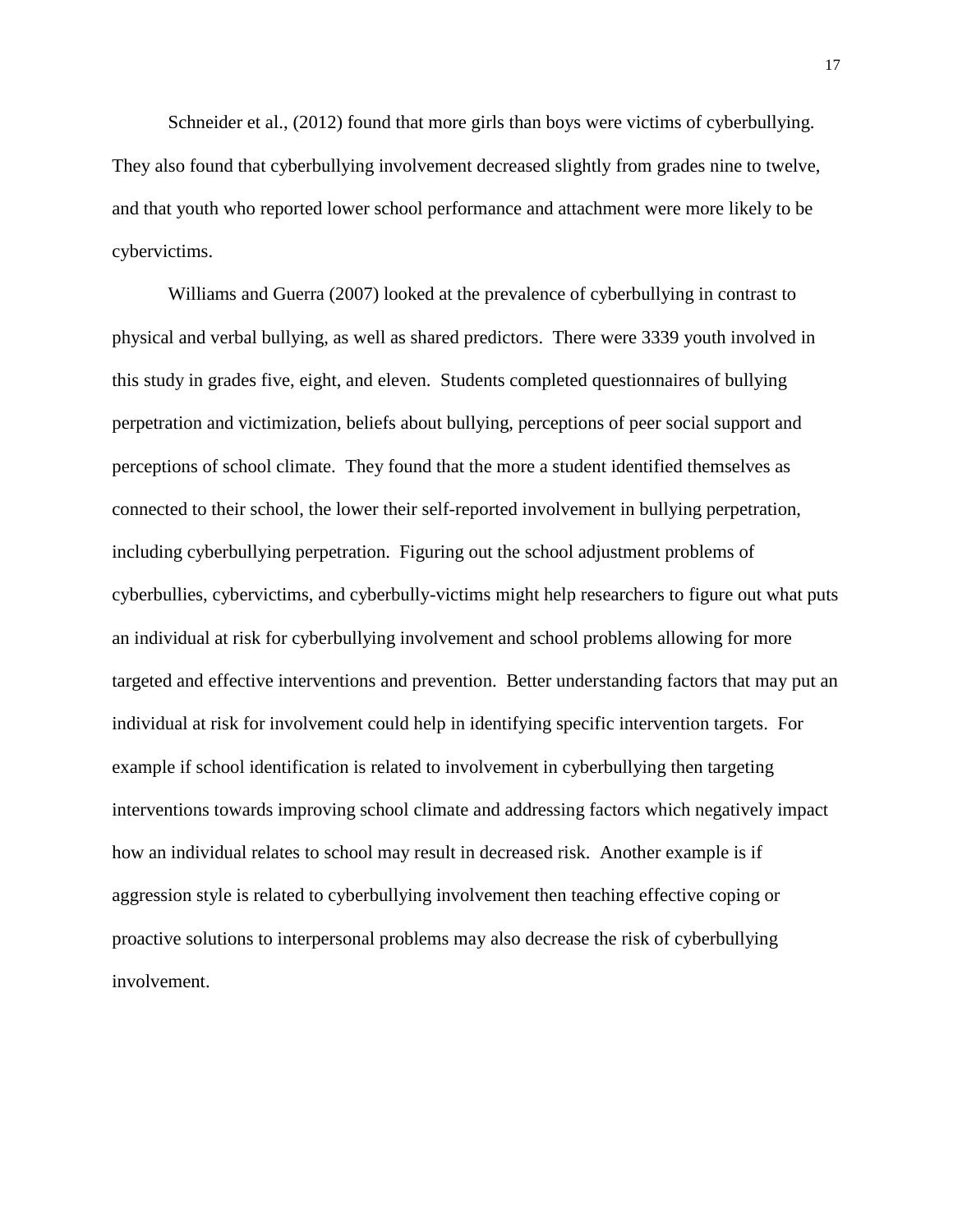#### **Interpersonal Competence**

Another important area of most adolescents' lives involves friendships or social interactions. Adolescent friendships, compared to child friendships, have an increased demand for the individuals involved to have certain levels of interpersonal competence (Buhrmester, 1990). Research shows that those who do not have good relationship competencies may not develop long-term or stable friendships (Buhrmester, 1990). This lack of close friendships may increase the risk of the individual to develop various adjustment problems (Buhrmester, 1990).

Having poor interpersonal competencies may not only put an individual at risk of developing various adjustment problems, but may make them a target of their peers. Lacking interpersonal competence may also cause an individual to lash out to gain acceptance into a deviant peer group. Haynie et al., (2001) found that there are differences in social competence for bullies, bully-victims, and victims. They found that victims scored lower on social competence than a comparison group, followed by bullies, with bully-victims having the lowest scores. Hawker and Boulton (2000) found that victimization was linked to increased social anxiety. As well, they found that victims tend to have a more negative social self-concept. Nation, Vieno, Perkins, and Santinello (2008) found an age difference in social competence and bullying. They found that higher social competence was linked to more bullying perpetration in those aged 13 and 15 years, than those aged 11 years. They also found that lower social competence was related to increased overall bully-victimization involvement for those aged 13 and 15 years, than those aged 11 years, as well increased victimization was related to poor social competence.

Hong and Espelage (2012) conducted a review on bullying and peer victimization and found that peer acceptance and positive peer relationships are a protective factor against peer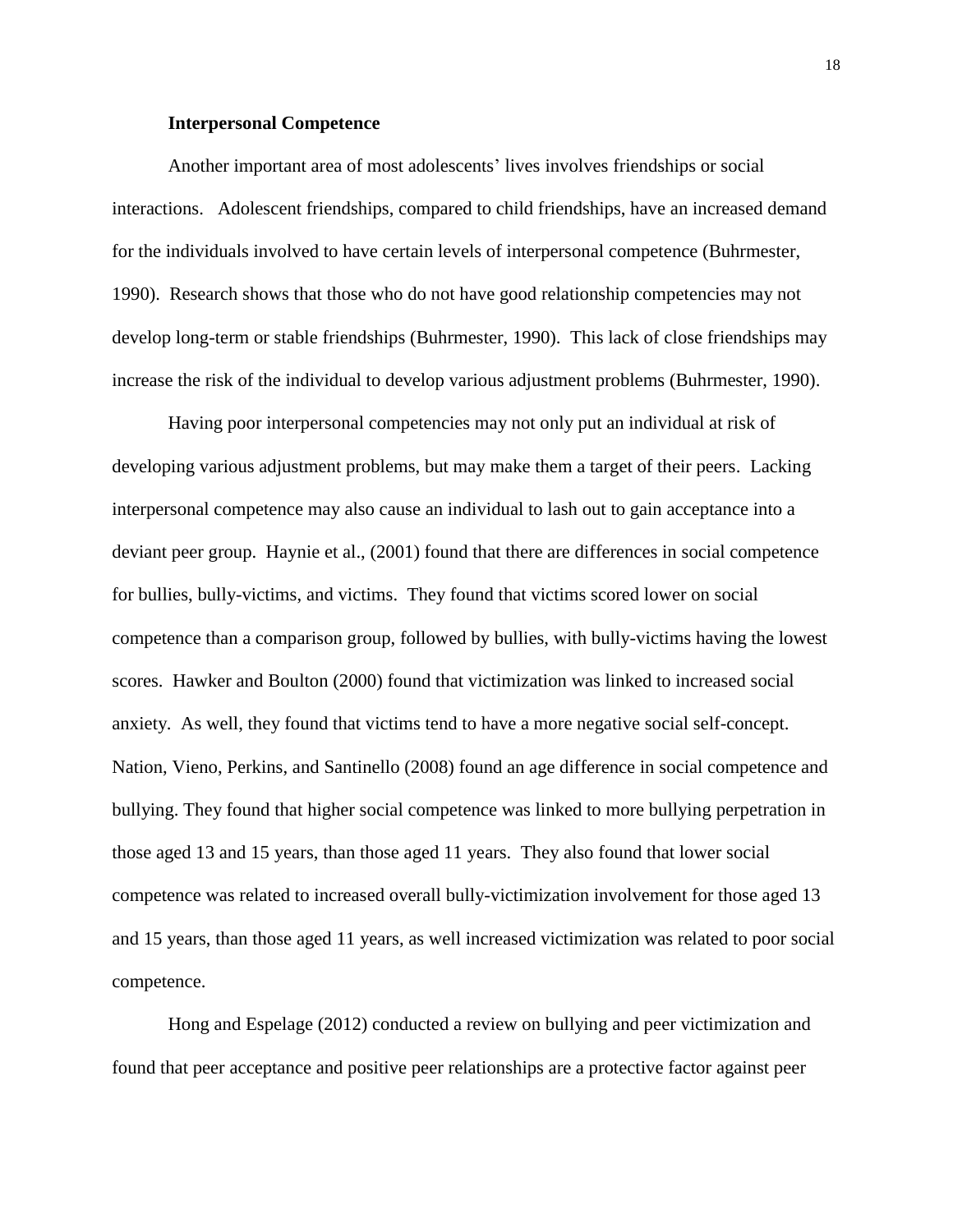victimization. If one is not able to develop positive peer relationships this can put individuals at increased risk.

Cook, Williams, Guerra, Kim, and Sadek (2010) conducted a meta-analysis looking at predictors of bullying and victimization in childhood and adolescence. These authors found that bully-victims had low social competence, and that bullies had some social competence difficulties. Dake, Price, and Telljohann (2003) found that students rated by peers as popular with high level of social acceptance were less likely to be bullied. They also found that bullies had similar level of social acceptance as non-involved students, and that bully-victims were at an increased risk of low social acceptance.

In sum the interpersonal competence of cyberbullying involved individuals is relatively unknown. While there are links between traditional and cyberbullying involvement, this does not mean that interpersonal competence patterns are the same. Given the lack of actual person to person contact, interpersonal skills, understanding what the impact of those skills are on interactions through technologies, is important in understanding the effects of such interactions. The lack of direct contact allows for individuals to act in ways they normally would not in face to face interactions. Just as the cyber environment allows for someone shy to develop relationships, it also allows for more aggressive interactions. Research has shown that electronic groups may provide a sense of belonging to youth who lack social supports in 'real' life (Markward, Cline, & Markward, 2001). Yet even with this benefit, individuals are still being targeted and involved in cyberbullying. Farmer et al., (2012) conducted a study examining the interpersonal skill of traditional bullies, bully-victims, victims, and non-involved individuals. They found that bullies had more positive interpersonal skills than victims or bully-victims. Navarro, Yubero, Larrañaga, and Martinez (2012), found that cybervictims reported more social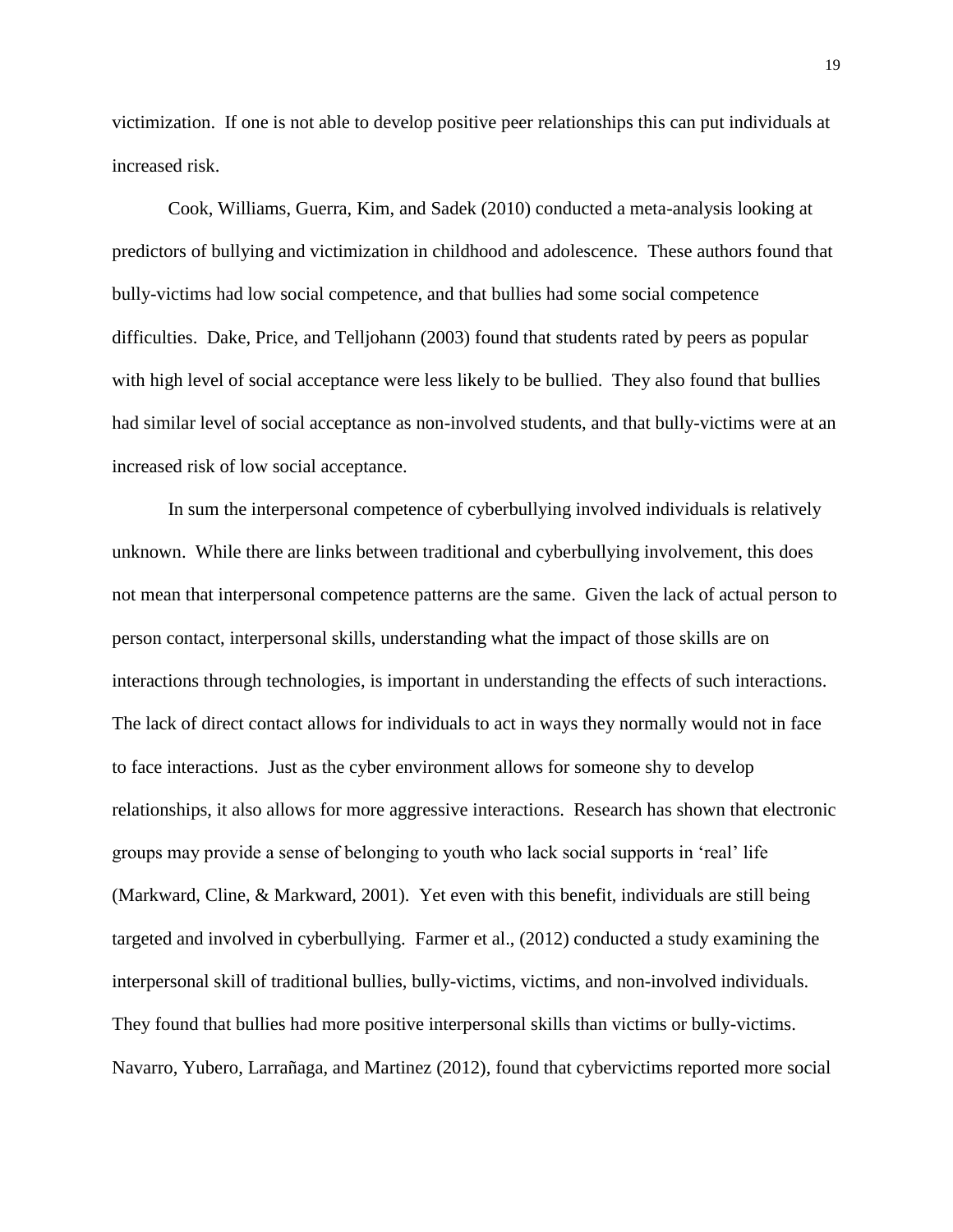distress than non-victims. As well they found that cybervictims had higher means for interpersonal difficulties, and lower levels of appropriate social skills compared to non-victims. Social competence is linked to involvement in bullying. It appears that with increased social competence comes a decreased risk of involvement as victim or bully-victim but also a possible increased risk of bullying perpetration.

## **Aggression**

When looking at any form of bullying it is important to examine the underlying aggression as bullying in any form is an aggressive act. Why certain individuals engage in aggressive acts is an ongoing area of research. Social Information Processing theory (Dodge 1986) attempts to explain why individuals engage in aggressive behaviour. Dodge (1986) has suggested that when children are faced with social situations they engage in a series of steps which shapes the social behaviour enacted. According to this model, children take in cues from the situation, they then form an interpretation of these cues. At this point the individual mentally searches for possible responses and then selects and enacts one (Dodge, 1986). Crick and Dodge (1994) reshaped this model to include six steps. The new model still involves the encoding of cues followed by an interpretation and mental representation of those cues, at this point the individual selects a goal for their behaviour, responses are assessed, a response is chosen, and then lastly it is enacted. Thus how one interprets or represents the situation and what one values as important will shape the behaviour that is chosen. Research has shown that children who engage in proactive aggression have more positive views of aggression (Crick & Dodge, 1996). Reactive aggression children on the other hand tend to interpret negative intent from cues in a social situation compared to nonaggressive peers (Crick & Dodge, 1996).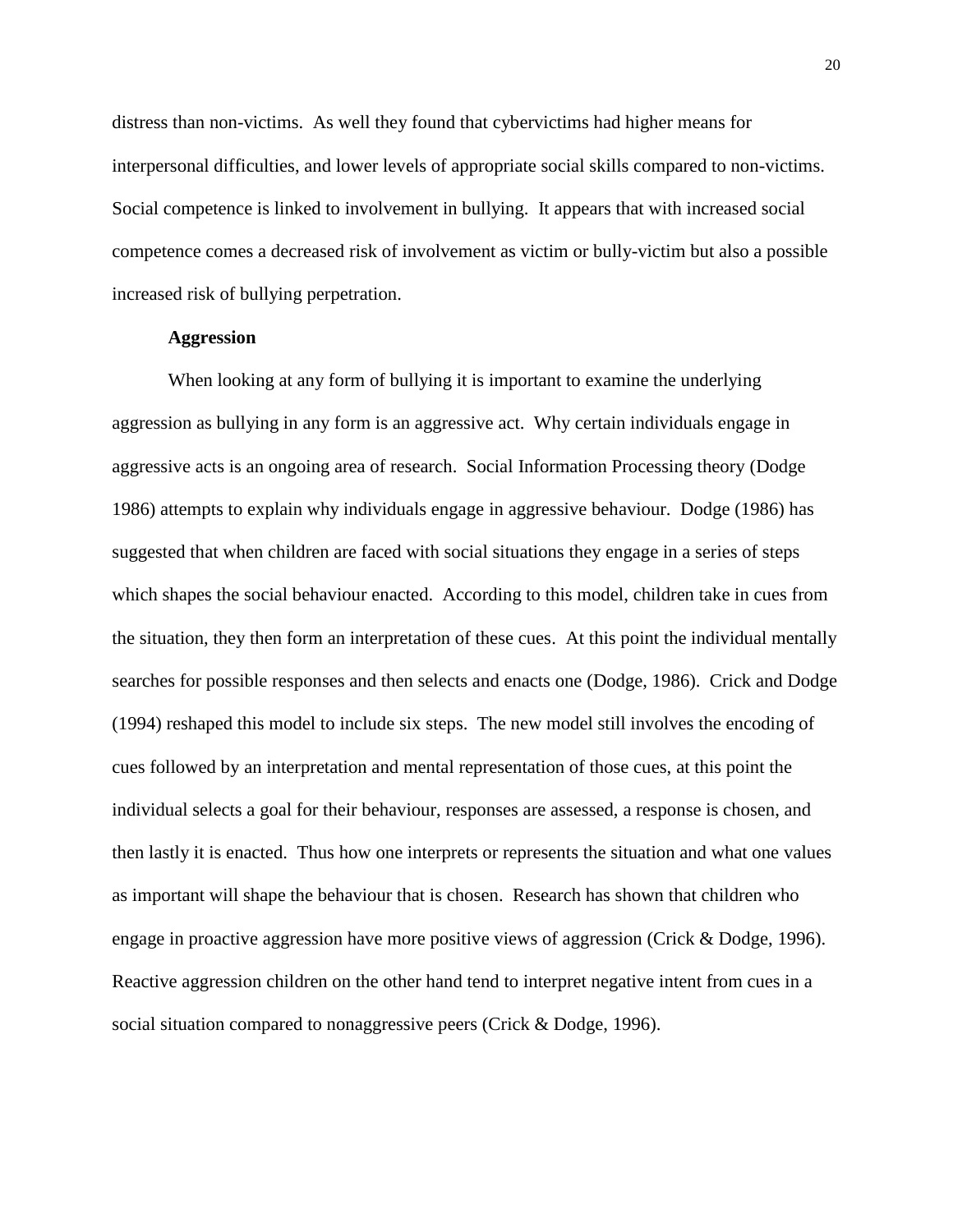In summary if one interprets cues as hostile then aggression becomes a more likely outcome, if one views aggression positively and as the best course of action then it becomes a more likely response. This process may suggest why some individuals engage in aggressive behaviours such as bullying.

Aggression can be broken down into many forms, the most common include physical, verbal, and relational (Crick et al., 1999). Aggression though can also include indirect aggression, proactive aggression and reactive aggression (Crick et al., 1999). Physical aggression is any direct bodily harm (Crick et al., 1999), verbal aggression includes threats of bodily harm and insults (Crick et al., 1999), and relational aggression is harm or threats of harm to relationships, feelings of acceptance, friendships, and inclusion (Crick & Grotpeter, 1995). Social aggression includes acts of aggression that damage others' self-esteem and/or social status (Galen & Underwood, 1997). Proactive aggression has a point, it is done to get something or achieve a goal, such as power over another individual (Crick et al., 1999; Price & Dodge, 1989). Reactive aggression is as it sounds in reaction to something (Law et al., 2012; Price & Dodge, 1989). Individuals use the social aspects of information and communication technologies to hurt/embarrass someone while remaining, in most cases, unidentified (Björkqvist, 1994).

There appears to be a lot of overlap between different aggressive acts, for example a relational aggressive act may be socially damaging, and done with a specific goal in mind or with proactive intent. This can make it very difficult to tease apart what the relationships are. Cyberbullying seems most similar to indirect and relational forms of bullying, such as sharing or creating an embarrassing or mean story about another individual or excluding them from social situations (Dooley et al., 2009; Reid, Monson, & Rivers, 2004). Indirect and relational bullying protect the perpetrators, they act in a way that protect their identity (Björkqvist, 1994). The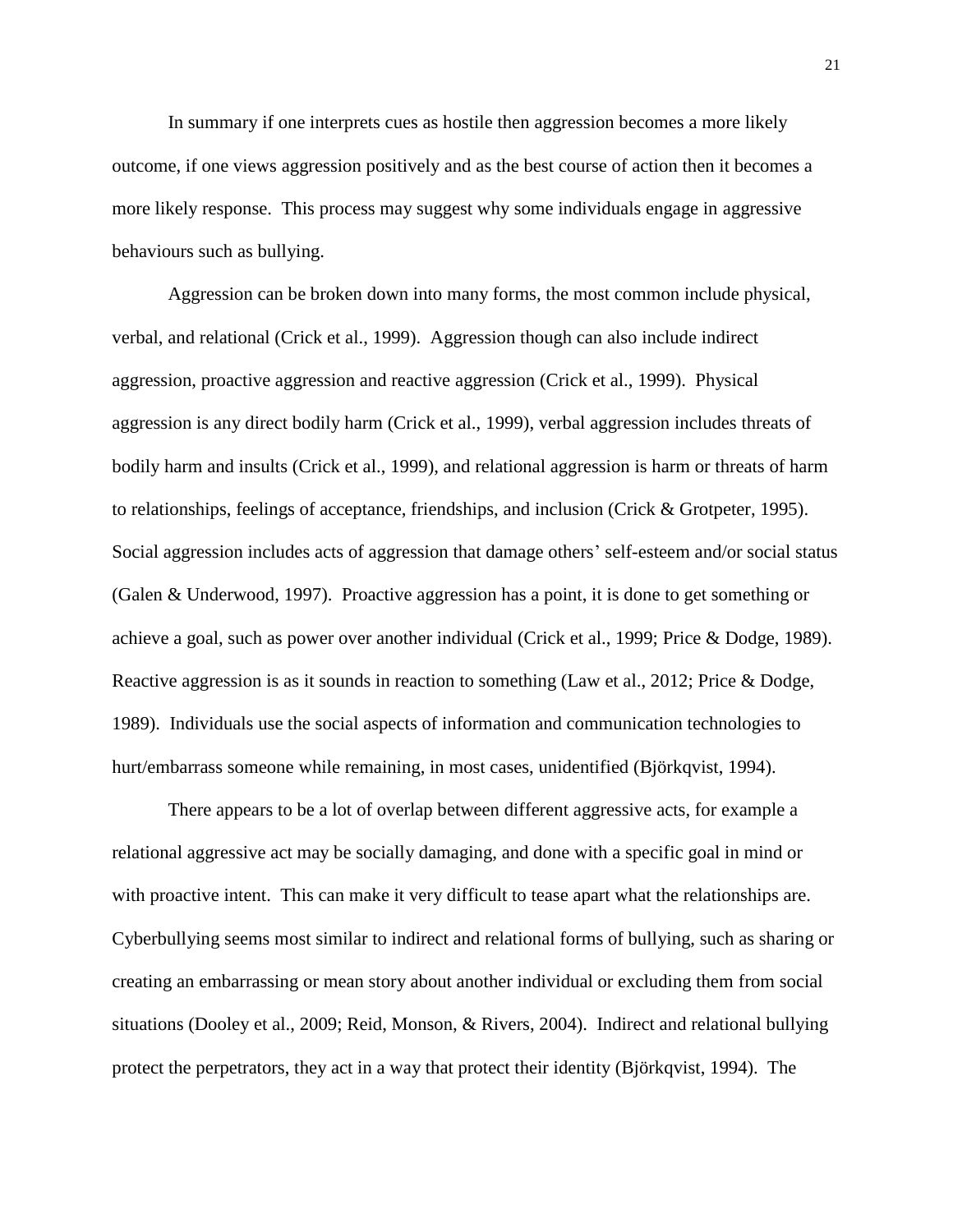cyber community is based on a lack of direct interaction. Even when sending instant messages or video-chatting the lack of physical closeness fosters a disconnect between participants (Björkqvist, 1994). Individuals use information and communication technologies to hurt or embarrass others while remaining in most cases, unidentified, or at least hidden (Björkqvist, 1994). Following on this line, relational aggression can be both reactive and proactive. An example of a reactive relational aggressive act is damaging the relationships of an individual to get even with them, and proactive relational aggression uses the friendship as leverage (Crick et al., 1999).

Figuring out the underlying aggression patterns involved in cyberbullying may allow for better understanding and prevention/intervention. Knowing the underlying aggression will inform researchers about the potential underlying motivation of aggressive cyber acts. For example if the underlying aggression is proactive in nature than an important part of intervention may include empathy training; whereas if the aggressive act is reactive, this means that instead of empathy training, teaching problem solving skills may be more beneficial. Aggression style appears to be linked to age and as children develop we see a change in how they act aggressively. Björkqvist, (1994) reviewed research looking at differences in male and female aggressive style across ages and found that young children tend to use physical aggression, such as hitting. As children get older their verbal abilities develop and they are able to quickly use these skills aggressively (Björkqvist, 1994). A similar link is seen between the development of social skills and the ability to use relational/indirect aggression. Children become more socially able as they age and they are able to use these social skills to target peers (Björkqvist, 1994). As pointed out though, the cyber world removes much of the actual person to person interaction which decreases the need for social skills. This might mean that an individual without the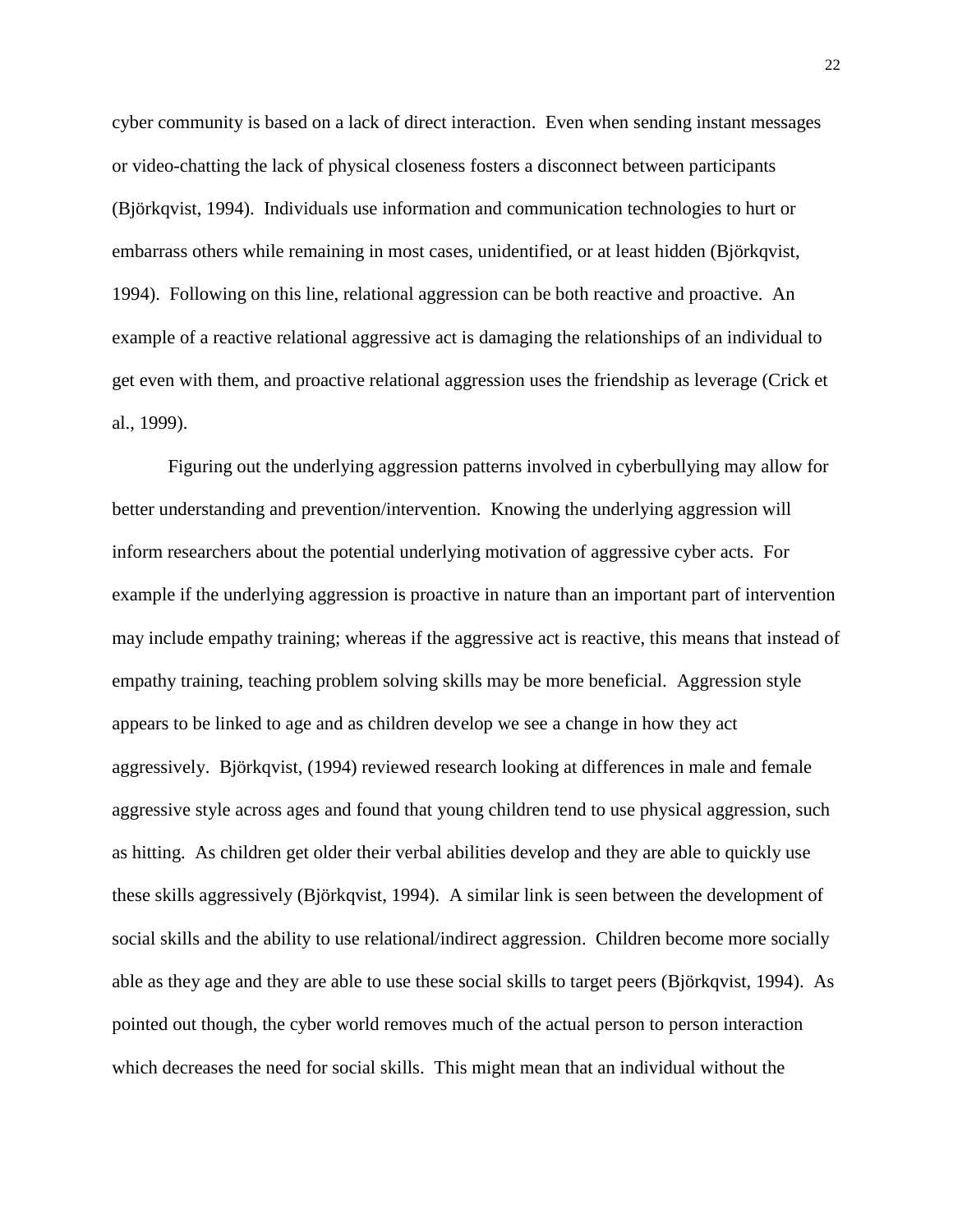necessary social skills required to use relational aggression in person, may be able to use relational aggression online because of the limited actual person to person interaction. One of the important aspects of relational or indirect aggression is that the perpetrator remains mostly unknown (Björkqvist, 1994). This being unknown or anonymity remains similar to what is seen in cyberbullying.

It is debatable though that in a cyber situation one needs to have the social skills necessary to perpetrate relational aggression in 'real' life, possibly what is necessary instead is technological ability (Björkqvist, 1994). Cyberbullying may in fact allow individuals who have poor social skills to perpetrate relational aggression in a way that minimizes the necessity of their social skills. Cyberbullying though is not always indirect, it can be very direct in that the victim may know exactly who the cyberbully is, or the cyberbully may not try to hide who they are (Tokunaga, 2010).

Anonymity seems to contribute to why some individuals, especially those who do not or are unlikely to engage in traditional bullying, engage in cyberbullying (Runions et al., 2013; Tokunaga, 2010). Vandebosch and Van Cleemput (2008) conducted a study using three focus groups composed of youth ages 10 to 18 years looking at the interpretation and experiences of involvement in cyberbullying. Participants who admitted to perpetration of cyber aggression shared that they 'hid' who they were online, but that they knew their victim. Those who were identified as victims shared that they often did not know who the perpetrator was. Smith et al., (2008) had 533 adolescents complete questionnaires, which included questions regarding demographic information and multiple choice questions about cyberbullying involvement and frequency, as well as open ended questions to allow participants to expand on answers given in the multiple choice section, which resulted in their focus group data. One main theme that arose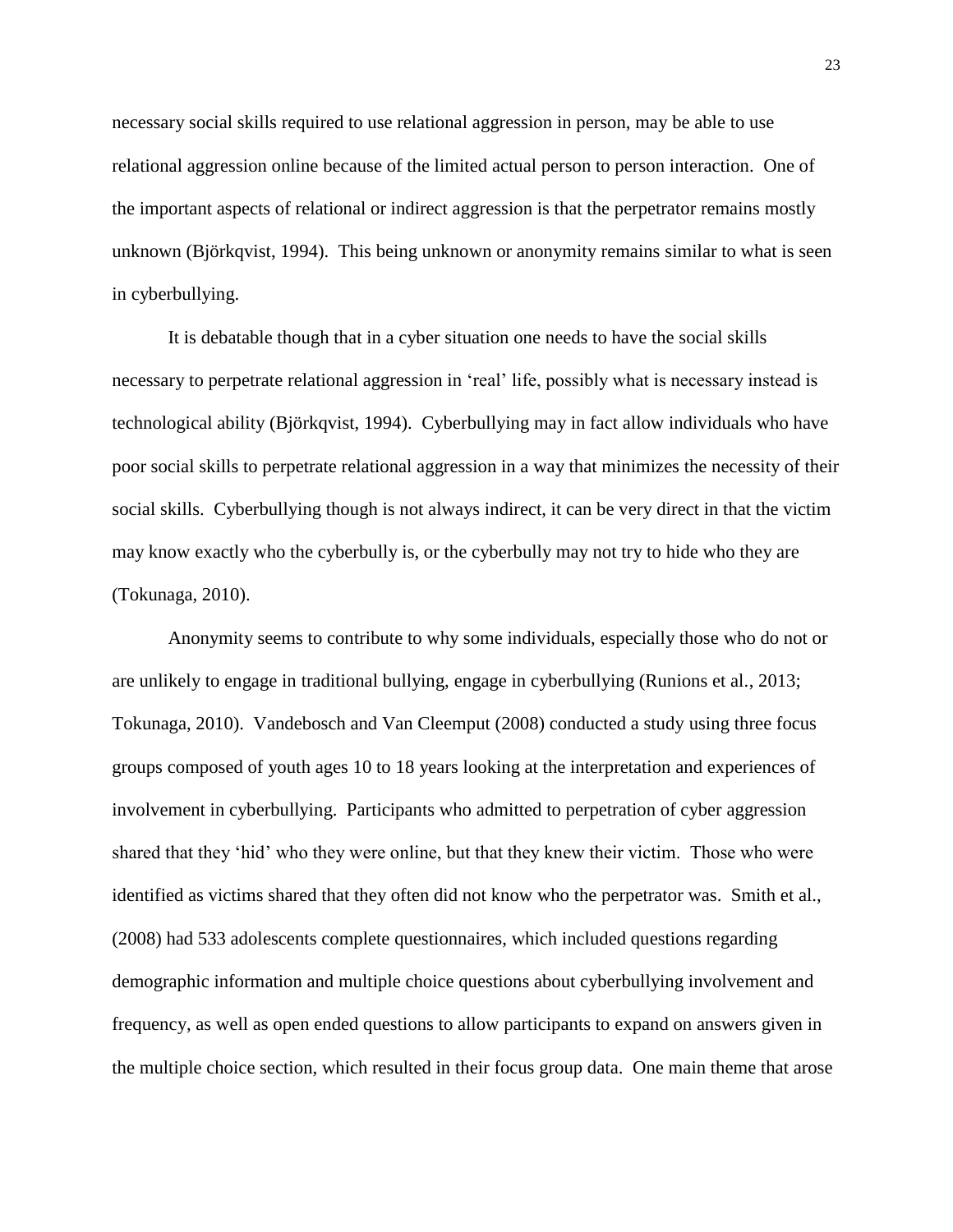from these groups was that the lack of in person interaction appeared to decrease the empathy in bullies and contributed to why they (cyberbullies) engaged in these bullying behaviours. Aricak et al., (2008) surveyed 269 students (12 to 16 years) in grades six to ten regarding their involvement in cyberbullying along with their coping strategies. They found that the cyberbullying behaviour that was engaged in most was saying something online that they would not in person (23.8%), the second most engaged in behaviour was introducing oneself as someone else (16.4%). Thus it seems that the anonymity and removal from real life contributes to engaging in cyberbullying behaviours.

It is possible that the anonymity contributes to lower self-awareness allowing people to react impulsively and aggressively towards others, it also removes the cyberbully from seeing how their behaviour affects the cybervictims (McKenna & Bargh, 2000). This may allow the perpetrator to separate their self from the damage caused to the other individual, making it easier for the perpetrator to cause harm. Not all cyberbullies aim for anonymity though (Tokunaga, 2010).

The reasons why individuals engage in cyberbullying may differ from why individuals engage in traditional bullying. It may be that cyberbullying reflects a revenge or getting back at another motivation, compared to traditional bullying which is more goal oriented. Law et al., (2012) looked at the nature and purpose of online aggression by surveying 733 students (10 to 18 years) in grades five to twelve and found that when asked why they engaged in aggressive online behaviours such as posting an embarrassing photo, students believed they were doing this for reactive reasons, meaning that the students perceived they had "no choice but to retaliate (p.670)". Mishna et al., (2012) found that 25.7% of those involved in cyberbullying shift back and forth as victim and perpetrator. This research suggests that online aggression in some cases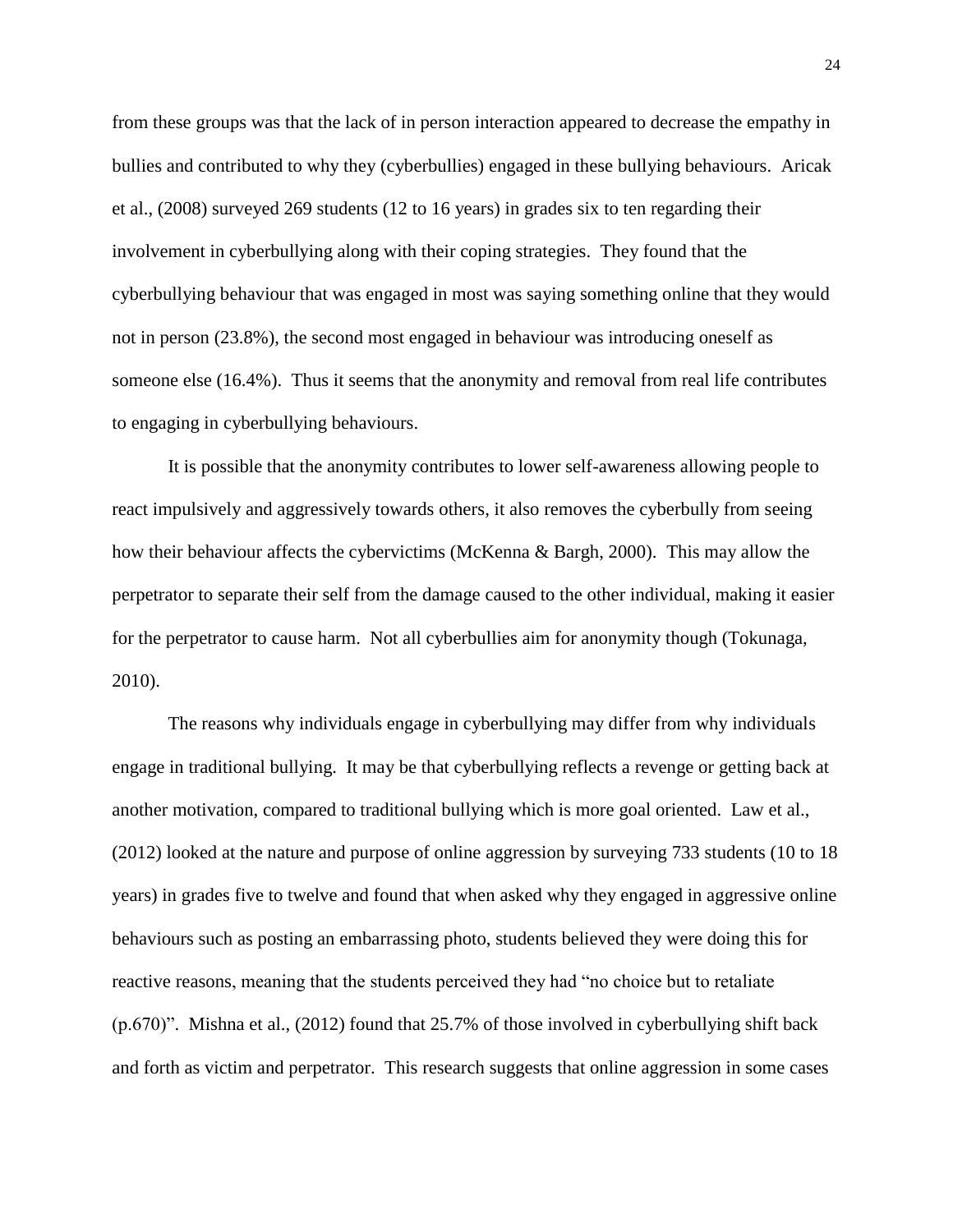could reflect a revenge motivation. Understanding what the motivation factors are would help develop intervention and prevention programs. Bullying aggression has been described as an act of aggression that has clear intent to harm another person (Price & Dodge, 1989) or that the perpetrator should know their behaviour would most likely cause harm (Ontario Ministry of Education, 2012). This appears most similar to proactive aggression, in that bullying has clear intent and proactive aggression involves an aggressive behaviour to attain a goal. Both are goal oriented. This may also reflect the cyberbullies who also target their victims at school online which may be more supportive of proactive aggression.

Research does reveal some relationship between cyberbullying perpetration and offline victimization and perpetration. Ybarra and Mitchell (2004a) found that 56% of cyberbullyvictims in their study reported being targeted offline and 49% of cyberbullies reported being the target of offline aggression. Hinduja and Patchin (2008) found that traditional bullies were five times more likely to engage in online bullying behaviours that those who did not bully offline. Individuals who are targeted online can immediately react and lash out at the individuals targeting them as payback, which is typical of reactive aggression (Heirman & Walrave, 2008).

This may be a reactive aggression style. Individuals who use reactive aggression are often more disliked by their peers than those that use other forms of aggression (Price & Dodge, 1989). The nature of the cyber environment may put individuals at greater risk for being disliked or targeted in the future because the immediate nature allows for instant or reactive aggressive responses. Research also shows that individuals who cyberbully other individuals often end up being targeted by others online and individuals cyberbullied often end up cyberbullying others online which fits the reactive aggression pattern (Beran & Li, 2005; Law et al. 2012). Ybarra, Mitchell, Wolak, and Finkelhor (2007) found that the odds of being targeted online were higher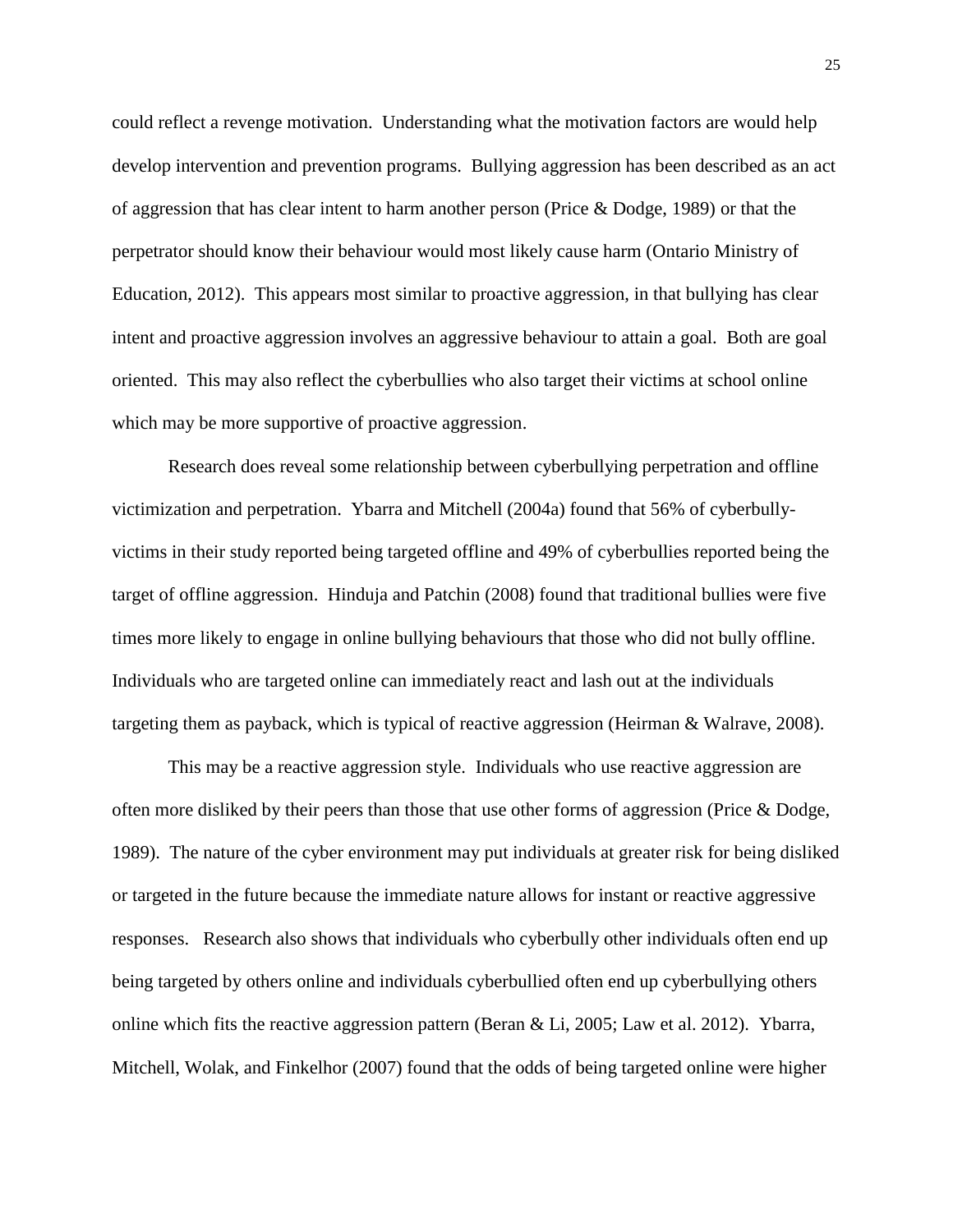for individuals who targeted others online. The association between anonymity and cyberbullying has been proposed as a causal link between why individuals feel they are able to use reactive aggression online (Beckerman & Nocero, 2003; Campbell, 2005; Slonje & Smith, 2008). It should be noted though that not all cyberbullying instances are instigated by an unknown perpetrator.

Mishna, McLuckie, and Saini (2009) examined adolescents' posts on a web and phone based counselling and referral information service and found that cyberbully-victims were often targeted by real-life acquaintances as well as online ones. Ybarra et al., (2007) found that 12.6% of those who reported being harassed online, were targeted by the same person(s) offline. Mishna et al., (2012) found that 58% of cybervictims knew the perpetrator of cyber aggression. Mishna, Cook, Gadalla, Daciak, and Solomon (2010) found that 36% of cybervictims reported the perpetrator as being a friend, 22% reported the perpetrator as an individual from their school and 11% reported not knowing the perpetrator. Ybarra and Mitchell (2004a) found that 84% of perpetrators reported knowing their victims and 31% of victims reported knowing the perpetrator. Ybarra et al., (2006) found that 45% of cybervictims knew who the perpetrator was. Taken together, there is evidence that not all cyber aggression occurs with anonymity. The lack of face to face interaction allowed by technology may allow individuals to respond aggressively online (Dehue et al. 2008; Ybarra & Mitchell, 2004; Mishna et al. 2012).

#### **Aggression and Gender**

Another big question when it comes to aggression is whether males or females are more involved. Traditionally research shows that males are more aggressive than females (Crick  $\&$ Grotpeter, 1995; Crick et al, 1999). More recent research (Card, Stucky, Sawalani, & Little, 2008) is beginning to question this belief though. When you look at specific types of aggression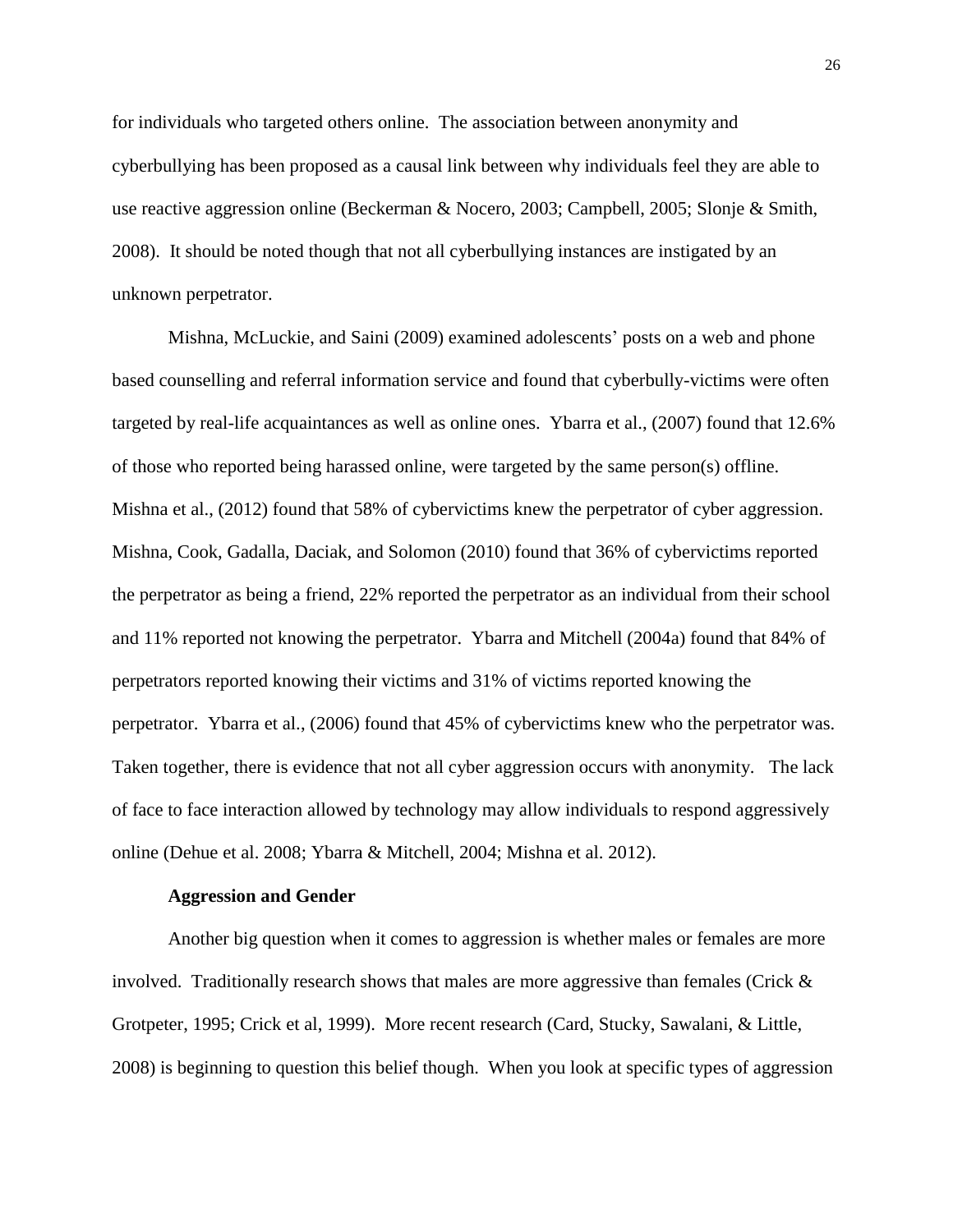the picture gets even less clear. Males do tend to use overt aggression such as hitting someone or calling them names more (Crick & Grotpeter, 1995). Card et al., (2008) conducted a review of direct and indirect aggression during childhood and adolescence, and found that overall boys use more direct aggression than girls. As well they found that the gender differences observed were more pronounced for physical aggression than verbal aggression. A small but significant difference was also seen for indirect aggression, with girls using more indirect aggression (Card et al., 2008). These findings are similar to those found by Archer (2004) which found that males used more direct aggression than females, as well males were more physically aggressive and slightly more verbally aggressive. For indirect aggression, females were more aggressive than males if a difference was seen at all (Archer, 2004). Bowie (2007) found that for relational aggression girls were more aggressive than males. Bonica, Arnold, Fisher, and Zeligo (2003) found that girls were significantly more relationally aggressive than boys but relational victimization did not reveal any gender differences in their study. Overall there does seem to be a trend for boys to be more directly aggressive than females. When looking at the subtypes though this differences is very small if seen at all. These changes may reflect a change in how we measure aggression. It could be that we are just able to better study areas of aggression which girls are more involved in. It may also reflect changes in society, maybe girls are becoming more aggressive. Further investigation into whether differences exist will help in determining how intervention strategies are targeted. If there is a differences, then shaping program to meet that difference is necessary.

#### **Gender and Age**

For cyberbullying there are mixed results when looking at the involvement of females and males. Some research has found gender differences whereas other research has not. Li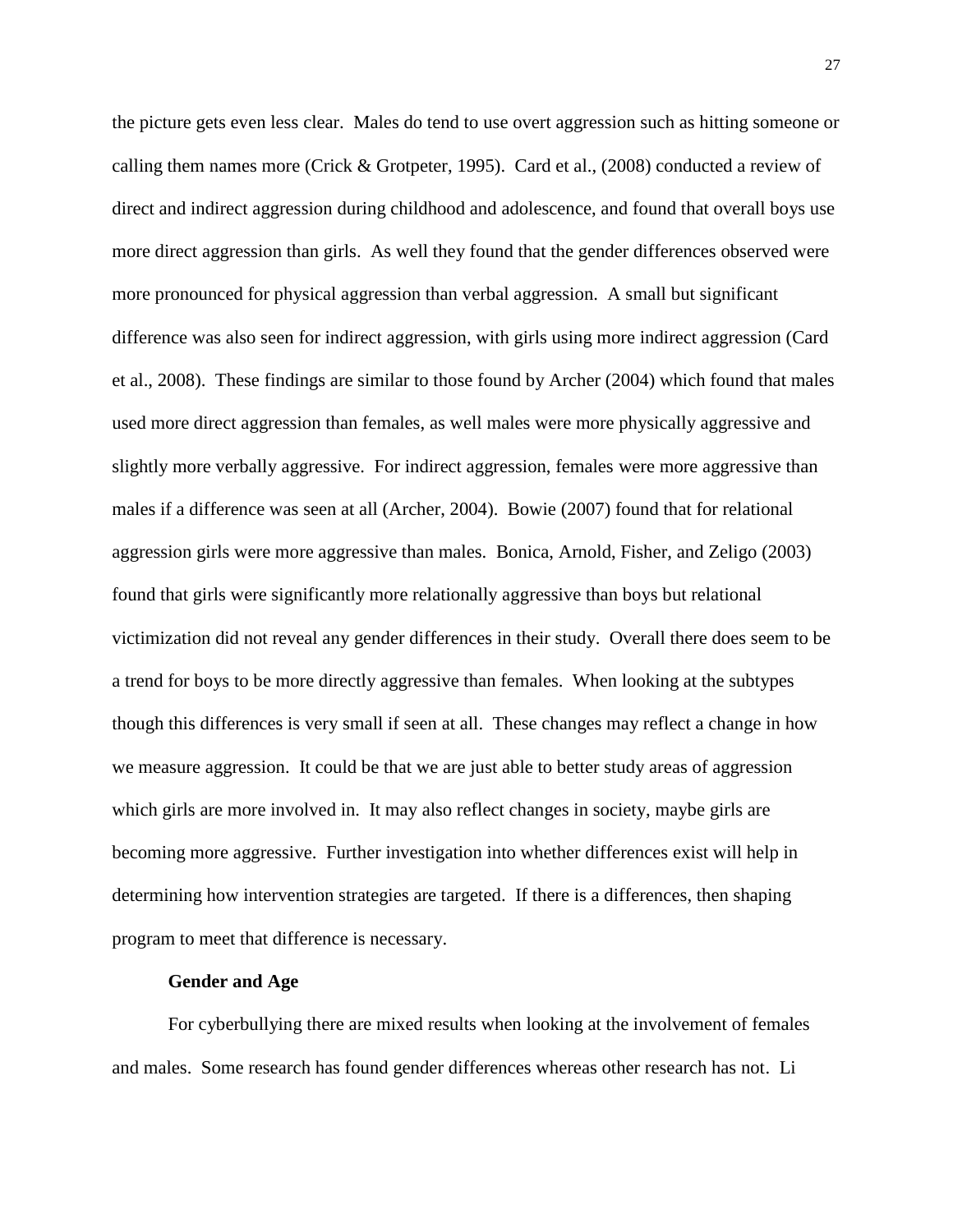(2006) looked at whether cyberbullying experiences were affected by gender. Two hundred sixty four students in grades seven, eight, and nine completed questionnaire packages which included demographic questions, and questions related to computer use and cyberbullying behaviours. Li (2006) found that 22% of males and 11.6% of females were cyberbullies, and 25% of males and 25.6% of females were cybervictims. Li (2007) examined the nature and extent of cyberbullying experiences of 177 grade seven students. Results of this study revealed that 38.6% of males and 59.1% of females experienced cybervictimization and 52.2% of males and 43.5% of females cyberbullied others.

 Gradinger, Strohmeier, and Spiel (2009) had 761 grade nine students (392 girls, 367 boys) complete questionnaire packages about bullying involvement, aggression, adjustment difficulties and depressive symptomology. They found that 7.6% of males and 3.1% of females had cyberbullied and 7.1% of males and 7.1% of females had been the victim of cyberbullying. Mishna et al., (2012) examined the prevalence of cyberbullying based on involvement as well as contributing factors to involvement. A total of 2186 students in grades six, seven, nine and ten completed questionnaire packages. They found 7.5% of females and 8.7% of males were cyberbullies, 25.1% of females and 21.7% of males were cybervictims, and 26.9% of females and 24.3% of males were both cyberbully and cybervictims. The only statistically significant difference was within the both category, with there being statistically significant more females than males involved.

Schneider et al., (2012) used the data collected as part of the MetroWest Adolescent Health Survey to examine bullying victimization. They found that 15.3% of females and 13.2% of males were involved in cyberbullying. Specific to cybervictimization they found that 7.2% of females and 5.6% of males were the victim of cyber aggression. Smith et al., (2008) had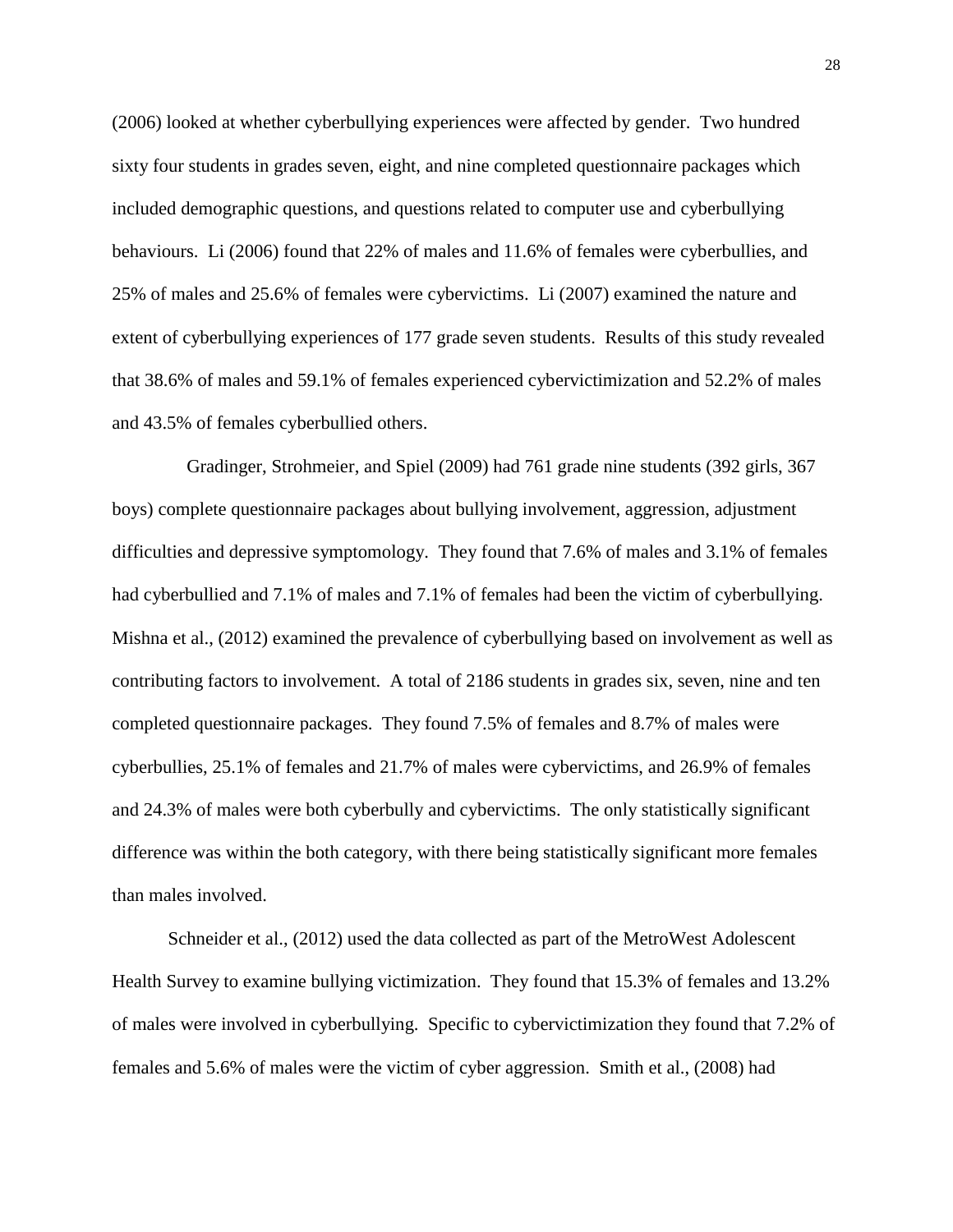students complete a questionnaire which examined the different media of cyberbullying and demographic questions in a two part study. Five hundred thirty three students in grades seven to eleven completed the questionnaires. They found in part one of the study that girls were more likely to be cyberbullied, but this was not confirmed in part two of the study potentially due to a smaller sample size in study one or a change in definition in study two. They also found in part one that when the cyberbully was known they were more likely to be females, this was not confirmed in part two of the study, which means it is unknown at present if there are gender differences with regards to involvement.

Wade and Beran (2011) conducted their study to look at the prevalence of cyberbullying as well as, sex and grade differences. They found that girls were more likely to be involved as victims, but no sex differences were found for cyberbullies. Ang and Goh (2008) looked at the relationship between empathy, gender and cyberbullying. They had 396 adolescents (12-18 years) surveyed and found that 23.6% of those involved as cyberbullies were males and 15.1% of those involved as cyberbullies were females. Schoffstall and Cohen (2011) examined the relationship and impacts of grade and gender on cyber aggression as well as the impact of involvement on peer social relationships. They did not find any significant gender differences. Slonje and Smith (2008) had 360 adolescents (12-20 years) surveyed to look at the nature and extent of cyberbullying in Swedish schools. They did not find any gender differences for cybervictimization, but did note a trend towards more boys than girls being cyberbullies.

Tokunaga (2010) completed a meta-synthesis to look at trends in research related to cybervictimization. This research found that the majority of findings show no age or gender effects related to cybervictimization. Females appear to be more involved in cyberbullying overall, more so as victims of cyberbullying but this is far from a clear trend and more research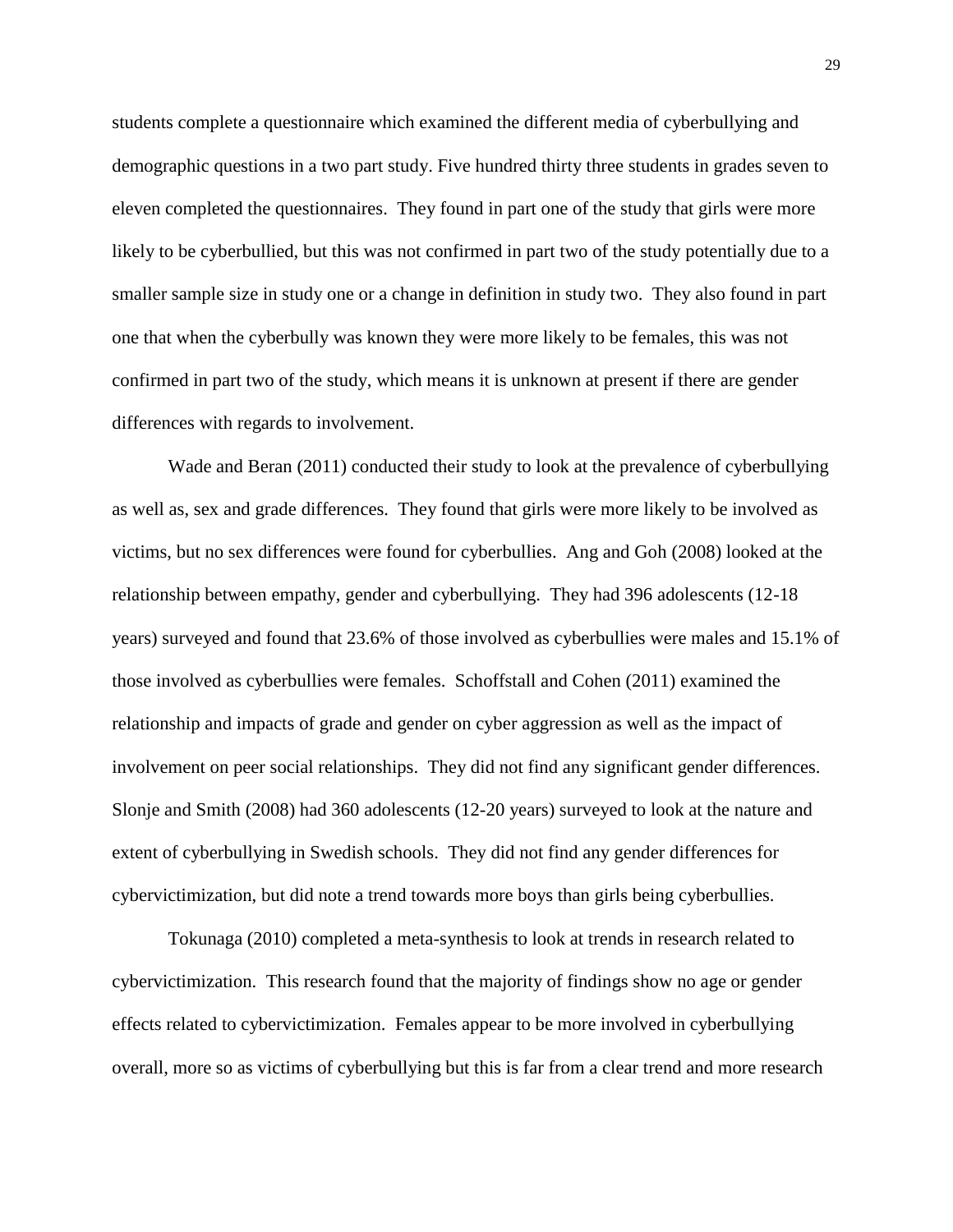is needed. It has been suggested that this trend for more girls than boys to be involved may be related to the verbal and relational aggressive nature of cyberbullying which fits with traditional female aggressive styles (Smith et al., 2008; Snell & Englander, 2010; Tokanaga, 2010; Wade & Beran, 2011). Crick and Grotpeter (1995) looked at relational aggression and whether there were gender differences. They had 491 students in grades three to six complete their study. They found that overt aggression was seen more often in boys (15.6%) than girls (0.4%), relational aggression was seen more in girls (17.4%) than boys (2%), and of those who use both there were more often boys (9.4%) than girls (3.8%). Overall boys were more aggressive (27%) than girls (21.7%). Snell and Englander (2010) looked at gender trends in cyberbullying victimization. They had 213 undergraduate students complete online questionnaires which focused on bullying and cyberbullying victimization, as well as demographic information. They found that females were more likely to experience frequent online rumors and lies than males. Taken all together whether there are gender differences in involvement in cyberbullying is unclear.

There have been some interesting findings regarding the differences in cyberbullying involvement and age. Mishna et al., (2012) found the older the student the more likely they were to bully others online or to be both bully and victim, 6.8% of students in grades six and seven compared to 9.1% of students in grades nine and ten. Of those who were identified as both bully and victim, they found that 21.4% of those were in grades six and seven compared to 29.5% in grades nine and ten. They also found that younger students were more likely to be cybervictims, 27.1% of those in grades six and seven compared to 21.1% of those in grades nine and ten. Smith et al., (2008) found that older students were more likely to cyberbully others, 8% of grade seven students, 12% of grades eight and nine students, and 23% of grade 10 and 11 students. Schneider et al., (2012) looked at students in grades nine, ten, eleven and twelve and found that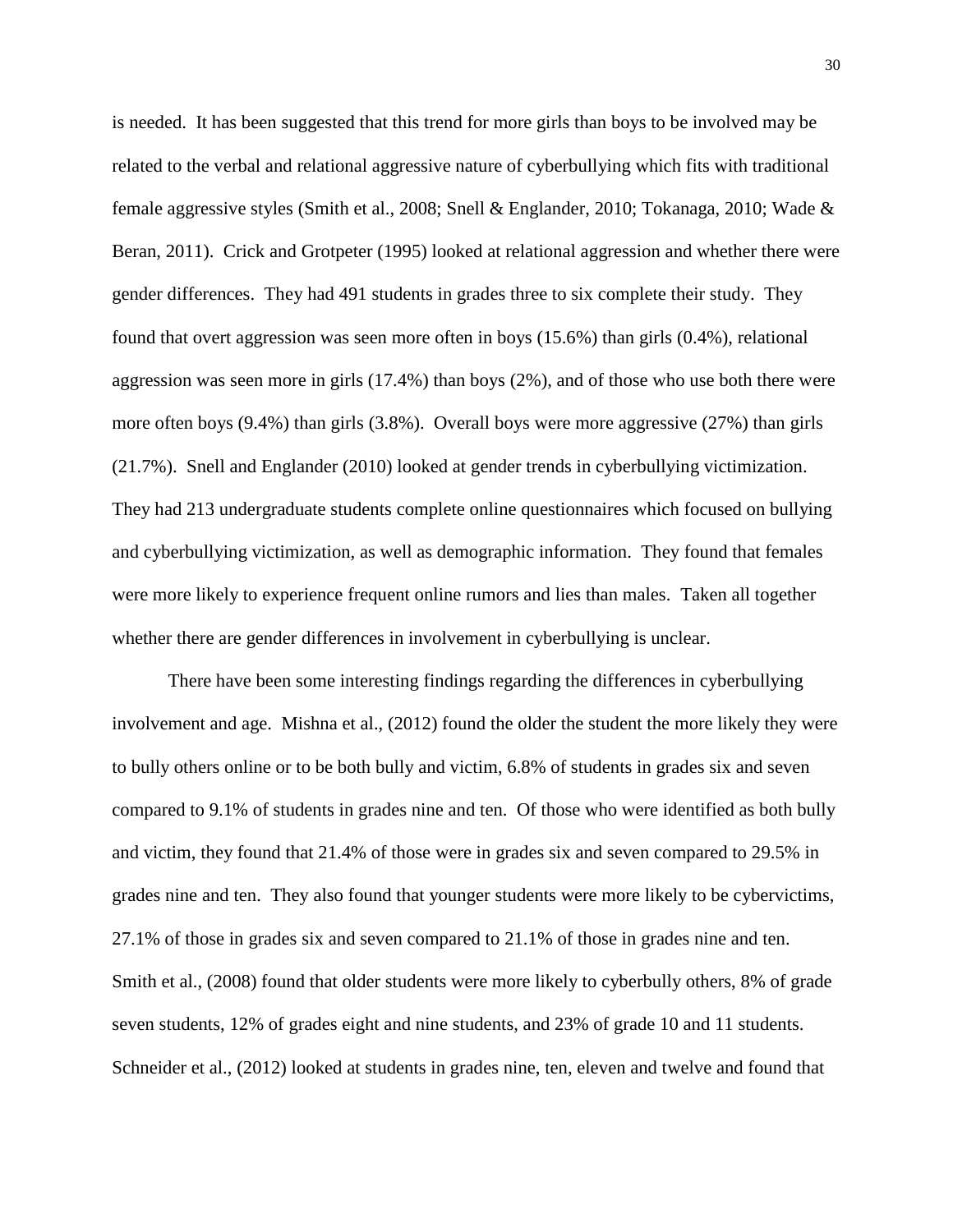grade was not significantly related to being a victim of cyberbullying. Wade and Beran (2011) found that grade seven students were more likely to cyberbully others and to experience cyber victimization compared to students in grades six and eleven. Schoffstall and Cohen (2011), did not find any significant age differences. There appears to be trends in age differences for cyberbullying involvement, however more research is needed and careful consideration needs to be given to potential developmental differences.

## **Rationale for the present study and Hypotheses**

Research has shown that involvement in cyberbullying, whether as a cyberbully, cybervictim, or a cyberbully-victim has numerous negative consequences such as increased symptoms of depression and anxiety, increased school and social difficulties, substance use problems and lower self-esteem. We also know that there do appear to be differences between cyberbullies, cyberbully-victims, and cybervictims, but studies are only just beginning to pull apart these differences. More research is needed to better understand the impact of involvement in cyberbullying on school interactions, as well as if there are differences in interpersonal ability for those involved in cyberbullying, and if there are differences in aggression style for those involved. The goal of this research was to better understand the differences between individuals who are cyberbullies, cyberbully-victims, cybervictims, and not involved. This research will contribute to a better understanding to the differences which will help us develop better prevention and intervention programs as well it will hopefully help us understand who is at greater risk for becoming involved and thus may help to minimize risk.

The aim of the present study was to identify the differences in interpersonal competence, aggression style, and school identification, if any, between cyberbullies, cyberbully-victims,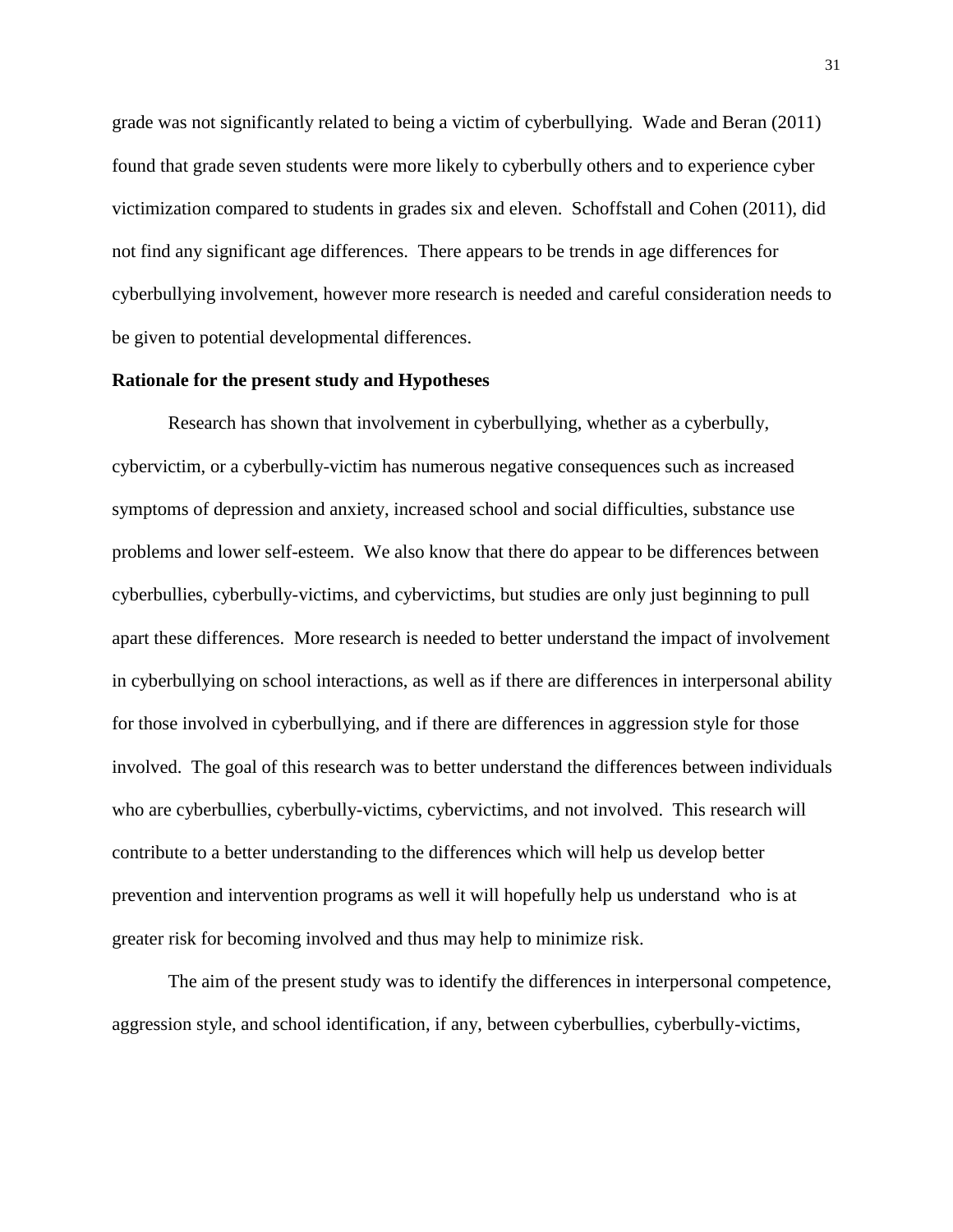cybervictims and non-involved students. Gender, age, access to technology and computer supervision differences were also examined.

Past research has indicated that traditional bullies have different interpersonal competence abilities than non-involved individuals (Farmer et al., 2012). While not directly comparable, based on this research with traditional bullying it was possible to predict differences in interpersonal competence for cyberbullying involved individuals. Overall it was expected that non-involved individuals would show greater interpersonal competence than individuals involved in cyberbullying. This study used a measure which evaluated interpersonal competence on five domains: self-disclosure of personal information, providing emotional support, conflict resolution, initiation of interactions and relationships, and assertion of personal rights and displeasure with others. It was expected that cybervictims would have higher self-disclosure scores than cyberbully-victims and cyberbullies, as well, it was expected that cyberbully-victims would have higher self-disclosure scores than cyberbullies. For providing emotional support it was expected that cyberbully-victims would have higher scores than cybervictims and cyberbullies, and that cybervictims would have higher scores than cyberbullies. It was also expected that cyberbully-victims would have higher scores than cyberbullies and cybervictims on conflict resolution as well, it was expected that cyberbullies would have higher scores than cybervictims on conflict resolution. For asserting influence, it was expected that cyberbullies would have higher scores that cyberbully-victims and cybervictims, and that cyberbully-victims would have higher scores than cybervictims. For initiation it was expected that cyberbullyvictims would have higher scores that cyberbullies and cybervictims, and that cyberbullies would have higher scores than cybervictims.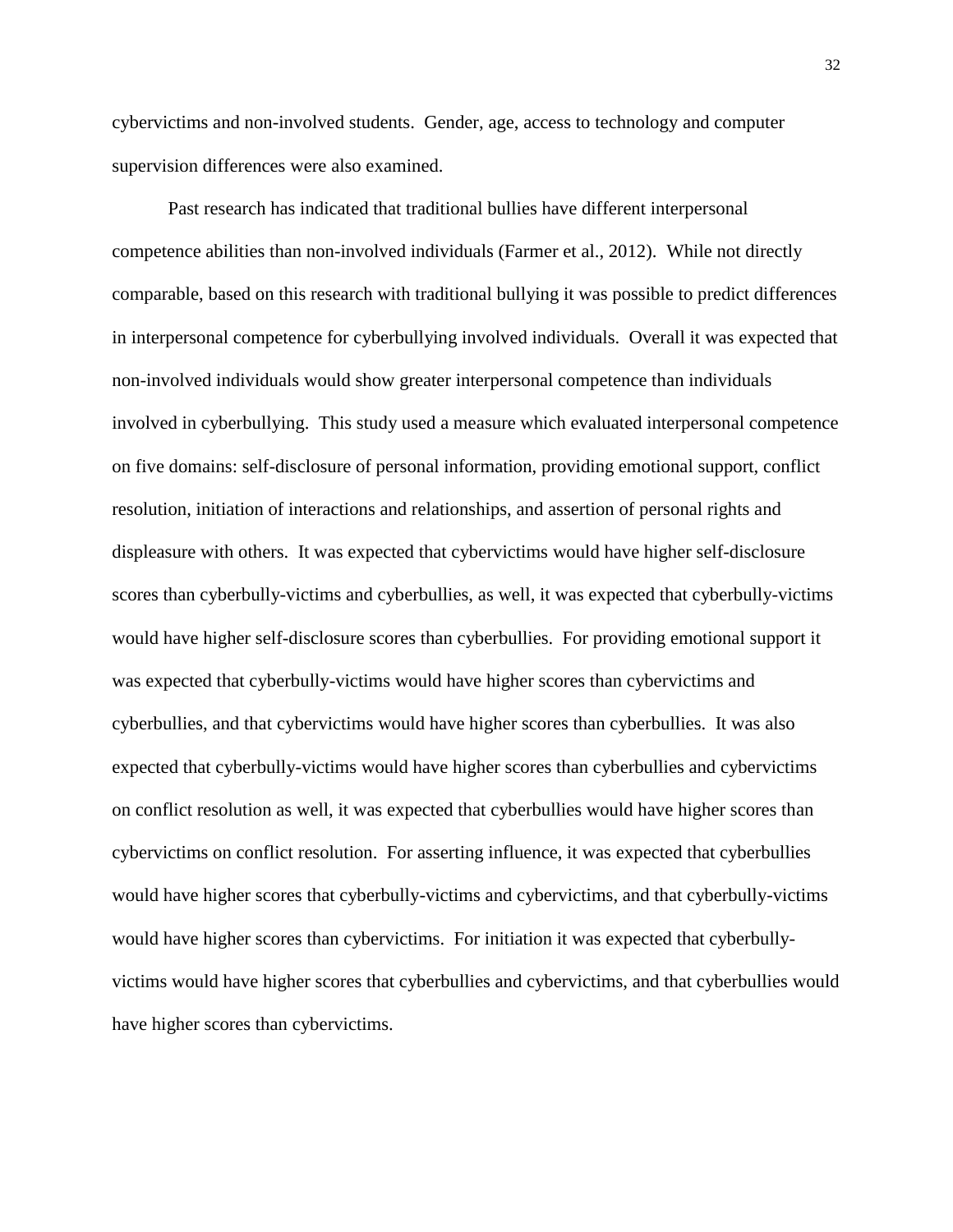Research has shown that students involved in traditional bullying have lower school valuing and school bonding scores than those not involved (Farmer et al., 2012). As well students involved in cyberbullying have increased school difficulties (Beran & Li, 2007; Ybarra et al., 2007). Also it has been found that with increased school identification comes a decrease in bullying perpetration (Williams & Guerra, 2007) and that with lower school attachment comes increased risk of being a victim of cyber aggression (Schneider et al., 20120. Thus it was hypothesized that those not involved in cyberbullying would have the highest school identification scores, followed by cyberbullies, cyberbully-victims with cybervictims showing the lowest scores.

Research has shown that boys tend to be more aggressive than girls (Crick & Grotpeter, 1995). For relational aggression though females may be more involved than boys are (Crick  $\&$ Grotpeter, 1995). It was hypothesized that more females would be involved in cyberbullying overall than males. It was also expected that females would be more involved as cyberbullyvictims and cybervictims, with males more involved as cyberbullies.

This study also looked at whether aggression style differs based on involvement in cyberbullying as a cyberbully, a cyberbully-victim, and as a cybervictim. Non-involved individuals were expected to have lower aggression scores than cyberbullies, cyberbully-victims, and cybervictims across both proactive and reactive aggression a well as total aggression. It was also expected that cyberbullies would have higher proactive scores than both cyberbully-victims and cybervictims. Cyberbully-victims were expected to have higher reactive aggression scores than cyberbullies and cybervictims and cyberbully-victims would have higher total aggression scores than cyberbullies with cybervictims having the lowest scores.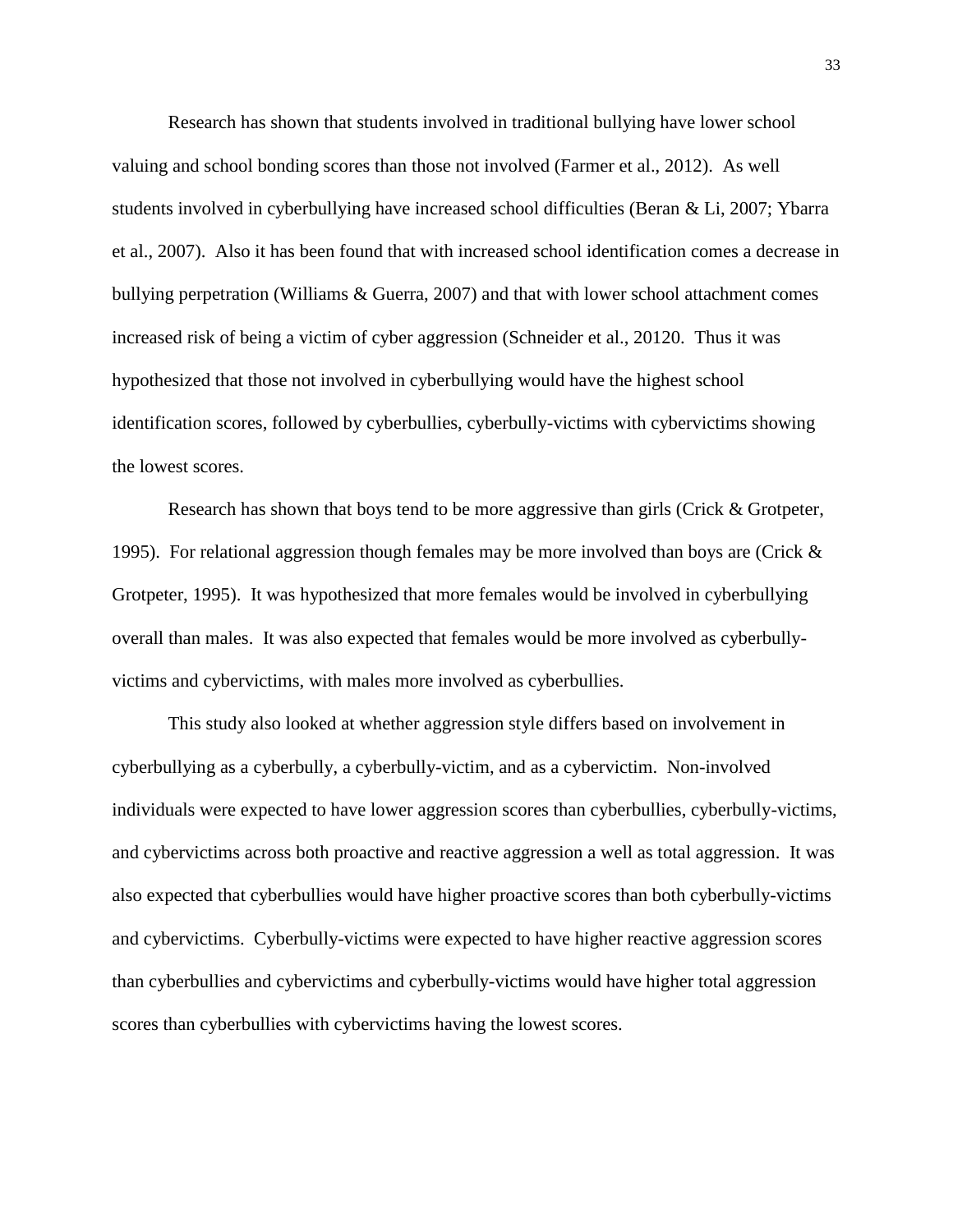Research is mixed as to how age and cyberbullying involvement are related. Some research shows that older individuals are more likely to cyberbully others (Mishna et al., 212) whereas conflicting research shows that younger students are more likely to be involved (Wade & Beran, 2011). It was hypothesized that younger students would be more involved overall, but that older students were more likely to be cyberbullies and younger students were expected to be cybervictims and cyberbully-victims. This pattern was also expected for grade. Age and grade were examined independently as age can vary depending on grade. Thus it was expected that students in younger grades (six and seven) would be move involved overall in cyberbullying than those in grades eight, nine and ten, as well it was expected that there would be more cyberbullies in grades eight, nine and ten and more cybervictims and cyberbully-victims in grades six and seven. With regards to gender it was expected that overall more females would be involved in cyberbullying than males. It was also expected that there would be more females than males involved as cyberbully-victims and cybervictims, whereas it was expected that more males than females would be involved as cyberbullies. It was also expected that location would be related to cyberbullying involvement, specifically that the more isolated the location of a computer in the home the more involvement in cyberbullying. Lastly it was hypothesized that increased computer time per day would increase the likelihood of being involved in cyberbullying, as well decreased supervision and having access to technology would result in more involvement in cyberbullying.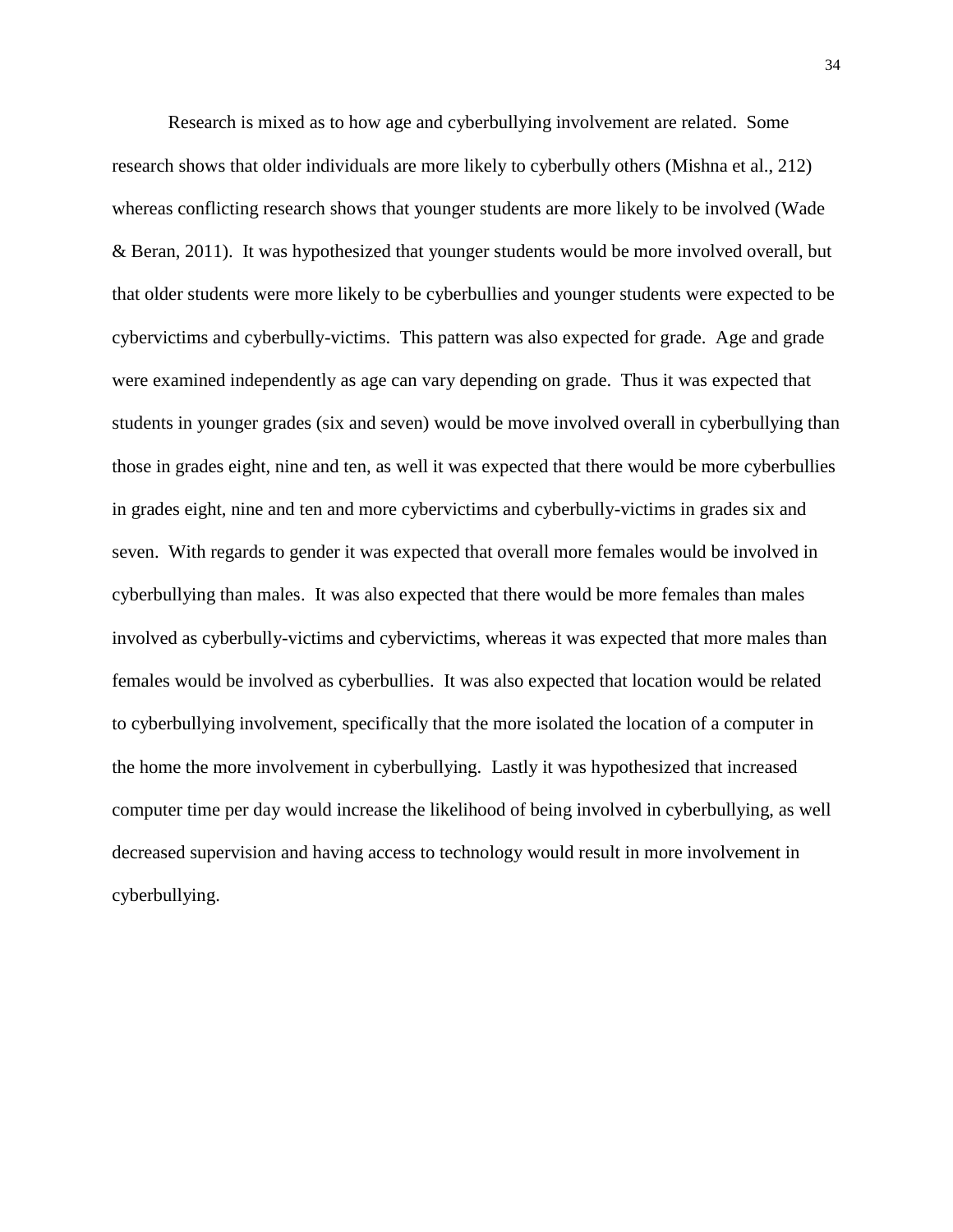## **Method**

# **Participants**

Participants were six, seventh, eighth, ninth and tenth grade students from seven schools from a school board in Northern Ontario. A total of 124 students completed the questionnaire packages. Students ranged in age from 11 years to 15 years ( $M = 12.94$  years,  $SD = 0.83$ ). There were 51 males (41.2%) and 69 females (55.6%) in this study, four participants (3.2%) chose not to identify as male or female. There were five students aged eleven years in this study, four in grade six and one in grade seven. A total of 30 students aged 12 years participated in this study, all were in grade seven. Fifty-nine students aged thirteen years participated in this study, nine in grade seven, and fifty in grade eight. There were 28 students aged 14 years in the current study, 17 in grade eight, and 10 in grade nine. Two students aged 15 years participated, one in grade nine and one in grade 10.

# **Measures**

Demographic information: Students were asked to fill out a demographic questionnaire (Appendix A) that was developed for this study regarding internet use, and access as well as gender, age, grade and number of best friends.

Identification with School Questionnaire (ISQ): the ISQ measures students' identification with school (Voelkl, 1996). It consists of 16 statements such as; *I am treated with as much respect as other students in my class*, on which students are asked to rate how much they agree. Students' rate their level of agreement from strongly agree (1) to strongly disagree (4). The score reflects how much a student feels a sense of belonging at school and valuing of school outcomes, scores can range from 16 to 64 points. Higher scores reflect higher identification.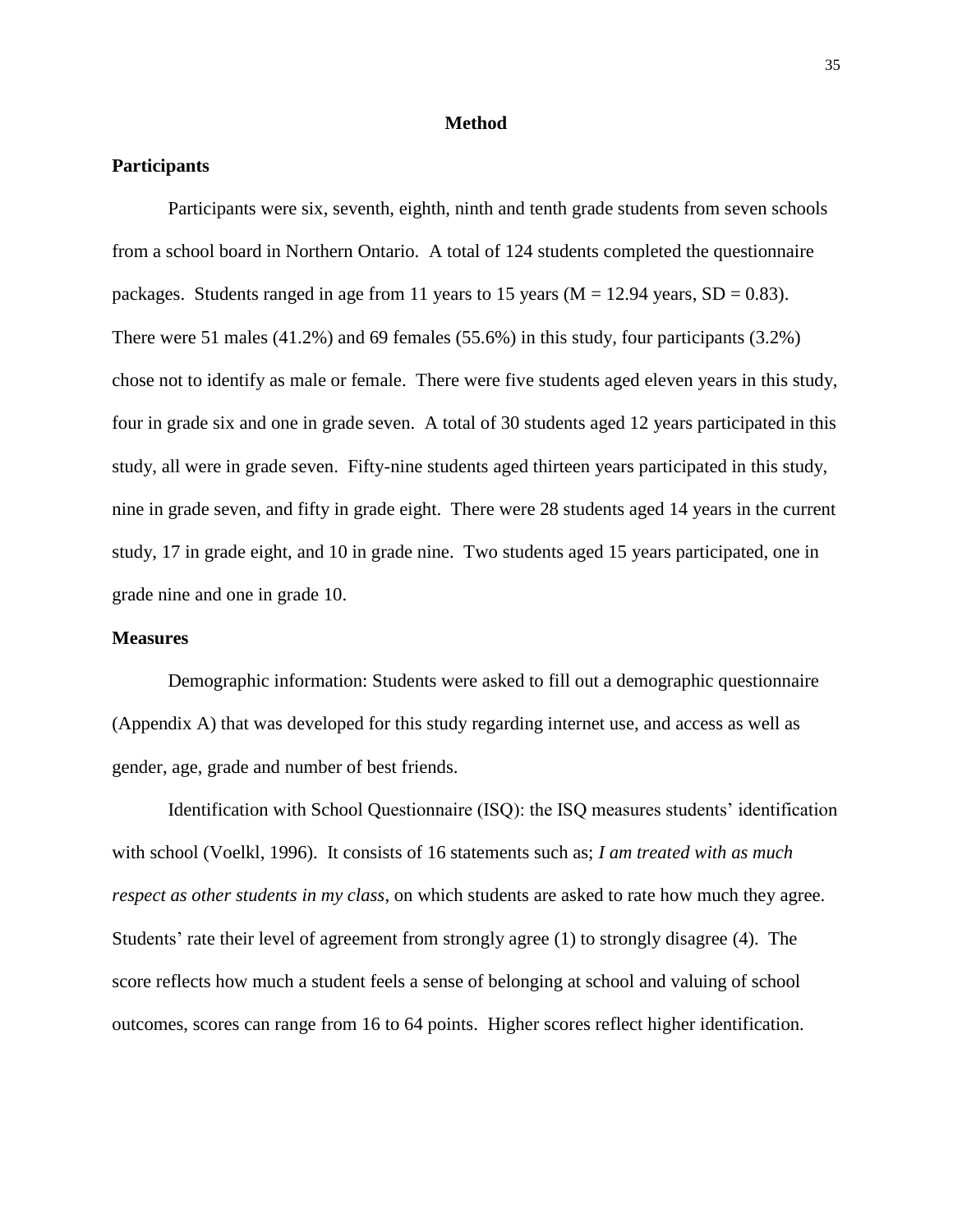The coefficient-alpha reliability for the scale is 0.84. Normative mean scores are, females (50.66) and males (48.38).

Proactive/Reactive Aggression Questionnaire (PRQ): the PRQ is used to determine an individual's proactive (instrumental aggression, done in an effort to gain or achieve something), reactive (aggression that occurs in reaction to an event or situation) and total aggression (Rain et al., 2006). The internal reliabilities are: proactive  $\alpha = 0.86$ , reactive  $\alpha = 0.84$ , and total  $\alpha = 0.90$ . The PRQ has 23 items on which individuals rate their self on a zero to two scale for how often they engage in the behavior. Scores are determined by summing subscale scores for reactive (11 questions) and proactive (12 questions) aggression, as well as total aggression by summing all 23 questions. Normative mean scores are; reactive  $(7.14)$ , proactive  $(2.79)$ , and total aggression (9.93). The possible total aggression score maximum is 46, and the possible minimum score is zero.

Interpersonal Competence Questionnaire-Revised: the ICQ-R measures adolescent selfperception of interpersonal skills; it is a modified version of the ICQ developed by Buhrmester, Furman, Wittenberg, and Reis (1998). It consists of 40 statements on which adolescents are asked to rate their self on their level of competence/comfortableness on a five point Likert scale of one to five, one being poor at this to five being extremely good at this. The scales yield a measure of interpersonal competence on the subscales of Self Disclosure, Providing Emotional Support, Conflict Resolution, Asserting Influence, and Relationship Initiation. Each subscale is determined by averaging the responses indicated, scores can range on each subscale from zero to five. A higher score corresponds to a higher level of self-perceived competence/comfortableness. Test re-test reliability coefficients range from 0.69 to 0.89.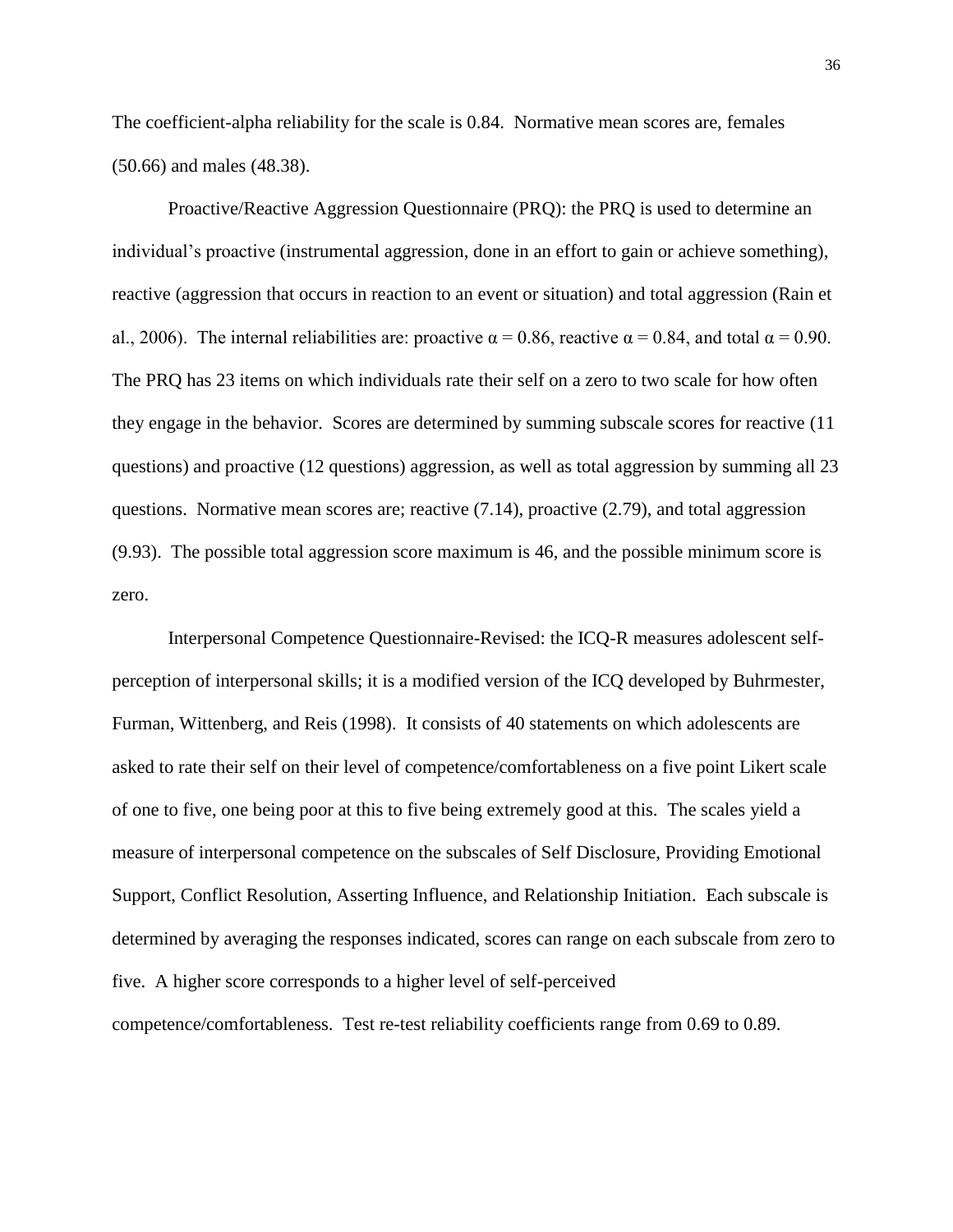Cyberbully and Victimization Questionnaire: This questionnaire (Campfield, 2006) was used to determine whether and how an individual is involved in cyberbullying. For example, a yes response to item nine; *I have left someone out of things that my friends and I were doing on the internet*; would classify this as a cyberbully action. Item 10; *Kids have sent hurtful e-mails, text messages, or instant message to me (such as calling me a bad name, said something mean, or made fun of me)*; would put this as a cybervictim action. Cyberbully-victims had at least one yes answer to a cyberbully item and one yes answer to a cybervictim item. Frequency to be classified as a cyberbully or cybervictim was 1-2 times or more or more frequently. There are 14 cyberbully items and 14 cybervictims items. This is a modified version of the Bullying/Victimization assessment (Campfield, 2006). A total of 15 questions were removed from the original questionnaire developed by Campfield (2006). The questions removed dealt with non-cyber based bullying behaviours, for example: *I have given someone the silent treatment at school to be mean*, and *Kids have thrown things at me*. As the current research focused only on cyberbullying, only those questions asking about cyberbullying perpetration and victimization were used, while questions referring to traditional bullying were removed.

# **Procedure**

Ethics approval was obtained from both Laurentian University (Appendix B) and the Rainbow District School Board (Appendix C). School principals were contacted and once permission was given, teachers in grades six, seven, eight nine and ten at the school were contacted regarding their class participation. Teachers selected two dates for the primary researcher to attend their class. During the first meeting, the purpose of the research was explained to all students in the class. After a short discussion students and teachers were given time to ask questions. Permission forms (Appendix D) were then handed out to students. They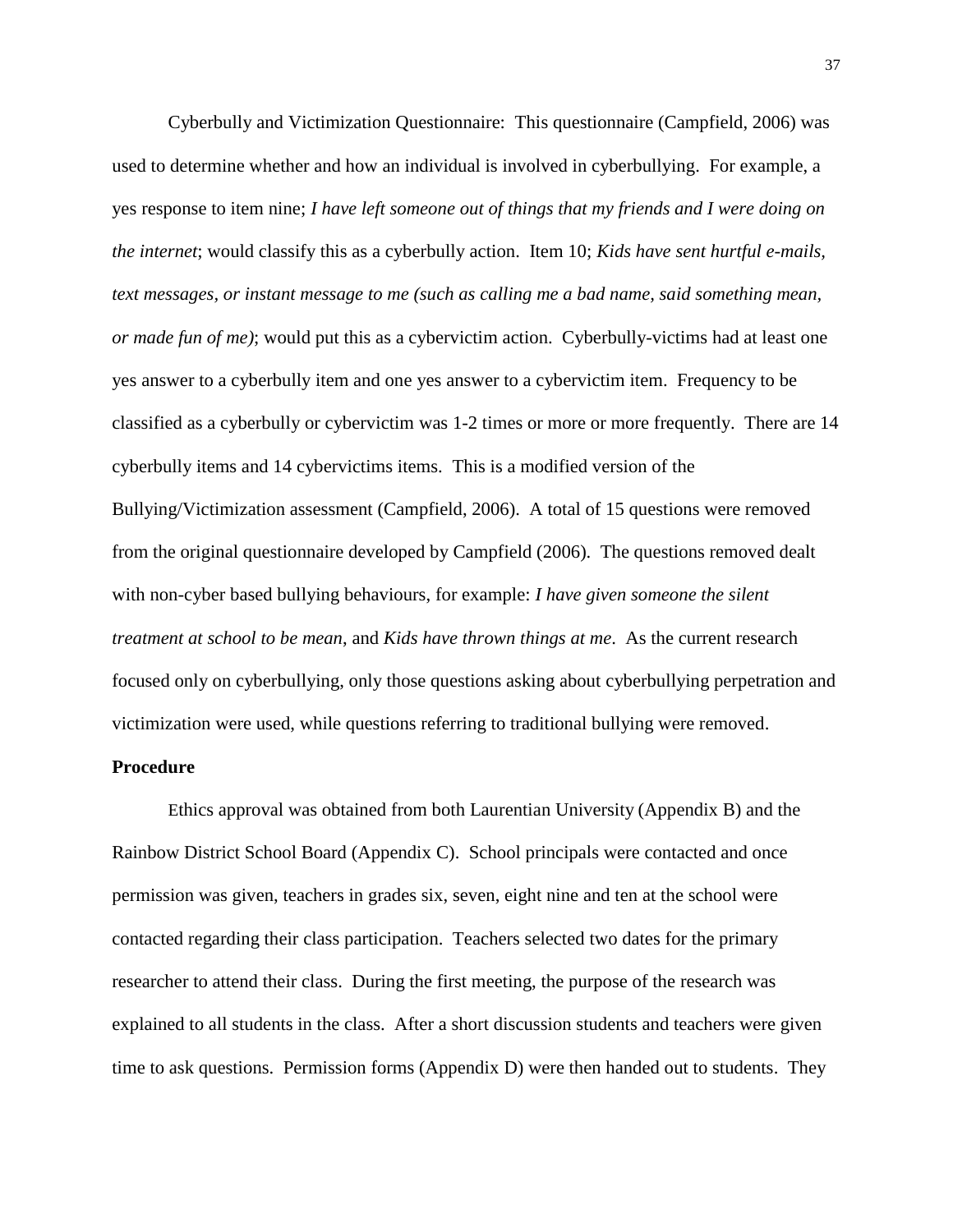were instructed to return the forms by a given date with parental signatures if they were interested in participating.

At the second meeting, students with permission completed the questionnaires. The test area varied depending on the school, each area was set to accommodate a group of students with enough space to keep answers private. Group sizes ranged from 6 to 15 students. Prior to the student assent forms (Appendix E) being handed out, students were reminded that participation was voluntary and their answers were anonymous. Once assent forms were completed, questionnaire packages, which included the demographic, identification with school, proactive/reactive aggression, interpersonal competence, and cyberbullying/victimization questionnaires were handed out. Students were instructed to think about the previous three months when answering the cyberbullying questionnaire. Students completed the questionnaires independently. Debriefing occurred individually with each student upon completion of the questionnaire package. During this debriefing students were reminded what the study was looking at, given time to ask questions and were given a written explanation (Appendix F) of the research with a list of local resources they could contact if they were upset by anything asked during the research. Questionnaires were organized first by asking demographic information, then the identification with school questionnaire, the proactive/reactive questionnaire, the interpersonal competence questionnaire, and lastly the cyberbully and victimization questionnaire. Participants required between 20 and 30 minutes to complete the questionnaire packages.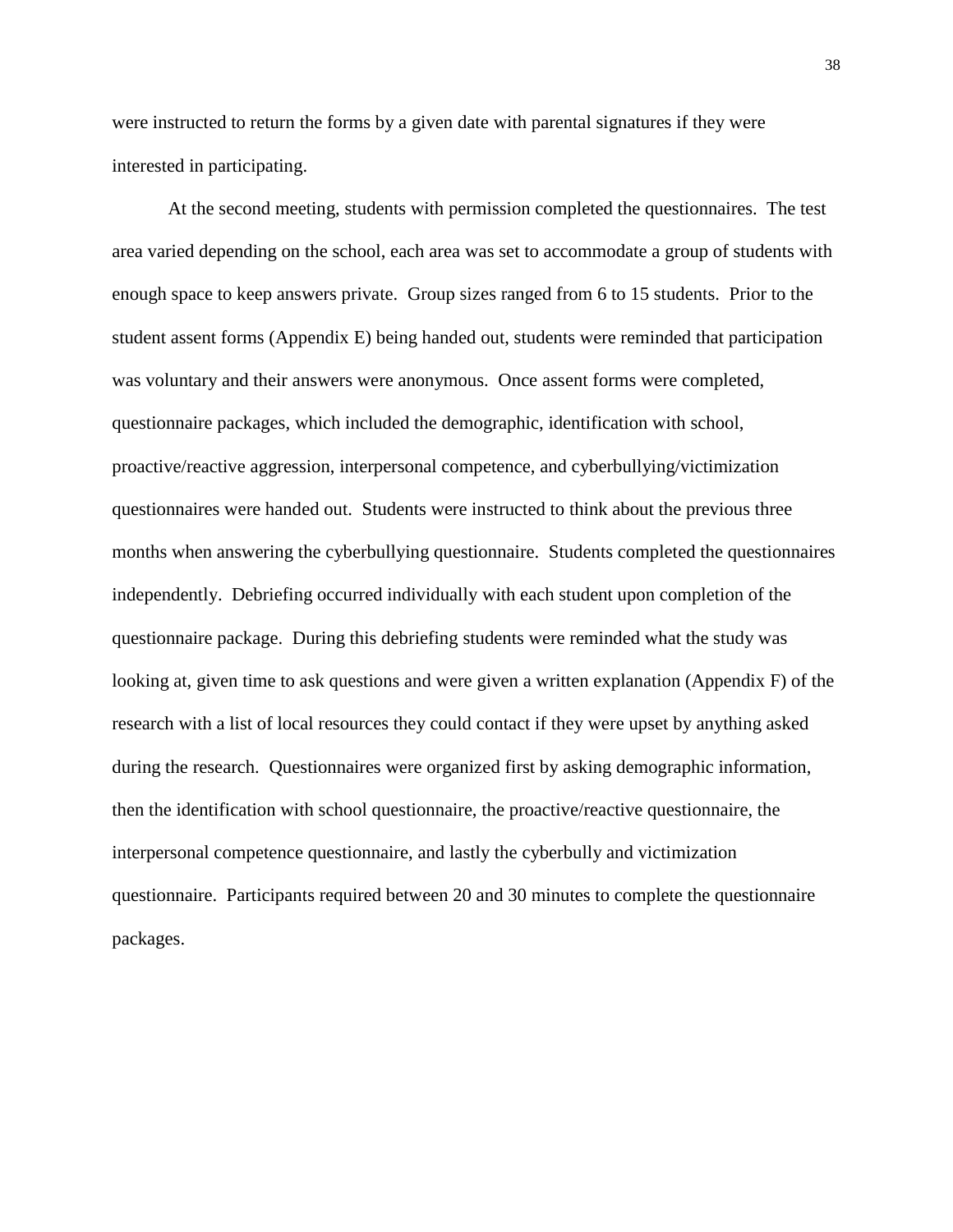#### **Results**

The purpose of this research was to examine group differences between cyberbullies, cyberbully-victims, cybervictims, and non-involved individuals. To begin participants were coded into cyberbullying categories. All questionnaires were scored according to author instructions and the data was analysed using SPSS. The results are presented first for characteristics of the sample, followed by chi-square tests regarding gender, grade, age, access to technology, computer location, supervision, and time spent on a computer with regards to cyberbullying involvement. Next interpersonal competence with regards to cyberbullying involvement is examined, followed by cyberbullying and school identification, and cyberbullying and aggression. Results of the discriminant analysis and correlation of relationships between school identification, aggression, and interpersonal competence are then examined.

## **Characteristics of the sample**

A total of 124 students participated in this study, of those 81.5% were involved in cyberbullying as a bully, victim or both, 4% were cyberbullies, 55.6% were cyberbully-victims, and 21.8% were cybervictims. A participant was coded as cyberbullying if they had engaged in a cyberbullying activity at least once, a cyberbully-victim had at least once engaged in a cyberbully behaviour as well had been the victim of cyberbullying, a cybervictim had been at least once a victim of cyberbullying, and a non-involved individual did not endorse any cyberbullying or cybervictimization occurrences. Cyberbullying involvement, grade, age, and gender breakdowns can be seen in Table 1.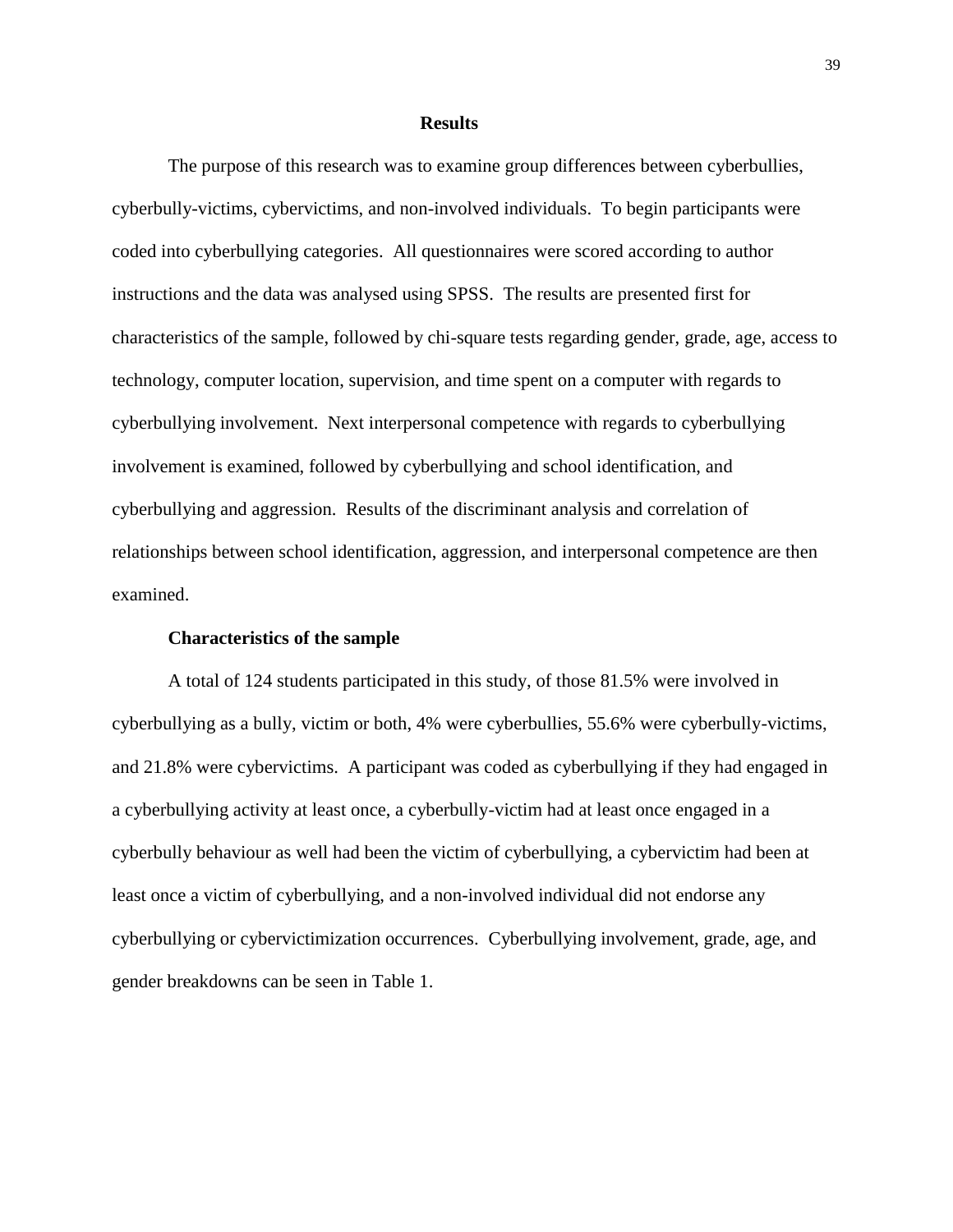|              | Cyberbullying Involvement |                   |                |                |                |  |  |
|--------------|---------------------------|-------------------|----------------|----------------|----------------|--|--|
|              | Cyberbully                | Cyberbully-victim | Cybervictim    | Non-involved   | Totals         |  |  |
| Gender       |                           |                   |                |                |                |  |  |
| Male         | 1.6%                      | 18.5%             | 8%             | 12.9%          | 51             |  |  |
| Female       | 2.4%                      | 34.7%             | 12.9%          | 5.6%           | 69             |  |  |
| Unidentified | $\overline{0}$            | 2.4%              | 0.8%           | $\overline{0}$ | $\overline{4}$ |  |  |
| Age (years)  |                           |                   |                |                |                |  |  |
| 11           | $\overline{0}$            | 1.6%              | 0.8%           | 1.6%           | 5              |  |  |
| 12           | 1.6%                      | 12%               | 3.2%           | 7.3%           | 30             |  |  |
| 13           | 2.4%                      | 27.4%             | 12.9%          | 5.6%           | 59             |  |  |
| 14           | 0.8%                      | 12.9%             | 4.8%           | 4%             | 28             |  |  |
| 15           | $\boldsymbol{0}$          | 1.6%              | $\overline{0}$ | $\overline{0}$ | $\overline{2}$ |  |  |
| Grade        |                           |                   |                |                |                |  |  |
| 6            | $\overline{0}$            | 1.6%              | $\overline{0}$ | 1.6%           | $\overline{4}$ |  |  |
| 7            | 1.6%                      | 16.1%             | 6.5%           | 8.9%           | 41             |  |  |
| 8            | 1.6%                      | 32.2%             | 13.7%          | 6.4%           | 67             |  |  |
| 9            | 0.8%                      | 4.8%              | 1.6%           | 1.6%           | 11             |  |  |
| 10           | $\boldsymbol{0}$          | 0.8%              | $\overline{0}$ | $\overline{0}$ |                |  |  |

Table 1. *Cyberbullying involvement by gender, age and grade in percent (N = 124).*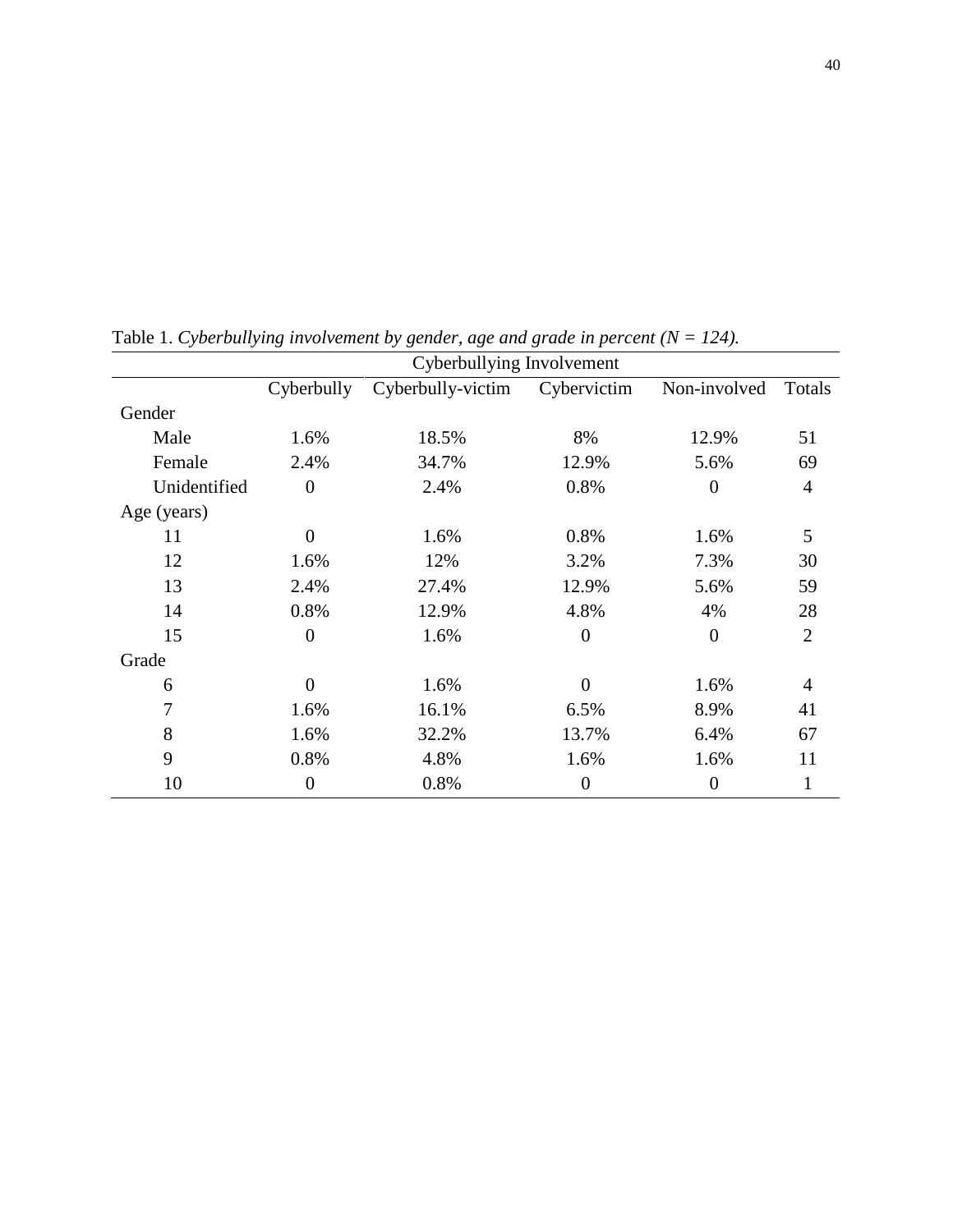## **Cyberbullying involvement and demographic information**

A series of chi-square tests were conducted to examine relationships of gender, grade, age, access to technology, computer location, supervision and time spent on a computer to cyberbullying involvement. Cyberbullying involvement was examined as involved as cyberbully, cyberbully-victim, cybervictim, or not-involved and as overall involvement; yes involvement, or no involvement. There was a relationship between gender and overall cyberbullying involvement  $\chi^2(2) = 9.69$ ,  $p = 0.008$ , Cramer's  $V = 28$ . There were more females (61.4%) than males (34.6%) involved in cyberbullying, 3.9% chose not to identify as male or female but were also involved. No other significant differences were found for gender.

Chi-square tests were also run to explore the relationship between grade and cyberbullying. It was expected that as grade went up so would cyberbullying involvement. For overall involvement there was a significant relationship,  $\chi^2(1) = 4.99$ ,  $p = 0.02$ , Cramer's  $V = -$ 0.20. More students in grades eight, nine, and ten (67/79) were involved than those in grades six and seven (32/45).

In addition to grade, age in years was also examined. As with grade it was expected that overall older students would be more involved in cyberbullying, but that younger students would be more involved as cybervictims and cyberbully-victims. For overall involvement there was a trend,  $\chi^2(2) = 5.66$ ,  $p = 0.09$ , Cramer's  $V = 0.21$ . Of those students involved in cyberbullying, 24% were 11 or 12 years of age, 51% were 13 years of age and 25% were 14 or 15 years of age. There were no significant differences for cybervictims or cyberbully-victims.

Access to technology has been implicated in cyberbullying involvement. Chi-square tests were conducted to look at how owning a cell phone, tablet, or having access to a computer at home was related to cyberbullying involvement. For overall involvement owning a cell phone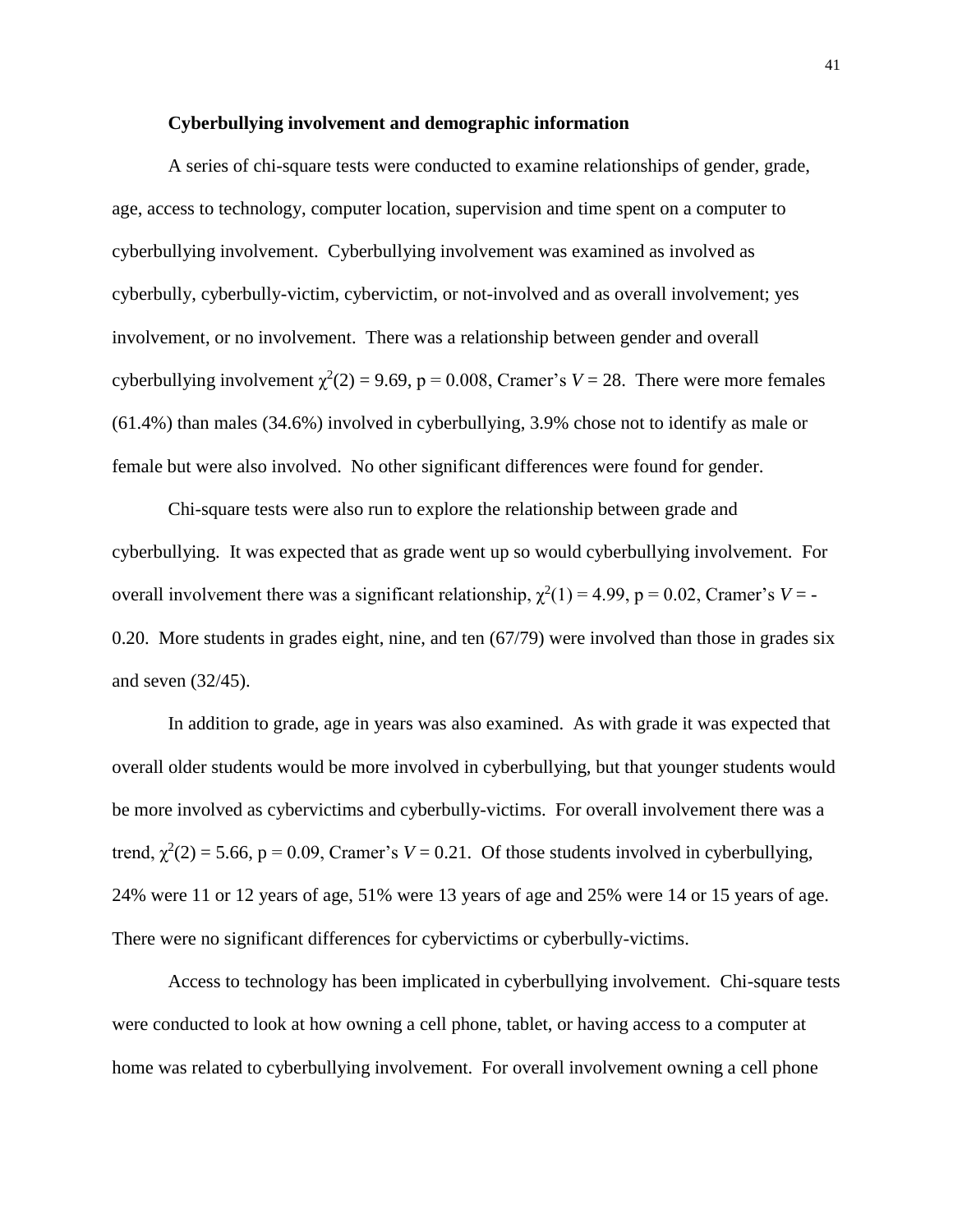revealed a significant relationship,  $\chi^2(1) = 5.22$ ,  $p = 0.02$ , Cramer's  $V = 0.21$ . Of those involved in cyberbullying 65% owned a cell phone and 35% did not. Owning a tablet was not related to overall cyberbullying involvement,  $\chi^2(1) = 0.19$ , p = 0.67. No significant relationship was found between overall involvement and having a computer in the home,  $\chi^2(1) = 0.01$ , p = 0.93. The breakdown of cyberbullying involvement and access to technology can be seen in Table 2. For overall involvement and location, no significant difference was found,  $\chi^2(2) = 4.67$ , p = 0.09.

The next series of chi-square tests considered supervision and time spent online. For overall involvement no significant relationship was found between time spent online and cyberbullying involvement,  $\chi^2(3) = 4.64$ , p = 0.20. When time spent on a computer was expanded into groups (a) being those students who spent less than one hour or one to two hours on a computer daily, and (b) being those students who spend three to four and four plus hours on a computer daily, there remained no significant difference,  $\chi^2(1) = 0.02$ , p = 0.88. For overall cyberbullying involvement and supervision, unlike what was expected, no significant relationship was found,  $\chi^2(3) = 5.16$ , p = 0.16.

# **Cyberbullying and Interpersonal Competence**

Analyses of variance were conducted to examine the differences among cyberbullying groups for aggression style, school identification, and interpersonal competence. A one-way ANOVA was conducted to determine if there were differences in interpersonal competence across cyberbullying involvement type. Significant differences were found between groups for Asserting Influence;  $F_{3,199} = 4.35$ ,  $p = 0.006$ ,  $\eta^2 = 0.10$ , and Conflict Resolution;  $F_{3,119} = 5.66$ , p 0.001,  $\eta^2$  = 0.13. Mean differences can be seen in Table 3. Bonferonni post hoc tests revealed significant differences for Asserting Influence between cyberbully-victims and non-involved individuals ( $p = 0.01$ ) and between cybervictims and non-involved individuals ( $p = 0.08$ ).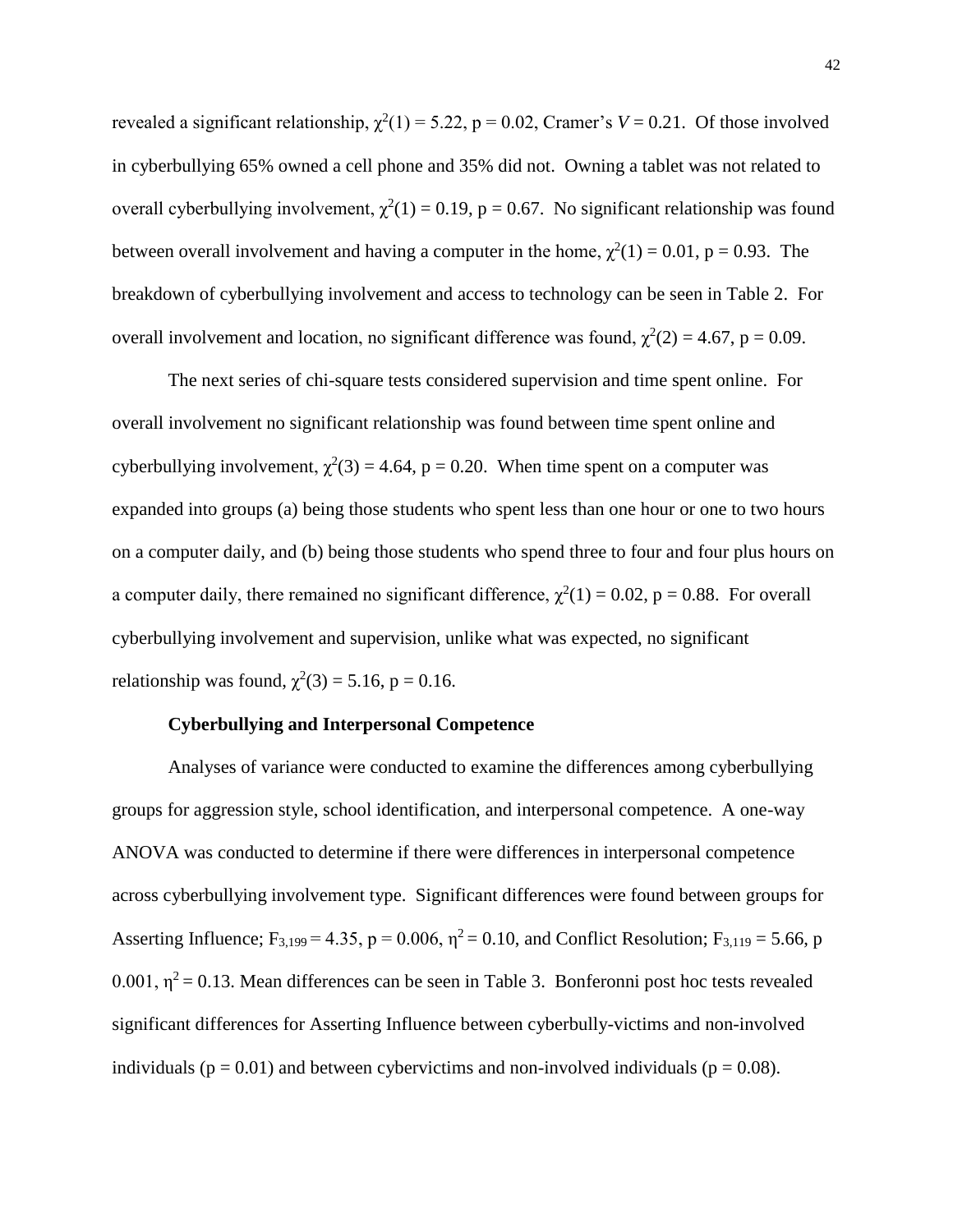| <b>Cyberbullying</b><br><b>Phone</b><br>involvement |          |                | <b>Tablet</b> |                | Computer in the<br>house |                |
|-----------------------------------------------------|----------|----------------|---------------|----------------|--------------------------|----------------|
|                                                     | Yes      | N <sub>0</sub> | Yes           | N <sub>0</sub> | Yes                      | N <sub>0</sub> |
|                                                     | $(N=74)$ | $(N=49)$       | $(N=75)$      | $(N=49)$       | $(N=119)$                | $(N=5)$        |
| Cyberbully                                          | 3        | 2              | 4             |                | 5                        | 0              |
| Cyberbully-victim                                   | 43       | 25             | 39            | 30             | 66                       | 3              |
| Cybervictims                                        | 19       | 8              | 19            | 8              | 26                       |                |
| Non-involved/witness                                | 9        | 14             | 13            | 10             | 22                       |                |

Table 2. *Cyberbullying involvement and access to technology*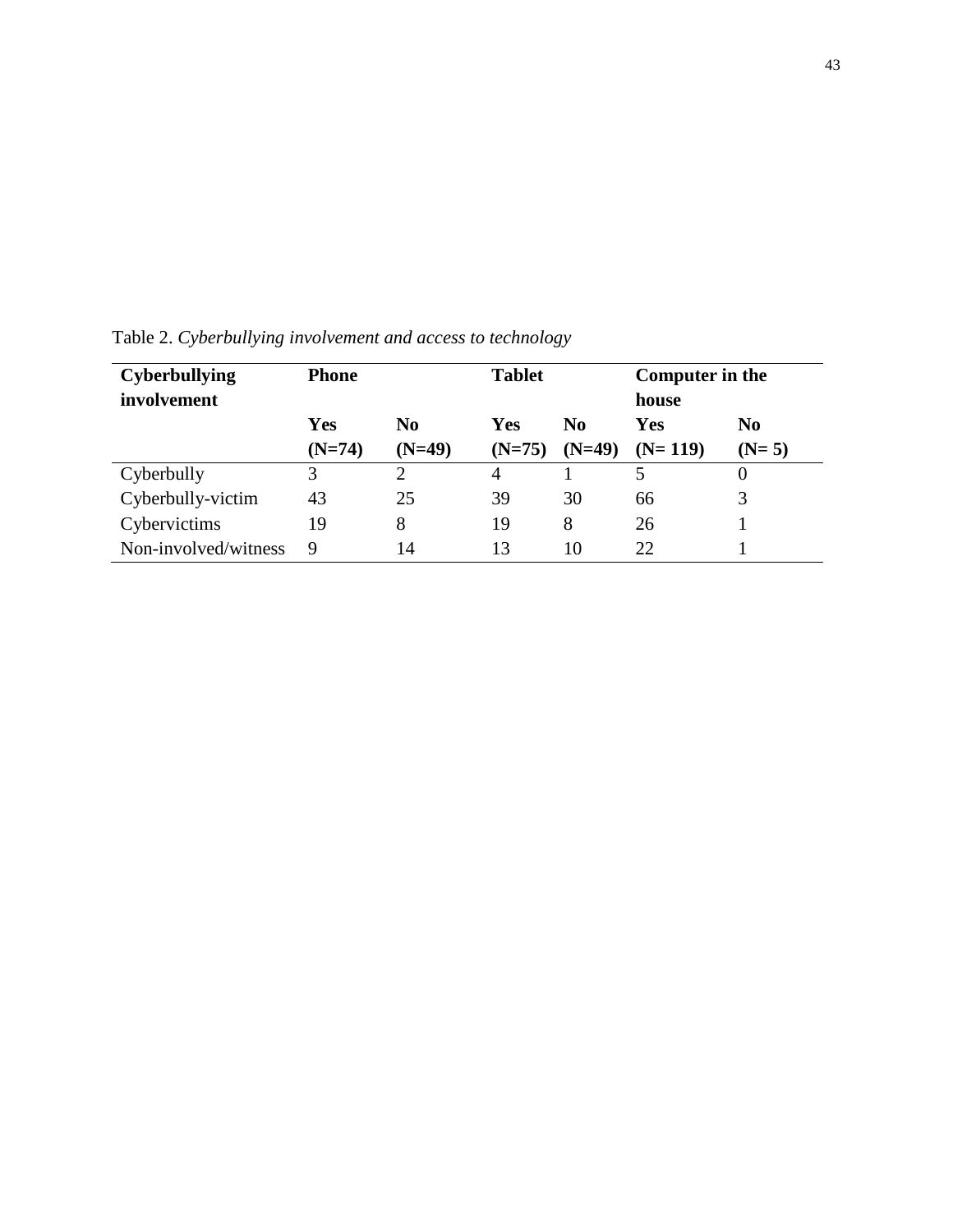Cyberbully-victims had higher Asserting scores than non-involved individuals. Cybervictims scored higher than non-involved individuals. Bonferonni post hoc tests for Conflict Resolution showed significant differences between cyberbully-victims and cybervictims ( $p = 0.01$ ).

Cyberbully-victims scores lower on Conflict Resolution than cybervictims. It was expected that cyberbullying involvement types would have different interpersonal competence profiles. While significant differences were found for Asserting Influence and Conflict Resolution scores, not all groups showed differences, contrary to what was expected.

## **Cyberbullying and School Identification**

Another ANOVA was conducted to examine if there were significant differences in school identification depending on involvement in cyberbullying. No significant relationship was found.

## **Cyberbullying and Aggression**

An ANOVA was conducted to examine if there was a significant differences in aggression across cyberbullying involvement, which revealed significant findings for reactive;  $F_{3,120} = 8.19$ ,  $p < 0.01$ ,  $\eta^2 = 0.17$ , proactive;  $F_{3,120} = 5.13$ ,  $p = 0.002$ ,  $\eta^2 = 0.11$ , and total aggression; F<sub>3,120</sub> = 9.78, p < 0.0,  $\eta^2$  = 0.19 (see Table 4). Bonferonni post hoc tests revealed significant differences in reactive aggression between cyberbully-victims and cybervictims ( $p =$ 0.003) and between cyberbully-victims and non-involved individuals ( $p = 0.001$ ). Cyberbullyvictims had on average higher reactive scores than both cybervictims and non-involved individuals. Bonferonni post hoc tests revealed significant differences in proactive aggression between cyberbully-victims and cybervictims ( $p = 0.019$ ) and between cyberbully-victims and non-involved individuals ( $p = 0.014$ ). Cyberbully-victims had on average higher proactive scores than cybervictims and non-involved individuals. Lastly Bonferonni post hoc tests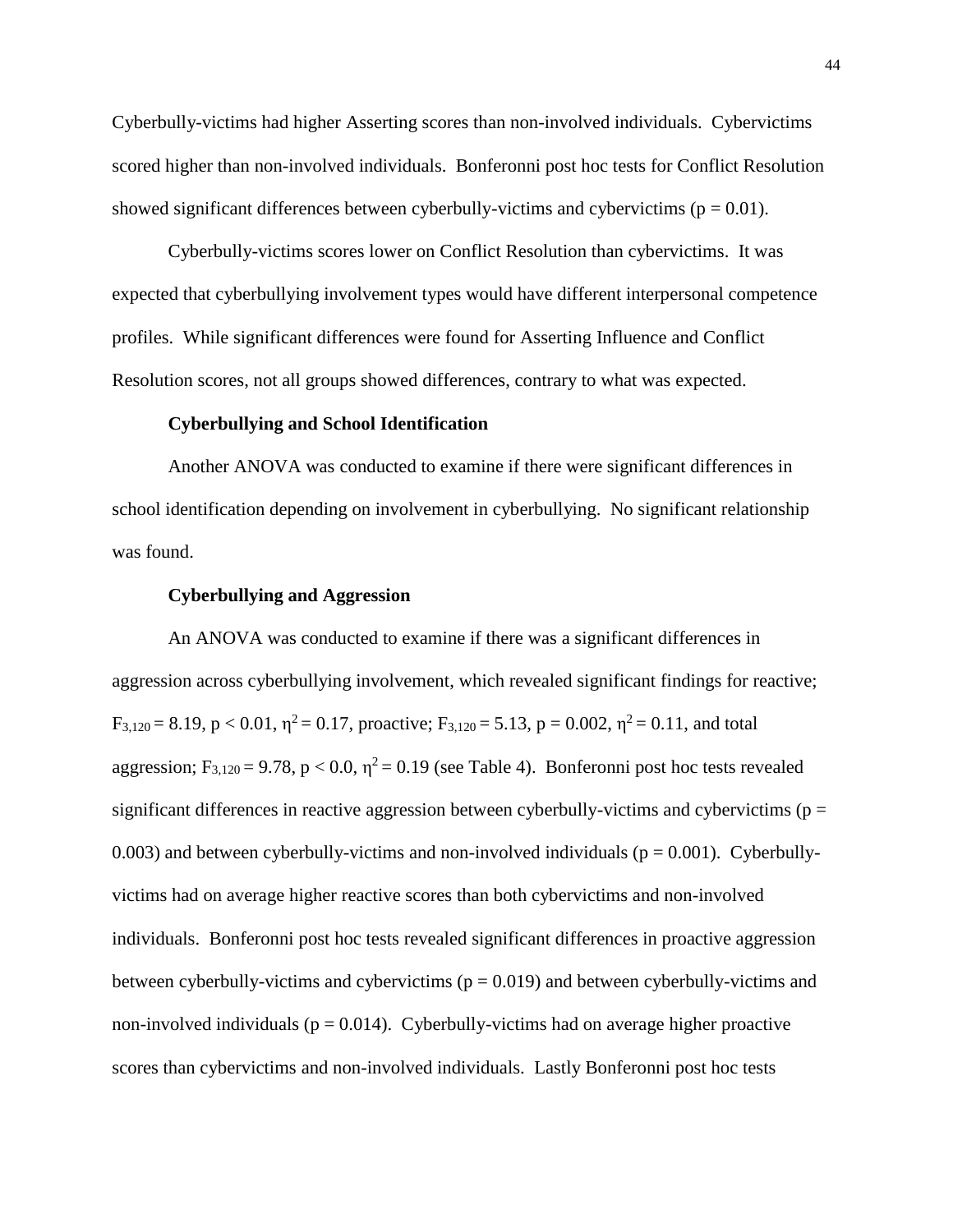revealed significant differences in total aggression between cyberbully-victims and cybervictims  $(p = 0.001)$  and between cyberbully-victims and non-involved individual  $(p = 0.000)$ .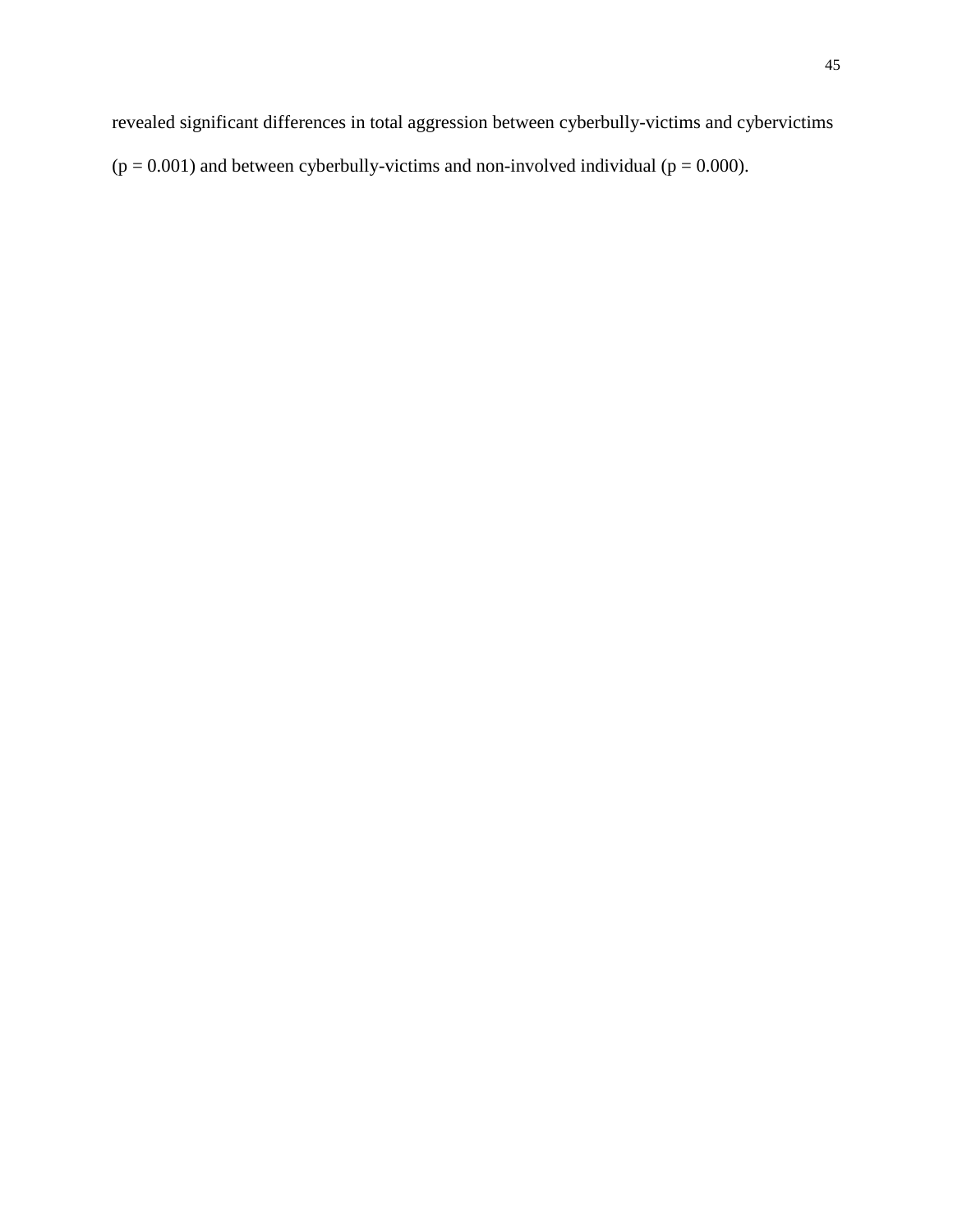|                            | Group      |                               |                   |              |  |  |
|----------------------------|------------|-------------------------------|-------------------|--------------|--|--|
| Interpersonal              | Cyberbully | Cyberbully-victim Cybervictim |                   | Non-involved |  |  |
| Competence                 |            |                               |                   |              |  |  |
| Initiating                 | 3.41       | 3.09                          | 3.23              | 2.97         |  |  |
| Asserting                  | 3.97       | 3.86 <sup>a</sup>             | 3.98 <sup>a</sup> | $3.26^{b}$   |  |  |
| Self-Disclosure            | 3.60       | 3.35                          | 3.40              | 2.97         |  |  |
| Emotion                    | 3.13       | 2.89                          | 2.85              | 2.47         |  |  |
| <b>Conflict Resolution</b> | 3.69       | 3.27 <sup>a</sup>             | $3.88^{b}$        | 3.51         |  |  |

Table 3. *Cyberbullying involvement and Interpersonal Mean differences.*

*Note: a, b indicate significant differences found between groups using Bonferonni post hoc test at the p = 0.001 level*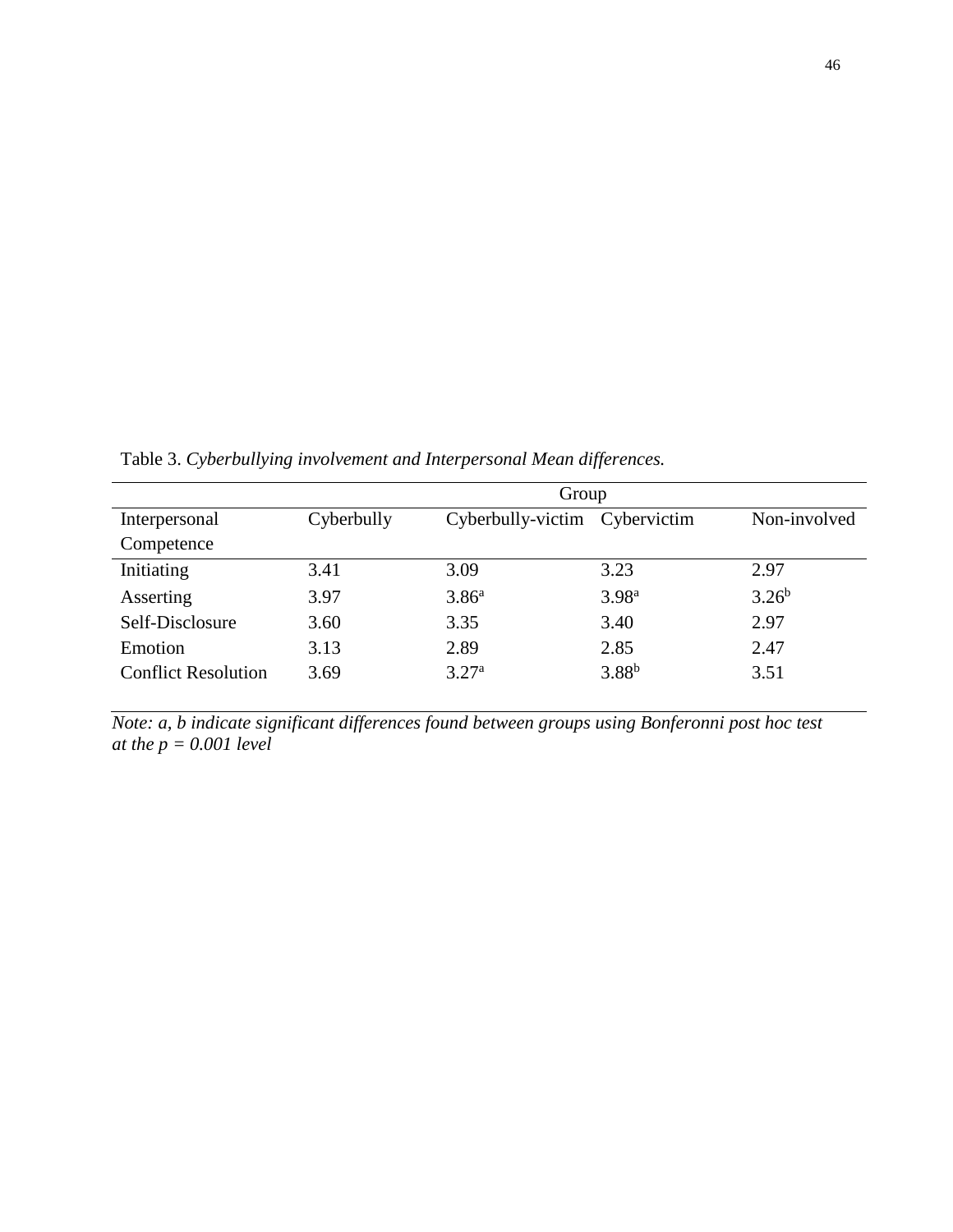Table 4. *Cyberbullying Involvement and Aggression Mean Differences*

|            |            | Group              |             |                   |
|------------|------------|--------------------|-------------|-------------------|
| Aggression | Cyberbully | Cyberbully-victims | Cybervictim | Non-Involved      |
| Reactive   | 3.40       | 6.49 <sup>a</sup>  | $3.93^{b}$  | $3.39^{b}$        |
| Proactive  | 0.40       | $1.55^{\rm a}$     | $0.29^{b}$  | $0.17^{b}$        |
| Total      | 3.80       | $8.04^{\rm a}$     | $4.22^b$    | 3.57 <sup>b</sup> |

*Note: a, b indicate significant differences found between groups using Bonferonni post hoc test at the p = 0.001 level*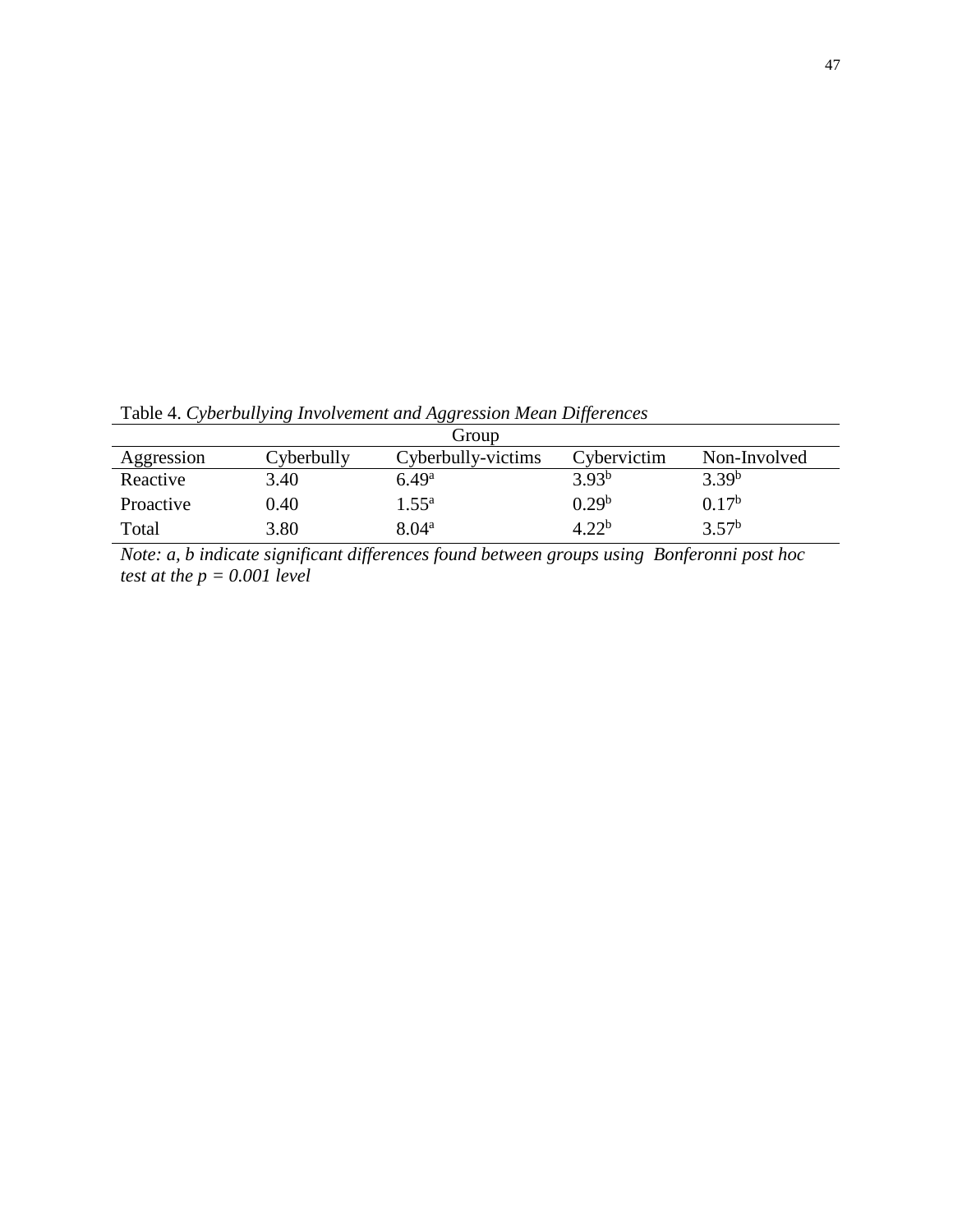Cyberbully-victims on average had higher total aggression scores than cybervictims and noninvolved individuals.

## **Predicting cyberbullying involvement**

A step-wise discriminant analysis was conducted to explore whether overall cyberbullying involvement could be predicted based on school identification, aggression scores, and interpersonal competence. Results of the analysis show the overall chi-square test was significant (Wilks  $\lambda = 0.76$ , chi-square = 32.14, df = 3, Canonical correlation = 0.49, p < 0.001). The functions extracted accounted for 76% of the variance explained. The standardized discriminant function coefficients were; school identification (0.50), total aggression (0.62), and asserting influence (0.91). The group centroids were: yes involvement in cyberbullying (0.28), and no involvement in cyberbullying (-1.15). Classification of cases indicated that 75.6% of original cases were correctly classified.

# **Relationships between school identification, aggression, and interpersonal competence.**

A Pearson correlational analysis was conducted to explore the relationships between school identification, aggression and interpersonal competence (Table. 5). The results revealed numerous significant relationships. For example there was a negative relationship between conflict resolution and reactive aggression ( $r = -0.49$ ) meaning that as conflict resolution scores increased reactive aggression scores decreased or vice versa, as well as a negative relationship between asserting influence and proactive aggression  $(r = -0.26)$ , meaning that as asserting influence scores increased proactive aggression scores decreased or vice versa. As well, of note is the negative relationship between school identification and all interpersonal competence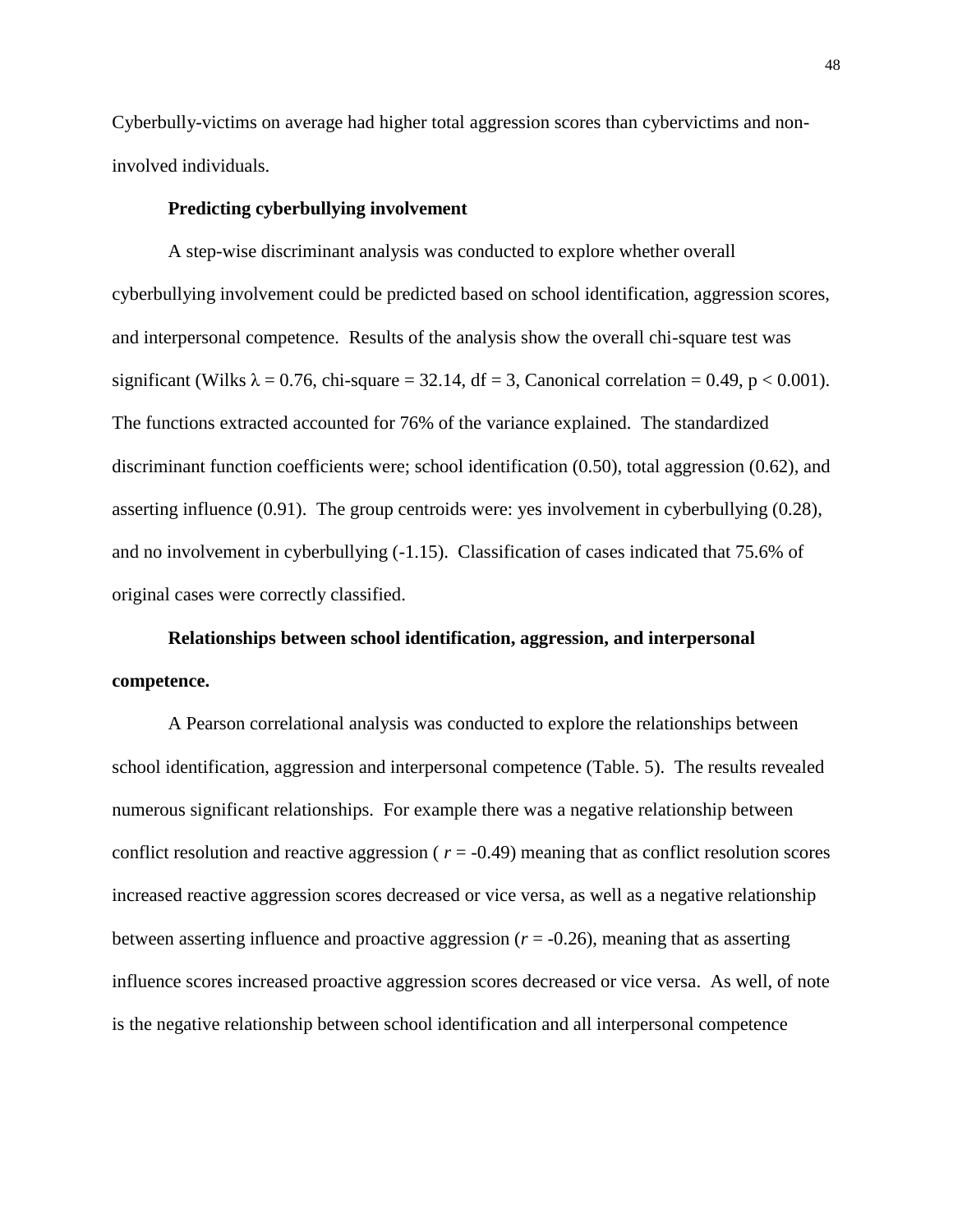scales, meaning that as school identification scores increase scores of interpersonal competence decrease or vice versa. It was expected that this would be a positive relationship.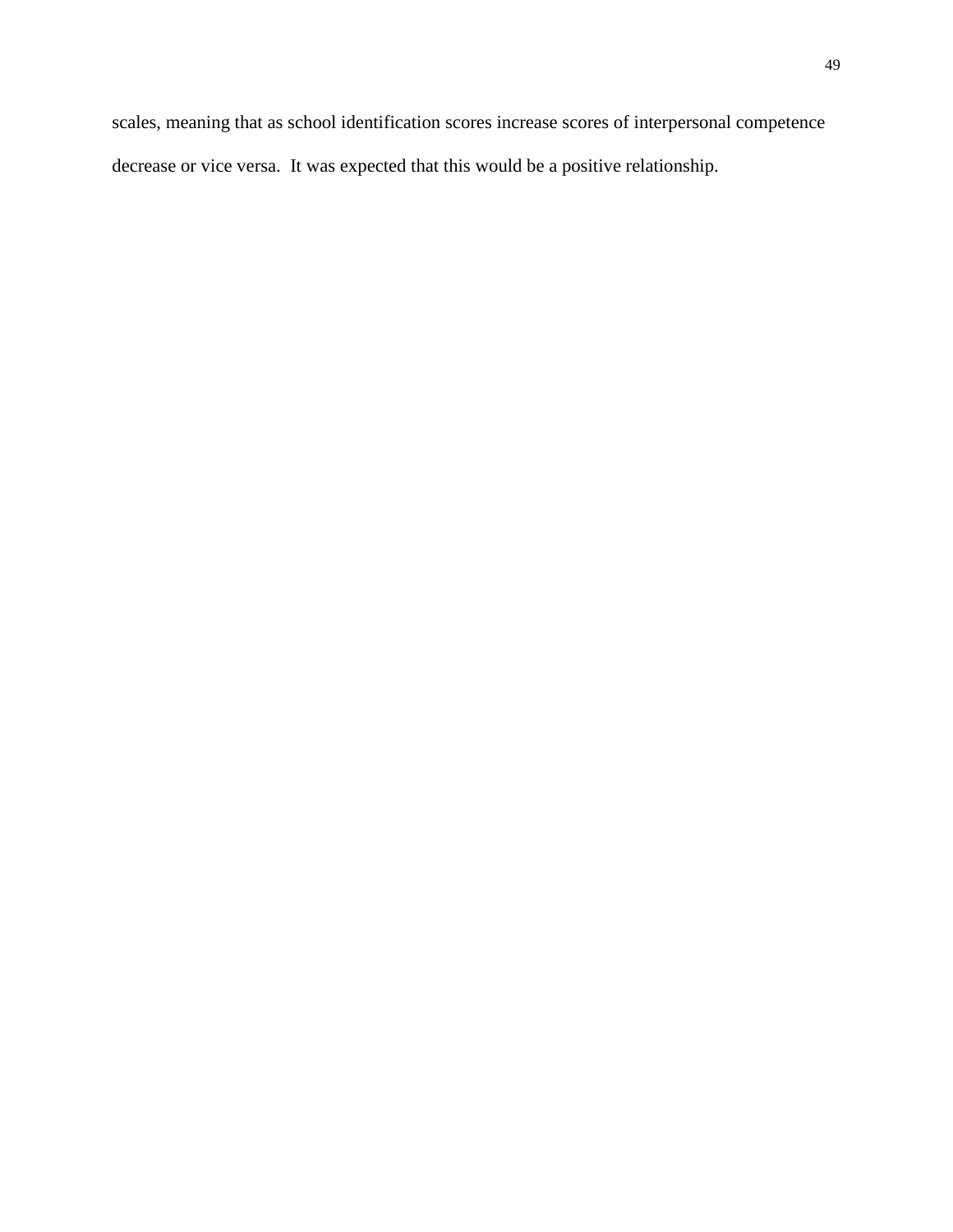|                                    | School       | Reactive                 | Proactive                | Total                    | Initiating               | Asserting | Self-<br>disclosure      | Emotion                  | Conflict<br>resolution   |
|------------------------------------|--------------|--------------------------|--------------------------|--------------------------|--------------------------|-----------|--------------------------|--------------------------|--------------------------|
|                                    |              |                          |                          |                          |                          |           |                          |                          |                          |
| School                             |              | $\overline{\phantom{0}}$ |                          |                          |                          |           | $\overline{\phantom{0}}$ | $\qquad \qquad$          | -                        |
| Reactive                           | .083         |                          | $\overline{\phantom{a}}$ | $\overline{\phantom{a}}$ |                          |           | $\overline{\phantom{a}}$ | $\overline{\phantom{a}}$ | $\overline{\phantom{a}}$ |
| Proactive                          | $.27*$       | $.47*$                   |                          | $\overline{\phantom{a}}$ |                          |           | $\overline{\phantom{a}}$ | $\overline{\phantom{a}}$ | $\overline{\phantom{a}}$ |
| Total                              | .17          | $.93*$                   | $.76*$                   |                          | $\overline{\phantom{0}}$ |           | $\overline{\phantom{a}}$ | $\overline{\phantom{a}}$ | $\overline{\phantom{a}}$ |
| Initiating                         | $-.43*$      | $-.07$                   | $-.13$                   | $-.11$                   |                          | Ξ.        | $\overline{\phantom{a}}$ | $\overline{\phantom{a}}$ | $\overline{\phantom{a}}$ |
| Asserting                          | $-.27*$      | $-.01$                   | $-.26*$                  | $-.12$                   | $.59*$                   |           | $\qquad \qquad -$        | $\overline{\phantom{a}}$ |                          |
| Self-                              | $-.34*$      | .09                      | $-.07$                   | $-.04$                   | $.57*$                   | $.50*$    |                          | $\overline{\phantom{a}}$ | $\overline{\phantom{a}}$ |
| disclosure                         |              |                          |                          |                          |                          |           |                          |                          |                          |
| Emotion                            | $-.34*$      | $-.02$                   | $-.026$                  | $-.03$                   | $.54*$                   | $.56*$    | $.48*$                   |                          | $\overline{\phantom{a}}$ |
| Conflict                           | $-.44*$      | $-.49*$                  | $-.32*$                  | $-.49*$                  | $.41*$                   | $.36*$    | $.31*$                   | $.38*$                   | -1                       |
| resolution                         |              |                          |                          |                          |                          |           |                          |                          |                          |
| <b>Calculation Control Control</b> | $0.0011$ $1$ |                          |                          |                          |                          |           |                          |                          |                          |

Table 5. *Correlational relationships of school identification, aggression, and interpersonal competence*

 $* = sig at p = 0.001 level$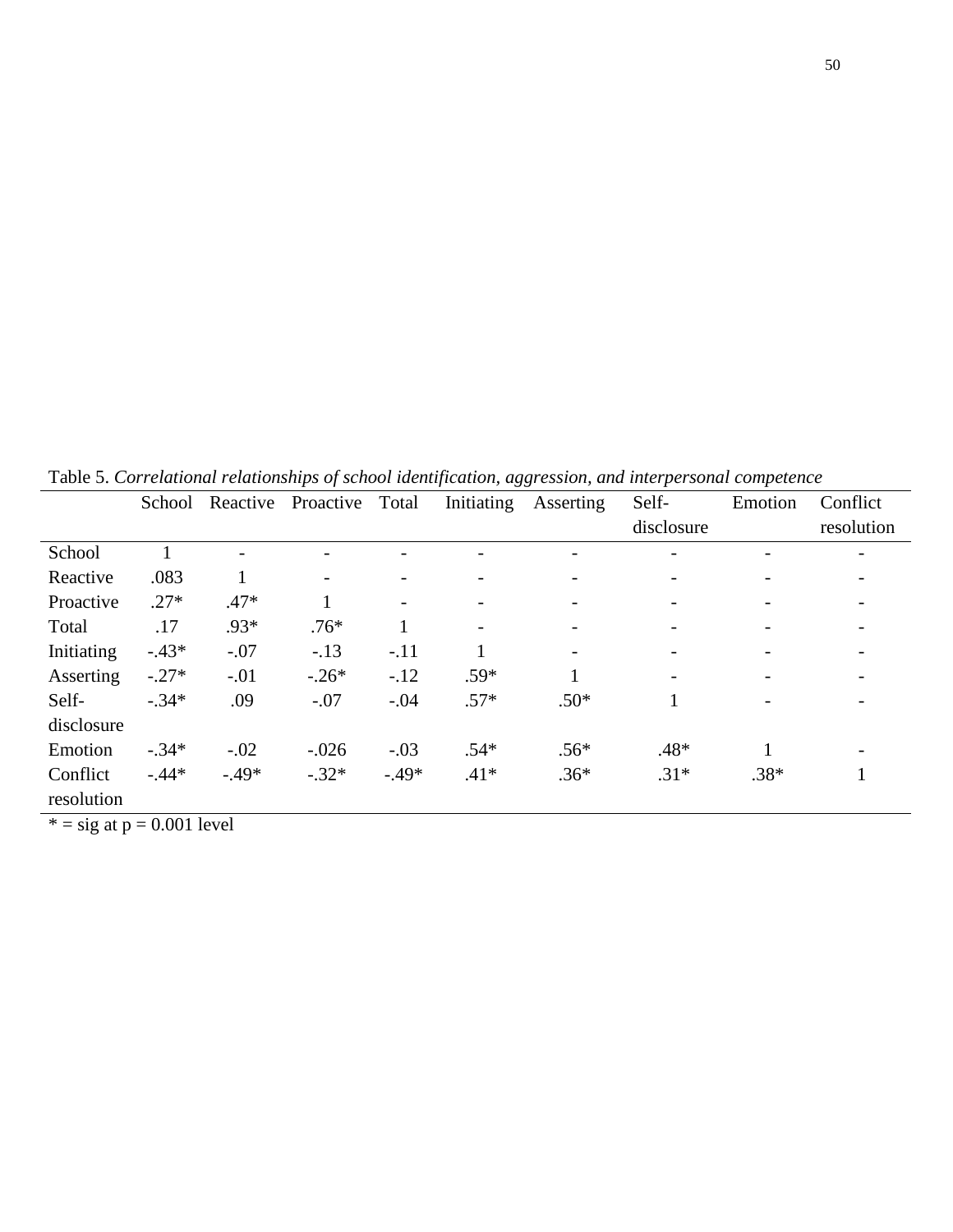### **Discussion**

The main purpose of this study was to gain a better understanding of differences in aggression, school adjustment and interpersonal competence between cyberbullies, cyberbullyvictims, cybervictims and non-involved individuals. Differences in cyberbullying involvement depending on gender, supervision, age, access to information communication technologies, and time spent online were also examined.

#### **Prevalence Rates**

Prevalence rates (81.5%) for overall cyberbullying involvement for this study were higher than what has been found in past research (9-35%). Compared to the prevalence rates (69%) found in Campfield (2006) the overall prevalence rates of the current study remain elevated (81.5%). Broken down by involvement type: 4% were identified as cyberbullies, 55.6% were identified as cyberbully-victims, and 21.8% were identified as cybervictims. This compares to Campfield (2006) who found prevalence rates of: 12% were cyberbullies, 19% were cybervictims, and 37% were cyberbully-victims. Past research has found that cyberbullying perpetration ranges between 4-22% (Beran & Li, 2005; Dehue et al., 2008; Hinduja & Patchin, 2012; Kowalski & Limber, 2007; Mishna et al., 2012). Research has also shown that rates of cybervictimization range between 9-35% (Beran & Li, 2005; Dehue et al., 2008; Hinduja & Patchin, 2012; Kowalski & Limber 2007; Mishna et al., 2012; Wolak et al., 2007). As well past research shows rates of cyberbullying-victimization range between 7-35% (Hinduja & Patchin, 2012; Kowalski & Limber, 2007; Mishna et al., 2012).

This elevated prevalence rate is most likely related to how students were classified. After initial classification was completed adjustments had to be made to allow for individuals to be classified as cyberbullies only. Initially participants had to indicate two instances of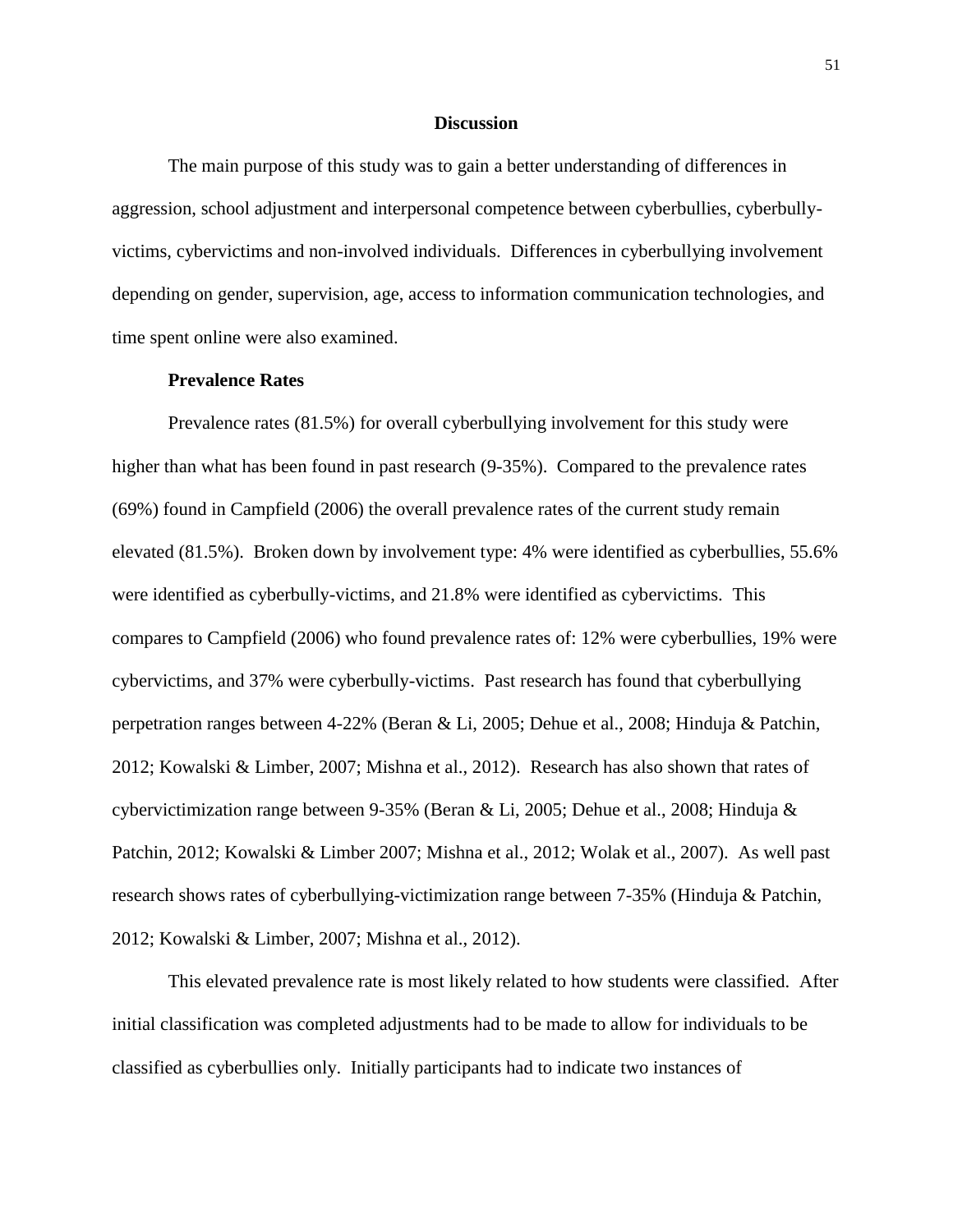cyberbullying (minimum) perpetration to be classified as a cyberbully, one cyberbullying perpetration and one victimization (minimum) to be classified as a cyberbully-victim, and two instances of cybervictimization (minimum) to be classified as a cybervictim. Reclassification required one perpetration (minimum) to be classified as a cyberbullying, one victimization (minimum) to be classified as a cybervictim, and one perpetration and one victimization (minimum) to be classified as a cyberbully-victim. Examining the prevalence rates based on the original identification criteria of two cyberbullying acts to be classified as a cyberbully, one cyberbully act and one cybervictimization to be classified as a cyberbully-victim, and two cybervictimization to be classified as a cybervictim lowers the prevalence rate to 67.7% which is comparable to the prevalence rate found in Campfield (2006). This stringent classification though resulted in no cyberbullies being identified which is why reclassification was undertaken. The prevalence rates using the original classification guidelines resulted in 12.9% being classified as cybervictims and 54.8% being classified as cyberbully-victims. The occurrence of cyberbullying and cybervictimization acts ranged depending on involvement type. For cyberbullies the number of reported cyberbullying acts was limited to one act per cyberbully, using the original classification criteria there were no cyberbullies identified. For cyberbullyvictims the number of reported cyberbullying acts ranged from one to thirteen, and the number of cybervictimizations also ranged between one and thirteen. Cybervictims reported being victimized from one to seven times. Using the original coding for classification the range of cyberbullying and cybervictimization occurrences remained the same for cyberbully-victims, but the range of cybervictimizations ranged between two and seven occurrences for cybervictims.

The less stringent classification criteria influenced the prevalence rates in the current study, for example it increased the number of bullies identified. Though the numbers were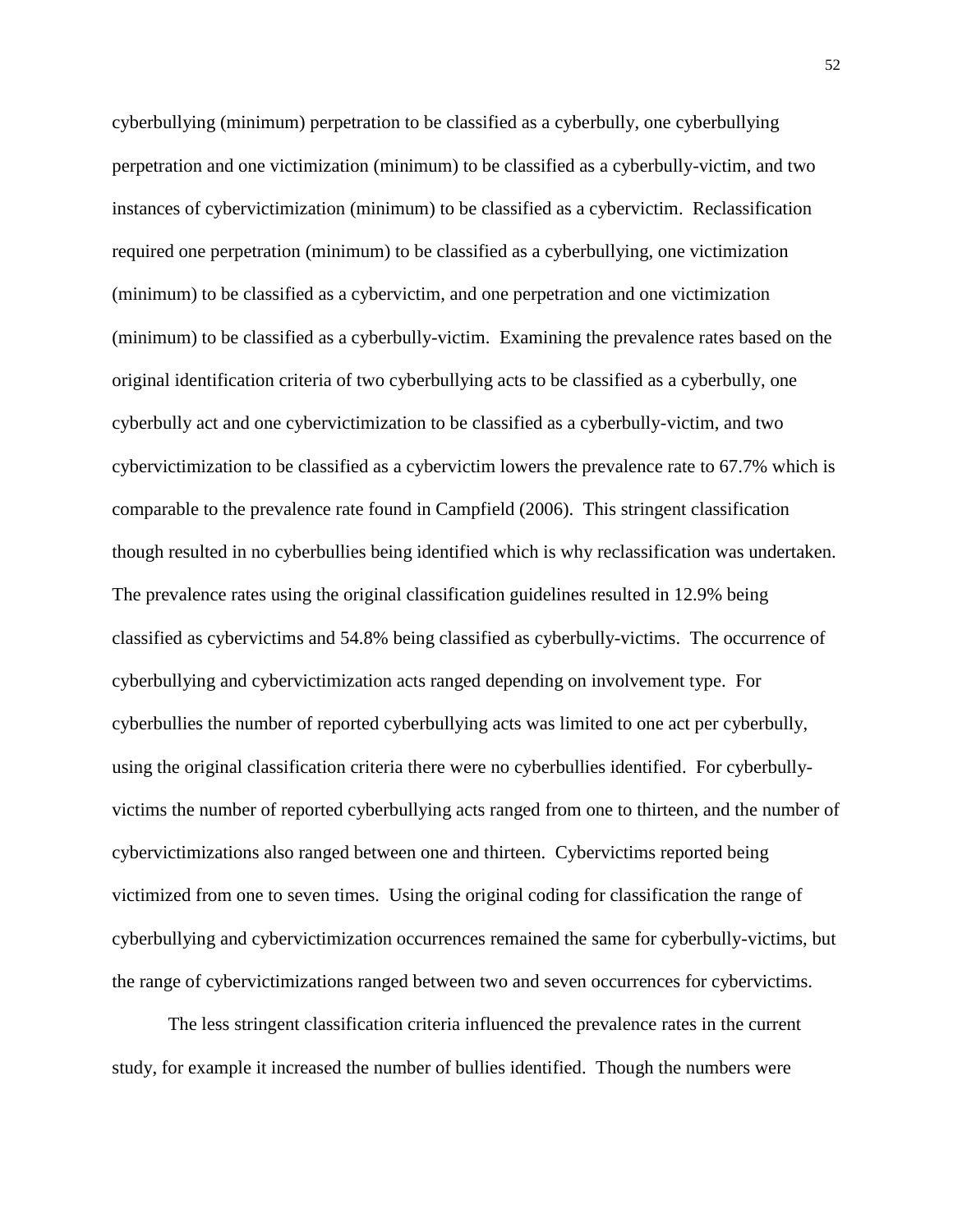similar the change did result in a difference in those identified in the various categories. As well it is possible that this less stringent classification criteria forced individuals into a category that they did not belong to. Another influence may be the heightened attention currently given to cyberbullying, resulting in those touched by cyberbullying to take part which could have contributed to the increased prevalence rates. In comparison to other studies this current study looked beyond self-identification for classification which may have increased the prevalence rates.

The wide range of actions examined in the scale being used may have increased the prevalence rates by classifying behaviours that may not reflect social or students' ideas of cyberbullying. For example, *leaving someone out of a cyber situation, was identified as a cyberbullying behaviour.* It could be argued that this is not actually a cyberbullying acts as it does not actively attack another individual or group. Given though that if in 'real' life an individual is intentionally left out of an activity it has been identified as a bullying situation with a base in relational aggression. Past research has also debated whether cyber aggression even falls into the bullying domain. Traditional bullying definitions include: intent, repetition, and power imbalance (Schoffstall & Cohen, 2011). The main areas of argument are repetition and power imbalance with regards to cyberbullying. The current study did not focus on the frequency of involvement in cyberbullying which relates to the repetitive nature of bullying. Given that once something is in the cyber world it can be almost impossible to remove one single occurrence can become repetitive just on the basis that anyone can get it. If frequency had been examined, it is possible the prevalence rate of the current study would have changed.

The way cyberbullying is defined can also impact prevalence rates. For instance if students were asked only about behaviours on a computer they may not report activities on their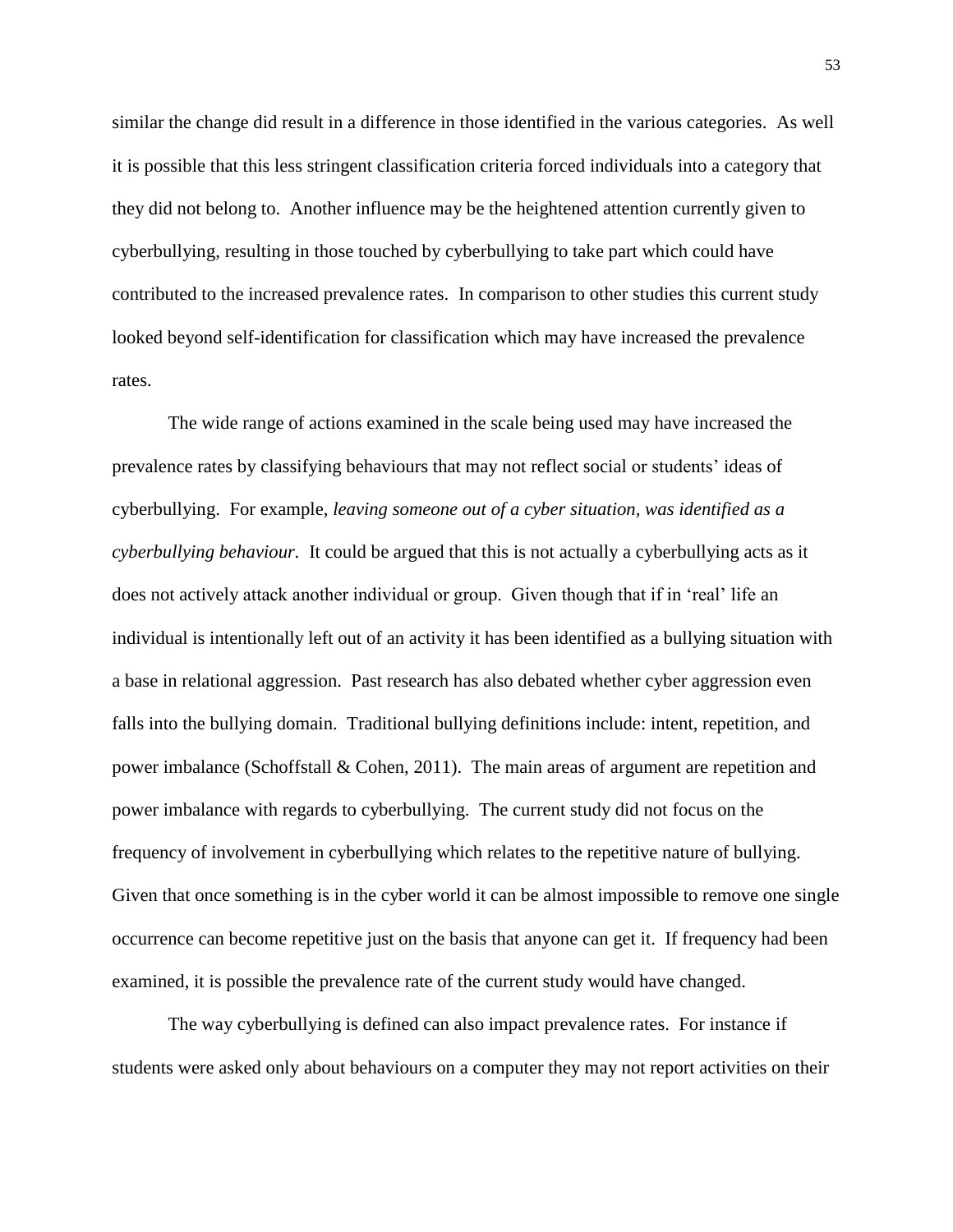cell phones. The current study attempted to use a broad definition in order to capture any electronic activity. This broad approach may have resulted in an increased prevalence rate. Past research has used both specific (e.g. Hinduja & Patchin, 2012), as well as broad (e.g. Juvonen & Gross, 2008) definitions of cyberbullying and until a more global definition is determined and utilized across studies prevalence rates will be impacted.

## **Gender**

It was expected that girls would be more involved as cybervictims and cyberbullyvictims, with males more involved as cyberbullies. Results did not show a difference in gender for involvement as a cyberbully, cyberbully-victim, or a cybervictim. Past research has shown some gender differences for cyberbullies and cybervictims. Li (2006) found that males were more likely than females to be cyberbullies; this was also seen in Li (2007), which also showed that females were more likely to be cybervictims. Schneider et al., (2012) found that more females than males were cybervictims as did Smith et al., (2008). As expected results support the hypothesis that more girls (61.4%) are involved in cyberbullying than boys (34.7%) when looking at overall involvement in cyberbullying. This adds to previous research (e.g. Snell & Englander, 2010), which suggests that girls are more involved in cyberbullying than boys. It is important to note though that not all research suggests this pattern of involvement. Given this trend in the research though, future research examining this area should focus on the relationship between relational aggression and cyberbullying. As research in the past suggests girls tend to be more relationally aggressive than boys (Crick & Grotpeter, 1995), this might explain why girls are more involved in cyberbullying but future research is needed to investigate this further.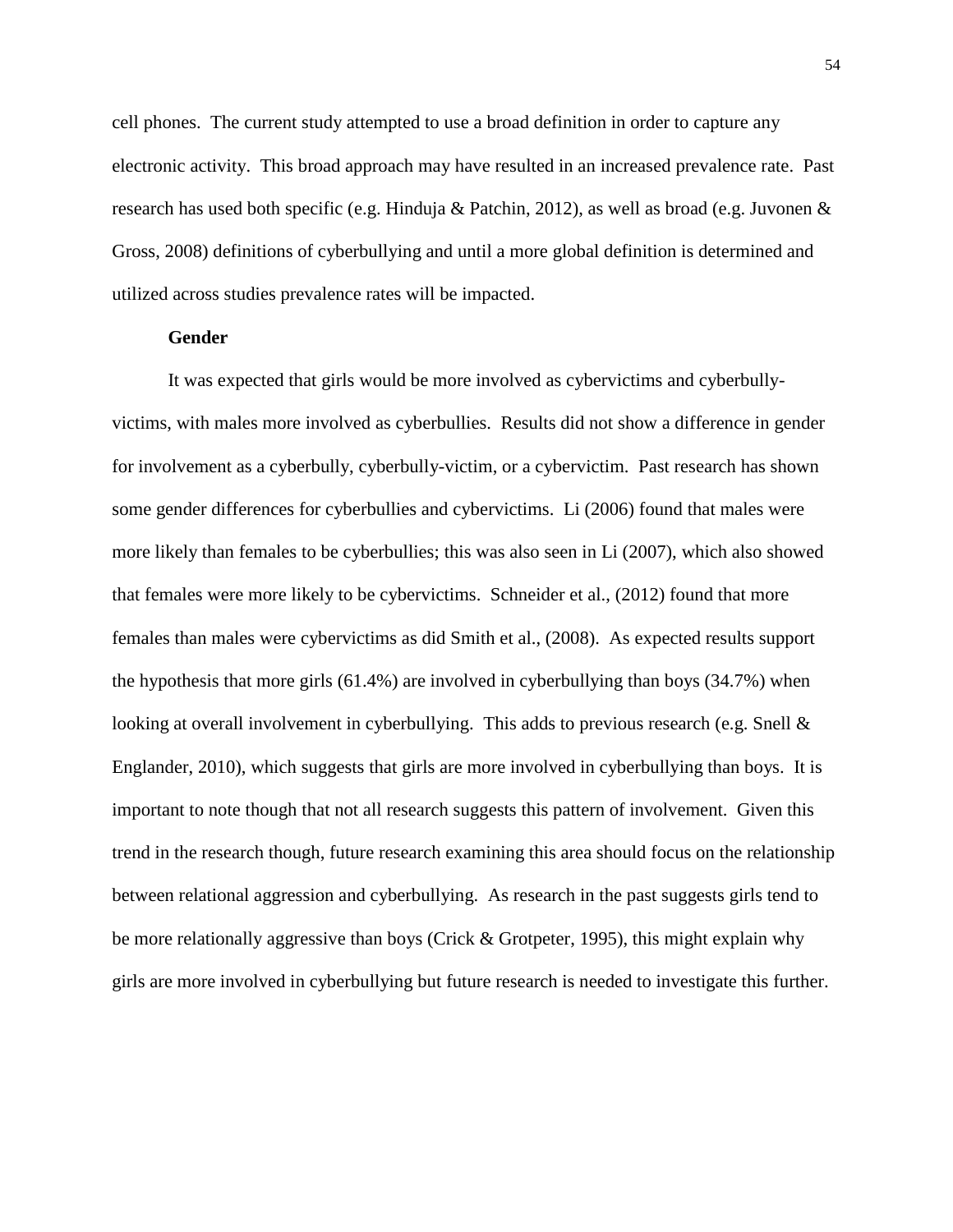# **Grade**

Based on past research it was expected that students in grades six and seven would be more involved as cybervictims than those in grades eight, nine and ten. Also expected was that students in grades eight, nine, and ten would be more likely to be cyberbullies than those in grades six and seven. Overall it was expected that students in younger grades would be more involved than students in older grades. Unlike past research, no significant relationship was found between grade and cyberbullying involvement. As well contrary to what was expected, older students (grades eight, nine, and ten) were more involved overall (63%) than those in grades six and seven (36.3%). Mishna et al., (2012) found that students in grades six and seven reported being victimized more than students in grades ten and eleven. Schneider et al., (2012) found from grade nine to twelve there was a decrease in cyberbullying involvement, which suggests that as individuals get older there is less involvement in cyberbullying. Wade and Beran (2011) found that grade seven students experienced more involvement in cyberbullying that those in grade eleven. Ybarra et al., (2012) found that cyberbullying involvement increased from grade five to eight, which was then followed by a decrease from grade eight to eleven. These findings suggest that older students may be more involved than past research suggests. Given this potential, research into cyberbullying in older populations such as university aged students is needed. It is also possible that the results from the current study reflect a change in the use of technology. Meaning that grade trends found in previous research were reflective of technology use and understanding, and as children use technology at younger ages, the use is more pervasive and changing earlier trends. It is also possible that grade trends reflect uneven distribution in participation. If there had been exactly the same number of participants in each grade then grade trend may have emerged.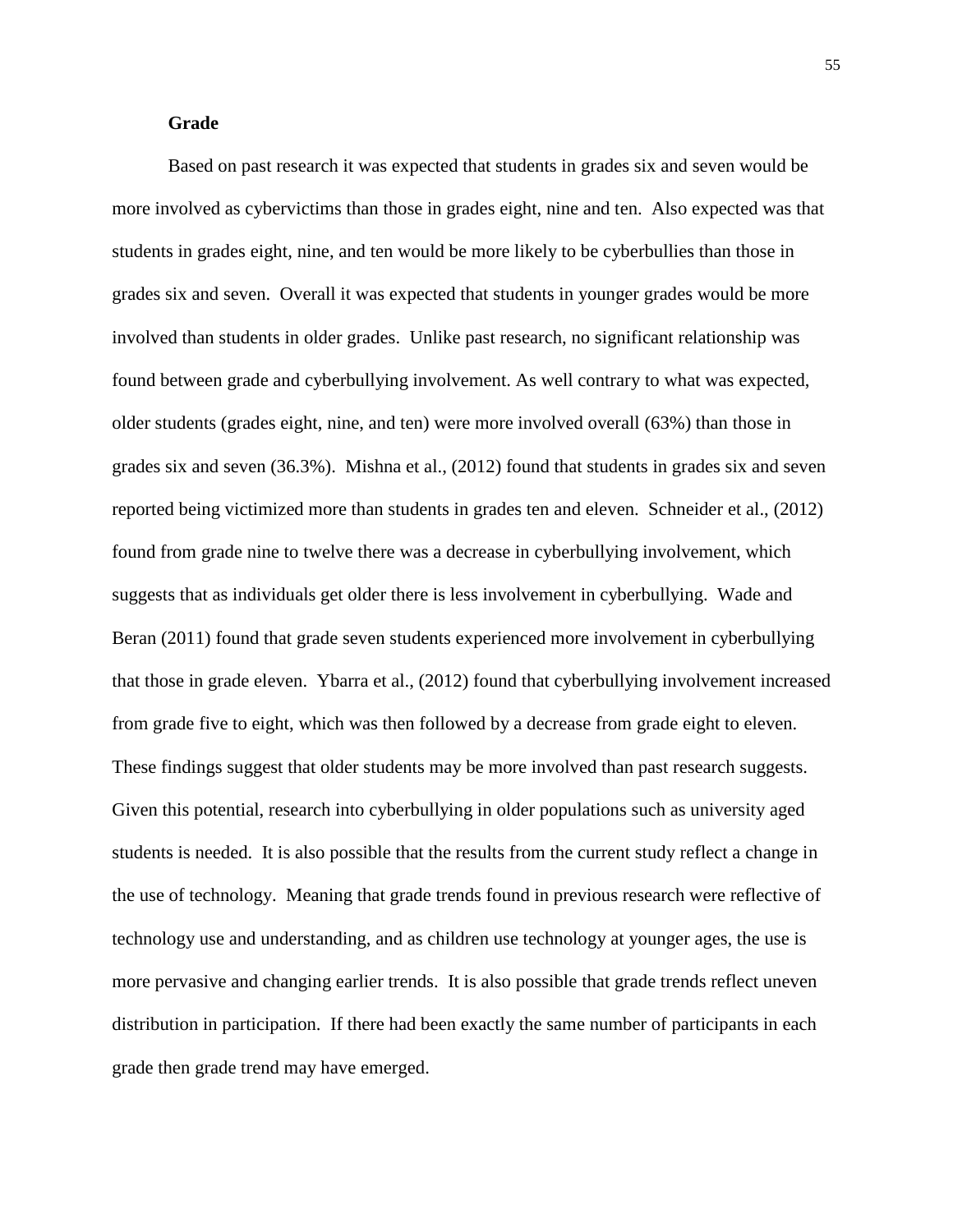There was no relationship between age and cyberbullying involvement. This was contrary to expectations. It was expected that younger students would be more involved as cyberbully-victims and cybervictims while older students would be more likely to be cyberbullies. There was a trend toward significance with those students aged 13 years more likely to be involved (47%) that students aged 14 and 15 years (24.2%). Schoffstall and Cohen (2011) found no significant relationship between age and cyberbullying involvement.

#### **Grade and Age Summary**

Given the significant findings associated with grade: that there was no significant relationship between cyberbullying involvement and each grade and that it was found that older students (grades eight, nine, and ten) were overall more involved than younger students (grades six and seven), similar trends were expected to be seen with age but these were not found. It may be that overall involvement when age is measured in years which can be more diverse than grade may blur the differences and this is why grade but not age trends are seen. There were also large group differences when it came to grade which may have contributed to the non-significant findings. Given that within a grade the age range of students (in years) can vary significantly, for example in grade six a student may be 10, 11, or 12 years, depending on a variety of factors such as birth date, and academic achievement, it may be that the range resulted in increased variance that mitigated trends seen in the grade and cyberbullying involvement results. As students are segregated in schools based on grade, focusing on differences based on this may be more beneficial.

# **Age**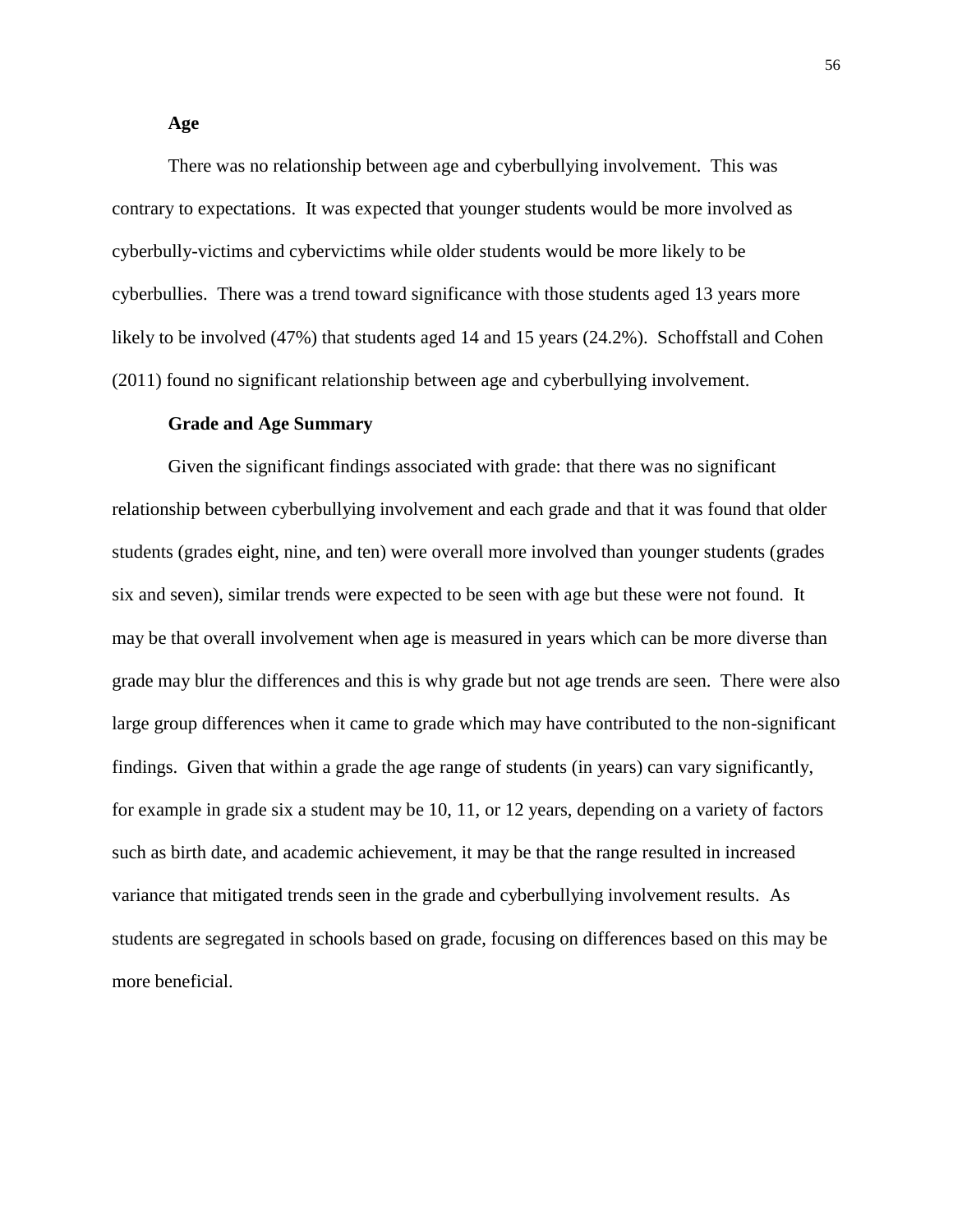# **Time spent on a computer and access to technology**

It was expected that increased time spent on a computer would be related to increased involvement in cyberbullying. No such relationship was found. Increased time spent on a computer comes with increased potential exposure and opportunity to be involved in cyberbullying. Given that past research has shown that the most common acts of cyber aggression occur by phone calls and text messages (Smith et al., 2008), asking about time spent on a phone or tablet may have revealed a significant finding. This is supported by findings from this study in relation to access to technology. While no significant relationship was found for access and cyberbullying involvement type (cyberbully, cyberbully-victims, cybervictims) via a phone, tablet or computer, a significant relationship was found between owning a phone and overall involvement (yes or no). Of those involved in cyberbullying 65% owned a cell phone and 35% did not. Access does seem to have a relationship with cyberbullying involvement at this level. Knowing this emphasizes the need to develop prevention programs aimed at educating adolescents regarding safe online behaviours. This also ties into research which suggests that adolescents may look at ethical and legal behaviour as the same in online interactions (Berson, Berson, & Ferron, 2002). This is an important factor to note as it should be taken into consideration when developing programs. Educating around both being safe and legal or ethical will hopefully help shape a safe and less hostile environment.

With regards to time spent on a computer, there was no significant relationship associated with cyberbullying involvement. It was expected that increased time spent on a computer would be linked to increased involvement. Past research has found that those who rely more on the internet, those who spend more time online, and those who use social media online more are all more likely to be involved in cyberbullying whether as a cyberbully or as a cybervictims (Bal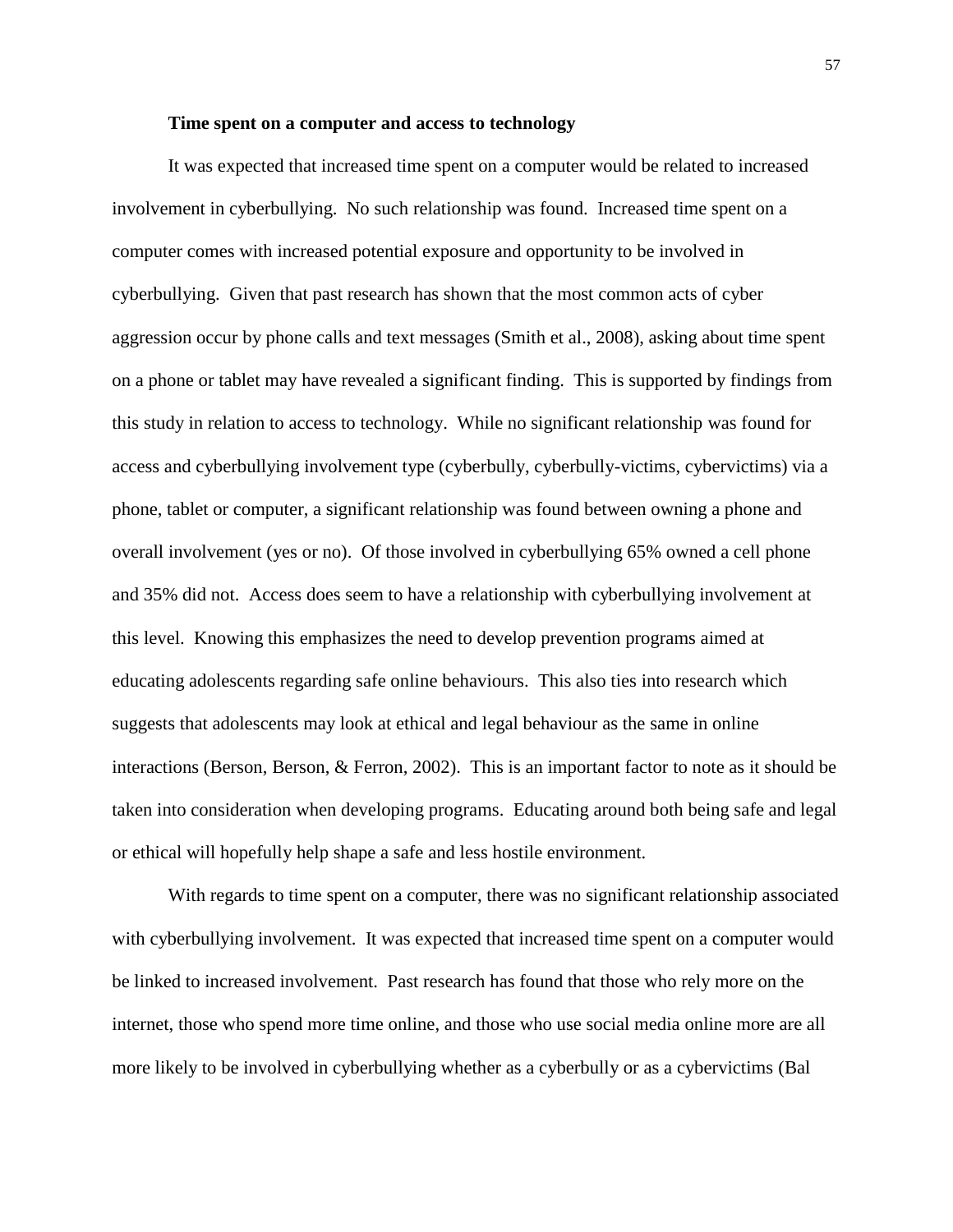Krishnan, 2015; Li, 2007; Schoffstall & Cohen, 2011; Twyman, Saylor, Taylor, & Comeaux, 2010; Vandebosch & Van Cleemput, 2009). The findings from this research may suggest that as long as there is access the risk for involvement is similar, but more likely is that the wording of the question contributed to these results. Future research should change the phrasing of this question. Instead of asking about how much time is spent on a computer, asking the amount of time spent online, or sending and/or receiving messages through social media or text may have resulted in different findings more in line with other research. This may be because using the internet on non-computer devices, such as cell phone, or tablets may be more common and asking about computer time specifically may have impacted this finding.

## **Supervision**

No significant relationship was found between computer supervision and cyberbullying involvement. This is contrary to what was expected. It was expected that more supervision would result in decreased involvement. Given that even now younger adults and adolescents are often more tech able than parents and guardians this might impact on the ability of guardians to monitor what is going on in the cyber world. As those individuals who have grown up with technology have children we may see a shift in the impact supervision has on cyberbullying involvement as they are more tech able and aware which may allow for more supervision.

It was expected that with a more isolated computer there would be more involvement in cyberbullying. Results failed to reveal any significant findings. While contrary to what was expected, these findings are consistent with past research which failed to find significant relationships between cyberbullying involvement and computer location (Navarro et al., 2014). It was expected that if a computer was more removed from a family or public area in a home, there would be more involvement because of decreased risk of being caught sending/posting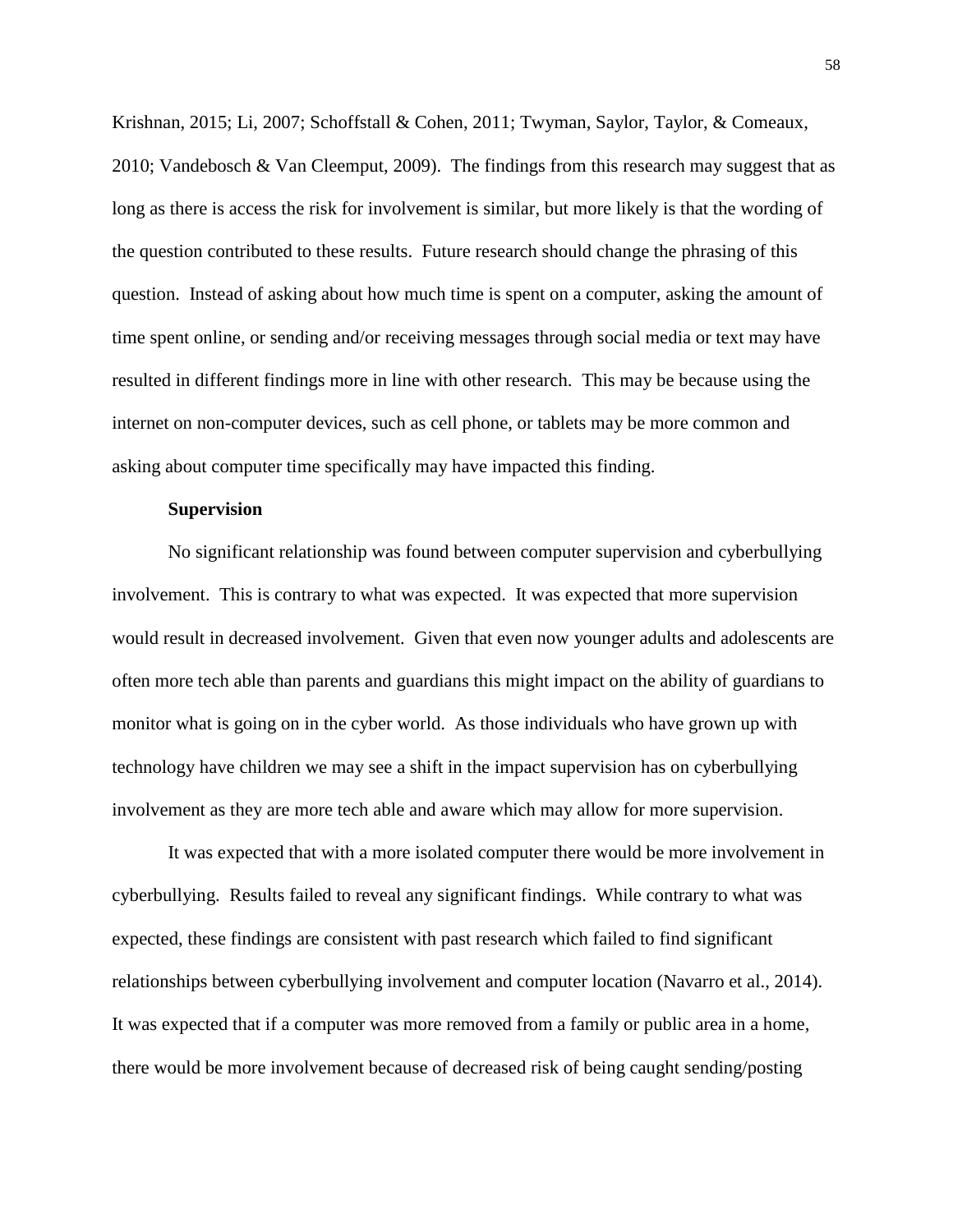something aggressive, as well as, decreased risk of someone overseeing an aggressive message that was received. Further research is needed to determine if there really is no relationship between the location of a computer and cyberbullying involvement. It could be that with the ability to monitor cyber activity from other devices using parental control software, or by having access to social media accounts, e-mail accounts, and cell phones that the location really does not matter. It is possible though that with the mobility of devices as well, that asking where the computer is used versus where it is located may result in different findings.

#### **Interpersonal competence**

It was expected that cyberbullies, cyberbully-victims, cybervictims and non-involved individuals would have different interpersonal profiles. It was expected that non-involved individuals would have the highest average scores on all five of the interpersonal domains measures. For Self-Disclosure it was expected that cybervictims would have higher average sores than cyberbully-victims, and cyberbullies, with cyberbully-victims having higher scores than cyberbullies. For providing Emotional Support it was expected that cyberbully-victims would have higher average scores than cybervictims, and cyberbullies with cybervictims having higher scores than cyberbullies. For Conflict Resolution it was expected that cyberbully-victims would have higher scores than cyberbullies and cybervictims, with cyberbullies having higher scores than cybervictims. For Asserting Influence it was expected that cyberbullies would have higher scores than cyberbully-victims, and cybervictims, with cyberbully-victims having higher sores than cybervictims. For Initiation it was expected that cyberbully-victims would have higher scores than cyberbullies and cybervictims with cyberbullies having higher scores than cybervictims. Past research has shown that in traditional bullying there does appear to be a difference in interpersonal competence relating to bullying involvement. Farmer et al., (2012)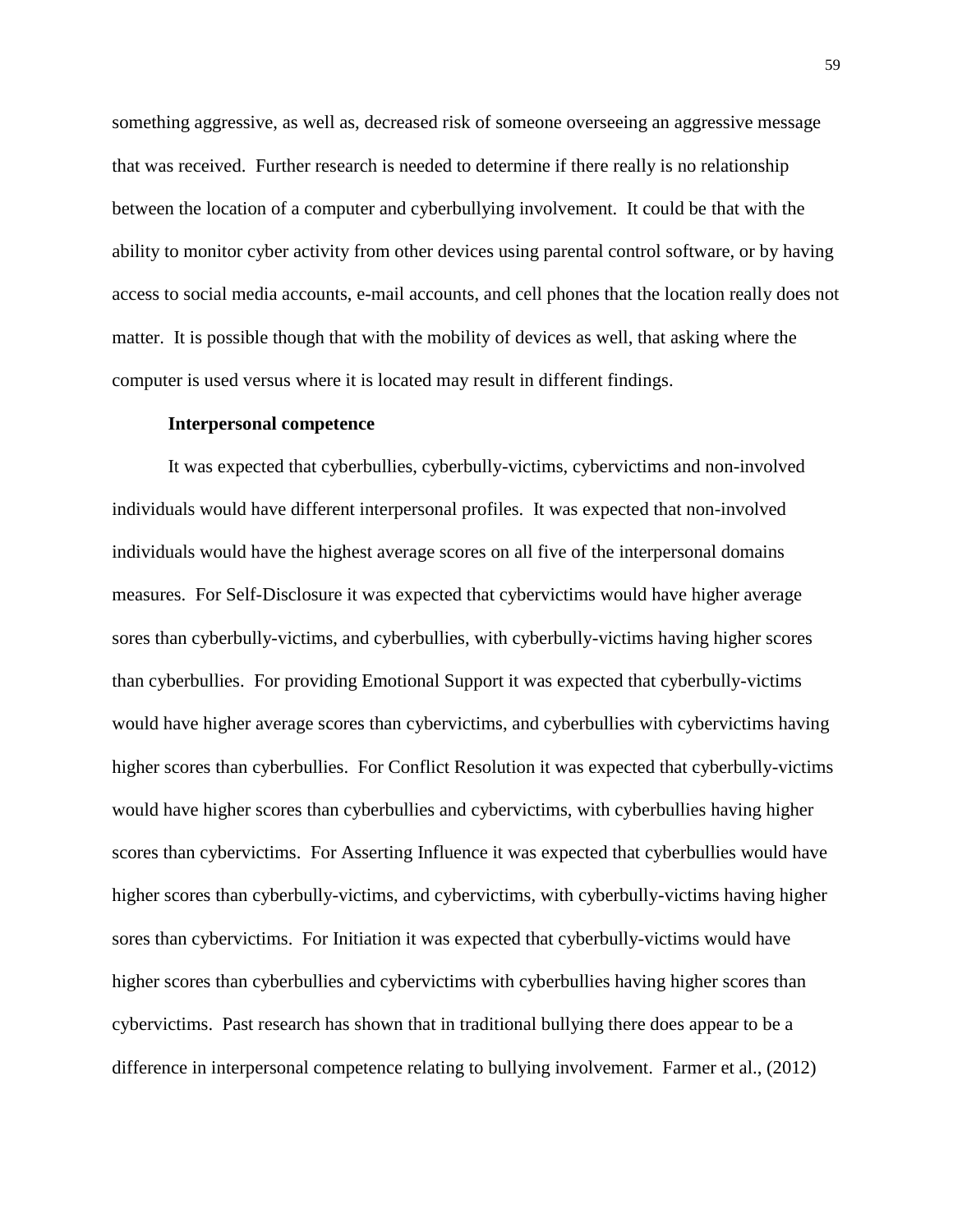found differences between traditional bullies and non-involved individuals as well as between bully-victims and bullies in interpersonal skills. Results from the current study revealed a significant difference in interpersonal competence for Asserting Influence and Conflict Resolution. Cyberbully-victims scored higher than non-involved individuals and cybervictims also scored higher than non-involved individuals for Asserting Influence. Cyberbully-victims scored lower than cybervictims on Conflict Resolution. Unequal group sizes may have contributed to the lack of significant findings on the other examined interpersonal competence factors. Having even groups would allow for increased validity in the results found. Navarro, Yubero, Larrañaga, and Martinez (2012) looked at social competence and found that cybervictims had higher scores on average for interpersonal difficulties and lower levels of social skill compared to non-victim individuals. What this research suggests, along with other research findings is that there likely are differences in interpersonal competence and that it plays a role in cyberbullying involvement. If these differences can be determined then specific risk and strength areas can be utilized to create better programs, for example knowing that cyberbullyvictims score higher on asserting influence means that these individuals are able to stand up for their self so interventions can use this ability and instead of just targeting increased self-esteem teach proactive ways to be asserting and to stand up for their self.

## **School Identification**

No significant relationship was found for school identification and cyberbullying involvement. This is contrary to what was expected. It was hypothesized that non-involved individuals would have the highest school identification scores, followed by cyberbullies, cyberbully-victims, with cybervictims having the lowest scores. It may be that by the time students reach grade six their school identification is set and no longer is influenced by daily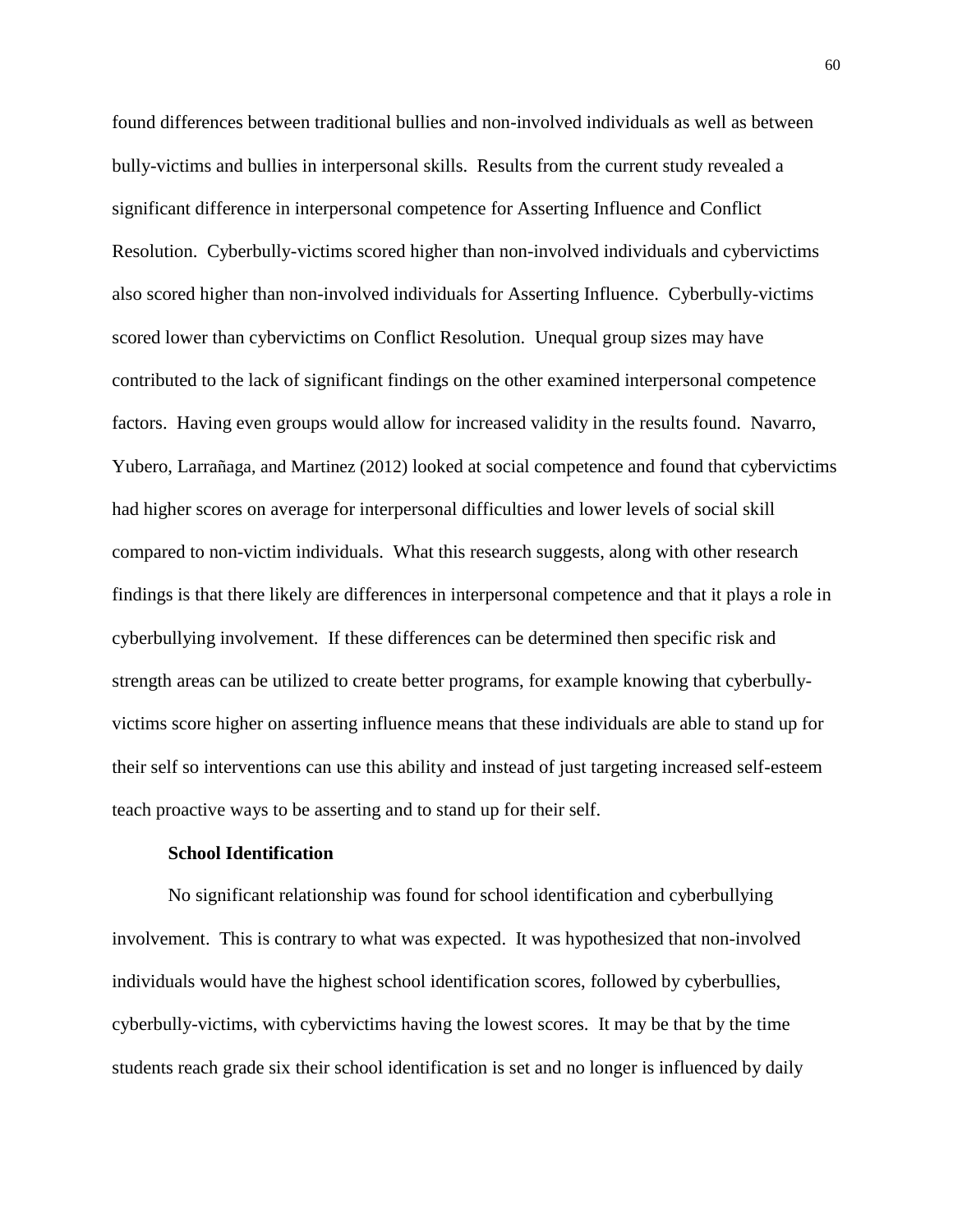encounters. This seems unlikely though as past research has shown that for traditional bullying there does appear to be a difference. Farmer et al., (2012) found that for traditional bullying both bullies and victims had lower school valuing than non-involved individuals, as well, bullies, bully-victims, and victims all had lower school belonging scores than non-involved individuals with bully-victims scoring the lowest. Beran and Li (2007) found that cybervictims were likely to miss school, obtain low marks and have poor concentration, as well, cyberbullies reported increased poor concentration. Ybarra et al., (2007) found that cybervictims were significantly more likely to skip school and reported an increased number of detentions and suspensions. Ybarra et al., (2007) also found that as self-perception of positive school connection increased there was a corresponding decrease in involvement in cyberbullying. This past research suggests that involvement in cyberbullying is related to negative views around school. It is also possible that there is less impact on the school environment in relation to cyberbullying involvement. Further investigation as to the relationship between students views of school and cyberbullying involvement is needed.

# **Aggression**

As expected there were significant differences found in aggression across cyberbullying involvement. Significant differences were found between cyberbullying-victims and cybervictims for reactive aggression as well as between cyberbully-victims and cybervictims. This same pattern of significant differences was seen for proactive and total aggression as well. Average scores showed that for reactive aggression; cyberbully-victims had the highest average scores, followed by cybervictims, then cyberbullies, and non-involved individuals had the lowest scores. Proactive aggression had cyberbully-victims with the highest average scores, followed by cyberbullies, cybervictims and non-involved individuals had the lowest scores. Total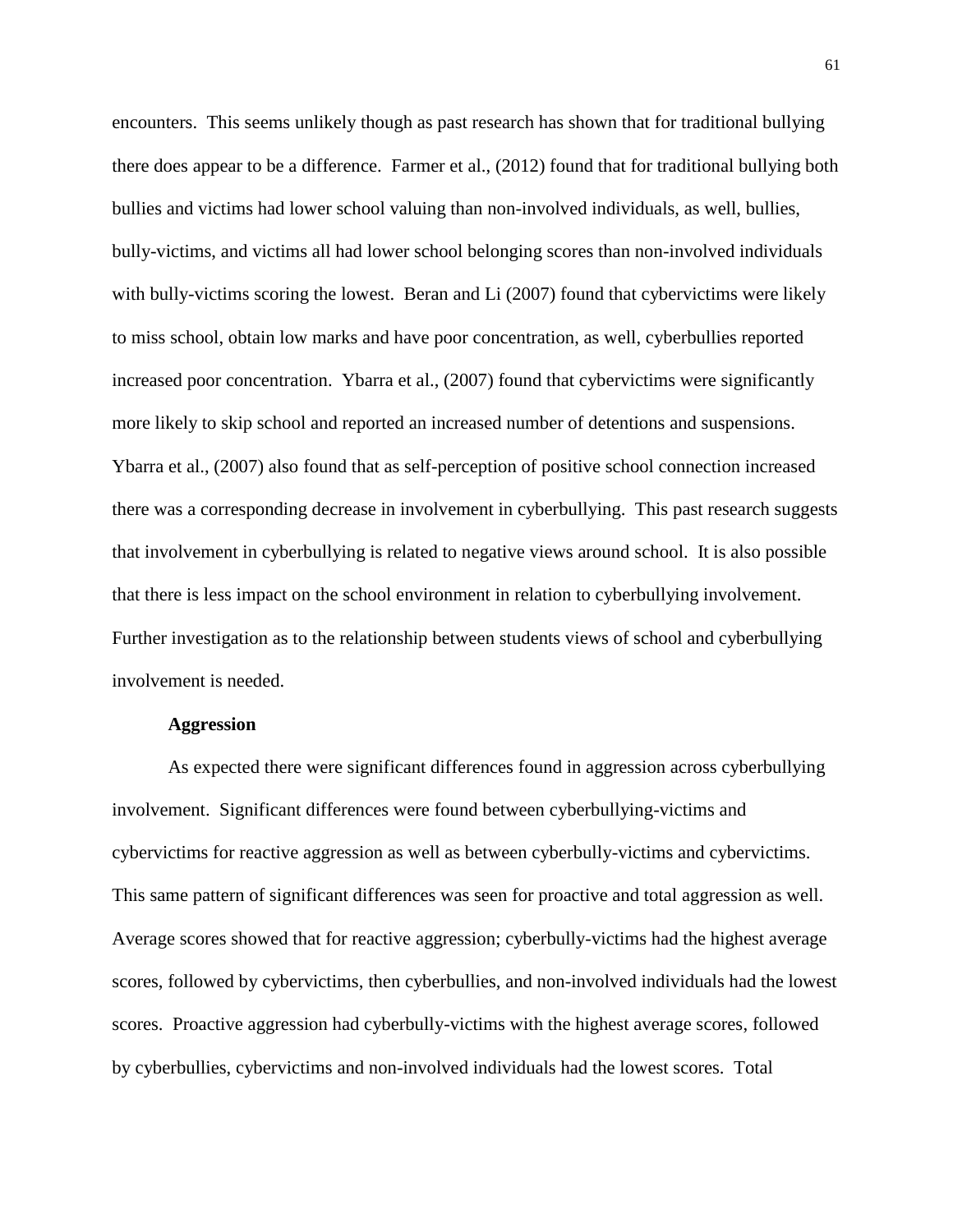aggression had cyberbully-victims with the highest average scores, followed by cybervictims, cyberbullies, and non-involved individuals. Individuals involved in cyberbullying were more aggressive than those not involved in cyberbullying. It might be that those individuals who are involved in cyberbullying are overall more aggressive in nature as the findings suggest with noninvolved individuals overall scoring lower than those involved in cyberbullying. Comparing proactive and reactive scores the findings from this study suggest that cyberbullying may be more reactive in nature, which may reflect a revenge nature to cyberbullying involvement. This helps to clarify why individuals get involved in cyberbullying and can allow for more targeted interventions, for example knowing that the general nature of cyberbullying appears to be reactive teaching students about how to respond to negative situations in a proactive manner may be through anonymous reporting, or leaving the cyber situation (similar to walking away) the reactive pattern can be disrupted and fewer individuals will be involved. Examining the means of all the groups it is possible that no significant difference were found for involvement as cyberbullies due to the small group size. These findings are similar to research by Shapka and Law (2013) who found positive relationships between cyber aggression and both proactive and reactive aggression.

## **Relationships among Variables**

A surprising negative correlation was measured between school identification and interpersonal competence. A significant negative correlation was found where a positive relationship had been predicted, specifically it was expected that as school identification increased so would interpersonal competence. Social interactions and relationships are at an increased demand during the adolescent years, and without social competencies these relationships are unlikely to form (Buhrmester, 1990). Having poor interpersonal competencies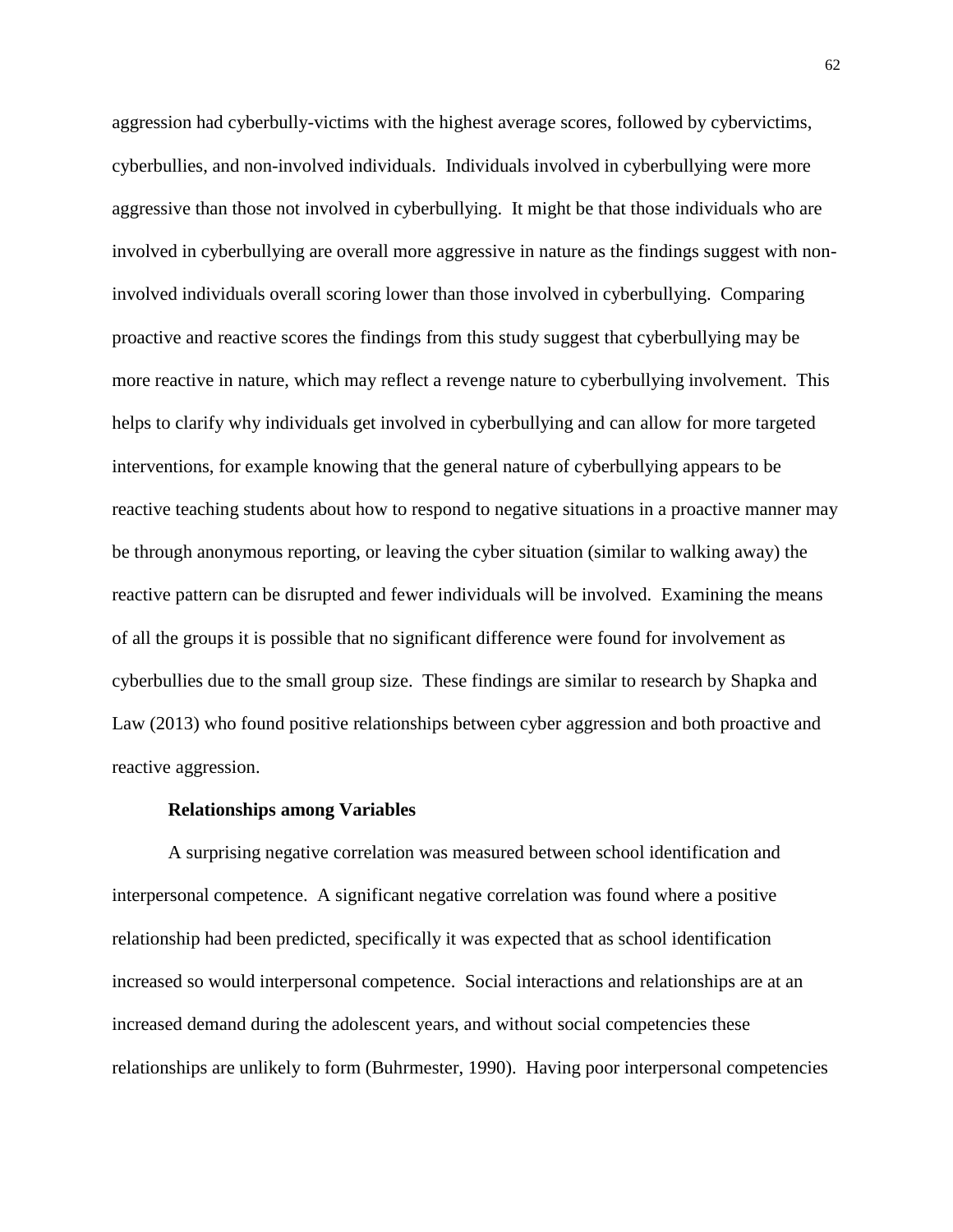puts individuals at risk for being targeted by peers. Research also shows that repetitive negative experiences at school can lead to negative feelings toward the school environment (Voelkl, 1997). These two aspects together suggest a positive relationship, as school identification goes up so should interpersonal competencies. This was not found in this research. This may indicate that the fallout of cyber-aggression does not impact the school environment as anticipated or that the school identification questionnaire did not target the areas impacted by involvement in cyberbullying.

A significant positive correlation was found between proactive aggression and school identification. This is consistent with past research which shown that proactive aggression has been linked to more positive peer interactions (Price & Dodge, 1989). Having positive peer interactions at school may foster a positive sense of school identification resulting in this positive relationship.

There was a significant negative relationship found between reactive aggression scores, proactive aggression score, total aggression scores, and conflict resolution. This means that as scores on reactive aggression, proactive aggression, or total aggression increase scores on conflict resolution decrease or vice versa. This relationship make sense, as one's ability to resolve conflicts increases the fewer aggressive acts occur. A significant negative relationship was also found between proactive aggression and asserting influence. This means that as scores on proactive aggression decrease scores on asserting influence increase, or vice versa. Asserting influence measures one's ability to make decisions, take charge, and getting people to agree with you. If these are skills one possesses the need to use aggression to get what you want (i.e. proactive aggression) is not necessary, thus as one increases the other decreases. Identifying and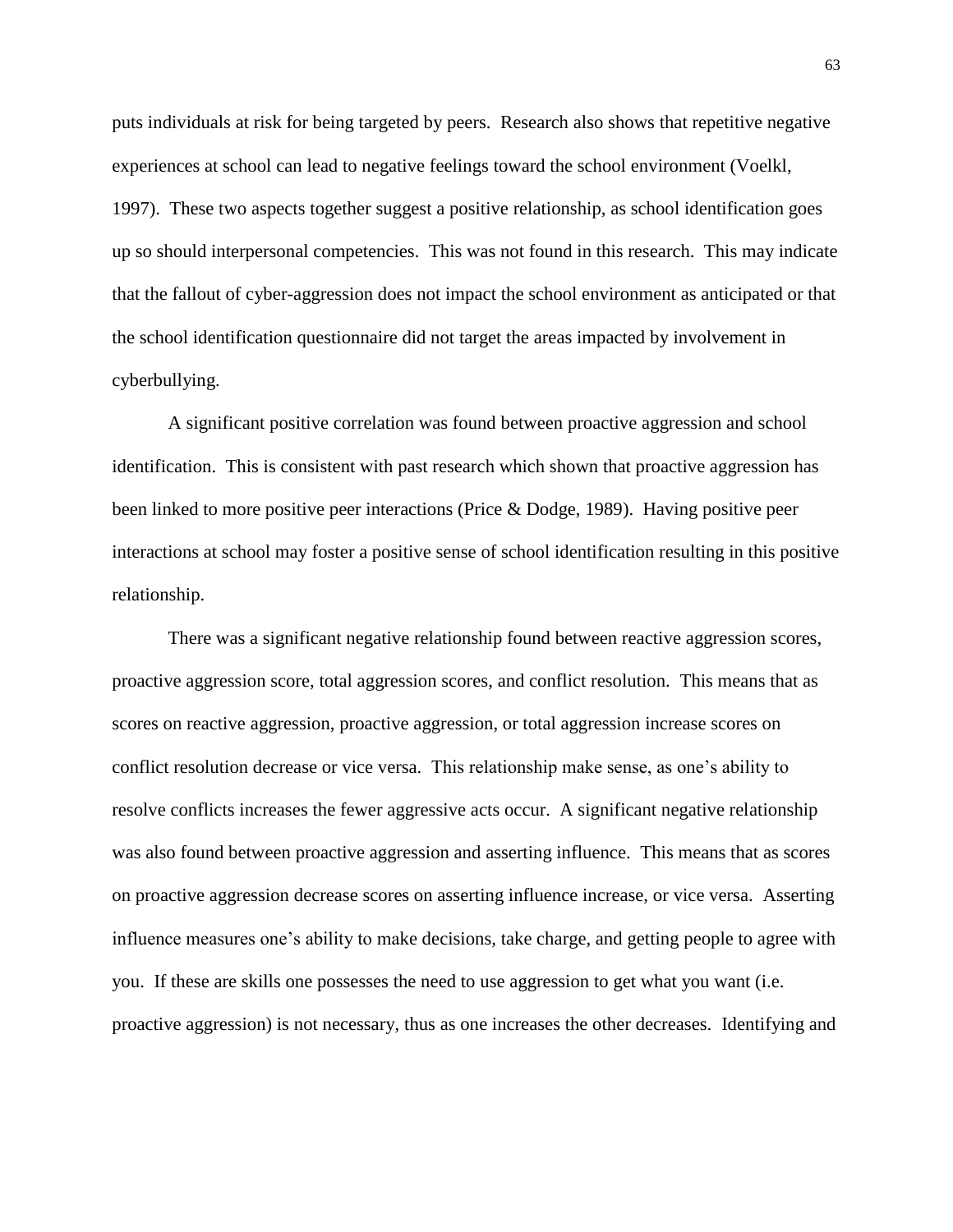increasing these interpersonal abilities which are linked to decreased involvement in cyberbullying is one way to intervene with cyberbullying behaviours.

## **Predicting cyberbullying involvement**

A discriminant analysis was conducted to determine if cyberbullying involvement could be predicted based on school identification, aggression, and interpersonal competence. Results showed that 75.6% of cases were correctly classified. This tells us that understanding how these factors influence and are influenced by involvement in cyberbullying is important. If we are able to identify these factors researchers can use that knowledge to shape better programs, with better targeting of behaviours and areas of intervention, and to possibly identify those at risk before involvement occurs.

## **Limitations and Future Directions**

One limit of the current study was the uneven group sizes. After coding the data to identify at what numbers were students involved in cyberbullying as cyberbullies, cyberbullyvictims, cybervictims, and not-involved there were significant group size differences. The real limit was in identifying cyberbullies. After initial coping participants had to be reclassified using a less stringent classification criteria to allow for there to be cyberbullies identified. This may have contributed to non-significant findings due to a lack of power, and future research should take steps to have equal groupings. Though as this and past research shows that this may be very difficult. Attaining these even group sizes though may be difficult. The current research suggests that cyberbullying behaviour is reactive in nature, as evidenced by the significant findings discussed earlier. If this is the case then identifying individuals who only engage in cyberbullying perpetration may be very difficult. Given the close ties between school based bullying and cyberbullying (e.g. Slonje & Smith, 2008), it may be that even those identified as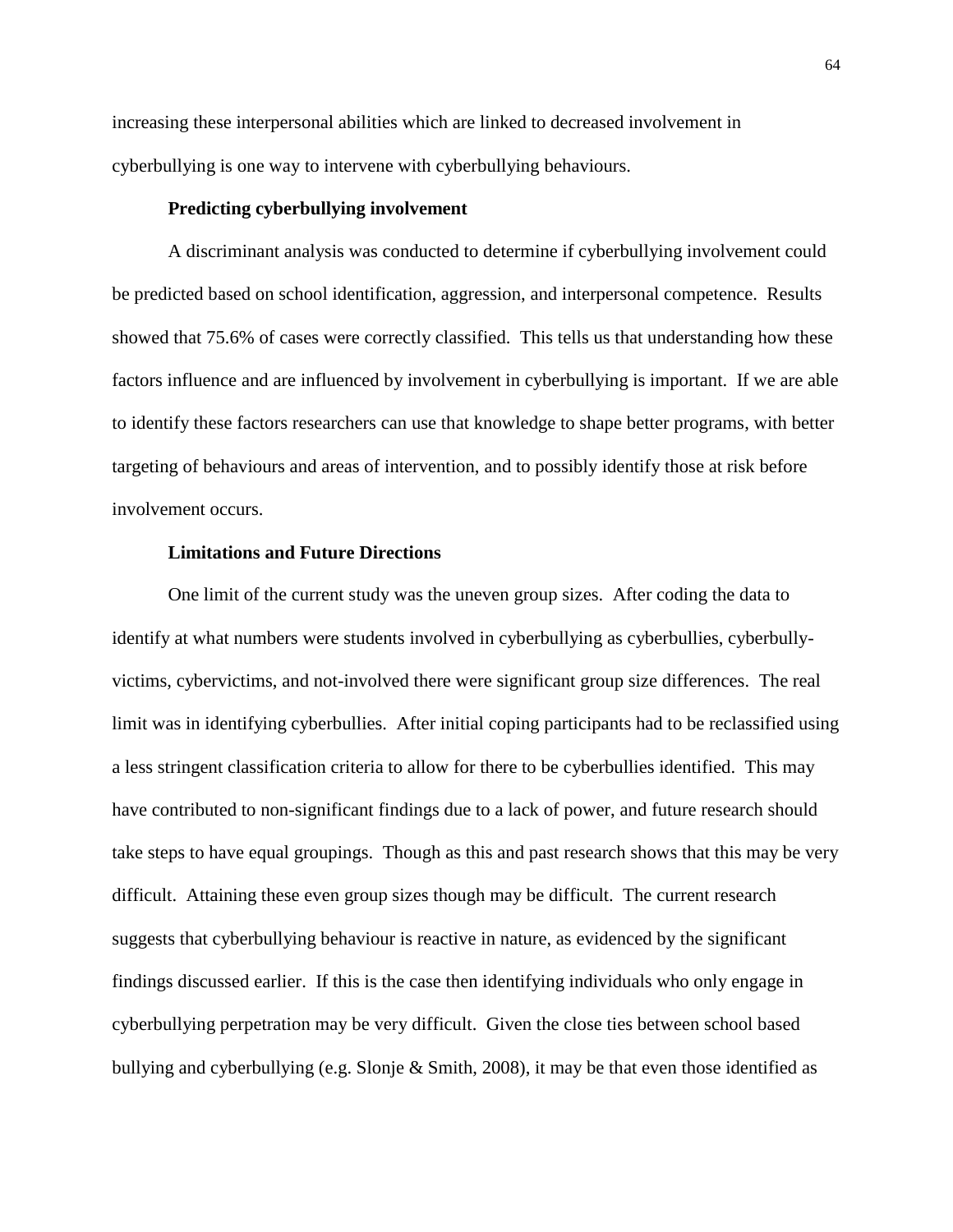cyberbullies only may be acting in a reactive manner in response to a school setting based difficulty. The impacts of these uneven group sizes can impact the validity of results found, there is less power behind the findings in these cases. Non-parametric tests were conducted with similar results found for the current study, but best practice moving forward would attempt at even group sizes. A related limit is that of forcing individuals into a grouping, for example identifying bullies when it may not have been best. Sticking to the original classification would have resulted in a clearer picture of what is going on with regards to cyberbullying today.

While it was highlighted to the students participating in this study that all their responses would be anonymous, given the focus on cyberbullying currently in schools and the media students may have felt they could not be completely honest in their responses. The prevalence rates was elevated though at 81.5%. This elevation though is directly related to the classification of students regarding their involvement in cyberbullying. A more stringent classification criteria lowered this as discussed previously. The reason for the reclassification process was the difficulty in identifying cyberbullies. It may have been that those individual who only engage in cyberbullying perpetration felt they could not answer honestly, because of a fear of getting into trouble. It may also indicate intervention programs are working and bullying (in any form) is decreasing. Taking into consideration this possibility online questionnaires may be more beneficial in this sense. The cyber environment encourages a sense of anonymity. This anonymity has been suggested as one reason why students engage in cyberbullying behaviours (Runions et al., 2013; Tokunaga, 2010), and it has been suggested this relates to the feelings of being able to protect their identity online (Vandebosch & Van Cleemput, 2008) as well as decreasing their self-awareness (McKenna & Bargh, 2000). Given this, providing the questionnaires online may allow students to respond more honestly.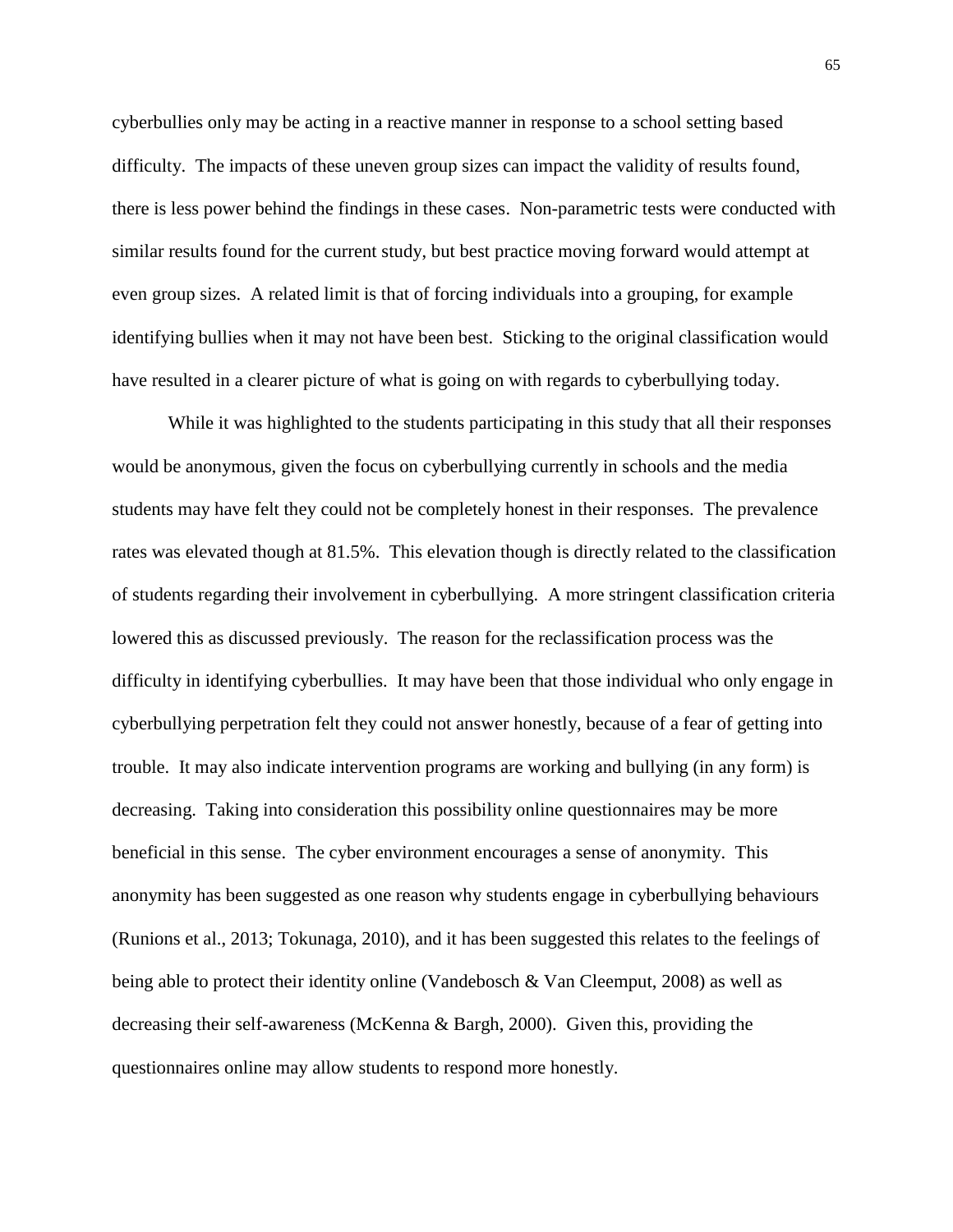Future research should also investigate what students think about and believe about cyberbullying. Using qualitative methods may help us understand what students believe to be and not be cyberbullying. This can help us shape better intervention, prevention, and education programs because researchers and program developers will be better equipped to focus on issues that are directly impacting those involved rather than what is thought to be impacting them. What researchers believe is cyberbullying and what is perceived as cyberbullying may be very different. Long-term effects of cyberbullying involvement are still unknown as well, we are just moving into the time frame where these long-term effects can be examined in depth and longitudinal students are needed.

Past research has shown that involvement in cyberbullying has resulted in difficulties concentrating at school, and increased missed school (Beran & Li, 2007). Given this, more research into the school identification differences of those involved in cyberbullying should be examined in more detail. As well the fallout of cyberbullying involvement has been noted to occur during and at school (e.g. Beckerman & Nocero, 2003), thus knowing what the impact on the school environment cyberbullying involvement has is necessary research.

The link between relational aggression and cyberbullying involvement should also be examined in more detail with future research. Cyberbullying shares many similarities with traditional relational aggression and indirect aggression, such as spreading rumours, and protecting the perpetrator. As such it is possible that cyberbullying is just an extension of these types of aggression. Teasing apart or determining that cyberbullying is or is not a unique form of aggression will help us to develop better programs to prevent and intervene with cyberbullying. For example, if cyberbullying is just anew domain of relational aggression then implementing interventions developed to prevent and intervene with relational aggression would be expected to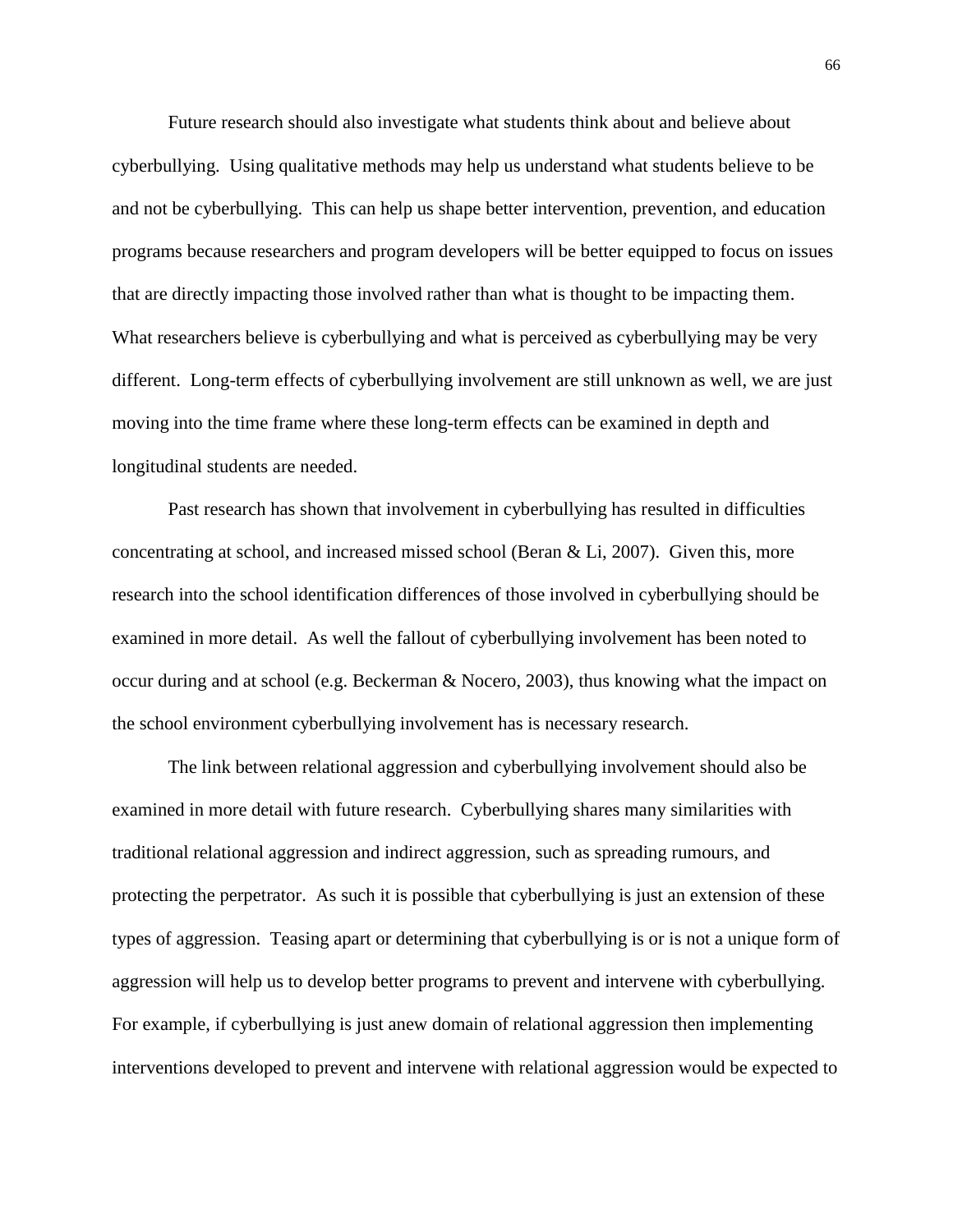help with cyberbullying prevention and intervention. If it is not just a new domain though, implementing these established interventions would be a waste of time and resources as they would be targeting behaviours and motivations that are unrelated to cyberbullying.

Interpersonal competence does appear to be linked to cyberbullying involvement. It had been expected that the interpersonal profiles of cyberbullies, cyberbully-victims, cybervictims, and non-involved individuals would different and while some differences were found they did not match with expectations. Given the relationships found between interpersonal competence and school bullying this is an areas where future research should attempt to examine in more detailed to look for specific risk factors which can then be used to develop better intervention and prevention programs.

#### **Conclusions**

The main areas of focus of the current study were whether there are differences in interpersonal competence, aggression style, and school identification for cyberbullies, cyberbully-victims, cybervictims, and non-involved individuals. Regarding interpersonal competence there were significant differences found on the asserting influence and conflict resolution subscales. What this means is that interpersonal competence does play some role in who becomes involved in cyberbullying. Identifying these areas of strength and weakness can lead to better intervention programs such as ones that build skills that are related to asserting influence (ability to take charge) and conflict resolution (ability to resolve conflict proactively) as they are related to decreased involvement in cyberbullying.

Aggression style was also found to be related to cyberbullying involvement. Reactive, proactive, and total aggression were found to be higher in cyberbully-victims than cybervictims, and non-involved individuals. It also appears that cyberbullying may be more reactive in nature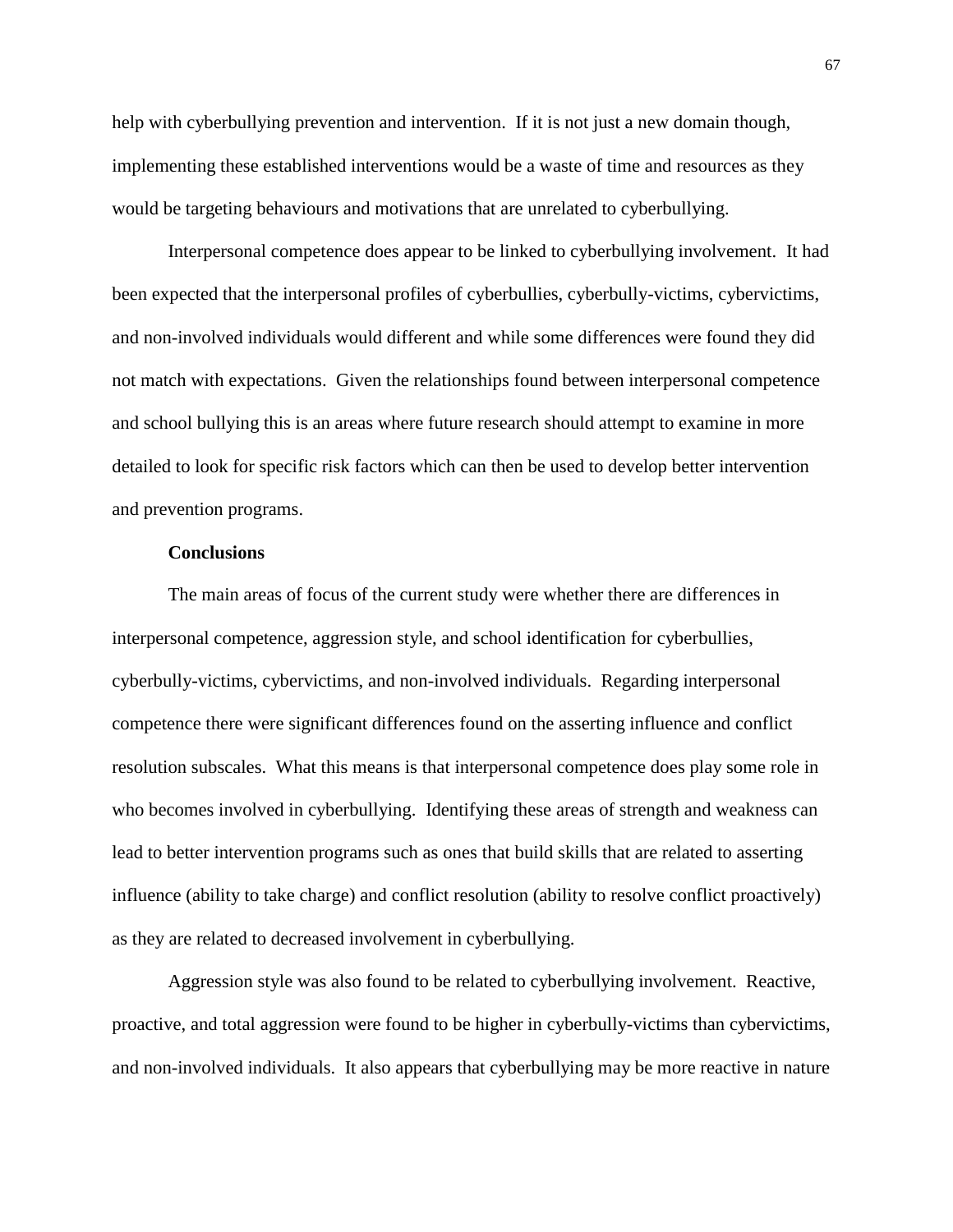rather than proactive. Given this information it can help researchers to better understanding why individuals become involved. Cyberbullying involvement may be more revenge focused than other forms of bullying. If this is the case designing intervention programs that teach skills regarding how to better or more proactively response to others who are aggressive, or by teaching anger management skills, and problem solving skills or by providing other ways of reporting behaviours may help to decrease involvement.

No significant relationships were found between school identification and cyberbullying involvement. This was contrary to what was expected because of the relationships shown in past research between involvement in traditional bullying and lower school identification (e.g. Farmer et al., 2012), along with the relationship between cyberbullying and confrontations regarding the cyberbullying at school (e.g. Beckerman & Nocero, 2003). It may be that the school environment is not impacted by cyberbullying involvement because of no cell phone policies widely in place, or the questions asked about the school environment did not touch on the impacted or affected areas. It is also possible the relationship just does not exist, but further investigation is needed. Given though that the majority of time for adolescents is spent in school, the importance of the impact cyberbullying may have on student's feelings and views about school should not be discounted. As schools become increasingly technologically based with online homework assignments and the use of technology in class the impact of aggression via these same online tools will be important to understand.

Gender does seem to have a relationship with cyberbullying involvement, with females being more involved than males. This suggest that if more females are involved than males it may be related to the type of aggression involved in cyberbullying, which appears to be relational in nature, and research shows that this type of aggression is typically used more be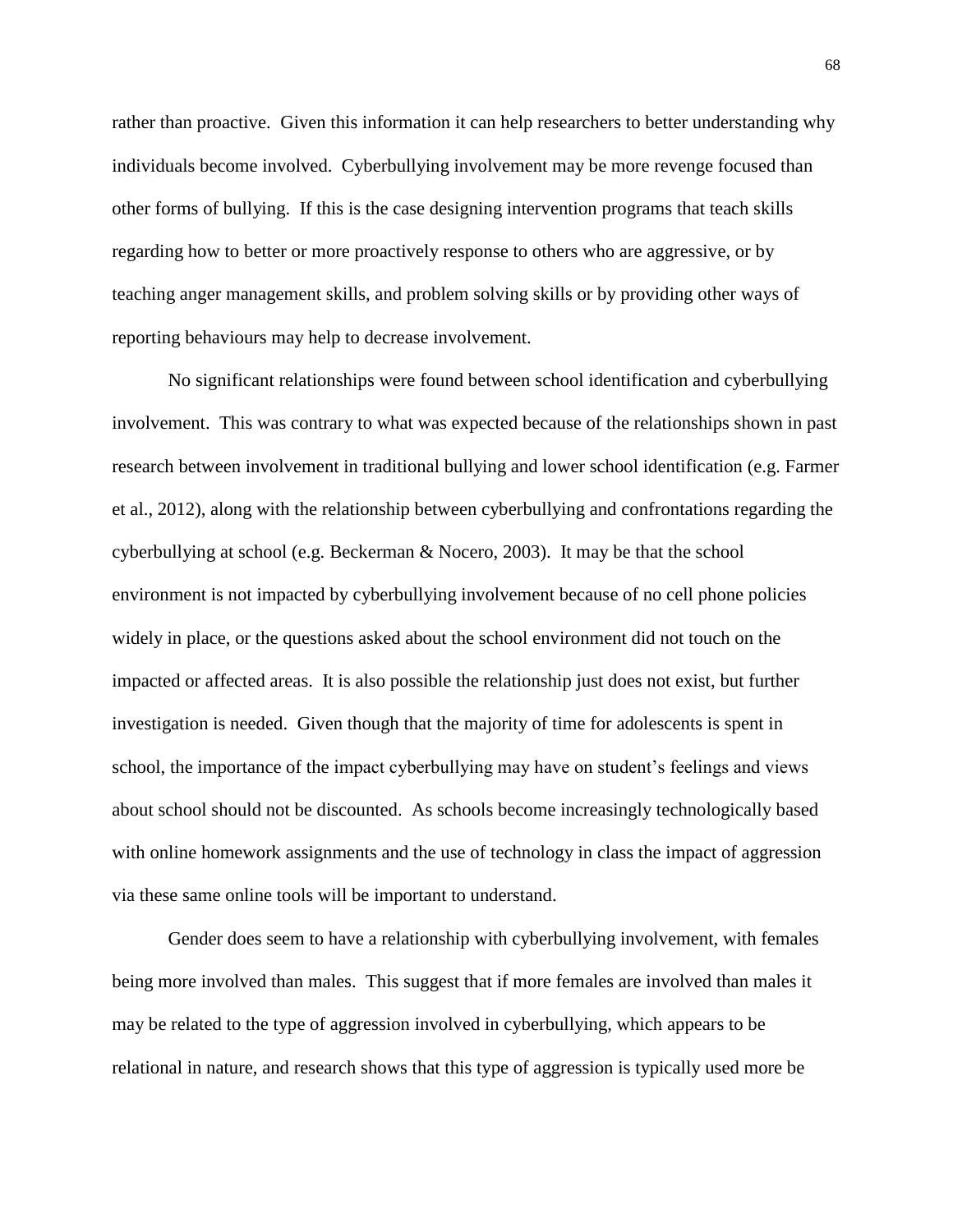females (Bonica et al., 2003). Using techniques beneficial in combating relational aggression there may be helpful in combating cyberbullying.

In summary, aggressive style and interpersonal competence appear to be related to cyberbullying involvement. This research provides some target areas to build on to develop better intervention programs (e.g. reactively aggressive, and asserting influence). It also builds on the foundation of what is known regarding cyberbullying. As access and the reliance on technology continue to develop especially in social and school contexts it is important to understand the how and why individuals become involved with cyberbullying as knowing this is the only way to intervene and prevent.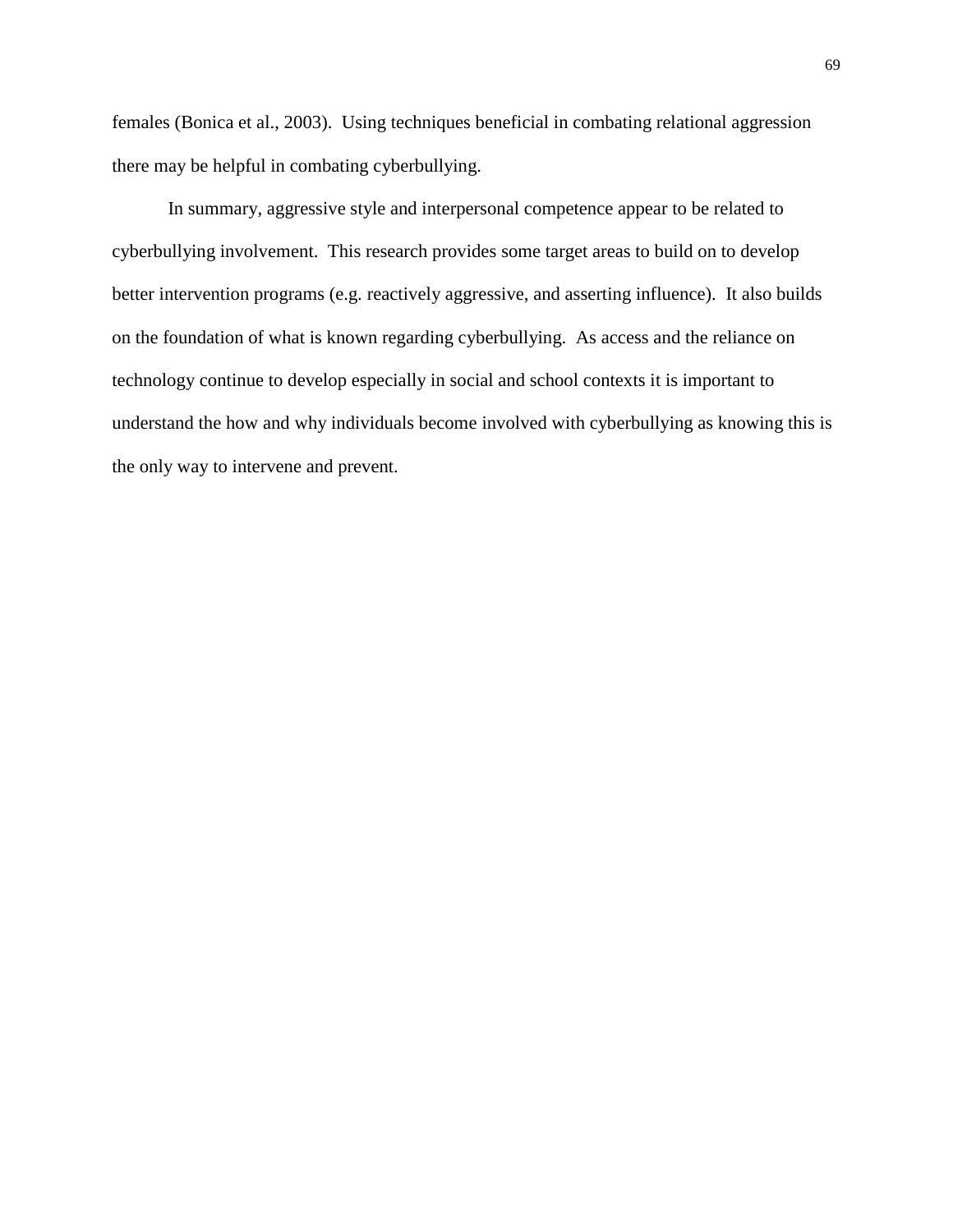#### **References**

- Ang, R. P., & Goh, D. H. (2010). Cyberbullying among adolescents: The role of affective and cognitive empathy, and gender. *Child Psychiatry Hum Dev, 41*, 387-398. doi: 10.1007/s10578-010-0176-3
- Archer, J. (2004). Sex differences in aggression in real-world settings: A meta-analytic review. *Review of General Psychology, 84*(4), 291-322. doi: 10.163>/1089-2680.8.4.291
- Aricak, T., Siyahhan, S., Uzunhasanoglu, A., Saribeyoglu, S., Ciplak, S., Yilmax, N., & Memmedov, C. (2008). Cyberbullying among Turkish adolescents. *CyberPsychology & Behavior, 11*(3), 253-261. doi: 10.1089/cpb.2007.0016
- Bal Krishnan, V. (2015). Cyberbullying among young adults in Malaysia: the roles of gender, age, and internet frequency. *Computers in Human Behavior, 46*, 149-157. doi: http://doi.org/10.1016/j.chb.2015.01.021
- Beckerman, L., & Nocero, J. (2003). High-tech students hate mail. *The Education Digest,* 37-40.
- Beran, T., & Li, Q. (2005). Cyber-harassment: A study of a new method for an old behaviour. *J. Educational computing research, 32*(3), 265-277.
- Beran, Y., & Li, Q. (2007). The relationship between cyberbullying and school bullying. *Journal of Student Wellbeing, 1*(2), 15-33.
- Berson, I.R., Berson, M.J., & Ferron, J.M. (2002). Emerging risks of violence in the digital age: Lessons for educators from an online study of adolescent girls in the United States. *Journal of School Violence, 1*(2), 51-71.
- Björkqvist, K. (1994). Sex differences in physical, verbal, and indirect aggression: A review of recent research. *Sex Roles, 30*(314), 177-188. doi: 0360-0024/0200-0177\$07.00/0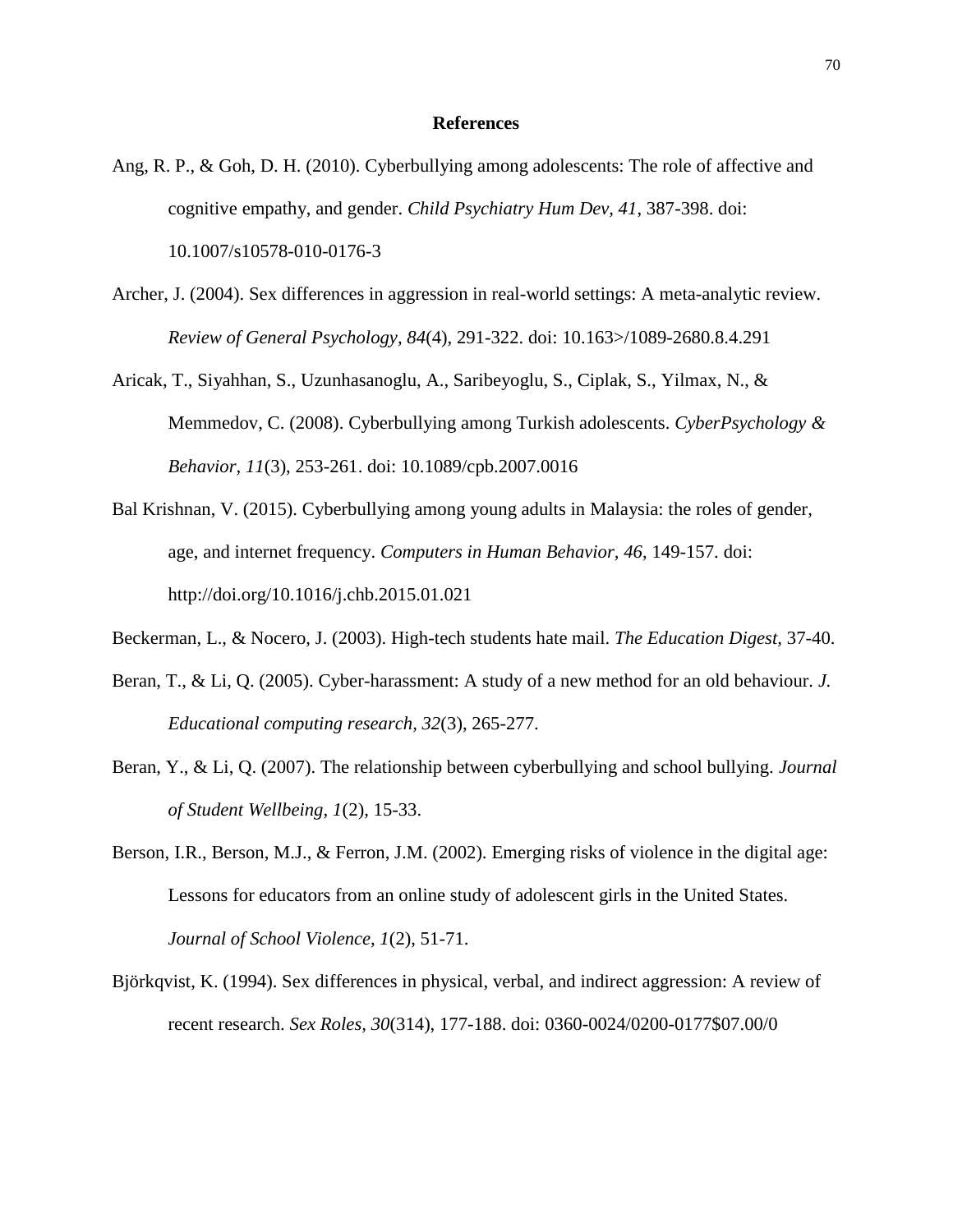- Bonanno, R. A., & Hymel, S. (2013). Cyberbullying and internalizing difficulties: Above and beyond the impact of traditional forms of bullying. *Journal of Youth Adolescence,* 42, 685-697. doi: 10.1007/510964-013-9937-1
- Bonica, C., Arnold, D. H., Fisher, P. H., & Zelijo, A. (2003). Relational aggression, relational victimization, and language development in preschoolers. *Social Development, 12*(4), 551-562.
- Bowie, B. H. (2007). Relational aggression, gender, and the developmental process. *Journal of Child and Adolescent Psychiatric Nursing, 20*(2), 107-115.
- Buhrmester, D. (1990). Intimacy of friendship, interpersonal competence, and adjustment during preadolescence and adolescence. *Child Development, 61*, 1101-111.
- Buhrmester, D., Furman, W., Wittenberg, M. T., & Reis, H. T. (1988). Five domains of interpersonal competence in peer relationships. *Journal of Personality & Social Psychology, 55*(6), 997-1008.
- Campbell, M. A. (2005). Cyber bullying: An old problem in a new guise? *Australian Journal of Guidance and Counselling, 15*(1), 68-76.
- Campbell, M., Spears, B., Slee, P., Butler, D., & Kift, S. (2012). Victims' perceptions of traditional and cyberbullying, and the psychosocial correlates of their victimisation. *Emotional and Behavioural Difficulties, 17*(3-4), 389-401. doi: http://dx.doi.org/10.1080/13632752.2012.704316
- Campfield, D. C. (2006). Cyber bullying and victimization: psychosocial characteristics of bullies, victims, and bully/victims (Order No. AAI332499). Available from PsychINFO. (622067867; 2009-99060-42). Retrieved from

<http://search.proquest.com/docview/622067867?accountid=12005>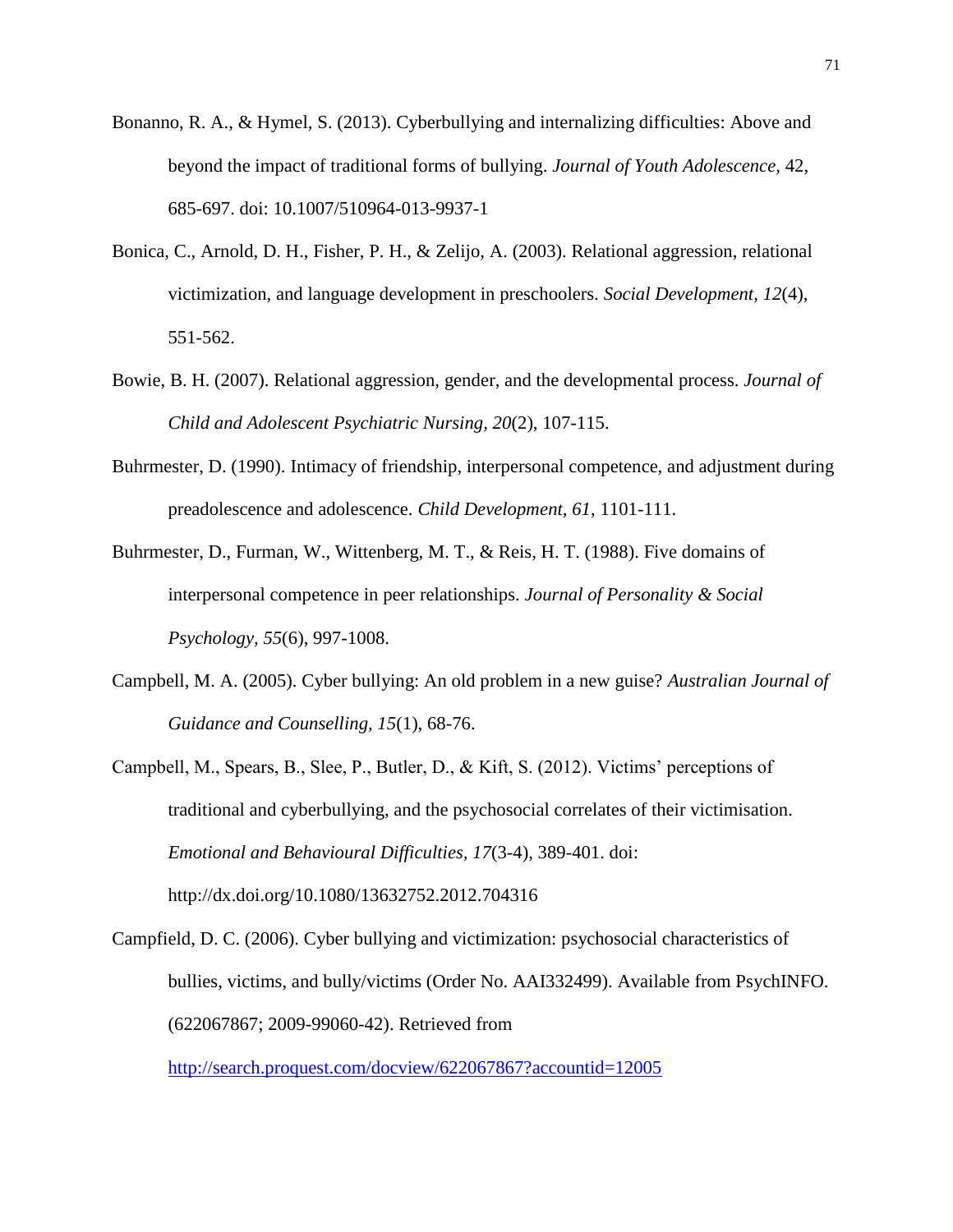- Card, N. A., Stuckey, B. D., Sawalani, G. M., & Little, T. D. (2008) Direct and indirect aggression during childhood and adolescence: A meta-analytic review of gender differences, intercorrelations, and relations to maladjustment. *Child Development, 79*(5), 1185-1229.
- Cassidy, W., Jackson, M., & Brown, K. N. (2009). Sticks and stones can break my bones, but how can pixels hurt me? *School Psychology International, 30*(4), 383-402. doi: 10.1177/0143034309106948
- Catalano, R. F., Haggerty, K. P., Oesterle, S., Fleming, C. B., & Hawkins, J.D. (2004). The importance of bonding to school for healthy development: Findings from the social development research group. *Journal of School Health, 74*(7), 252-261.
- Cook, C. R., Williams, K. R., Guerra, N. G., Kim, T. E., & Sadek, S. (2010). Predictors of bullying and victimization in childhood and adolescence: A meta-analytic investigation. *School Psychology Quarterly, 25*(2), 62-83. doi: 10.1037/a0020149
- Crick, N. R., & Dodge, K. A. (1994). A review and reformulation of social information processing mechanisms in children's social adjustment. *Psychological Bulletin, 115*(1), 74-101.
- Crick, N. R., & Dodge, K. A. (1996). Social information processing mechanisms in reactive and proactive aggression. *Child Development, 67*, 993-1002.
- Crick, N. R., & Grotpeter, J. K., (1995). Relational aggression, gender, and social-psychological adjustment. *Child Development, 66*, 710-722. doi: 0009-3920/95/6603-0013\$01.00
- Crick, N. R., Werner, N. E., Casas, J. F., O'Brien, K. M., Nelson, D. A., Grotpeter, J. K., & Markon, K. (1999). Childhood aggression and gender: A new look at an old problem. *Gender and Motivation.* (pp 75-141) University of Nebraska Press, Lincoln, NE.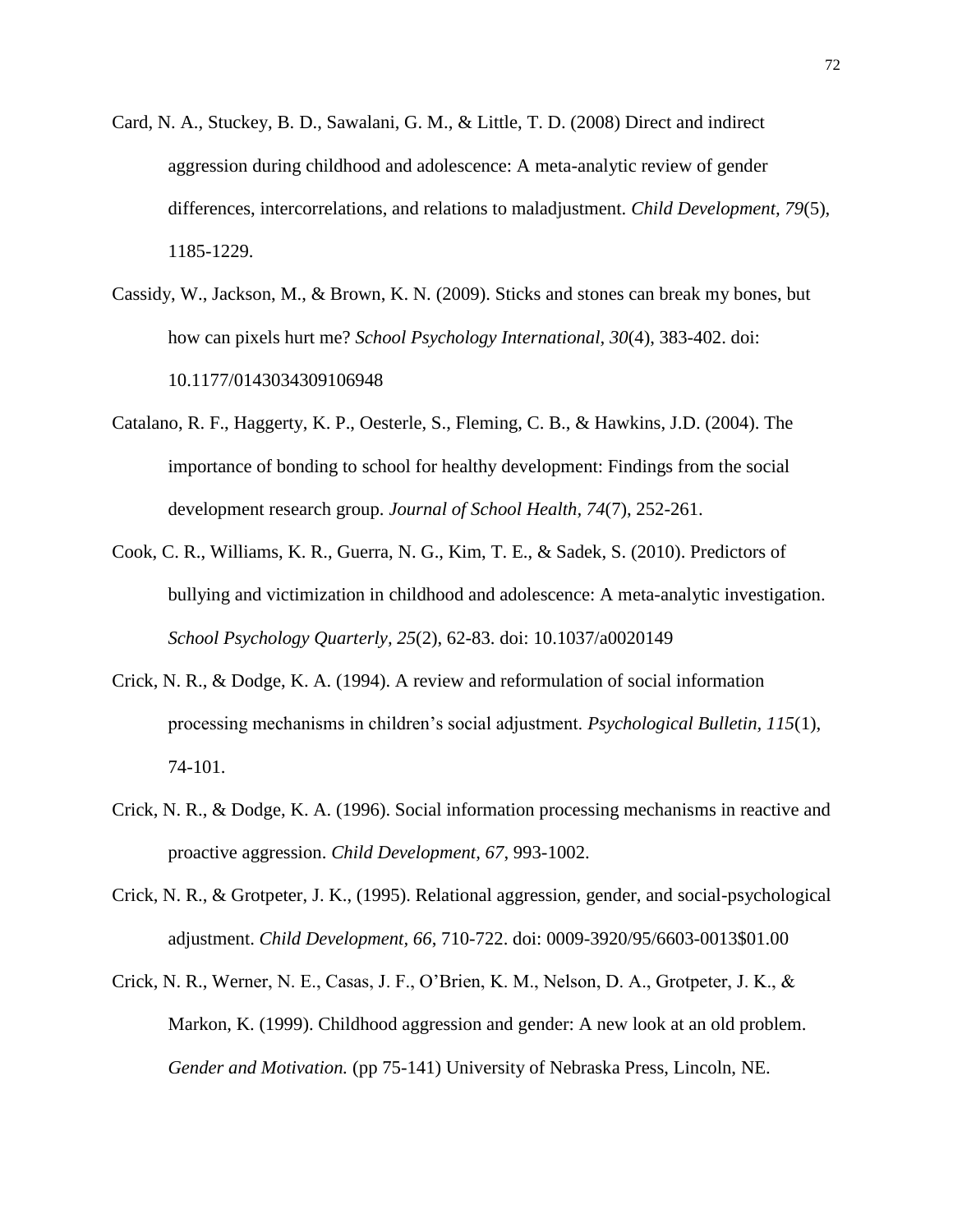- Cunningham, N. J. (2007). Level of bonding to school and perceptions of the school environment by bullies, victims, and bullyvictims. *Journal of Early Adolescence, 24*(7), 457-478. doi: 10.1177/0272431607302940
- Dake, J. A., Price, J. H., & Telljohann, S. K. (2003). The nature and extent of bullying at school. *Journal of School Health, 73*(5), 173-180.
- Dehue, F., Bolman, C., & Vollink, T. (2008). Cyberbullying: Youngsters' experiences and parental perception. *CyberPsychology & Behavior, 11*(2), 217-223. doi: 10.1089/cpb.2007.0008
- Dodge, K. A. (1986). A social information processing model of social competence in children. In. M. Permutter (Ed.), *The Minnesota Symposium on Child Psychology, 18*, 77-125. Hillsdale, NJ: Erlbaum.
- Dooley, J. J., Pyżalski, J., & Cross, D. (2009). Cyberbullying versus face-to-face bullying: A theoretical and conceptual review. *Journal of Psychology, 217*(4), 182-188. doi: 10.1027/0044-3409.217.4.182
- Farmer, T. W., Petrin, R., Brookds, D. S., Hamm, J.V., Lambert, K., & Gravelle, M. (2012). Bullying involvement and the school adjustment of rural students with and without disabilities. *Journal of Emotional and Behavioral Disorders, 20*(1), 19-37. doi: 10.1177/1063426610392039

Finn, J. D. (1989). Withdrawing from school. *Review of Educational Research, 59*(2), 117-142.

Fredstrom, B. K., Adams, R. E., & Gilman, R. (2011). Electronic and school-based victimization: Unique contexts for adjustment difficulties during adolescence. *J Youth Adolescence, 40*, 405-415. doi: 10.1007/s10964-010-9569-7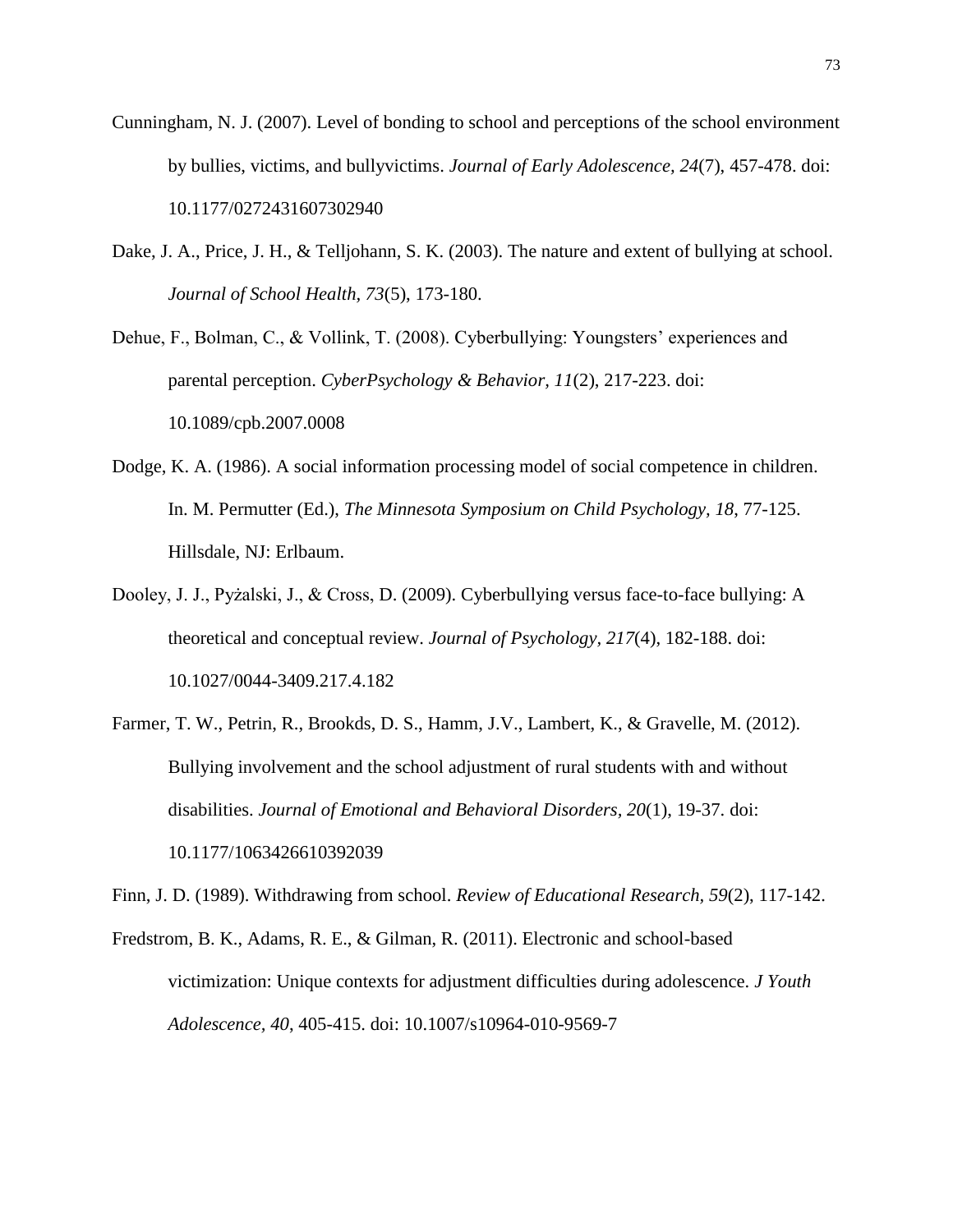- Gage, N. A., Larson, A., & Prykanowski, D. A. (2014). School climate and bullying victimization: A latent class growth model analysis. *School Psychology Quarterly, 29*(3), 256-271. doi: 10.103>/spq0000064
- Galen, B. R., & Underwood, M. K. (1997). A developmental investigation of social aggression among children. *Developmental Psychology, 33*(4), 589-600.
- Gradinger, P., Strohmeier, D., & Spiel, C. (2009). Traditional bullying and cyberbullying: Identification of risk groups for adjustment problems. *Journal of Psychology, 217*(4). doi: 10.1027/0044-3409.217.4.205
- Hawker, D. S. J., & Boulton, M. J. (2000). Twenty years' research on peer victimization and psychosocial maladjustment: A meta-analytic review of cross-sectional studies. *J. Child Psychol. Psychiat, 41*(4), 441-455.
- Haynie, D. L., Nansel, T., Eitel, P., Crump, A. D., Saylor, K., Yu, K., & Simons-Morton, B. (2001). Bullies, victims, and bully/victims: Distinct groups of at risk youth. *Journals of Early Adolescence, 21*(1), 29-49.
- Heirman, W., & Walrave, M. (2008). Assessing concerns and issues about the mediation of technology in cyberbullying. *Cyberpsychology: Journal of Psychosocial Research in Cyberspace, 2*(2), 1-11.
- Hinduja, S., & Patchin, J.W. (2005). Research summary: Cyberbullying offending. Preliminary findings from an online survey of internet-using adolescents. Retrieved from: [http://ojp.gov/cds/internet\\_safety/NCPC/Cyberbullying%20Research%20Statistics.pdf](http://ojp.gov/cds/internet_safety/NCPC/Cyberbullying%20Research%20Statistics.pdf)
- Hinduja, S., & Patchin, J.W. (2008). Cyberbullying: An exploratory analysis of factors related to offending & victimization. *Deviant Behavior,* 29, 129-156. doi: 10.1080/01639620761457816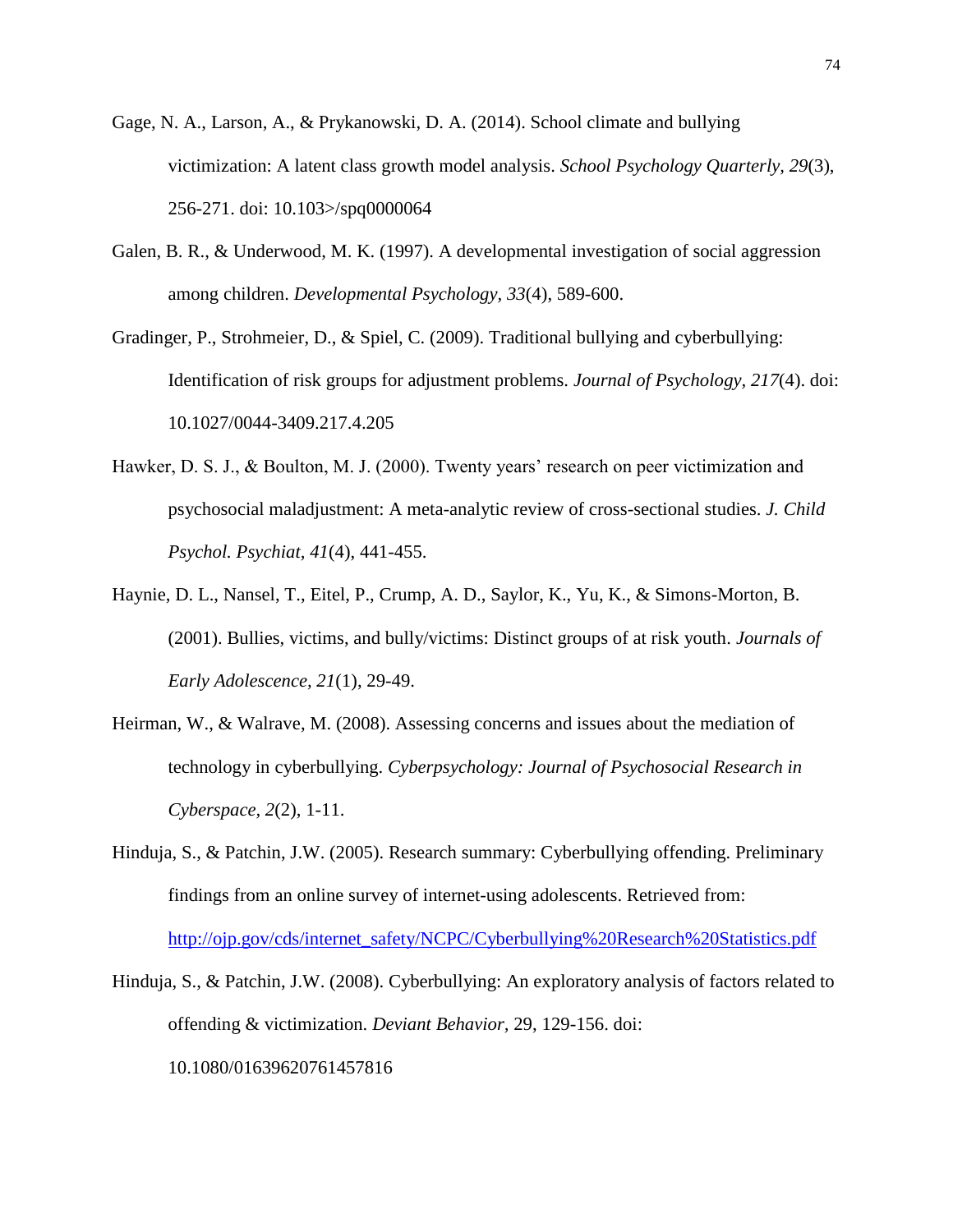- Hinduja, S., & Patchin, J. W. Cyberbullying Research Center. (2009). *Cyberbullying fact sheet*. Retrieved from: [http://cyberbullying.org/cyberbullying\\_fact\\_sheet.pdf](http://cyberbullying.org/cyberbullying_fact_sheet.pdf)
- Hinduja, S., & Patchin, J. W. (2012). Cyberbullying: Neither an epidemic nor a rarity. *European Journal of Developmental Psychology, 9*(5), 539-543. doi: 10.1080/17405629.2012.706448
- Hong, J. S., & Espelage, D. L. (2012). A review of research on bullying and peer victimization in schools: An ecological system analysis. *Aggression &Violent Behavior, 17*, 311-322. doi: 10.1016/j.avb.2012.03.003
- Jose, P. E., Kljakovic, M., Scheib, E., & Notter, O. (2011). The joint development of traditional bullying and victimization with cyber bullying and victimization in adolescence. *Journal of Research on Adolescence, 22*(2), 301-309. doi: 10.1111/j.1532-7795.2011.00764.x
- Juvonen, J., & Gross, E. F. (2008). Extending the school grounds?- Bullying experiences in cyberspace. *Journal of School Health, 78*(9), 496-505.
- Kokkinos, C. M., & Kipritsi, E. (2012). The relationship between bullying, victimization, trait emotional intelligence, self-efficacy and empathy among preadolescents. *Soc Psychol Educ, 15*, 41-58. doi: 10.1007/s11218-011-9168-9
- Kowalski, R. M., & Limber, S. P. (2007). Electronic bullying among middle school students. *Journal of Adolescent Health, 41*, S22-S30. doi 10.1016/j.jadohealth.2007.08.017
- Law, D. M., Shapka, J. D., Domene, J. F., & Gagné, M. H. (2012). Are cyberbullies really bullies? An investigation of reactive and proactive online aggression. *Computers in Human Behavior, 28*, 664-672. doi: 10.1016/j.chb.2011.11.013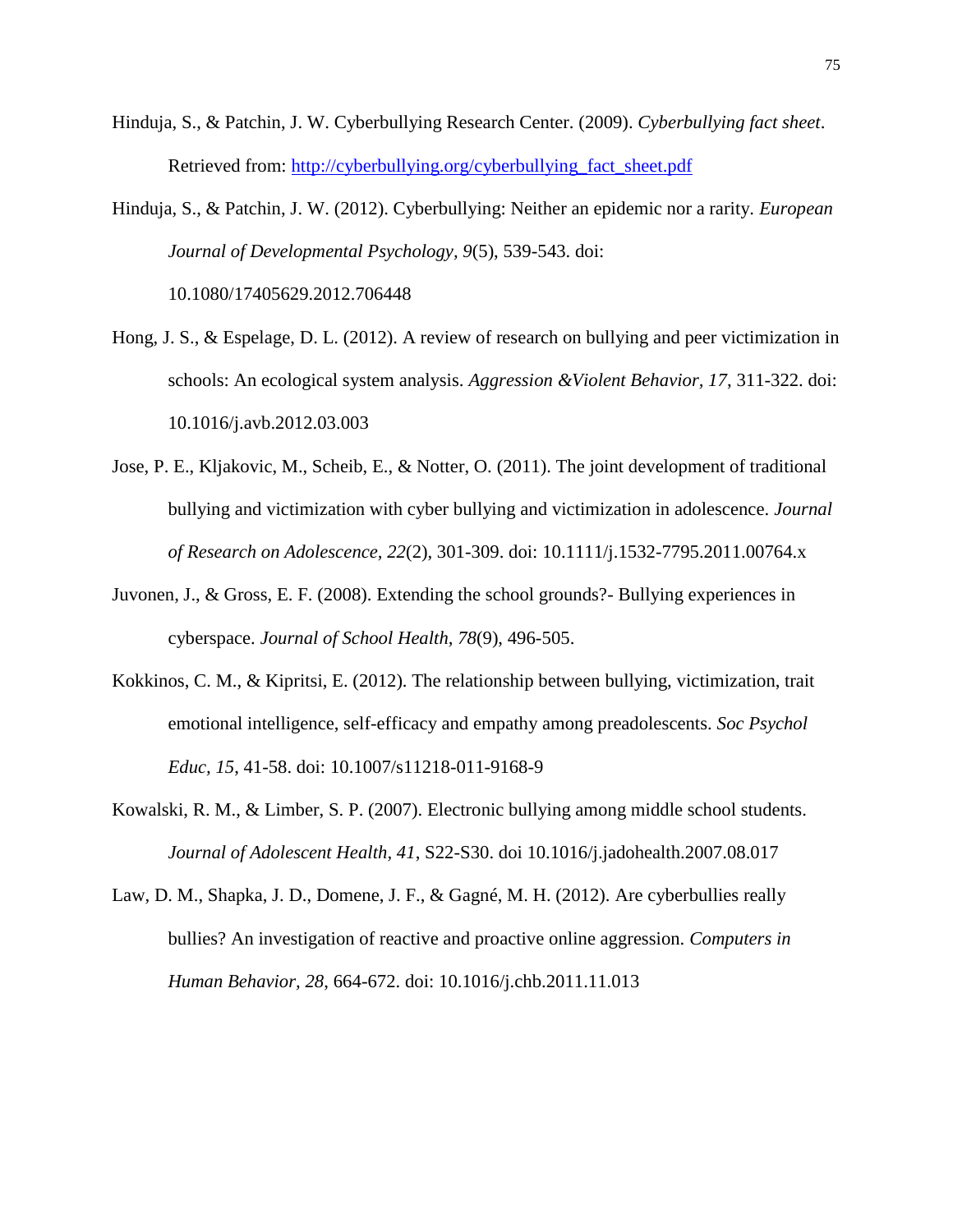- Lenhart, A. (2007). Cyberbullying and online teens. PEW Internet & American Life Project. Retrieved from: [http://www.pewinternet.org/files/old](http://www.pewinternet.org/files/old-media/Files/Reports/2007/PIP%20Cyberbullying%20Memo.pdf.pdf)[media//Files/Reports/2007/PIP%20Cyberbullying%20Memo.pdf.pdf](http://www.pewinternet.org/files/old-media/Files/Reports/2007/PIP%20Cyberbullying%20Memo.pdf.pdf)
- Leung, A. N., & McBride-Change, C. (2013). Game on? Online-friendship, cyberbullying, & psychosocial adjustment in Hong Kong Chinese children. *Journal of Social & Clinical Psychology, 32*(2), 159-185.
- Li. Q. (2006). Cyberbullying in schools: A research of gender differences. *School Psychology International, 27*(2), 157-170. doi: 10.1177/0143034306064547
- Li. Q. (2007). New bottle but old wine: A research of cyberbullying in schools. *Computers in Human Behavior, 23*, 1777-1791. doi: 10.1016/j.chb.2005.10.005
- Markward, M. J., Cline, S., & Markward, N. J. (2001). Group socialization, the internet and school shootings. *International Journal of Adolescent and Youth, 10*(1-2), 135-145. doi: 10.1080/02673843.2001.9747895
- Mason, K. L. (2008). Cyberbullying: A preliminary assessment for school personnel. *Psychology in the Schools, 45*(4), 323-348. doi: 10.1002/pits.20301
- McKenna, K. V. A., & Bargh, J. A. (2000). Plan 9 from cyberspace: The importance of the internet for personality and social psychology. *Personality and Social Psychology Review, 4*(1), 57-75.
- Mishna, F., Cook, C., Gadalla, T., Daciuk, J., & Solomon, S. (2010). Cyber bullying behaviors among middle and high school students. *American Journal of Orthopsychiatry, 80*(3), 362-374. doi: 10.1111/j.1939-0025.2010.01040.x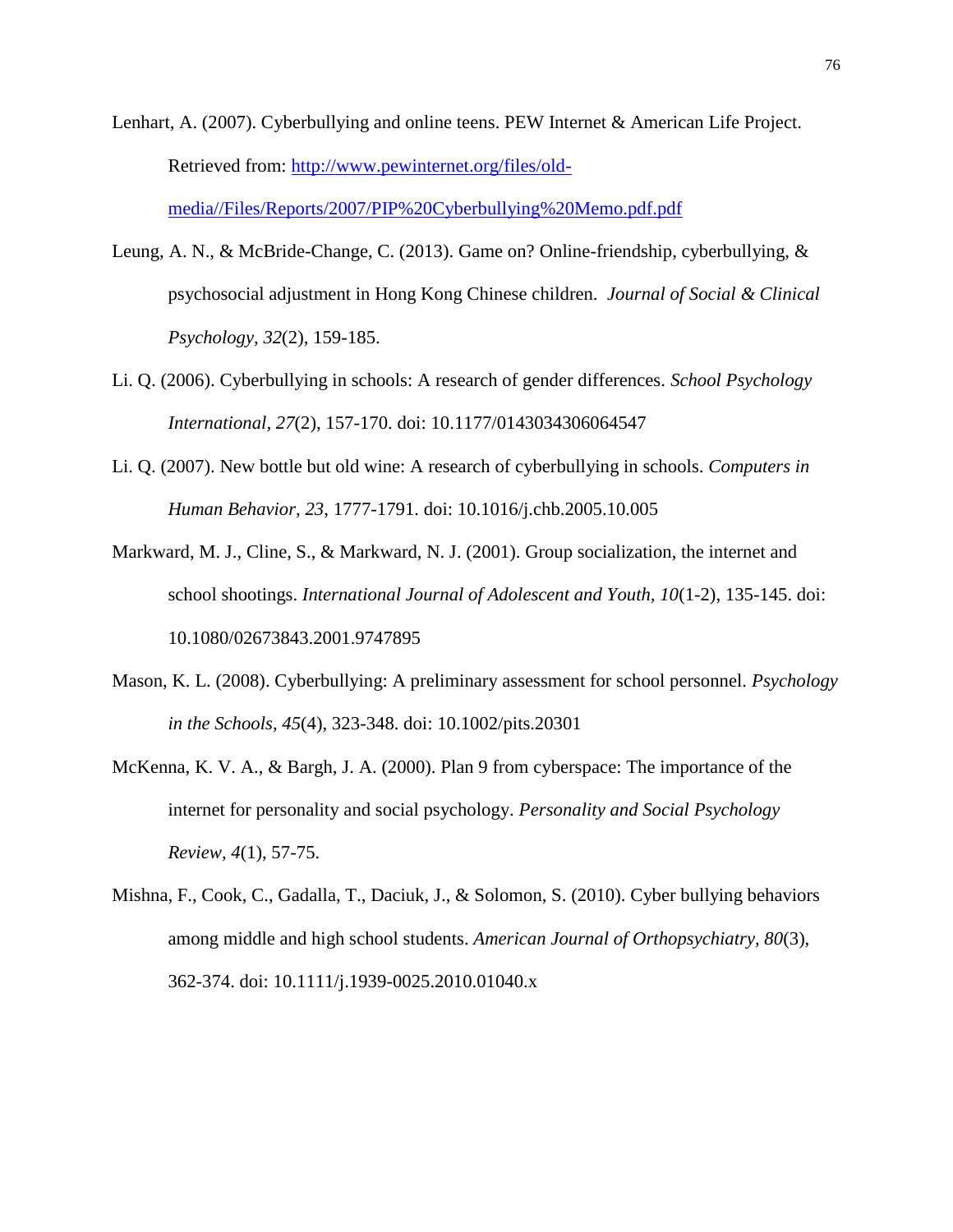- Mishna, F., Khoury-Kassabri, M., Gadalla, T., & Daciuk, J. (2012). Risk factors for involvement in cyber bullying: Victims, bullies, and bully-victims. *Children and Youth Services Review, 34*, 63-70. doi: 10,1016/j.childyouth.2011.08.032
- Mishna, F., McLuckie, A., & Saini, M. (2009). Real-world dangers in an online reality: A qualitative study examining online relationships and cyber abuse. *Social Work Research, 33*(2), 107-118.
- Mishna, F., Saini, M., & Solomon, S. (2009). Ongoing and online: Children and youth's perceptions of cyber bullying. *Children and Youth Services Review, 31*, 1222-1228. doi: 10.1016/j.childyouth.2009.05.004
- Nation, M., Vieno, A., Perkins, D. D., & Santinello, M. (2008). Bullying in school and adolescent sense of empowerment: An analysis of relationships with parents, friends, and teachers. *Journal of Community and Applied Social Psychology, 18*, 211-232. doi: 10.1002casp.921
- Navarro, S., Yubero, S., Larrañaga, E., & Martinez, V. (2012). Children's cyberbullying victimization: Associations with social anxiety and social competence in a Spanish sample. *Child Ind Res, 5*, 281-295. doi: 10.1007/s12187-011-9132-4
- Olweus, D. (1999). Chapter 1. Sweden. In P.K. Smith, Y. Morita, J. Junger-Tas, D. Olweus, R.F. Catalano, & P. Slee (Eds.), *The nature of school bullying: A cross-national perspective*, (7-27). Florence, KY, US: Taylor & Frances/Routledge.
- Olweus, D. (2012). School bullying: Development and some important challenges. *Annu. Rev. Clin. Psychol, 9*, 751-780. doi: 10.1146/annurev-clinpsy-050212-185516
- Ontario Ministry of Education. (2012, December 5). *Bullying prevention and intervention*. Policy/Program Memorandum No. 144.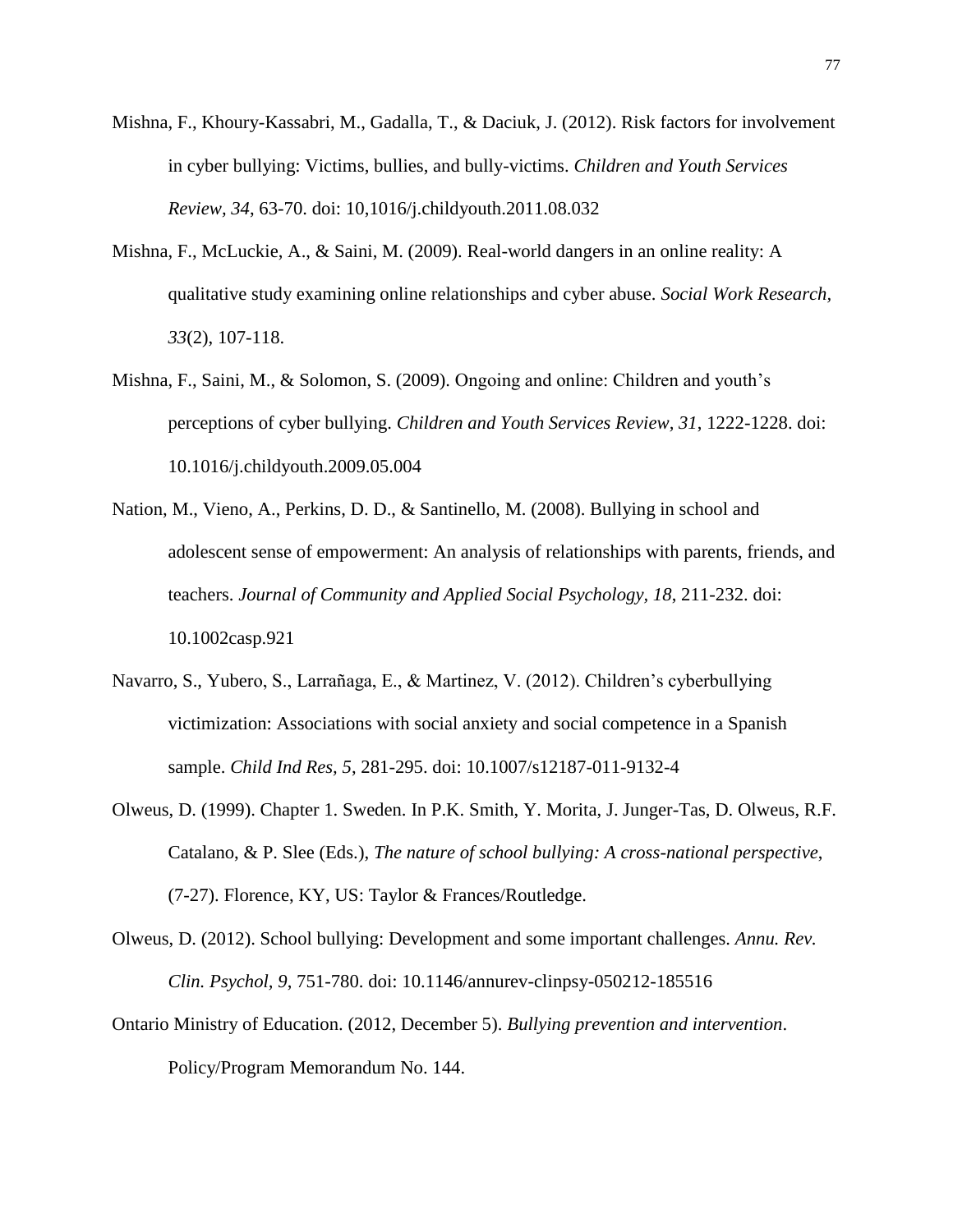- Patchin, J. W., & Hinduja, S. (2006). Bullies move beyond the schoolyard: A preliminary look at cyberbullying. *Youth Violence & Justice, 4*(2), 148-169. doi: 10.1177/1541204006286288
- Patchin, J. W., & Hinduja, S. (2010). Cyberbullying & self-esteem. *Journal of School Health, 80*(12), 614-621.
- Price, J. M., & Dodge, K. A. (1989). Reactive and proactive aggression in childhood: Relations to peer status and social context dimensions. *Journal of Abnormal Child Psychology, 17*(4), 455-471.
- Reid, P., Monsen, J., & Rivers, I. (2004). Psychology's contribution to understanding and managing bullying within schools. *Educational Psychology in Practice, 20*(3), 241-258. doi: 10.1080/0266736042000251817
- Runions, K., Shapka, J. D., Dooley, J., & Modecki, K. (2013). Cyber-aggression and victimization and social information processing: Integrating the medium and the message. *Psychology of Violence, 3*(1), 9-26. doi: 10.1037/a0030511
- Schneider, S. K., O'Donnell, L., Stueve, A., & Coulter, R. W. A. (2012). Cyberbullying, school bullying, and psychological distress: A regional census of high school students. *American Journal of Public Health, 102*(1).
- Schoffstall, C. L., & Cohen, R. (2011). Cyber aggression: The relation between online offenders and offline social competence. *Social Development, 20*(3), 202-604. doi: 10.1111/j.1467- 9507.2011.00609.x
- Shapka, J. D., & Law, D. M. (2013). Does one size fit all? Ethic differences in parenting behaviors and motivations for adolescent engagement in cyberbullying. *J Youth Adolescence, 42*, 723-728. doi: 10.1007/s10964-013-9928-2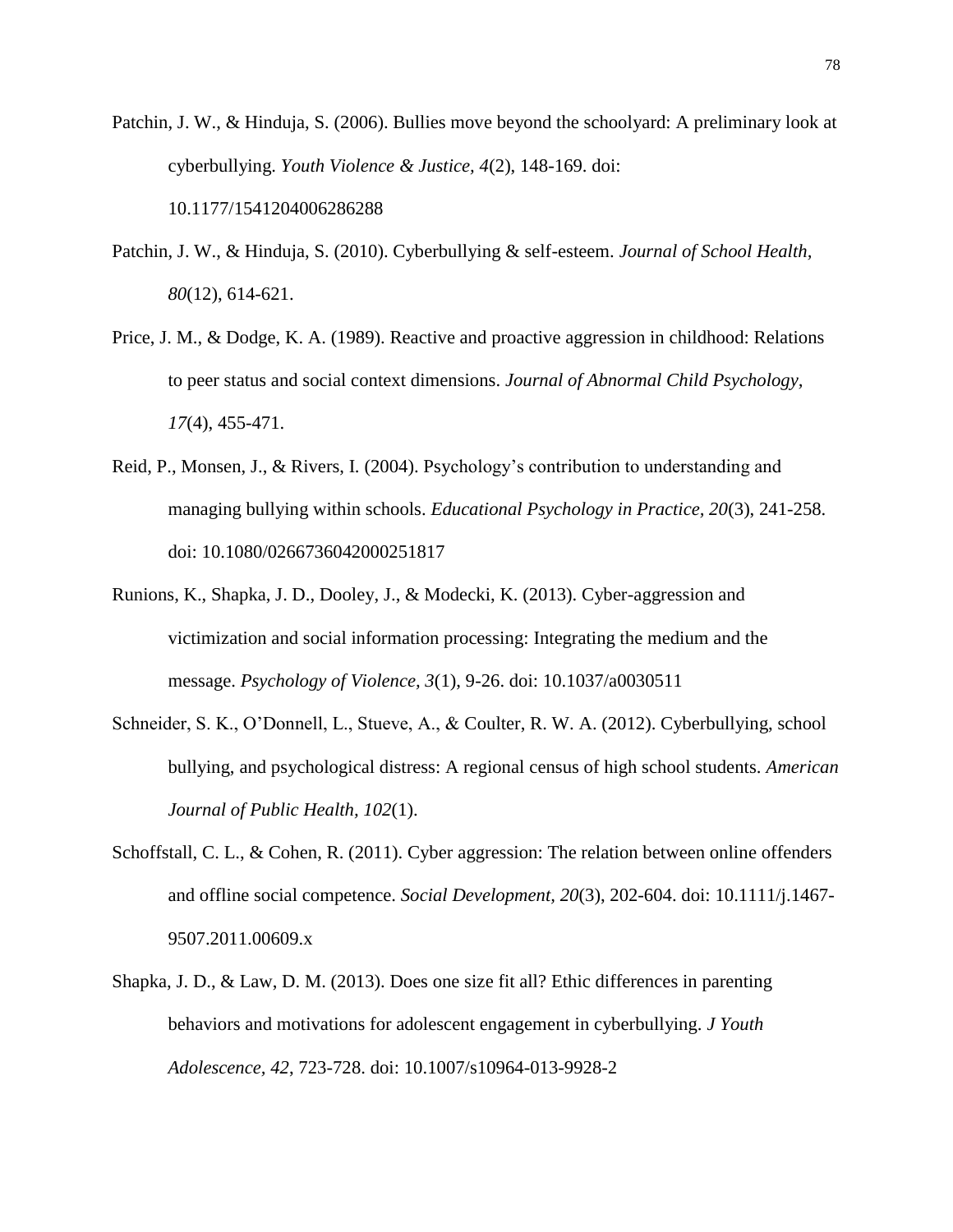- Slonje, R., & Smith, P. K. (2008). Cyberbullying: Another main type of bullying? *Scandinavian Journal of Psychology, 49*, 147-154. doi: 10.1111/j.1467-9450.2007.00611.x
- Slonje, R., Smith, P. K., & Frisén, A. (2013). The nature of cyberbullying, and strategies for prevention. *Computers in Human Behavior, 29*, 26-32. doi: http://dx.doi.org/10.1016/j.chb.2012.05.024
- Smith, P. K., Mahdavi, J., Carvalho, M., Fisher, S., Russell, S., & Tippett, N. (2008). Cyberbullying: Its nature and impact in secondary school pupils. *The Journal of Child Psychology and Psychiatry, 49*(4), 376-385. doi: 10.1111/j.1469-7610.2007.01846.x
- Smokowski, P.R., & Kopasz, K. H. (2005). Bullying in school: An overview of types, effects, family characteristics, and intervention strategies. *Children and Schools, 27*(2), 101-110.
- Snell, P. A. & Englander, E. K. (2010). Cyberbullying victimization and behaviors among girls: Applying research findings in the field. *Journal of Social Sciences, 6*(4), 510-514.
- Snider, M., & Borel, K. (2004, May 24). Stalked by a cyberbully. Retrieved Mar, 20, 2013 from [http://www.macleans.ca/science/technology/article.jsp?content=20040524\\_81183\\_81183](http://www.macleans.ca/science/technology/article.jsp?content=20040524_81183_81183)
- Spears, G., Seydegart, K., & Zulinov, P. (2005). Young Canadian's in a wired world phase II: Student Survey.
- Steeves, V. (2014). Young Canadian's in a wired world, phase III: Life online. Ottawa: Media Smarts.
- Tokunaga, R. S. (2010). Following you home from school: A critical review and synthesis of research on cyberbullying victimization. *Computers in Human Behavior, 26*, 277-287. doi: 10.1016/j.chb.2009.11.014
- Turner, I., Reynolds, K.J., Bromhead, D., Lee, E., & Subasic, E. (2004). Well-being, school climate, and the social identity process: A latent growth model study of bullying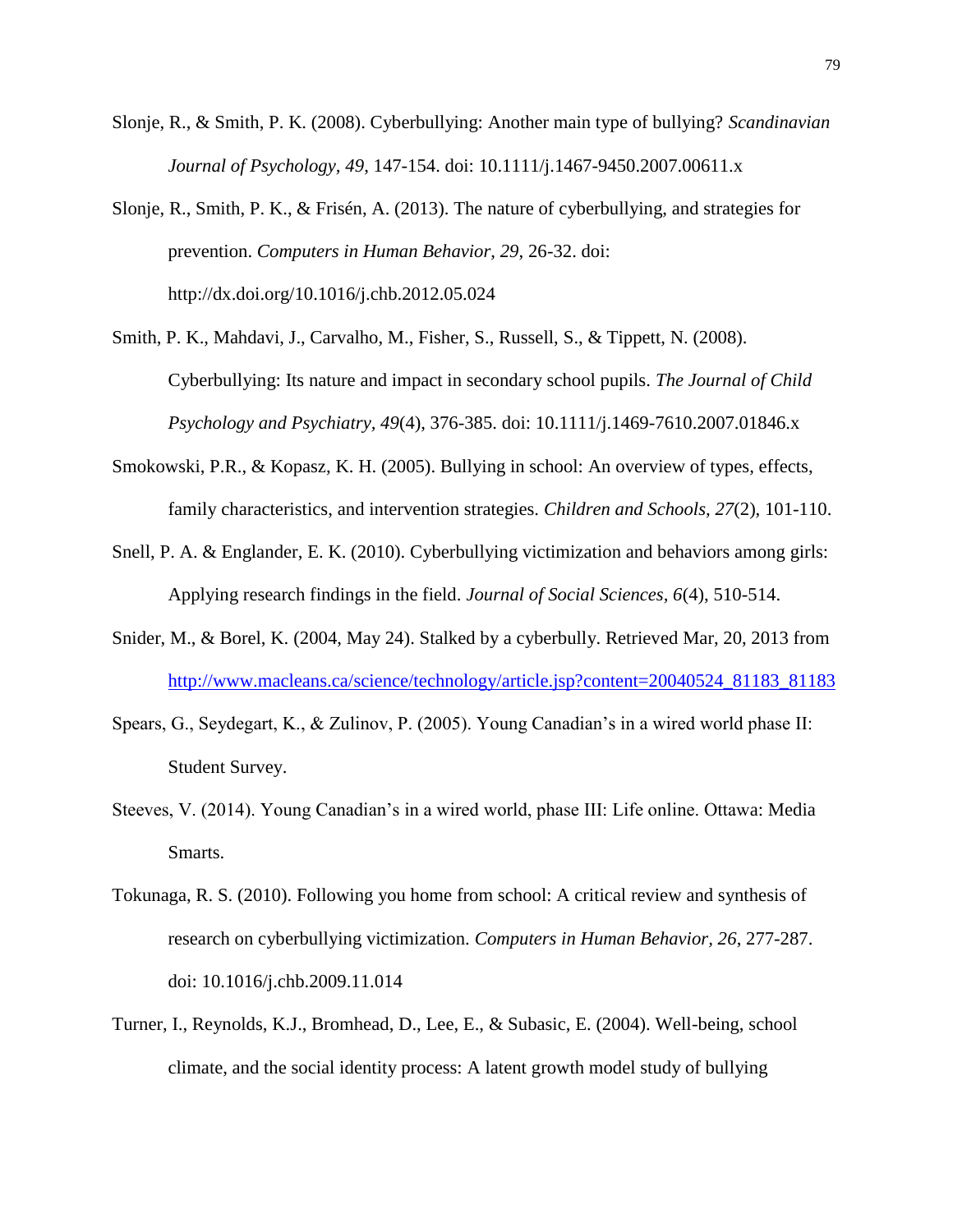perception and peer victimization. *School Psychology Quarterly, 29*(3), 302-335. doi: 10.103>/spq0000074

- Twyman, K., Saylor, C., Taylor, L. A., & Comeaux, C. (2010). Comparing children and adolescents engaged in cyberbullying to matched peers. *Cyberpsychology behaviour, and Social Networking, 13*(2), 195-199. doi: 10.1089/cyber.2009.0137
- Vandebosch, H., & Van Cleemput, K. (2008). Defining cyberbullying: A qualitative research into the perceptions of youngsters. *CyberPsychology & Behavior, 11*(4), 499-503. doi: 10.1089/cpn.2007.0042
- Voelkl, K. E. (1997). Identification with School. *American Journal of Education, 105*(3), 294- 318. doi: 192.168.52.65
- Wade, A., & Beran, T. (2011). Cyberbullying: The new era of bullying. *Canadian Journal of School Psychology, 26*(1), 44-61. doi: 10.1177/0829573510396318
- Williams, K. R., & Guerra, N. G. (2007). Prevalence and predictors of internet bullying. *Journal of Adolescent Health, 41*, S14-S21. doi: 10.1016/j.jadohealth.2007.08.018
- Wolak, D., Copeland, W. E., Angold, A., & Costello, E. J. (2013). Impact of bullying in childhood on adult health, wealth, crime, and social outcomes. *Psychological Science,* 1- 13. doi: 10.1177/0956797613481608
- Wolak, J., Mitchell, K., J., & Finkelhor, D. (2007). Does online harassment constitute bullying? An exploration of online harassment by known beers and online-only contacts. *Journal of Adolescent Health, 41*, S51-S58. doi: 10.1016/j.jadohealth.2007.08.019
- Ybarra, M. L. (2004). Linkages between depressive symptomatology and internet harassment among young regular internet users. *Cyber Psychology and Behavior, 7*(2), 247-257.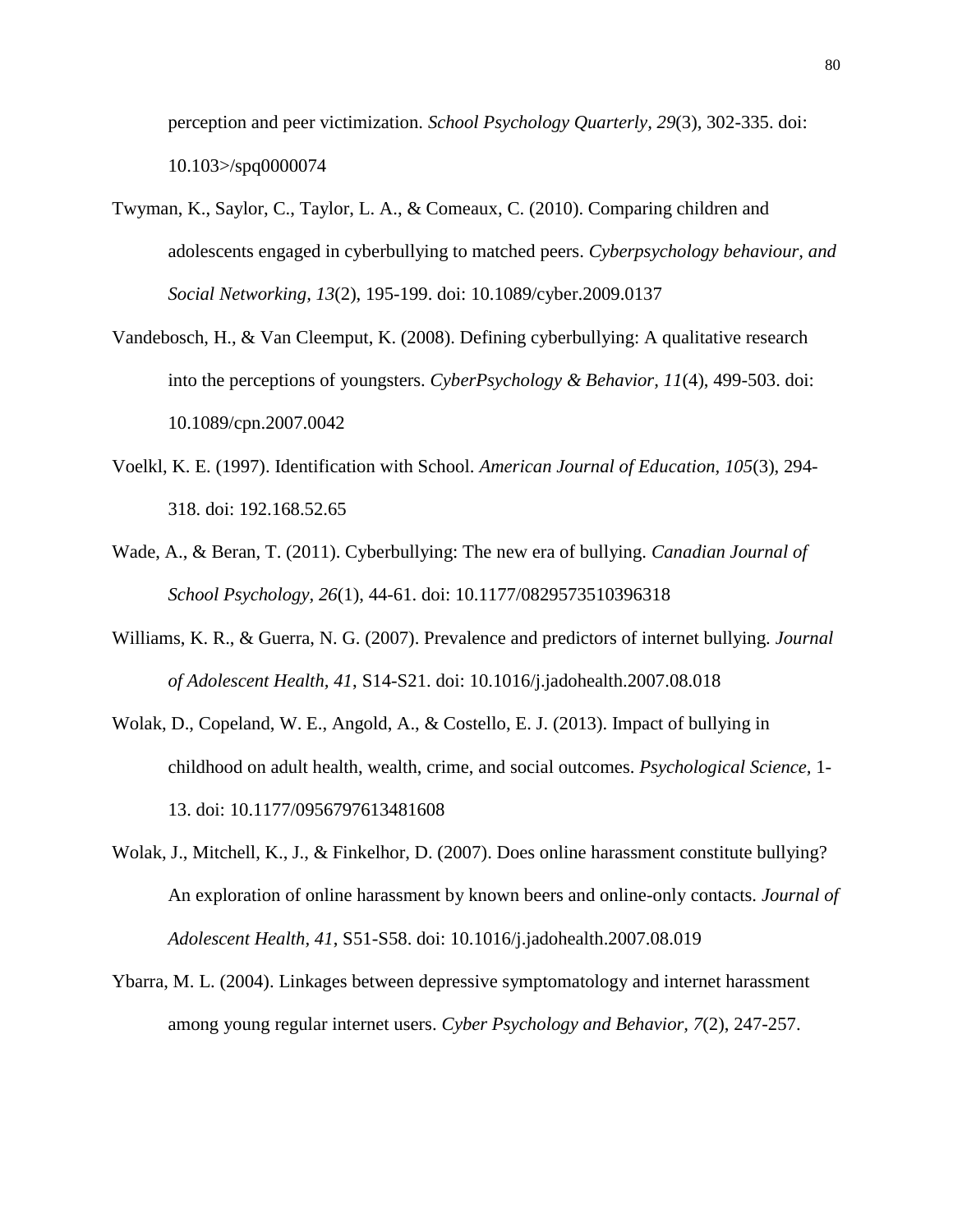- Ybarra, M. L., Diener-West, M., & Leaf, P. J. (2007). Examining the overlap in internet harassment and school bullying: Implications for school intervention. *Journal of Adolescent Health, 41*, S42-S50. doi: 10.1016/j.jadohealth.2007.09.004
- Ybarra, M. L., & Mitchell, K. J. (2004a). Online aggressor/targets, aggressors, and targets: A comparison of associated youth characteristics. *Journal of Child Psychology and Psychiatry, 45*(7), 1308-1316. doi: 10.1111/j.1469-7610.2004.00328.x
- Ybarra, M. L., & Mitchell, K. J. (2004). Youth engaging in online harassment: Associations with caregiver-child relationships, internet use, and personal characteristics. *Journal of Adolescence, 27*, 319-336. doi: 10.1016/j.adolescence.2004.03.007
- Ybarra, M. L., Mitchell, K. J., Wolak, J., & Finkelhor, D. (2006). Examining characteristics and associated distress related to internet harassment: Findings from the second youth internet safety survey. *Pediatrics, 118*(4), e1169-e1177. doi: 10.1542/peds.2006-0815
- Ybarra, M. L., Boyd, D., Korchmaros, J. D., & Oppenheim, J. (2012). Defining and measuring cyberbullying within the larger context of bullying victimization. *Journal of Adolescent Health, 51*, 53-58. doi: 10.1016/j.jadohealth.2011.12.031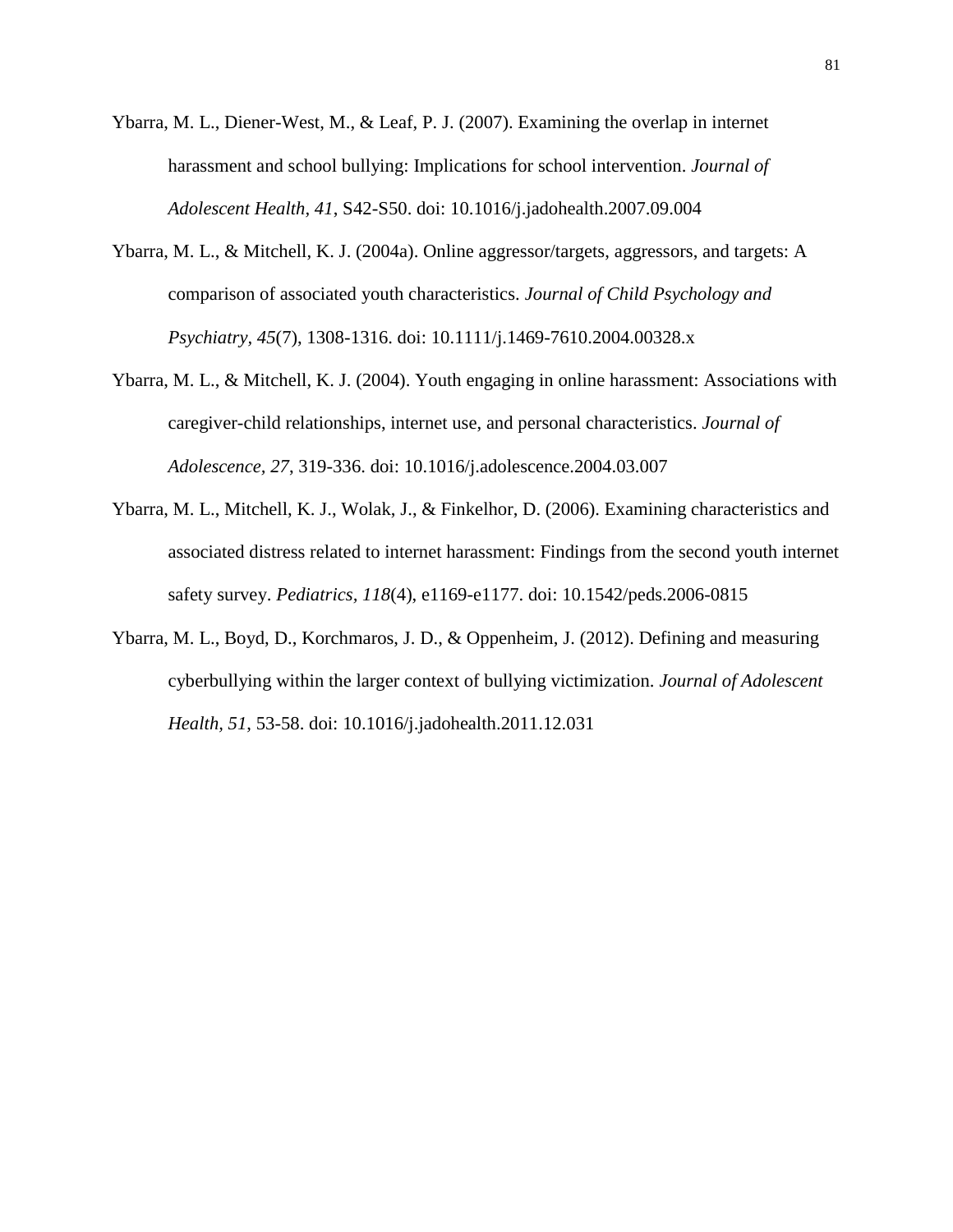# **Appendix A**

### **Demographics**

- 1. **Age:** \_\_\_\_\_\_\_\_\_\_\_\_\_\_ 2. **Gender:** Male Female 3. **Grade:** 7 8 9 10 4. **Number of best friends: \_\_\_\_\_** 5. **Do you own your own computer (desktop or laptop)?** Yes No 6. **Do you own a cell phone or smart phone?** Yes No 7. **Do you own a tablet or ipad?** Yes No
- 8. **Is there is a computer in your house?** Yes No
- 9. **If there is a computer in your house where is it located?**
- 10. **When you use a computer are you supervised?**

\_\_\_\_\_\_\_\_\_\_\_\_\_\_\_\_\_\_\_\_\_\_\_\_\_\_\_\_\_\_\_\_\_\_\_\_\_

\_\_\_\_\_\_\_\_\_\_\_\_\_\_\_\_\_\_\_\_\_\_\_\_\_\_\_\_\_\_

11. **About how many hours a day do you spend on a computer?**

Less than 1 hour  $1-2$  hours  $3-4$  hours  $4+$  hours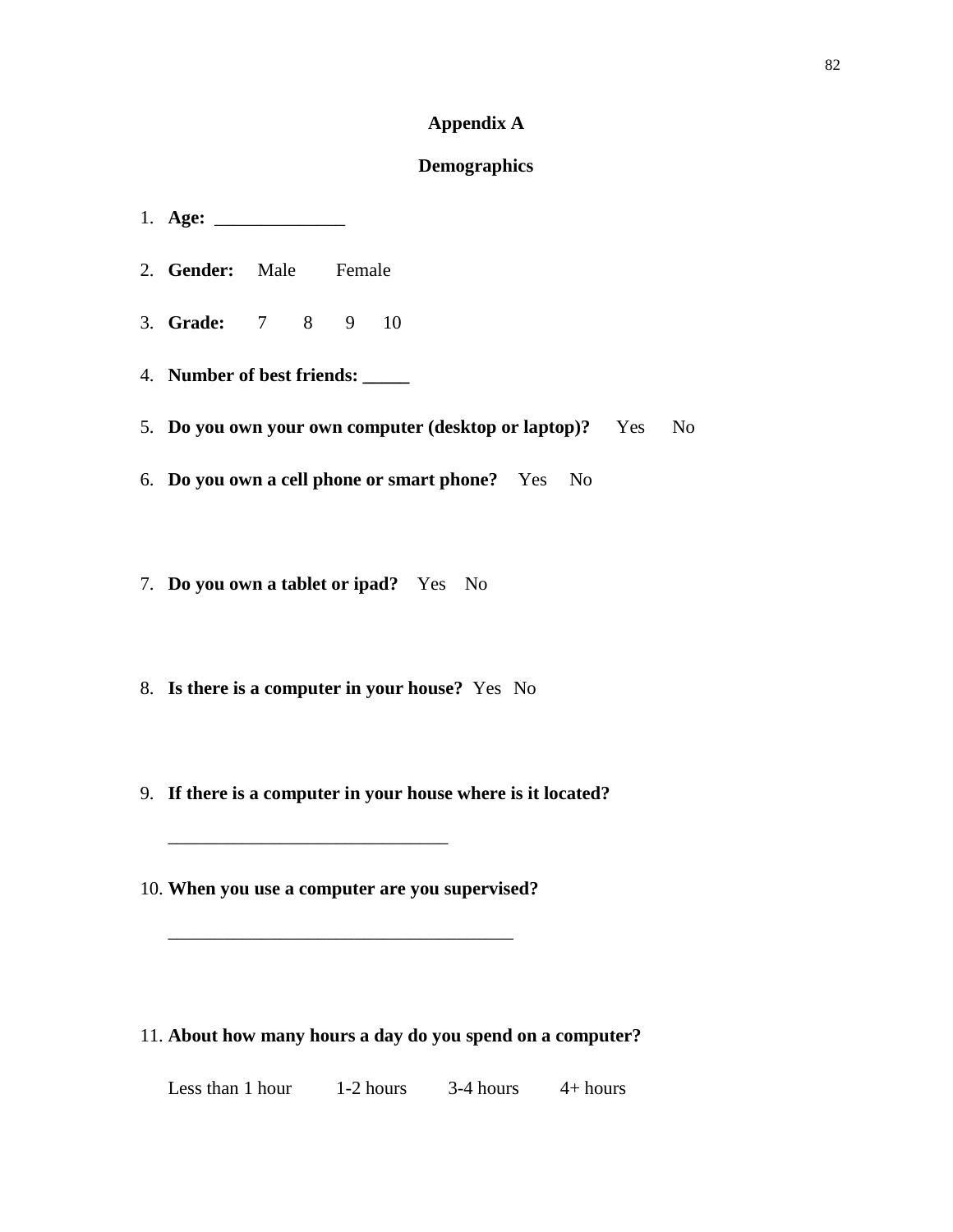# **Appendix B**



#### **APPROVAL FOR CONDUCTING RESEARCH INVOLVING HUMAN SUBJECTS**

Research Ethics Board – Laurentian University

This letter confirms that the research project identified below has successfully passed the ethics review by the Laurentian University Research Ethics Board (REB). Your ethics approval date, other milestone dates, and any special conditions for your project are indicated below.

| TYPE OF APPROVAL / New X<br>Modifications to project<br>Time extension |                                                                                                             |  |
|------------------------------------------------------------------------|-------------------------------------------------------------------------------------------------------------|--|
| <b>Name of Principal Investigator</b>                                  | Jennifer Drummelsmith                                                                                       |  |
| and school/department                                                  |                                                                                                             |  |
| <b>Title of Project</b>                                                | Cyberbullying: Interpersonal competence, aggression<br>style, school adjustment, gender and age differences |  |
| <b>REB file number</b>                                                 | 2013-07-05                                                                                                  |  |
| Date of original approval of project                                   | September 20, 2013                                                                                          |  |
| Date of approval of project                                            |                                                                                                             |  |
| modifications or extension (if                                         |                                                                                                             |  |
| applicable)                                                            |                                                                                                             |  |
| Final/Interim report due on                                            | September 20, 2014                                                                                          |  |
| <b>Conditions placed on project</b>                                    | Final report due on September 20, 2014                                                                      |  |

During the course of your research, no deviations from, or changes to, the protocol, recruitment or consent forms may be initiated without prior written approval from the REB. If you wish to modify your research project, please refer to the Research Ethics website to complete the appropriate REB form.

All projects must submit a report to REB at least once per year. If involvement with human participants continues for longer than one year (e.g. you have not completed the objectives of the study and have not yet terminated contact with the participants, except for feedback of final results to participants), you must request an extension using the appropriate REB form.

In all cases, please ensure that your research complies with Tri-Council Policy Statement (TCPS). Also please quote your REB file number on all future correspondence with the REB office.

Congratulations and best of luck in conducting your research.

Servan James

Susan James, Chair Laurentian University Research Ethics Board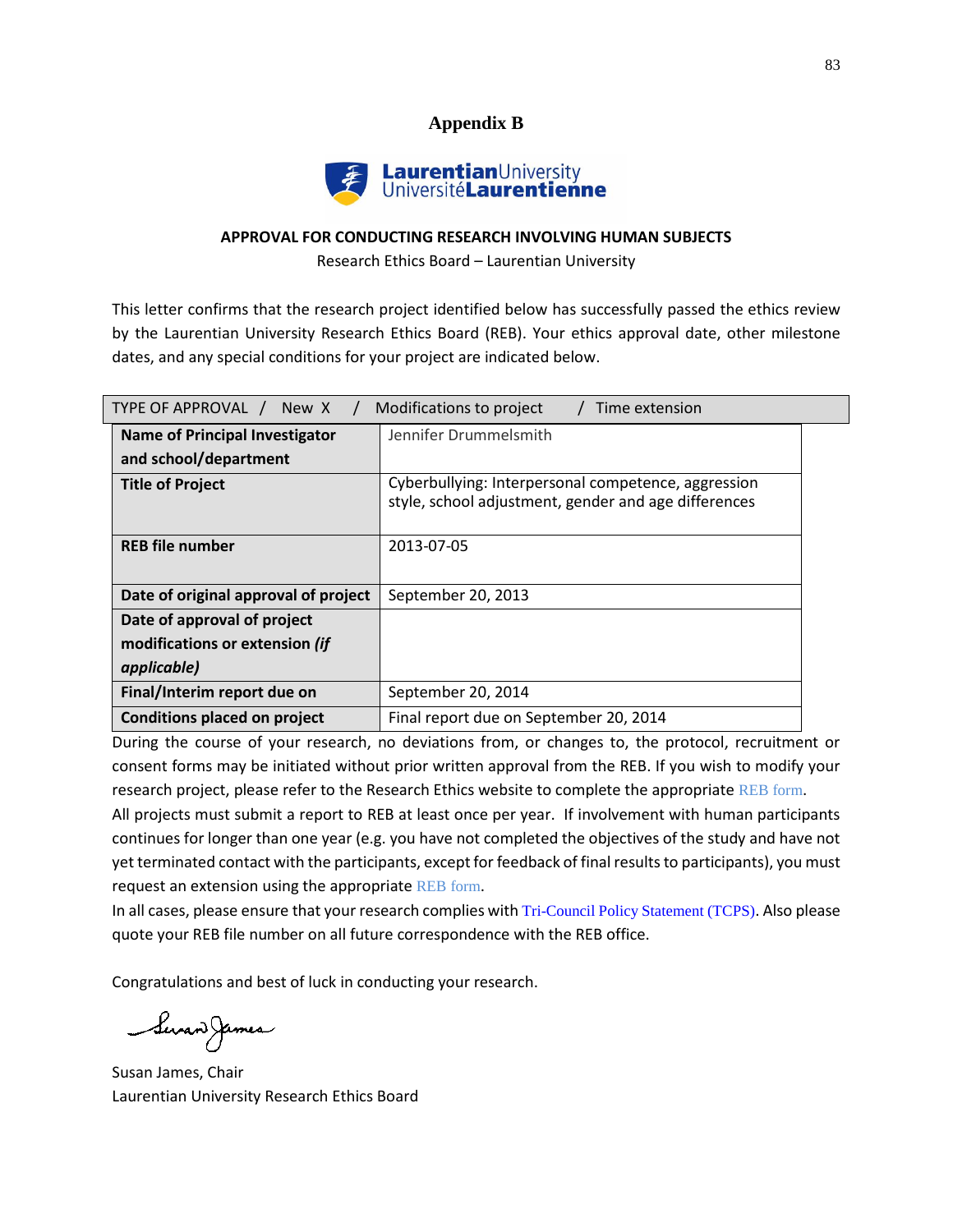**Appendix C**



69 Young Street, Sudbury, Ontario P3E 3G5 | Tel: 705.674.3171 | Toll Free: 1.888.421.2661 | miniposadraols.ca

December 4, 2013

Jennifer Drummelsmith Laurentian University c/o 1310-A Nesbitt Drive, Unit 103 Sudbury, ON P3E 6A8

Dear Jennifer Drummelsmith:

The purpose of this letter is to inform you that your Research Project Proposal entitled "Cyberbullying: Interpersonal competence, aggression school adjustment, age and gender" has been approved.

Rainbow District School Board permits you to contact the school principal in order to present your proposal. The principal has the final authority to allow research in his/her school.

All on-site data collectors/facilitators need a current criminal record check on file with my office prior to entry to any school.

Sincerely,

Dr. Sharon Speir Superintendent of Schools speirs@rainbowschools.ca

Encl.  $(1)$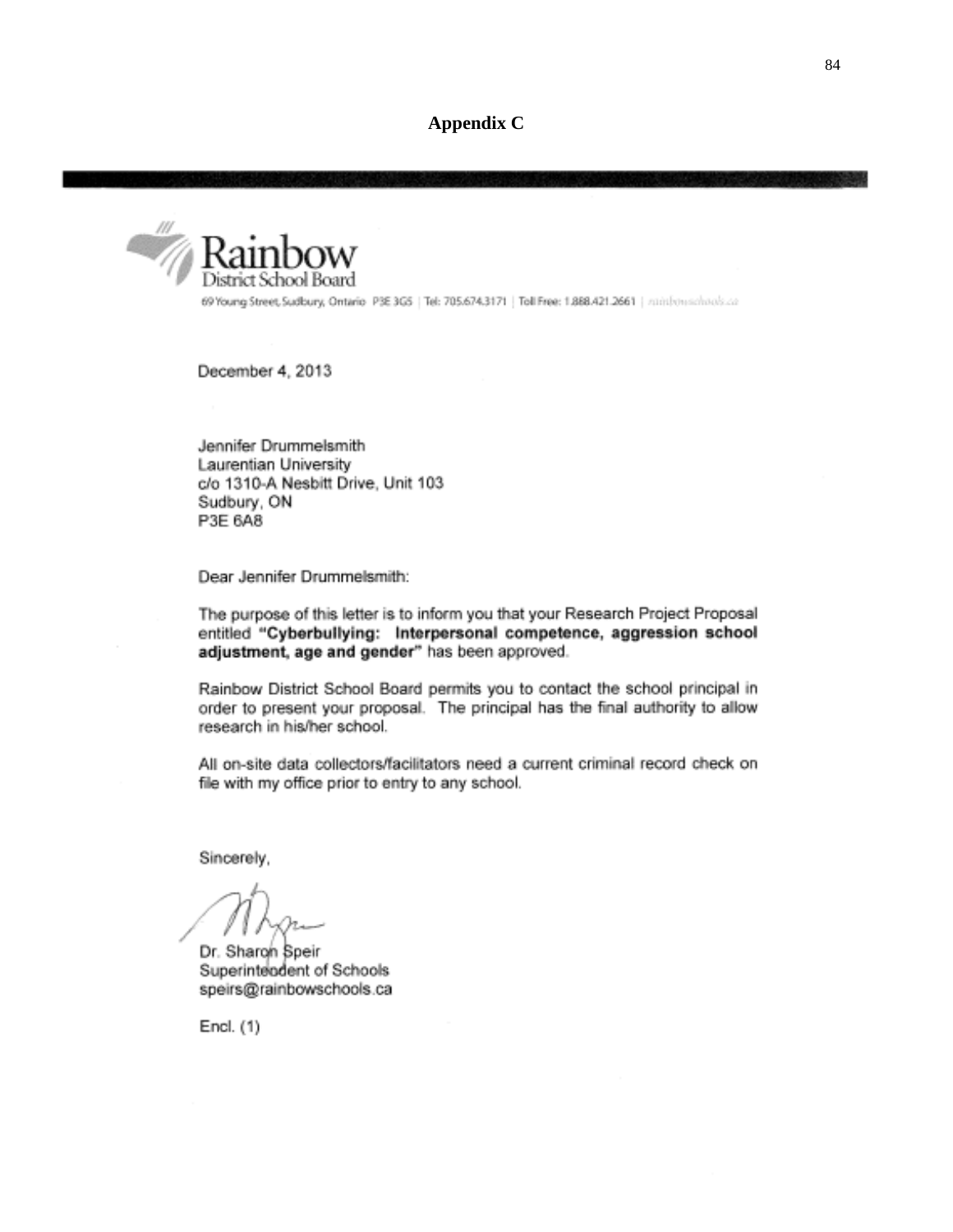#### **Appendix D**



#### **Parental/Guardian's Consent for Child to Participate in Research Project:**

*Cyberbullying: Interpersonal competence, school adjustment, aggression style, gender and age differences*

My name is Jennifer Drummelsmith. I am a graduate student in the M.A Psychology program at Laurentian University. I am currently working towards completing my Master's degree; part of the program involves a research project. The purpose of my research project is to examine potential risk factors for individual's involvement in cyberbullying. I am asking your permission for your child to participate in this project, your child will also be given the opportunity to choose whether he or she wants to participate on the day of testing.

#### **Project Description –**

If your child participates in the study I will be asking them to complete four different questionnaires. The testing will take place in your child's school in groups. The questionnaires will take about 40 minutes to complete and will be completed so that only they are aware of their own answers. The questionnaires being used will ask questions about cyberbullying involvement and include questions about cyberbullying, and being the victim of cyberbullying, they will also ask questions about their age, gender, access to technology (such as owning a computer), aggression, school adjustment, and interpersonal competence. An example of a cyberbullying involvement question is: *Kids have sent hurtful e-mail to me (such as called me a bad name, said something mean, or made fun of me).*

**Definition of Cyberbullying:** for this research cyberbullying is defined as: the use of information and communication technologies (such as cell phones, computers and tablets) to intentionally, or the individual should know that their actions will most likely harm, or embarrass another person or group of people.

#### **Benefits/Risks** –

This research will benefit students by helping identify potential predictive and risk factors for cyberbullying involvement, which will allow for better intervention and anti-cyberbullying programs to be developed. I also believe that there is little to no risk to your child in participating in this research. IF however your child becomes uncomfortable or stressed by answering any of the questions they can choose to stop participating, to skip the question or to take a break. Each student will also be given a list of community and school resources to help them if they are upset by something that came up in the questions, they will also have access to my e-mail which will allow them to have any future concerns or questions answered.

#### **Confidentiality/Privacy** –

During the research process all data will be kept in a locked file cabinet with the consent forms kept in a separate locked file cabinet so that each individual's forms cannot be linked to a questionnaire package. The only individuals who will have access to the data are myself and my Laurentian University supervisor. All data will be stored for analysis on a flash drive which will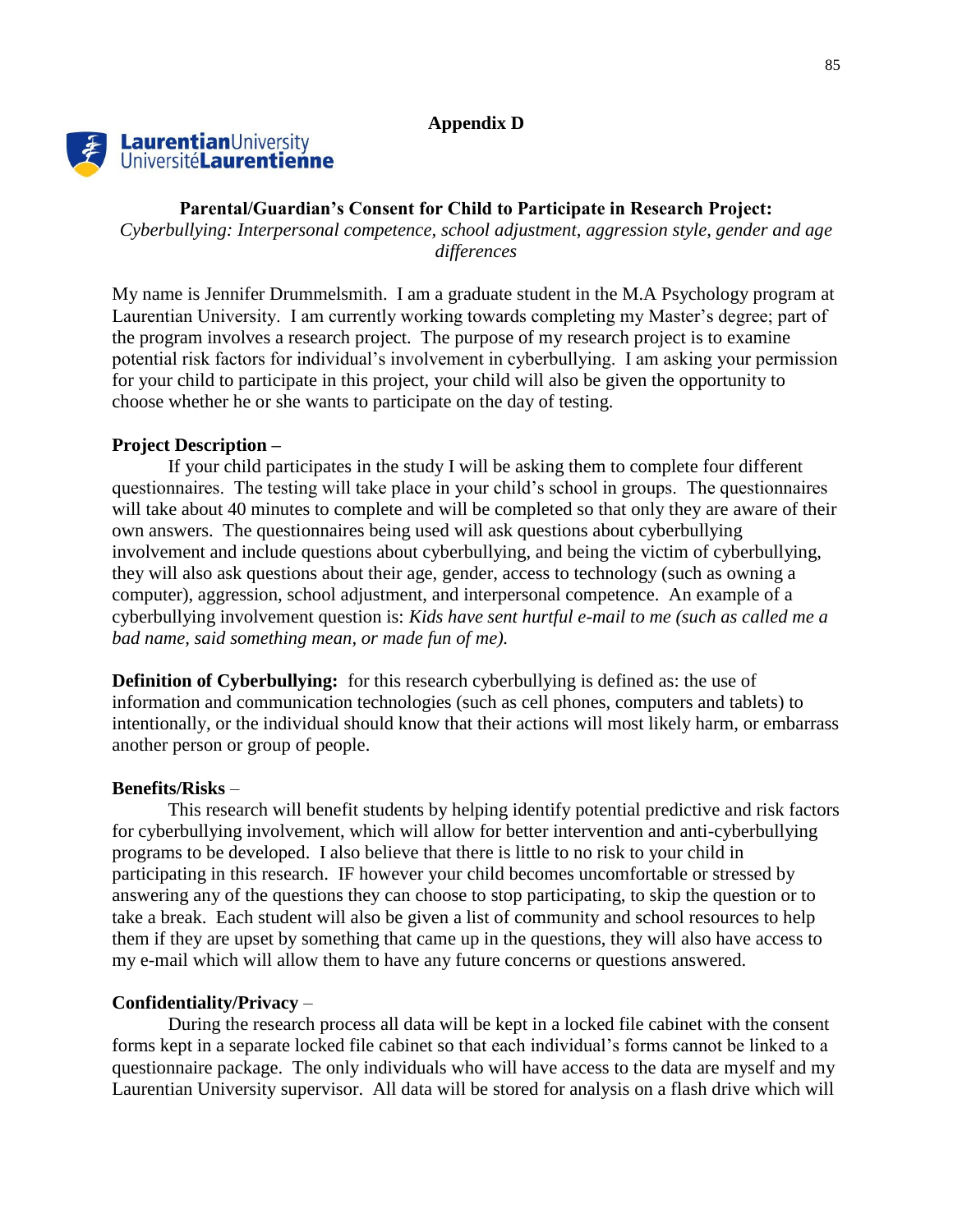be encrypted and will have passwords to ensure the data remains secure. When I report by findings no names will be used. A summary of what we find in this study will be given to each student who participates; as well a copy will be given to each school.

# **Voluntary Participation** –

Participation in this research is voluntary, your child (and you) can choose to participate or not participate. In addition at any point during the project you can withdraw your permission, and your child can stop participating without any penalty.

If you have any questions about this project please contact me, Jennifer Drummelsmith at [jdrummelsmith@laurentian.ca.](mailto:jdrummelsmith@laurentian.ca) You can also contact my Laurentian University supervisor Dr. Levin at 705-675-1151 ext 4242. If you have any questions or ethical concerns you can contact the Laurentian University Research Officer at: 705-675-1151 ext 2436 or toll free at 1-800-461- 4030 or email ethics@laurentian.ca

I have included a list of community and school resources for you or your child if needed. Kids Help Phone: 1-800-668-6868 Health Sciences North (HSN): Crisis intervention program: 1-877-336-2433 Mental Health Helpline: 1-866-531-2600 You can also contact me at [jdrummelsmith@laurentian.ca](mailto:jdrummelsmith@laurentian.ca) if you have any questions or concerns.

# **Please keep the above consent form for your records.**

If you consent for your child to participate in this research project, please sign the following signature portion of this consent form and return it.

This study has received clearance by the Laurentain University Psychology Research Ethics Board (2013-07-05)

cut or tear here

# **Signature(s) for Consent:**

I give permission for my child to participate in the research project entitled: *Cyberbullying: Interpersonal competence, school adjustment, aggression style, gender and age differences*. I understand that, in order to participate in this project, my child will also agree to participate. I understand that my child/or I can change our minds about participating, at any time, by notifying the researcher of our decision to end participation in this project.

## Name of Child (Print):

Name of Parent/Guardian (Print):

**Parent/Guardian's Signature:\_\_\_\_\_\_\_\_\_\_\_\_\_\_\_\_\_\_\_\_\_\_\_\_\_\_\_\_\_\_\_\_\_\_\_\_\_\_\_\_\_\_\_\_\_\_\_\_\_\_\_\_**

Date: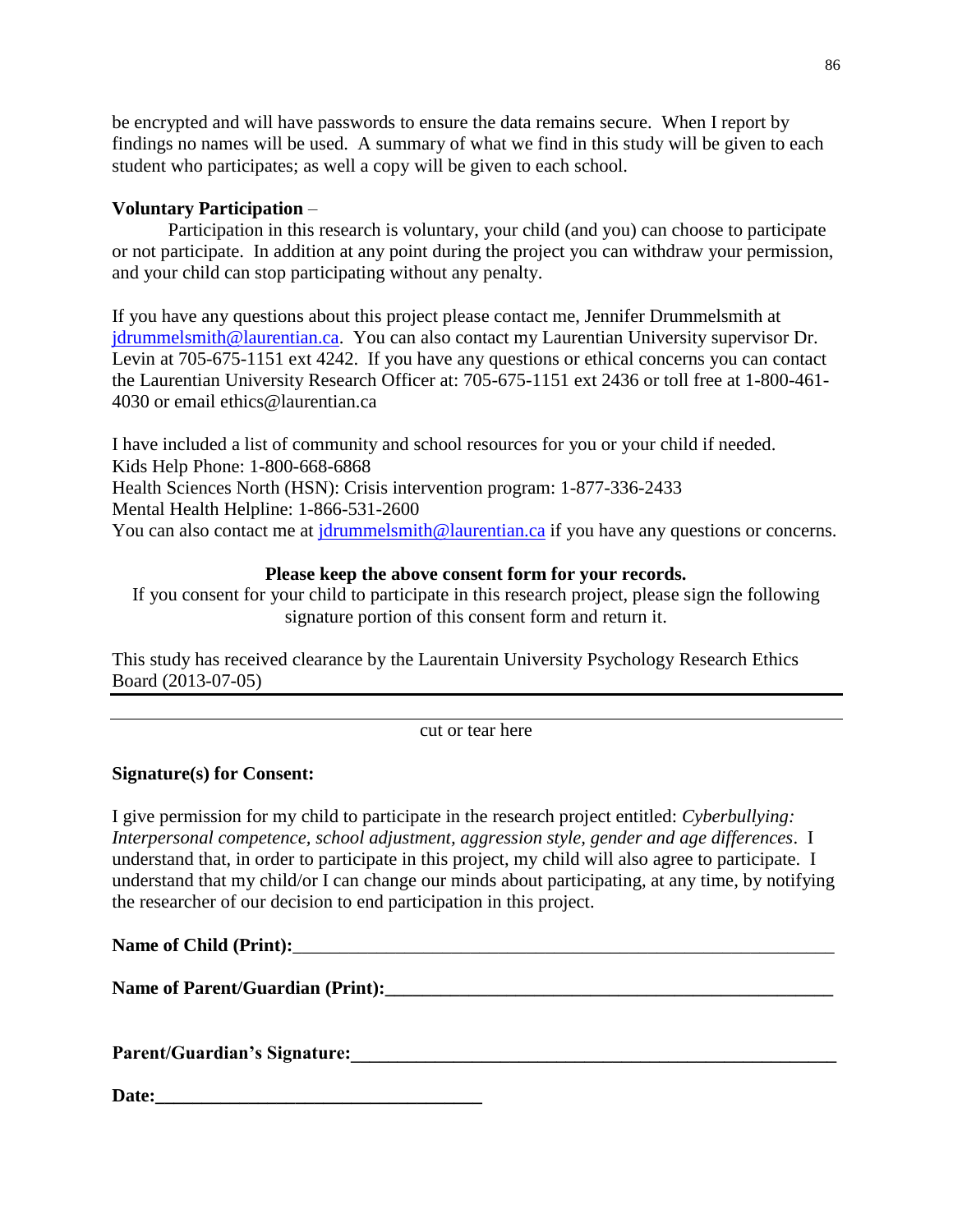# **Appendix E**



#### **Informed Consent Form**

The point of an informed consent is to make sure that you understand the point of the study and what you are going to be asked to do. The informed consent must have all the information you need to decide if you would like to participate in the study.

**Present study:** *Cyberbullying: Interpersonal competence, school adjustment, aggression style, gender and age differences*

**Definition of Cyberbullying:** for this research cyberbullying is defined as: the use of information and communication technologies (such as cell phones, computers and tablets) to intentionally, or the individual should know that their actions will most likely harm, or embarrass another person or group of people.

**Research personnel:** The following people will be involved in this research project and may be contacted at any time: Jennifer Drummelsmith (Principle Investigator, jdrummelsmith@laurentian.ca). If you should have any ethical concerns about this study please contact, the Laurentian University Research Officer at: 705-675-1151 ext 2436 or toll free at 1- 800-461-4030 or email [ethics@laurentian.ca](mailto:ethics@laurentian.ca) or Dr. Elizabeth Levin (Faculty Advisor, 705-675- 1151 ext 4242)

**Purpose:** The point of this study is to look at what might be putting individuals your age at risk for involvement in cyberbullying, and what might predict why someone is involved in cyberbullying.

**Task requirements:** You will be asked to answer four different questionnaires.

**Duration and locale:** Testing will take place in your school, in groups, with enough space for your answers to remain private to you. This study will be completed all at once, which will last approximately 40 minutes.

**Potential benefits and risks/discomfort:** There are no direct benefits of participating in this research, but with your participation we will better understand cyberbullying and what might predict involvement in cyberbullying, this research may also help researchers help people who are involved in cyberbullying. The risks of being stressed or upset by this study are minimal but just in case, a list of resources will be provided at the end of this experiment to you, if you do feel upset by this research, or if you choose not to finish the experiment the resources will be provided at that time also.

**Anonymity/Confidentiality:** All the information you provide will be kept confidential. Your name and your answers to the questions will be kept separate so no one can match them up. This data will only be used for research at Laurentian University. Your answers will be coded in such a way that you cannot be identified. Your consent form and questionnaire packages will be kept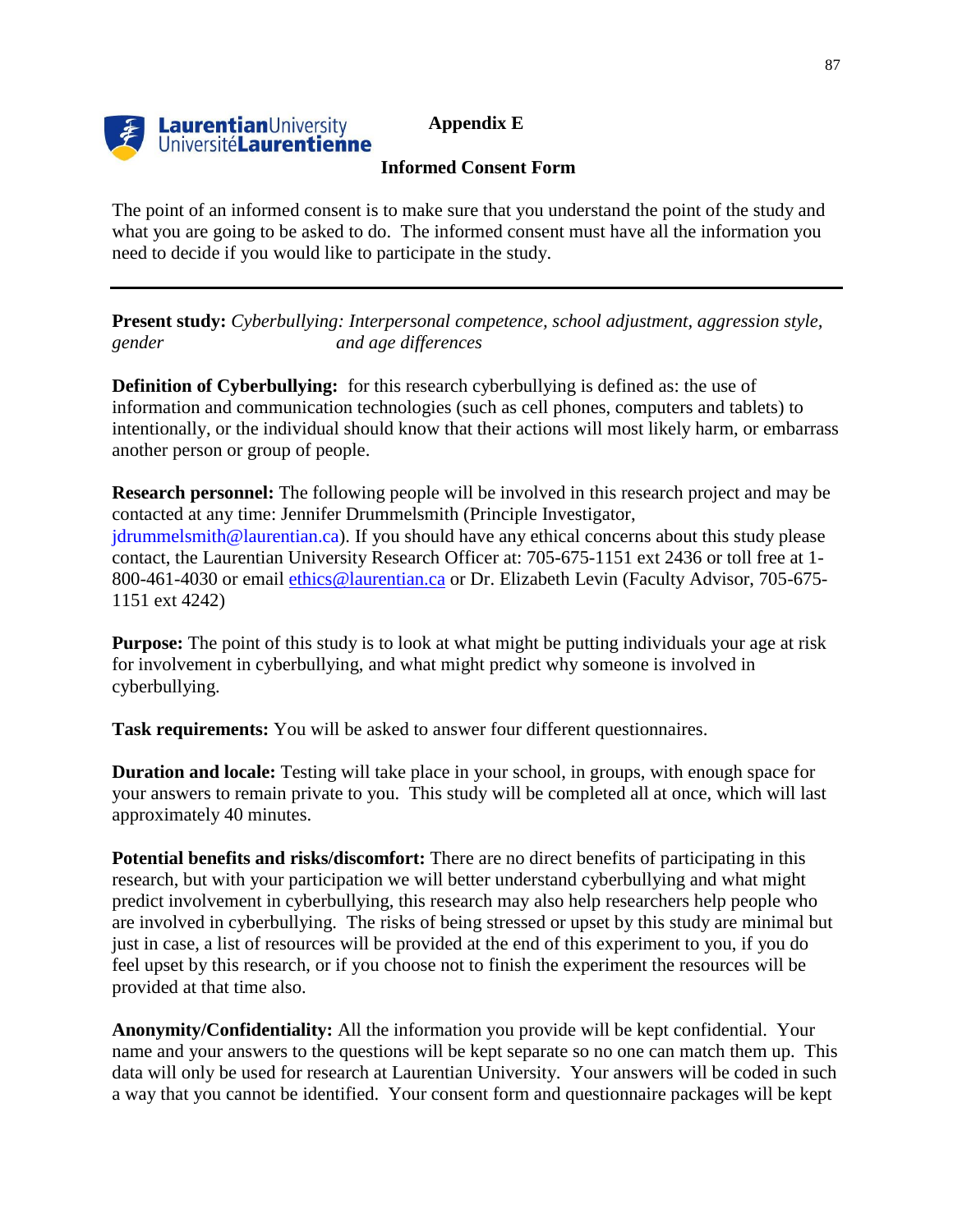in different locked file cabinets; data from the questionnaires will be stored on encrypted flash drives.

**Right to withdraw:** Being part of this study is voluntary. At any time during the study you can choose to stop or to not answer certain questions there is no penalty for stopping.

This study has received clearance by the Laurentain University Psychology Research Ethics Board (2013-07-05)

**Signatures:** I have read the above form and consent to participate in this study about cyberbullying involvement. The data in this study will be used for research publications and/or teaching purposes. I am aware that the data collected in this study will be kept strictly confidential and anonymous. My signature indicates that I understand the above and wish to participate in this study:

Participant's Name (print): \_\_\_\_\_\_\_\_\_\_\_\_\_\_\_\_\_\_\_\_\_\_\_\_\_\_\_\_

Participant's Signature:

Date: \_\_\_\_\_\_\_\_\_\_\_\_\_\_\_\_\_\_\_\_\_\_